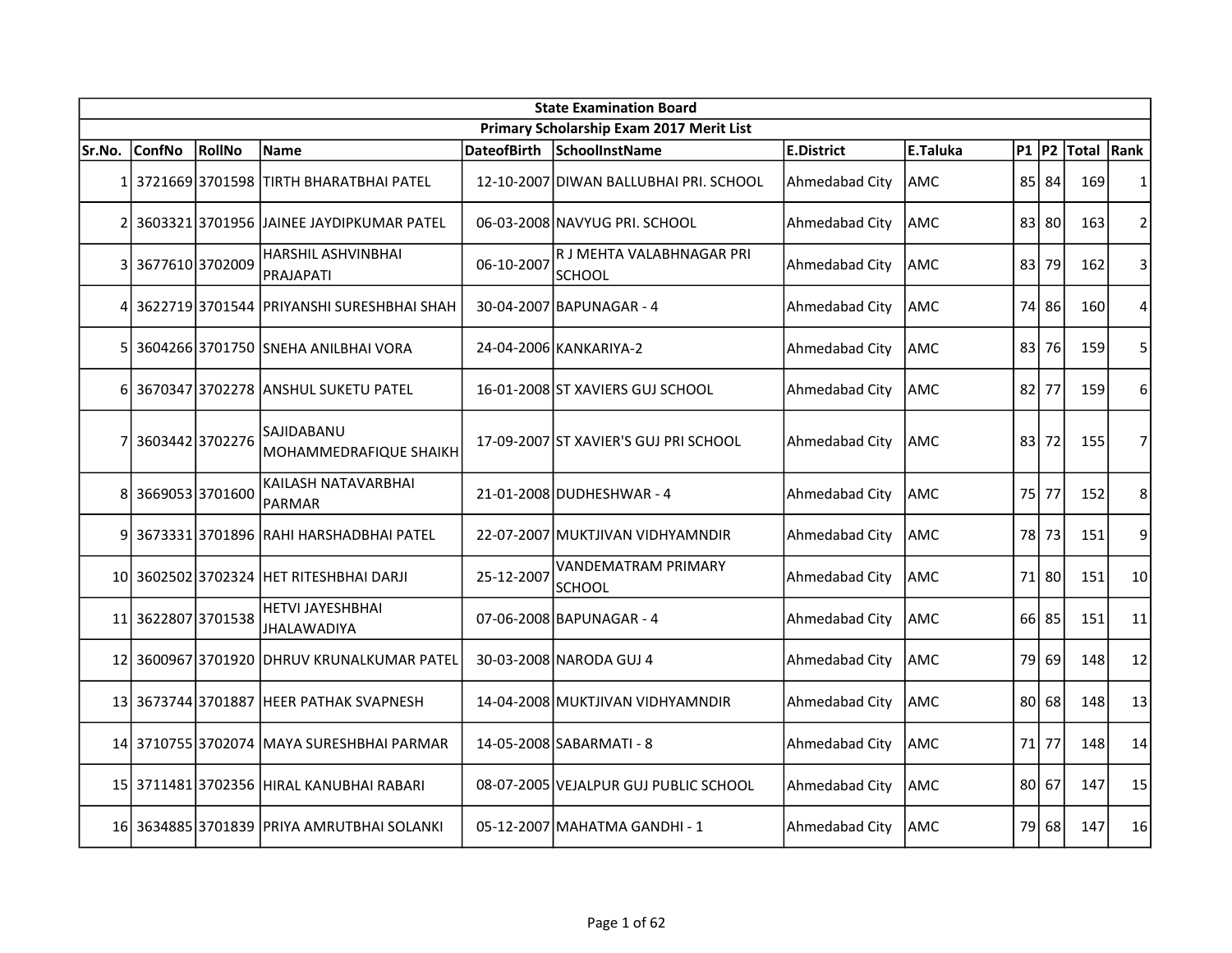|        | <b>State Examination Board</b> |               |                                             |                    |                                          |                   |          |  |         |             |      |  |
|--------|--------------------------------|---------------|---------------------------------------------|--------------------|------------------------------------------|-------------------|----------|--|---------|-------------|------|--|
|        |                                |               |                                             |                    | Primary Scholarship Exam 2017 Merit List |                   |          |  |         |             |      |  |
| Sr.No. | <b>ConfNo</b>                  | <b>RollNo</b> | Name                                        | <b>DateofBirth</b> | SchoolInstName                           | <b>E.District</b> | E.Taluka |  |         | P1 P2 Total | Rank |  |
|        |                                |               | 17 3711474 3702363 SIPPU ROHITKUMAR PRASAD  |                    | 06-12-2007 VEJALPUR GUJ PUBLIC SCHOOL    | Ahmedabad City    | AMC      |  | 81 66   | 147         | 17   |  |
|        |                                |               | 18 3716228 3701884 DIVYA PRAKASHBHAI PAREKH |                    | 18-12-2007 MUKTJIVAN VIDHYAMNDIR         | Ahmedabad City    | AMC      |  | 78 68   | 146         | 18   |  |
|        |                                |               | 19 3675246 3701619 KRISA VIMALBHAI AMIN     |                    | 02-10-2007 DURGA VIDYA VIHAR             | Ahmedabad City    | AMC      |  | 74 71   | 145         | 19   |  |
|        |                                |               | 20 3714096 3701959 KHUSHI PIYUSHBHAI VORA   |                    | 25-05-2008 NAVYUG PRI. SCHOOL            | Ahmedabad City    | AMC      |  | 76 69   | 145         | 20   |  |
|        |                                |               | 21 3600787 3702395 ZEEL ASHOKBHAI JETHAVA   |                    | 16-08-2008 VIVEKANAND GUJ PRI SCHOOL     | Ahmedabad City    | AMC      |  | 76 69   | 145         | 21   |  |
| 22     |                                |               | 3713432 3702154 MAHISHA PRABHUDAS LEUVA     |                    | 08-10-2007 SARASWATI MANDIR PRI. SCHOOL  | Ahmedabad City    | AMC      |  | 77 67   | 144         | 22   |  |
|        | 23 3600975 3701922             |               | RIDDHI MUKESHBHAI<br><b>CHAUHAN</b>         |                    | 14-10-2007 NARODA GUJ 4                  | Ahmedabad City    | AMC      |  | 77 67   | 144         | 23   |  |
|        | 24 3711248 3702155             |               | MANSI MUKESHKUMAR<br>PARMAR                 |                    | 31-08-2008 SARASWATI MANDIR PRI. SCHOOL  | Ahmedabad City    | AMC      |  | $80$ 64 | 144         | 24   |  |
|        |                                |               | 25 3603179 3702388 ASHA MANOJBHAI MAKWANA   |                    | 04-08-2007 VIVEKANAND GUJ PRI SCHOOL     | Ahmedabad City    | AMC      |  | 70 73   | 143         | 25   |  |
|        | 26 3603334 3702279             |               | <b>VIKAS GAURANGBHAI PATEL</b>              |                    | 14-02-2008 ST.XAVIER'S PRIMARY SCHOOL    | Ahmedabad City    | AMC      |  | 78 65   | 143         | 26   |  |
| 27     | 36222723702280                 |               | <b>HARSH UMANGKUMAR</b><br>MEHTA            |                    | 13-04-2008 SV. GANGA PRI.SCHOOL          | Ahmedabad City    | AMC      |  | 76 67   | 143         | 27   |  |
|        |                                |               | 28 3601329 3702394 YASH RAJESHBHAI BHURE    |                    | 16-10-2007 VIVEKANAND GUJ PRI SCHOOL     | Ahmedabad City    | AMC      |  | $77$ 65 | 142         | 28   |  |
|        |                                |               | 29 3605825 3702381 YASH ASHOKBHAI LAD       |                    | 10-12-2007 VINOBABHAVE-1                 | Ahmedabad City    | AMC      |  | 70 72   | 142         | 29   |  |
|        | 30 3711056 3701964             |               | PRARTHANA ALPESHKUMAR<br><b>BHATT</b>       |                    | 31-12-2007 NAVYUG PRI. SCHOOL            | Ahmedabad City    | AMC      |  | 78 64   | 142         | 30   |  |
|        |                                |               | 31 3622819 3701551 YASH BALDEVBHAI SOLANKI  |                    | 10-08-2008 BAPUNAGAR - 4                 | Ahmedabad City    | AMC      |  | 65 77   | 142         | 31   |  |
|        |                                |               | 32 3673742 3701989 PRERNA JITENDRABHAI DATT |                    | 17-01-2006 PREMDARWAJA - 2               | Ahmedabad City    | AMC      |  | 77 64   | 141         | 32   |  |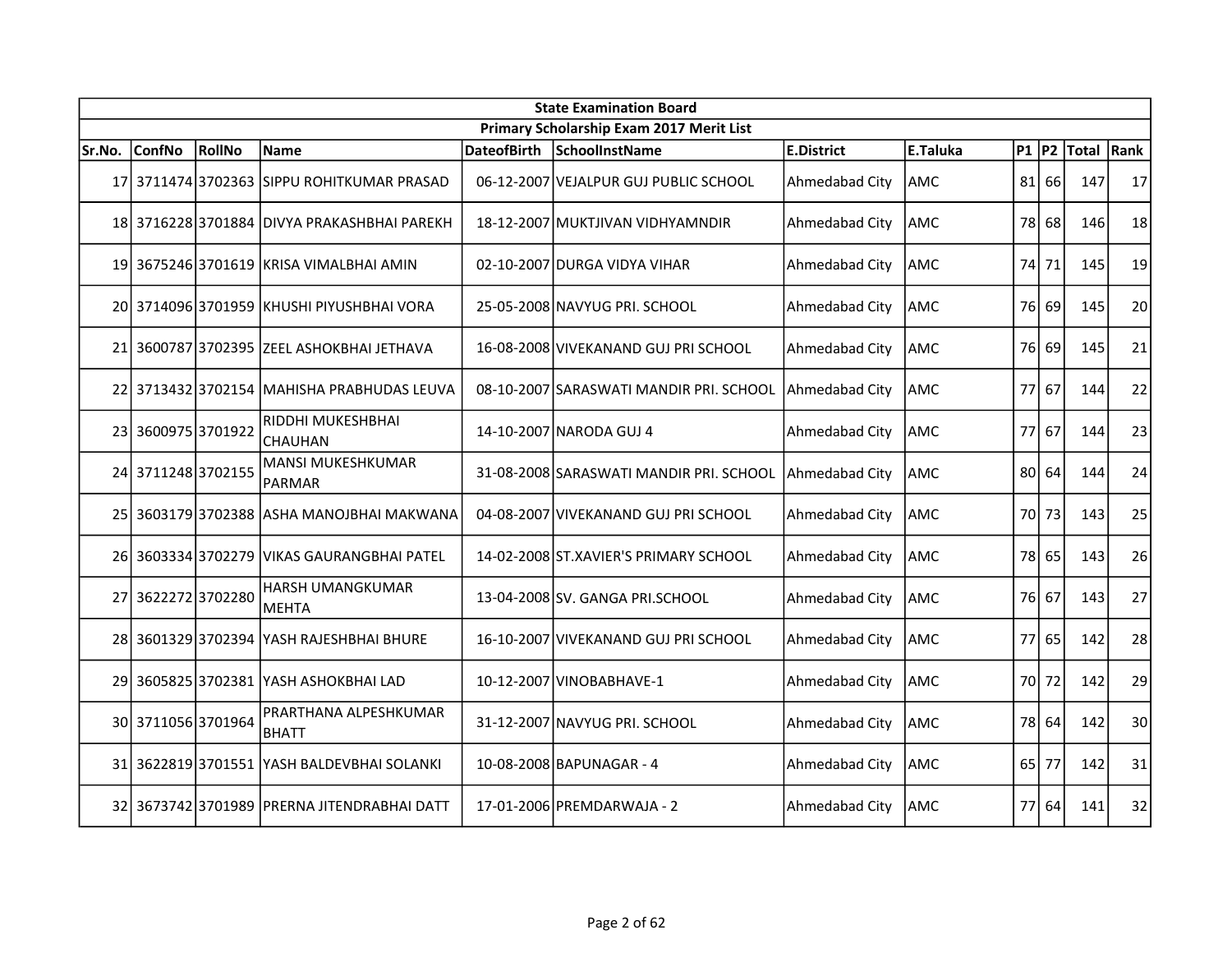|        | <b>State Examination Board</b><br>Primary Scholarship Exam 2017 Merit List |        |                                              |                      |                                                        |                   |                 |        |       |            |    |  |  |
|--------|----------------------------------------------------------------------------|--------|----------------------------------------------|----------------------|--------------------------------------------------------|-------------------|-----------------|--------|-------|------------|----|--|--|
|        |                                                                            |        |                                              |                      |                                                        |                   |                 |        |       |            |    |  |  |
| Sr.No. | <b>ConfNo</b>                                                              | RollNo | <b>Name</b>                                  | <b>DateofBirth</b>   | SchoolInstName                                         | <b>E.District</b> | <b>E.Taluka</b> | P1  P2 |       | Total Rank |    |  |  |
|        | 33 3602781 3702389                                                         |        | <b>DEEPKUMAR KANJIBHAI</b><br><b>PARMAR</b>  |                      | 20-08-2008 VIVEKANAND GUJ PRI SCHOOL                   | Ahmedabad City    | lAMC            | 71     | 70    | 141        | 33 |  |  |
| 34     |                                                                            |        | 3608591 3702370  NEERA SANTRAM YADAV         |                      | 09-06-2005 VINOBABHAVE H.1                             | Ahmedabad City    | AMC             | 69     | 71    | 140        | 34 |  |  |
|        |                                                                            |        | 35 3605840 3702379 RITESH GANESHBHAI KATYARE |                      | 15-09-2007 VINOBABHAVE-1                               | Ahmedabad City    | AMC             | 65     | 75    | 140        | 35 |  |  |
|        |                                                                            |        | 36 3713088 3702263 TWINKL KIRITBHAI TAPODHAN |                      | 05-11-2007 SHAHVADI-2                                  | Ahmedabad City    | AMC             |        | 78 61 | 139        | 36 |  |  |
|        | 37 3677737 3702365                                                         |        | DEV CHANDRAKANTBHAI<br><b>PATEL</b>          |                      | 19-12-2007 VIDYANIKETAN PRI. SCHOOL                    | Ahmedabad City    | AMC             |        | 68 71 | 139        | 37 |  |  |
|        |                                                                            |        | 38 3673542 3701885 HARMI HETALBHAI PATEL     |                      | 26-12-2007 MUKTJIVAN VIDHYAMNDIR                       | Ahmedabad City    | <b>AMC</b>      |        | 74 65 | 139        | 38 |  |  |
|        |                                                                            |        | 39 3605870 3702380 SIDDHARAJ ARVINDBHAI ZALA |                      | 13-02-2008 VINOBABHAVE-1                               | Ahmedabad City    | lAMC            | 67     | 72    | 139        | 39 |  |  |
|        |                                                                            |        | 40 3634951 3701832 KAILAS KANUBHAI PARAMAR   |                      | 26-09-2005 MAHATMA GANDHI - 1                          | Ahmedabad City    | lAMC            |        | 76 62 | 138        | 40 |  |  |
|        |                                                                            |        | 41 3604181 3702391 MANSI RAKESHBHAI KHADGI   |                      | 04-02-2007 VIVEKANAND GUJ PRI SCHOOL                   | Ahmedabad City    | AMC             |        | 70 68 | 138        | 41 |  |  |
|        | 42 3721783 3702325                                                         |        | <b>HETAL BAKABHAI</b><br>ZINZUVADIYA         | 26-09-2007 VASANA -2 |                                                        | Ahmedabad City    | AMC             | 68     | 70    | 138        | 42 |  |  |
|        | 43 3715515 3701714                                                         |        | <b>SAGAR KAMLESHBHAI</b><br><b>THAKOR</b>    |                      | 14-08-2004 ISHANPUR-2                                  | Ahmedabad City    | AMC             | 68     | 69    | 137        | 43 |  |  |
|        | 44 3711031 3701958                                                         |        | KHUSH KALPESHKUMAR<br><b>PATEL</b>           |                      | 23-09-2007 NAVYUG PRI. SCHOOL                          | Ahmedabad City    | AMC             | 67     | 70    | 137        | 44 |  |  |
|        | 45 3672749 3702157                                                         |        | RAJVEERSINH DASHRATHSINH<br><b>RANA</b>      |                      | 31-07-2008 SARASWATI MANDIR PRI. SCHOOL Ahmedabad City |                   | AMC             |        | 79 58 | 137        | 45 |  |  |
|        | 46 3711483 3702361                                                         |        | PRIYANKA JAGDEVSINH<br>CHAUHAN               |                      | 01-07-2005 VEJALPUR GUJ PUBLIC SCHOOL                  | Ahmedabad City    | <b>AMC</b>      |        | 71 65 | 136        | 46 |  |  |
| 47     | 36009893701921                                                             |        | POOJA RAMKUMAR<br><b>PRAJAPATI</b>           |                      | 15-07-2006 NARODA GUJ 4                                | Ahmedabad City    | <b>AMC</b>      | 79     | 57    | 136        | 47 |  |  |
|        | 48 3605834 3702377                                                         |        | <b>HARSH NARESHPURI</b><br><b>GOSWAMI</b>    |                      | 01-03-2007 VINOBABHAVE-1                               | Ahmedabad City    | AMC             |        | 62 74 | 136        | 48 |  |  |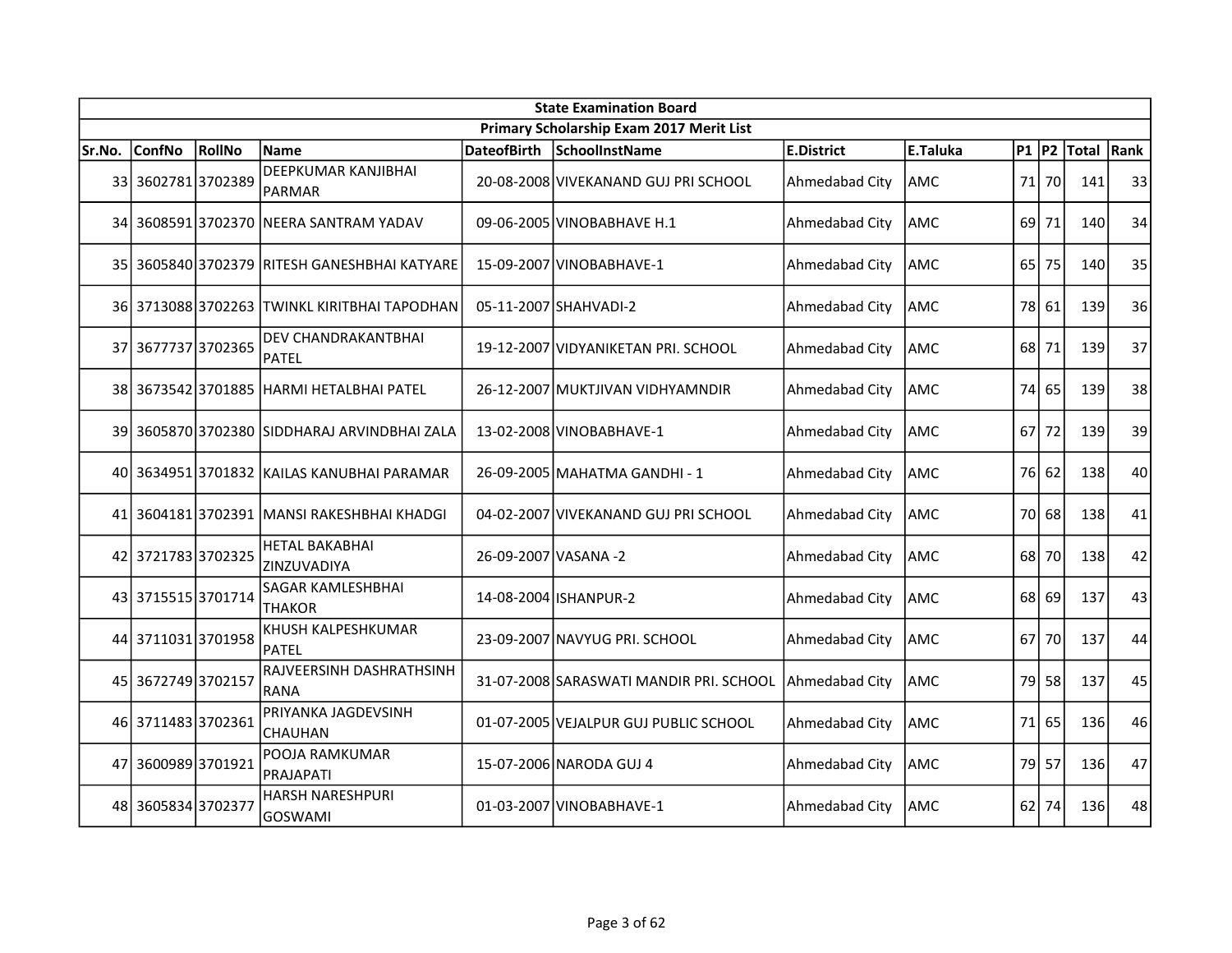| <b>State Examination Board</b> |                    |        |                                             |                    |                                                         |                       |             |           |    |            |                |  |
|--------------------------------|--------------------|--------|---------------------------------------------|--------------------|---------------------------------------------------------|-----------------------|-------------|-----------|----|------------|----------------|--|
|                                |                    |        |                                             |                    | Primary Scholarship Exam 2017 Merit List                |                       |             |           |    |            |                |  |
| Sr.No.                         | <b>ConfNo</b>      | RollNo | Name                                        | <b>DateofBirth</b> | SchoolInstName                                          | <b>E.District</b>     | E.Taluka    | <b>P1</b> | P2 | Total Rank |                |  |
| 49                             | 3603827 3702271    |        | AAISHAH ABDULSAMAD<br><b>SHAIKH</b>         |                    | 13-12-2007 ST XAVIER'S GUJ PRI SCHOOL                   | Ahmedabad City        | AMC         | 71        | 65 | 136        | 49             |  |
|                                | 50 3717336 3701490 |        | <b>BHAVIKA KIRITBHAI</b><br>MAKWANA         |                    | 12-08-2008 BAHERAMPURA-2                                | Ahmedabad City        | AMC         | 67        | 69 | 136        | 50             |  |
|                                |                    |        | 51 3714946 3702392 NEHANSHI BABUBHAI DESAI  |                    | 02-02-2008 VIVEKANAND GUJ PRI SCHOOL                    | Ahmedabad City        | AMC         | 69        | 66 | 135        | 51             |  |
|                                | 52 3605830 3702378 |        | NIKHIL MAHENDRABHAI<br><b>DEVRE</b>         |                    | 17-09-2007 VINOBABHAVE-1                                | Ahmedabad City        | <b>AMC</b>  | 62        | 72 | 134        | 52             |  |
|                                | 53 3623992 3701706 |        | <b>VAISHALI VIKRAMSINH</b><br>VAGHELA       |                    | 10-03-2008 HATHIJAN GUJARATI S.N.2                      | Ahmedabad City        | AMC         | 63        | 71 | 134        | 53             |  |
|                                | 54 3714113 3701962 |        | NIHARIKA MAHESHBHAI<br><b>SUTARIYA</b>      |                    | 19-05-2008 NAVYUG PRI. SCHOOL                           | Ahmedabad City        | AMC         | 71        | 63 | 134        | 54             |  |
|                                | 55 3673024 3700020 |        | NIKHILESH MOTICHANDRA<br>RAJPUT             |                    | 03-07-2007 MUKHYA KUMAR SHALA                           | Ahmedabad Rural BAVLA |             | 75        | 76 | 151        | $\mathbf{1}$   |  |
|                                |                    |        | 56 3722351 3700021 KIRAN MANUBHA MAHIDA     |                    | 17-02-2008 NANODARA PRIMARY SCHOOL                      | Ahmedabad Rural BAVLA |             | 78        | 67 | 145        | $\overline{2}$ |  |
|                                | 57 3623922 3700040 |        | MAYURKUMAR BALDEVBHAI<br><b>PARMAR</b>      | 10-09-2007         | UTTAM PRIMARY SCHOOL,<br>SAKODARA                       | Ahmedabad Rural BAVLA |             | 66        | 65 | 131        | 3              |  |
|                                | 58 3709512 3700248 |        | NASA RAJENDRAKUMAR<br><b>PATEL</b>          |                    | 29-06-2007 THE H.B. KAPADIYA GUJ SCH.                   | Ahmedabad City        | <b>CITY</b> | 87        | 81 | 168        | 1              |  |
| 59                             |                    |        | 3674901 3700118 HEMANGI MEHULBHAI VORA      |                    | 12-08-2007 NEW NOBLE PRI.SCHOOL                         | Ahmedabad City        | <b>CITY</b> | 82        | 83 | 165        | $\overline{2}$ |  |
|                                |                    |        | 60 3605582 3700231 DHRUVI PIYUSHKUMAR PATEL |                    | 15-11-2007 SHAYONA VIDYA VIHAR                          | Ahmedabad City        | <b>CITY</b> | 87        | 75 | 162        | 3              |  |
|                                | 61 3673986 3700098 |        | NIRAVA MAHENDRAKUMAR<br><b>PATEL</b>        |                    | 10-03-2007 MAHARSHI SANDIPANI SCHOOL                    | Ahmedabad City        | <b>CITY</b> | 81        | 78 | 159        | 4              |  |
|                                |                    |        | 62 3600147 3700203 CHEHAR SENDHABHAI RABARI |                    | 02-09-2007 SARKARI VASAHAT VASTRAPUR PRI Ahmedabad City |                       | <b>CITY</b> | 76I       | 77 | 153        | 5              |  |
| 63                             |                    |        | 3602953 3700189 MAHI DINESHBHAI PRAJAPATI   |                    | 10-09-2007 S.K.MANDAL PRI. SCHOOL                       | Ahmedabad City        | <b>CITY</b> | 801       | 73 | 153        | 6              |  |
|                                | 64 3635113 3700051 |        | DEVANSHI PARESHKUMAR<br>PATEL               |                    | 27-09-2007 ABHIJAT SHISHU VIHAR                         | Ahmedabad City        | <b>CITY</b> | 80        | 71 | 151        | $\overline{7}$ |  |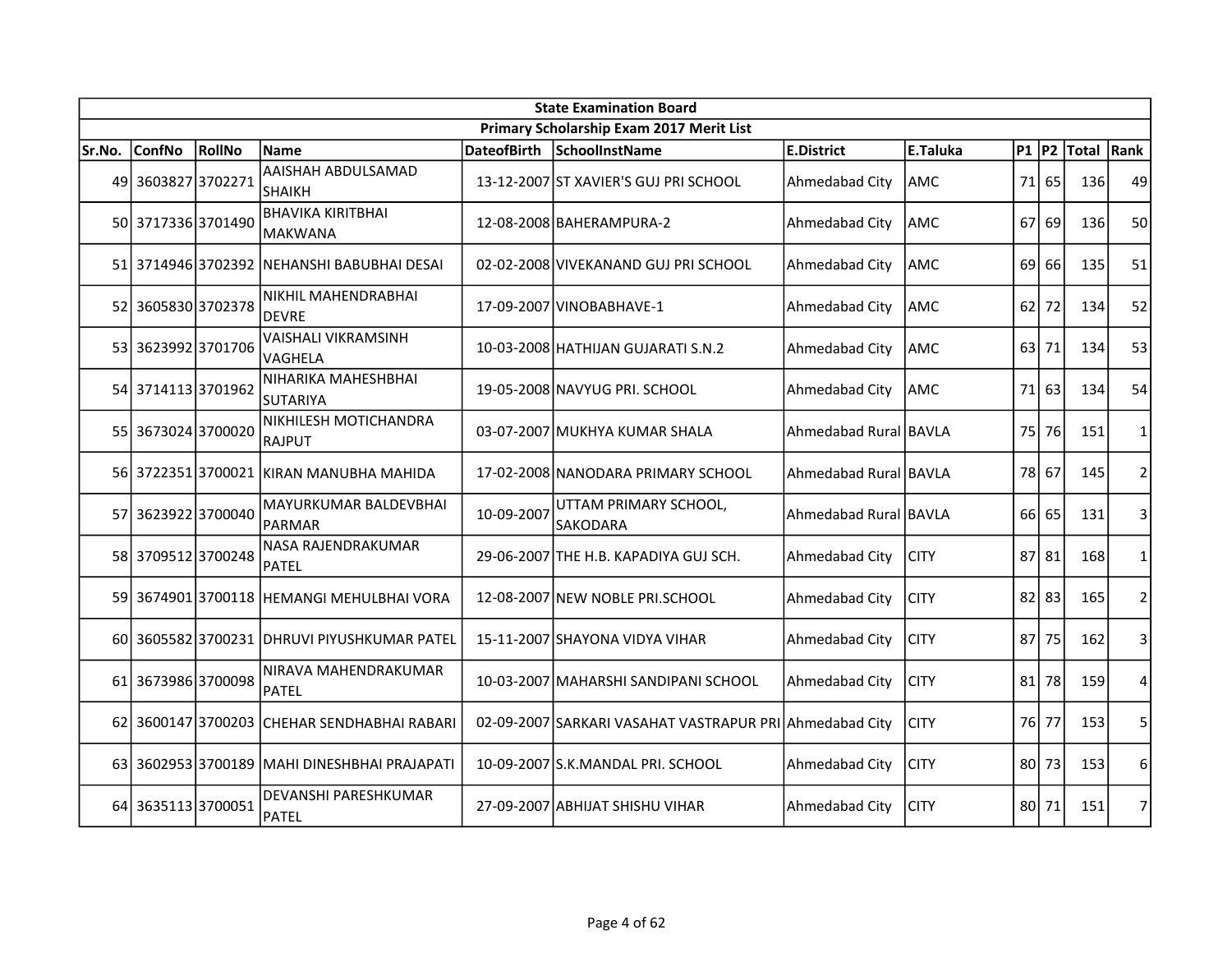|        | <b>State Examination Board</b> |               |                                                 |                    |                                          |                         |             |           |       |            |                |  |  |
|--------|--------------------------------|---------------|-------------------------------------------------|--------------------|------------------------------------------|-------------------------|-------------|-----------|-------|------------|----------------|--|--|
|        |                                |               |                                                 |                    | Primary Scholarship Exam 2017 Merit List |                         |             |           |       |            |                |  |  |
| Sr.No. | <b>ConfNo</b>                  | <b>RollNo</b> | <b>Name</b>                                     | <b>DateofBirth</b> | SchoolInstName                           | <b>E.District</b>       | E.Taluka    | $P1$ $P2$ |       | Total Rank |                |  |  |
|        |                                |               | 65 3676564 3700196 RIYA RANJITSINH CHAUHAN      |                    | 12-10-2007 S.K.MANDAL PRI. SCHOOL        | Ahmedabad City          | <b>CITY</b> | 84 l      | 63    | 147        | 8              |  |  |
|        |                                |               | 66 3715928 3700230 DESAI PIYANSI LABHUBHAI      |                    | 16-08-2007 SHAYONA VIDYA VIHAR           | Ahmedabad City          | <b>CITY</b> | 79        | 67    | 146        | 9              |  |  |
|        |                                |               | 67 3676519 3700134 ISHITA HITESH YADAV          |                    | 23-11-2007 NIRMAN HIGH SCHOOL(ENGLISH)   | Ahmedabad City          | <b>CITY</b> | 71 I      | 74    | 145        | 10             |  |  |
|        |                                |               | 68 3635315 3700050 DEV JAYESHBHAI THAKKAR       |                    | 29-05-2008 ABHIJAT SHISHU VIHAR          | Ahmedabad City          | <b>CITY</b> | 75        | 70    | 145        | 11             |  |  |
| 69     | 36350683700053                 |               | DIYA PRATIKKUMAR<br>SAKHARELIYA                 |                    | 26-09-2007 ABHIJAT SHISHU VIHAR          | Ahmedabad City          | <b>CITY</b> | 76        | 68    | 144        | 12             |  |  |
|        | 70 3609186 3700235             |               | JANKI SHAILESHBHAI<br><b>PRAJAPATI</b>          |                    | 19-10-2007 SHAYONA VIDYA VIHAR           | Ahmedabad City          | <b>CITY</b> | 70 l      | 71    | 141        | 13             |  |  |
|        | 71 3635057 3700067             |               | <b>MAITREE BHAVESHBHAI</b><br><b>GEVARIYA</b>   |                    | 17-04-2008 DHANANJAY PRATHAMIK SHALA     | Ahmedabad City          | <b>CITY</b> | 76        | 65    | 141        | 14             |  |  |
| 72     | 3669650 3700064                |               | MESHVA CHANDRAKANTBHAI<br>PATEL                 |                    | 14-08-2007 ATUL PRIMARY SCHOOL           | Ahmedabad City          | <b>CITY</b> | 85 l      | 55    | 140        | 15             |  |  |
|        | 73 3711267 3700245             |               | <b>KULDIPSINH KIRITSINH</b><br>VAGHELA          |                    | 11-04-2008 SHREE CHANKYA PRI SCHOOL      | Ahmedabad City          | <b>CITY</b> | 72        | 68    | 140        | 16             |  |  |
|        | 74 3605879 3700237             |               | NAMRA BHUPENDRABHAI<br><b>PATEL</b>             |                    | 15-01-2007 SHAYONA VIDYA VIHAR           | Ahmedabad City          | <b>CITY</b> |           | 72 65 | 137        | 17             |  |  |
|        |                                |               | 75 3600520 3700242 YATI MEHULKUMAR GHANDHI      |                    | 18-09-2007 SHAYONA VIDYA VIHAR           | Ahmedabad City          | <b>CITY</b> | 72        | 65    | 137        | 18             |  |  |
|        | 76 3608173 3700275             |               | KAUSHAL SANTOSHKUMAR<br>RAMDAYAL                |                    | 26-11-2007 ARPAN VIDHYAVIHAR             | Ahmedabad Rural DASCROI |             | 79 l      | 74    | 153        | 1              |  |  |
| 77     | 3605244 3700514                |               | KRUSHNAPAL RAJESHKUMAR<br>VAGHELA               |                    | 26-10-2007 NANDEJ PRI.SCH.-1             | Ahmedabad Rural DASCROI |             | 75 l      | 77    | 152        | $\overline{2}$ |  |  |
| 78     | 36696793700569                 |               | <b>DIGVIJAYSINH GOVINDBHAI</b><br><b>THAKOR</b> | 03-08-2007         | SHRI TALAKCHAND ZABAKBA<br>VISHA H       | Ahmedabad Rural DASCROI |             | 78 I      | 70    | 148        | 3              |  |  |
| 79     | 36097183700293                 |               | <b>ABHINAV DINESHBHAI</b><br><b>PARMAR</b>      |                    | 28-06-2008 BAREJADI PRIMARY SCHOOL       | Ahmedabad Rural DASCROI |             | 78        | 70    | 148        | 4              |  |  |
|        |                                |               | 80 3670210 3700386 SHAHIL MAHESHBHAI THAKOR     |                    | 16-10-2006 INDIRANAGAR PRI .-- 2SCHOOL   | Ahmedabad Rural DASCROI |             | 75 I      | 72    | 147        | 5              |  |  |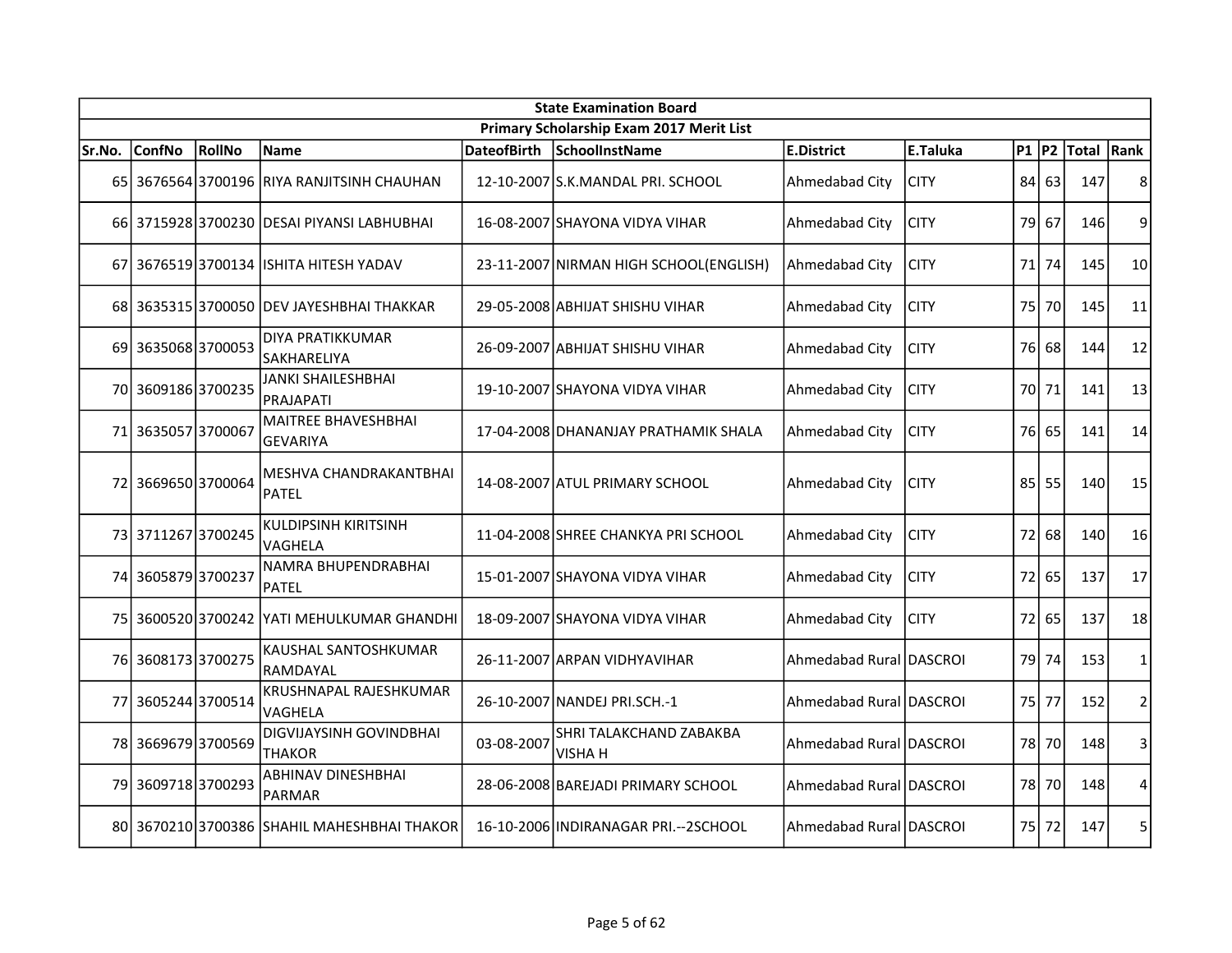| <b>State Examination Board</b> |                    |        |                                               |  |                                                                 |                           |                           |           |       |            |                |  |
|--------------------------------|--------------------|--------|-----------------------------------------------|--|-----------------------------------------------------------------|---------------------------|---------------------------|-----------|-------|------------|----------------|--|
|                                |                    |        |                                               |  | Primary Scholarship Exam 2017 Merit List                        |                           |                           |           |       |            |                |  |
| Sr.No.                         | <b>ConfNo</b>      | RollNo | <b>Name</b>                                   |  | DateofBirth SchoolInstName                                      | <b>E.District</b>         | <b>E.Taluka</b>           | $P1$ $P2$ |       | Total Rank |                |  |
|                                | 81 3718663 3700351 |        | PALAKBEN MANUBHAI<br><b>CHAUHAN</b>           |  | 01-10-2007 BHATHIPURA PRIMARY SCHOOL(P) Ahmedabad Rural DASCROI |                           |                           | 70 77     |       | 147        | 6              |  |
|                                |                    |        | 82 3716708 3700459 RIDDHI MANUBHAI RABARI     |  | 02-08-2008 KATHAWADA MAIZE PRI.SCHOOL                           | lAhmedabad Rural IDASCROI |                           | 74        | 71    | 145        | $\overline{7}$ |  |
|                                | 83 3611138 3700374 |        | NIKHIL NARESHKUMAR<br><b>THAKOR</b>           |  | 18-06-2008 DEVADI PRI.SCHOOL                                    | Ahmedabad Rural DASCROI   |                           | 68 l      | 75    | 143        | 8              |  |
|                                |                    |        | 84 3611228 3700371 HARSH KANTIBHAI MAHERIYA   |  | 01-08-2008 DEVADI PRI.SCHOOL                                    | Ahmedabad Rural IDASCROI  |                           | 74        | 68    | 142        | 9              |  |
|                                |                    |        | 85 3672882 3700439 AKASH RAJENDRABHAI DABHI   |  | 16-01-2008 KATHAWADA MAIZE PRI.SCHOOL                           | Ahmedabad Rural IDASCROI  |                           | 72        | 69    | 141        | 10             |  |
|                                | 86 3611181 3700373 |        | MITTAL JAYESHBHAI<br>VALODARA                 |  | 29-12-2007 DEVADI PRI.SCHOOL                                    | Ahmedabad Rural DASCROI   |                           | 76        | 64    | 140        | 11             |  |
|                                |                    |        | 87 3605031 3700520 PRANJAL RAMESHBHAI ZALA    |  | 04-06-2006 NANDEJ PRI.SCH.-1                                    | Ahmedabad Rural DASCROI   |                           | 74        | 65    | 139        | 12             |  |
|                                | 88 3673815 3700411 |        | ROHITBHAI SHANKARBHAI<br>VADANAAL             |  | 18-08-2007 JJAVERIDAIRY FARM PRI.SCHOOL                         | Ahmedabad Rural DASCROI   |                           | 73        | 65    | 138        | 13             |  |
|                                |                    |        | 89 3672759 3700470 SUMIN KANUBHAI RATHOD      |  | 29-04-2007 KATHAWADA MAIZE PRI.SCHOOL                           | Ahmedabad Rural DASCROI   |                           |           | 56 81 | 137        | 14             |  |
|                                |                    |        | 90 3601848 3700476 ANJALI MANISHBHAI PANDIT   |  | 02-06-2008 KUBADTHAL PRI.SCHOOL                                 | Ahmedabad Rural DASCROI   |                           | 63        | 74    | 137        | 15             |  |
|                                |                    |        | 91 3674920 3700714 URVASHIBEN DILIPBHAI DARJI |  | 23-08-2004 RAMPURA PRI. SCHOOL                                  | Ahmedabad Rural           | DETROJ-<br><b>RAMPURA</b> | 79        | 71    | 150        | $\mathbf{1}$   |  |
|                                | 92 3669032 3700684 |        | UTTAM DASHARATHBHAI<br>RAVAL                  |  | 24-02-2007 DETROJ TALUKA SHALA                                  | Ahmedabad Rural           | DETROJ-<br>RAMPURA        | 75 I      | 75    | 150        | $\overline{2}$ |  |
|                                | 93 3635518 3700767 |        | DIVYARAJSINH BALVANTSINH<br>PARMAR            |  | 20-03-2007 CHHARODIYA SHALA                                     | Ahmedabad Rural DHANDHUKA |                           | 84 l      | 87    | 171        | 1              |  |
|                                |                    |        | 94 3712887 3700859 RAJVIBA SAHADEVSINH VALA   |  | 12-10-2007 SOCIETY PRIMARY SCHOOL                               | Ahmedabad Rural DHANDHUKA |                           | 84        | 80    | 164        | $\overline{2}$ |  |
|                                |                    |        | 95 3671606 3700878 JALPA PRATAPBHAI CHAUHAN   |  | 15-05-2008 KHUN PRIMARY SCHOOL                                  | Ahmedabad Rural DHOLERA   |                           | 75 I      | 77    | 152        | $\mathbf{1}$   |  |
|                                | 96 3678352 3700877 |        | VANDANA VIRBHADRASINH<br>CHUDASAMA            |  | 05-08-2008 KANYA SHALA DHOLERA                                  | Ahmedabad Rural IDHOLERA  |                           |           | 71 81 | 152        | $\overline{2}$ |  |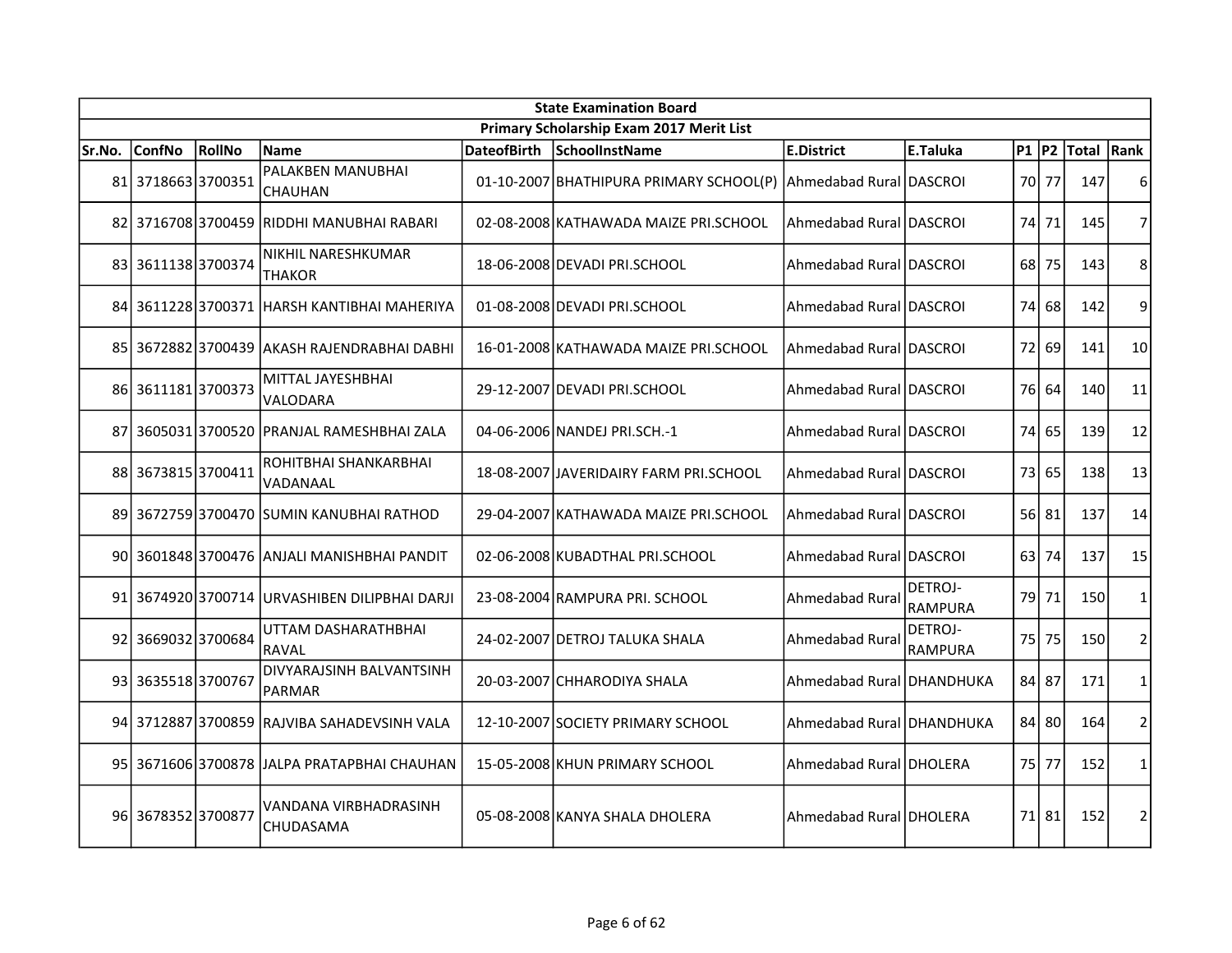|        | <b>State Examination Board</b> |        |                                                  |                    |                                          |                          |               |           |         |            |                |  |  |
|--------|--------------------------------|--------|--------------------------------------------------|--------------------|------------------------------------------|--------------------------|---------------|-----------|---------|------------|----------------|--|--|
|        |                                |        |                                                  |                    | Primary Scholarship Exam 2017 Merit List |                          |               |           |         |            |                |  |  |
| Sr.No. | <b>ConfNo</b>                  | RollNo | <b>Name</b>                                      | <b>DateofBirth</b> | SchoolInstName                           | E.District               | E.Taluka      | $P1$ $P2$ |         | Total Rank |                |  |  |
|        | 97 3603922 3701050             |        | ARUNBHAI ARAVINDBHAI<br><b>SOLANKI</b>           | 01-06-2007         | VATAMAN KUMAR PRIMARY<br><b>SCHOOL</b>   | Ahmedabad Rural DHOLKA   |               | 77 I      | 75      | 152        | 1              |  |  |
|        | 98 3608313 3700994             |        | <b>MAHAVIR ANDUBHAI</b><br><b>CHAUHAN</b>        |                    | 14-05-2008 MISHRA SHALA BHUMBHALI        | Ahmedabad Rural DHOLKA   |               | 76I       | 76      | 152        | $\overline{2}$ |  |  |
|        | 99 3715184 3701040             |        | <b>MOHAMMADSHAFIN</b><br><b>GULAMAKBAR MOMIN</b> | 27-06-2008         | SHETH HASANALI NASIRUDDIN<br>PRIMARY     | Ahmedabad Rural DHOLKA   |               | 78 l      | 71      | 149        | 3              |  |  |
|        | 100 3608271 3700995            |        | ROHITBHAI KALUBHAI<br><b>CHAUHAN</b>             |                    | 01-06-2008 MISHRA SHALA BHUMBHALI        | Ahmedabad Rural DHOLKA   |               | 72        | 76      | 148        | 4              |  |  |
|        | 101 3677851 3701088            |        | <b>KOMALBEN HITESHBHAI</b><br><b>MAKWANA</b>     |                    | 14-07-2007 SHRI SHASHWAT VIDYALAY        | Ahmedabad Rural MANDAL   |               | 86        | 72      | 158        | $\mathbf{1}$   |  |  |
|        | 102 3672010 3701086            |        | SNEHALBEN OMAKARGIRI<br><b>GOSWAMI</b>           |                    | 02-05-2008 MANPURA PRIMARY SCHOOL        | Ahmedabad Rural MANDAL   |               | 87        | 68      | 155        | $\overline{2}$ |  |  |
|        | 103 3669423 3701128            |        | POOJABEN GHANSHYAMBHAI<br><b>RAVAD</b>           |                    | 10-04-2008 BOL PRIMARY SCHOOL            | Ahmedabad Rural SANAND   |               | 77        | 93      | 170        | $\mathbf{1}$   |  |  |
|        | 104 3714998 3701237            |        | SAGUNABEN VAJUBHAI<br><b>MAKWANA</b>             |                    | 27-07-2004 KUNDAL PRIMARY SCHOOL         | Ahmedabad Rural SANAND   |               |           | 78 90   | 168        | $\overline{2}$ |  |  |
|        | 105 3670805 3701149            |        | SANJANA SAILESHBHAI<br>VAGHELA                   |                    | 17-05-2006 CHANGODAR PRIMARY SCHOOL      | Ahmedabad Rural SANAND   |               | 75 l      | 93      | 168        | 3              |  |  |
|        | 106 3669385 3701125            |        | <b>GAYATRI MAHESHBHAI</b><br><b>BHARVAD</b>      |                    | 10-11-2007 BOL PRIMARY SCHOOL            | Ahmedabad Rural SANAND   |               | 75 I      | 93      | 168        | $\overline{4}$ |  |  |
|        | 107 3678813 3701348            |        | TEHJIB MOHAMMADBHAI<br><b>BELIM</b>              |                    | 08-09-2007 J.J. SHAH KUMAR MANDIR        | Ahmedabad Rural VIRAMGAM |               |           | 72 74   | 146        | $\mathbf{1}$   |  |  |
|        |                                |        | 108 3624365 3701339 TIRTH JITENDRKUMAR GAJJAR    |                    | 12-07-2008 GORIYA PRIMARY SCHOOL         | Ahmedabad Rural VIRAMGAM |               | 671       | 75      | 142        | $\overline{2}$ |  |  |
|        | 109 3717703 3701380            |        | ANJANA DASHRATHBHAI<br><b>KOLIPATEL</b>          | 03-10-2007         | THORI MUBARAK PRIMARY<br><b>SCHOOL</b>   | Ahmedabad Rural VIRAMGAM |               | 74        | 65      | 139        | 3              |  |  |
|        | 110 3624325 3702613            |        | <b>PARAS MANSUKHBHAI</b><br>VAGHELA              |                    | 11-01-2008 VITHALPUR PRI. SCH.           | <b>AMRELI</b>            | AMRELI        | 85 I      | 77      | 162        | 1              |  |  |
|        | 111 3624390 3702615            |        | RAVINA KISHORBHAI<br>MAKWANA                     |                    | 21-07-2008 VITHALPUR PRI. SCH.           | <b>AMRELI</b>            | AMRELI        | 83        | 72      | 155        | $\overline{2}$ |  |  |
|        | 112 3608709 3702666            |        | YASHVI RAJUBHAI VAJA                             |                    | 12-11-2007 DIWALIBA PRA SHALA            | AMRELI                   | <b>BABARA</b> |           | $81$ 81 | 162        | $\mathbf{1}$   |  |  |
|        | 113 3608879 3702659            |        | PURVA PRAFULKUMAR<br>SAVALIYA                    |                    | 09-10-2007 DIWALIBA PRA SHALA            | AMRELI                   | <b>BABARA</b> | 881       | 72      | 160        | $\overline{2}$ |  |  |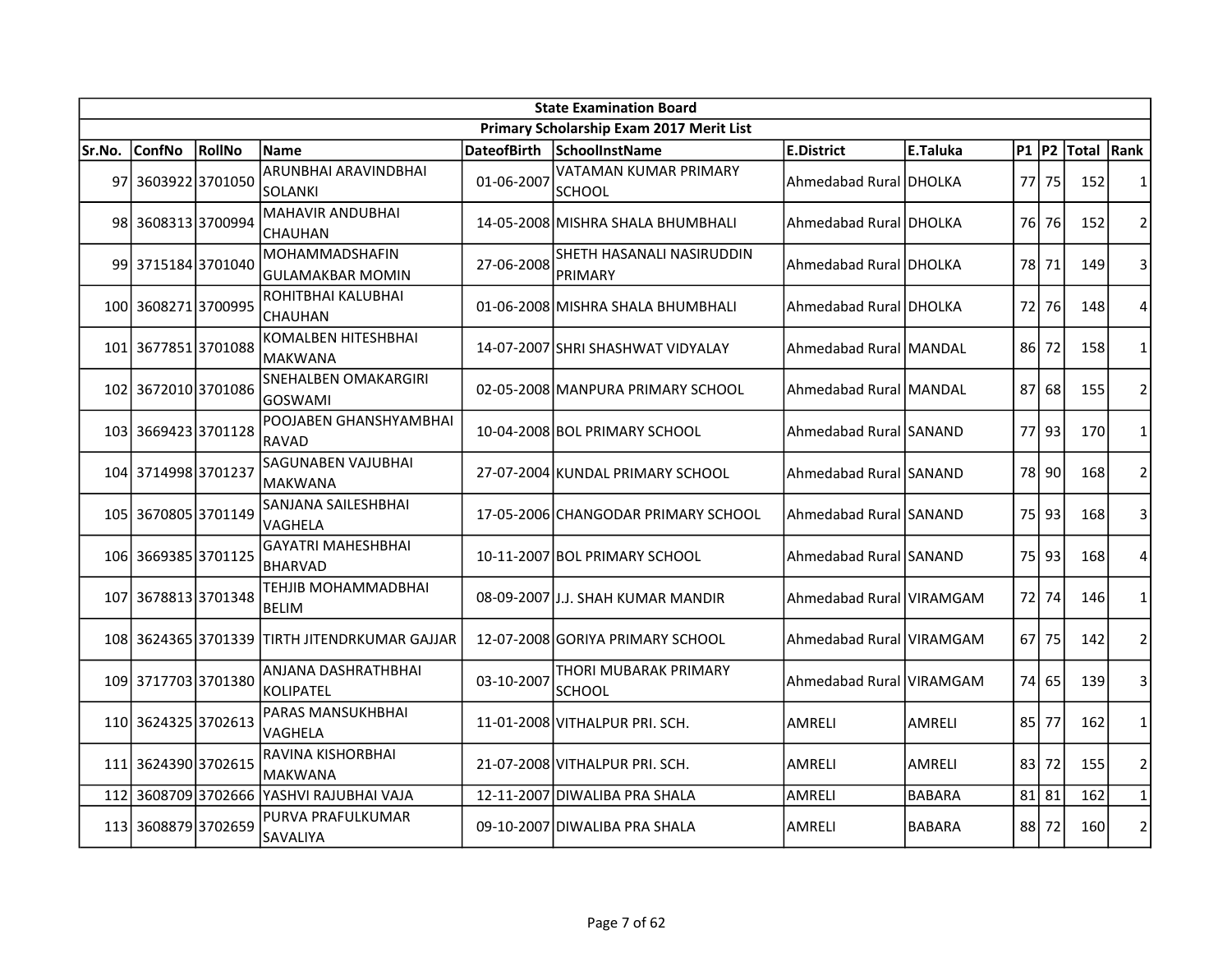|        | <b>State Examination Board</b> |        |                                              |                    |                                                 |               |                 |           |       |             |                |  |  |
|--------|--------------------------------|--------|----------------------------------------------|--------------------|-------------------------------------------------|---------------|-----------------|-----------|-------|-------------|----------------|--|--|
|        |                                |        |                                              |                    | Primary Scholarship Exam 2017 Merit List        |               |                 |           |       |             |                |  |  |
| Sr.No. | <b>ConfNo</b>                  | RollNo | Name                                         | <b>DateofBirth</b> | SchoolInstName                                  | E.District    | E.Taluka        | $P1$ $P2$ |       | Total  Rank |                |  |  |
|        |                                |        | 114 3623545 3702852 ROMIL MAVJIBHAI GHADIYA  |                    | 06-12-2007 LUNGHIYA PRA SHALA                   | AMRELI        | <b>BAGASARA</b> |           | 88 80 | 168         | $\mathbf{1}$   |  |  |
|        | 115 3610366 3702840            |        | <b>TIRTH JAGADISHBHAI</b><br>VAGHASIYA       | 22-07-2007         | <b>HALIYAD JUNI PAY CENTER</b><br><b>SCHOOL</b> | AMRELI        | BAGASARA        | 801       | 76    | 156         | $\overline{2}$ |  |  |
|        | 116 3636050 3702920            |        | STUTI PARSHOTAMBHAI<br>RADADIYA              |                    | 16-12-2007 DANGAVADAR PRI. SCHOOL               | AMRELI        | <b>DHARI</b>    | 78 l      | 68    | 146         | $\mathbf{1}$   |  |  |
| 117    |                                |        | 3675091 3702953  VIRANGI ASHOKBHAI ANTALA    |                    | 18-01-2008 KOTHA PIPARIYA PRI. SCHOOL           | <b>AMRELI</b> | <b>DHARI</b>    | 71        | 73    | 144         | $\overline{2}$ |  |  |
|        |                                |        | 118 3606786 3703000 MUKTA VELAJIBHAI SOLANKI |                    | 15-07-2008 VANDH PRI. SCHOOL                    | <b>AMRELI</b> | JAFRABAD        | 65        | 75    | 140         | $\mathbf{1}$   |  |  |
|        |                                |        | 119 3636504 3702994 HETALBA GOBARBHAI GOHIL  |                    | 17-05-2008 VADLI PRI. SCHOOL                    | AMRELI        | JAFRABAD        | 58        | 69    | 127         | $\overline{2}$ |  |  |
|        | 120 3717292 3703107            |        | SHUBHAM ASHOKBHAI<br><b>RUPAREL</b>          |                    | 24-06-2008 TATANIYA PRI. SCHOOL                 | AMRELI        | <b>KHAMBHA</b>  | $82$ 83   |       | 165         | $\mathbf{1}$   |  |  |
|        | 121 3604573 3703059            |        | SPANDAN SANJAYBHAI<br><b>KAKADIYA</b>        |                    | 19-11-2007 INGORALA PAY CEN. PRI. SCHOOL        | <b>AMRELI</b> | KHAMBHA         | 74        | 77    | 151         | $\overline{2}$ |  |  |
|        | 122 3610105 3703173            |        | <b>KHUSHI GIRISHBHAI</b><br><b>DELVADIYA</b> |                    | 20-10-2007 KHAJURI PRI.SCH.                     | AMRELI        | <b>KUKAVAV</b>  |           | 84 85 | 169         | $\mathbf{1}$   |  |  |
|        | 123 3603005 3703225            |        | JAHANVIBEN DIVYESHBHAI<br><b>AASODARIYA</b>  |                    | 16-11-2007 VINAYAK VIDHYA MANDIR                | <b>AMRELI</b> | <b>KUKAVAV</b>  | 83 82     |       | 165         | $\overline{2}$ |  |  |
| 124    | 36710843703423                 |        | <b>DHARA SANJAYBHAI GOHIL</b>                |                    | 01-03-2008 SHEKH PIPARIYA PRI. SCH.             | <b>AMRELI</b> | LATHI           | 83        | 90    | 173         | $\mathbf{1}$   |  |  |
|        | 125 3674407 3703357            |        | <b>BHARGAV BRIJESHKUMAR</b><br><b>SUTHAR</b> |                    | 16-07-2008 DHAMEL PAY CENTRE SCH.               | <b>AMRELI</b> | LATHI           |           | 80 80 | 160         | 2              |  |  |
|        |                                |        | 126 3636135 3703481 RUDRA BHAVESHBHAI MEHTA  |                    | 14-12-2007 SHREE SARASWATI VIDHYALAYA           | <b>AMRELI</b> | LILIYA          | 86 91     |       | 177         | $\mathbf{1}$   |  |  |
| 127    |                                |        | 362368713703482 ISAUMYA MAYANKBHAI VYAS      |                    | 18-11-2007 SHREE SARASWATI VIDHYALAYA           | AMRELI        | LILIYA          | 75        | 90    | 165         | $\overline{2}$ |  |  |
|        |                                |        | 128 3719223 3703490 SAGAR BHAVANBHAI KHAGAD  |                    | 25-09-2007 MANDARADI NAVI PRI. SCH.             | <b>AMRELI</b> | <b>RAJULA</b>   | 63        | 66    | 129         | $\mathbf{1}$   |  |  |
|        |                                |        | 129 3719544 3703485 PRATIK BHARATBHAI UNAGAR |                    | 06-11-2007 BHAKSHI 1 PRI. SCH.                  | <b>AMRELI</b> | RAJULA          | 68        | 56    | 124         | $\overline{2}$ |  |  |
|        |                                |        | 130 3714867 3703487 HINAL DHIRUBHAI VAGHELA  |                    | 19-12-2007 CHOTRA PRI. SCH.                     | AMRELI        | RAJULA          | 66 I      | 53    | 119         | 3              |  |  |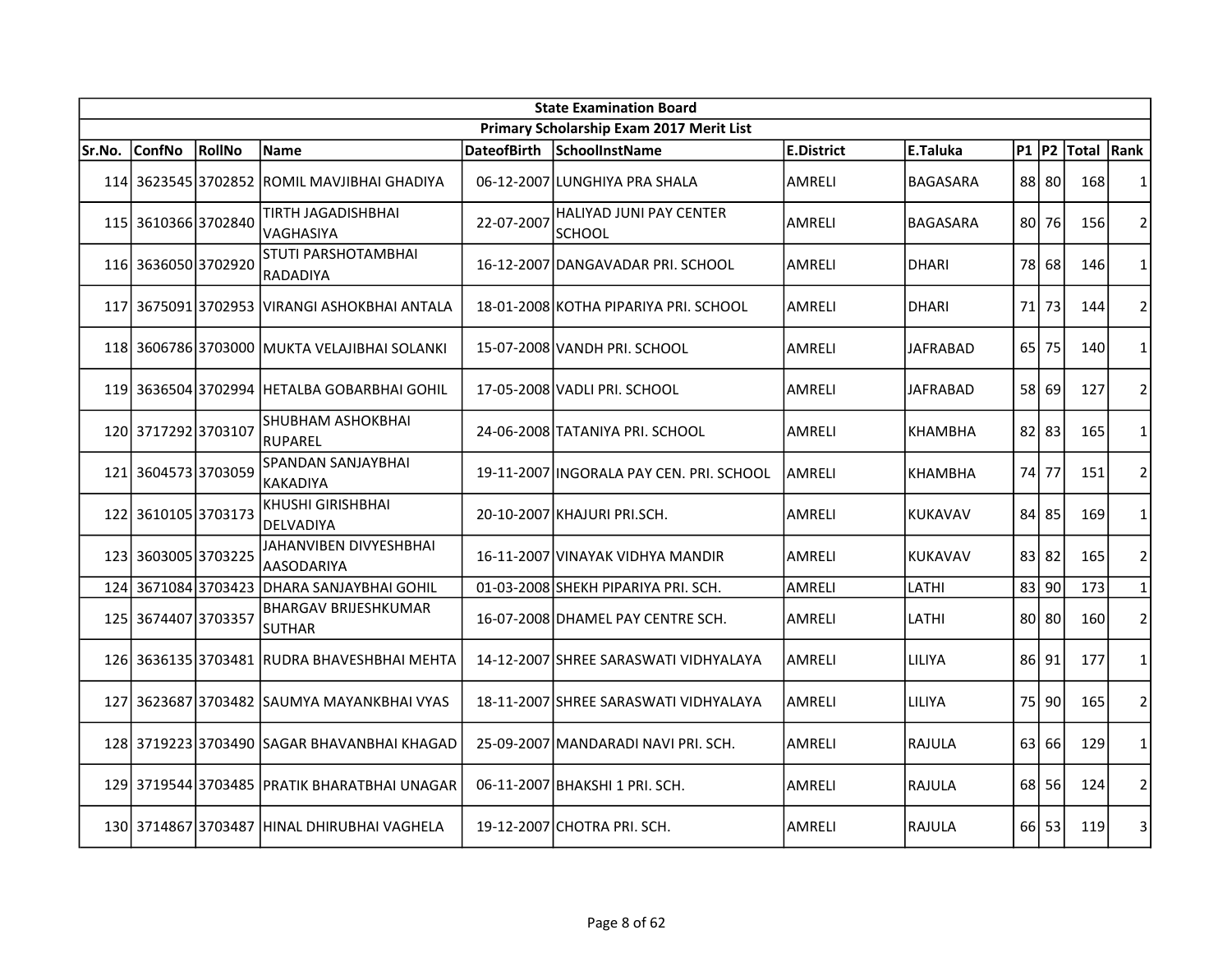|        | <b>State Examination Board</b> |               |                                               |                    |                                                |                   |               |           |           |            |                |  |  |
|--------|--------------------------------|---------------|-----------------------------------------------|--------------------|------------------------------------------------|-------------------|---------------|-----------|-----------|------------|----------------|--|--|
|        |                                |               |                                               |                    | Primary Scholarship Exam 2017 Merit List       |                   |               |           |           |            |                |  |  |
| Sr.No. | <b>ConfNo</b>                  | <b>RollNo</b> | <b>Name</b>                                   | <b>DateofBirth</b> | <b>SchoolInstName</b>                          | <b>E.District</b> | E.Taluka      | $P1$ $P2$ |           | Total Rank |                |  |  |
|        |                                |               | 131 3719508 3703484 NIRALI SAMATBHAI RATHOD   |                    | 15-07-2008 BHAKSHI 1 PRI. SCH.                 | AMRELI            | RAJULA        |           | 58 55     | 113        | 4              |  |  |
|        |                                |               | 132 3604614 3703500 ARIV DIPESHKUMAR PANDYA   |                    | 02-09-2007 SWAMI NARAYAN PRI. VID.             | AMRELI            | SAVARKUNDLA   |           | 74 66     | 140        | $\mathbf{1}$   |  |  |
|        | 133 3670136 3703498            |               | <b>BHUMIBEN MANSUKHBHAI</b><br>CHUDASAMA      |                    | 07-01-2008 KERALA PRI. SCH.                    | AMRELI            | SAVARKUNDLA   |           | 60 47     | 107        | $\overline{2}$ |  |  |
|        | 134 3717279 3703499            |               | MUSBAHBANU SARFRAJALI<br><b>BUKHARI</b>       | 20-07-2007         | SMGK WELFARE AND EDU COMP<br>ENG GIRLS PRI SCH | AMRELI            | SAVARKUNDLA   |           | $38$ 54   | 92         | 3              |  |  |
|        | 135 3607834 3703526            |               | <b>NACHIKET YOGESHBHAI</b><br>PRAJAPATI       |                    | 18-09-2007 ANAND BALSHALA                      | <b>ANAND</b>      | <b>ANAND</b>  |           | 85 89     | 174        | $\mathbf{1}$   |  |  |
|        | 136 3607976 3703555            |               | <b>BHAVYA JAYESHKUMAR</b><br><b>BAROT</b>     | 20-06-2008         | <b>GNANYAGNA VIDYALAYA (NON</b><br>GR)         | ANAND             | <b>ANAND</b>  | 78        | 87        | 165        | $\overline{2}$ |  |  |
|        |                                |               | 137 3676970 3703556 NISHI VINODKUMAR PANCHAL  | 06-04-2007         | <b>GNANYAGNA VIDYALAYA (NON</b><br>GR)         | ANAND             | <b>ANAND</b>  |           | $81$   80 | 161        | 3              |  |  |
|        | 138 3674297 3703557            |               | HETVI SAMIRKUMAR PATEL                        |                    | 09-09-2007 KNOWLEDGE KIDS SCHOOL               | <b>ANAND</b>      | <b>ANAND</b>  |           | 79 81     | 160        | 4              |  |  |
|        | 139 3647539 3703601            |               | <b>BHARATBHAI BHIMABHAI</b><br><b>BHARWAD</b> |                    | 06-01-2006 VADOD KUMAR SHALA                   | <b>ANAND</b>      | <b>ANAND</b>  |           | 78 77     | 155        | 5              |  |  |
|        |                                |               | 140 3607817 3703524 HITEN HARIBHAI PRAJAPATI  |                    | 03-11-2007 ANAND BALSHALA                      | ANAND             | <b>ANAND</b>  |           | 72 80     | 152        | 6              |  |  |
|        |                                |               | 141 3670428 3703567 DHRUV VINAS PARMAR        |                    | 18-10-2007 R C MISSION 1 TO 5 (GRANTED)        | ANAND             | <b>ANAND</b>  | 74        | 75        | 149        | $\overline{7}$ |  |  |
|        | 142 3709701 3703589            |               | JAYDIP PRAKASHKUMAR<br><b>PATEL</b>           |                    | 20-10-2007 SENT XAVIER'S 1TO5 (GRANTED)        | ANAND             | <b>ANAND</b>  | 77        | 69        | 146        | 8              |  |  |
|        | 143 3670345 3703582            |               | <b>MUHOMMADSEHBAJ</b><br>SIRAJBHAI VAHORA     |                    | 07-05-2007 R C MISSION 1 TO 5 (GRANTED)        | <b>ANAND</b>      | <b>ANAND</b>  |           | 67 74     | 141        | 9              |  |  |
|        | 144 3623965 3703703            |               | KRISHNABEN NARENDRABHAI<br><b>PARMAR</b>      |                    | 27-11-2007 SARASVATI (NON GRANTED)             | ANAND             | <b>ANKLAV</b> |           | 89 84     | 173        | $\mathbf{1}$   |  |  |
|        | 145 3624003 3703692            |               | DHARALBEN<br>HASAMUKHABHAI VALA               |                    | 10-12-2007 SARASVATI (NON GRANTED)             | ANAND             | <b>ANKLAV</b> |           | 79 84     | 163        | $\overline{2}$ |  |  |
|        | 146 3677662 3703824            |               | ZIYA BHAVINKUMAR PATEL                        |                    | 27-09-2007 R A PATEL GYAN JYOT GUJ MED         | ANAND             | <b>BORSAD</b> |           | 86 96     | 182        | $\mathbf{1}$   |  |  |
|        | 147 3606448 3703823            |               | YATRI KRUSHNAKUMAR PATEL                      |                    | 21-05-2008 R A PATEL GYAN JYOT GUJ MED         | <b>ANAND</b>      | <b>BORSAD</b> |           | 86 95     | 181        | $\overline{2}$ |  |  |
|        | 148 3605788 3703732            |               | <b>MOANIS TAREEKHUSEN</b><br><b>MALEK</b>     |                    | 24-11-2007 ADARSH SHALA (NON GR)               | <b>ANAND</b>      | <b>BORSAD</b> |           | 79 91     | 170        | 3              |  |  |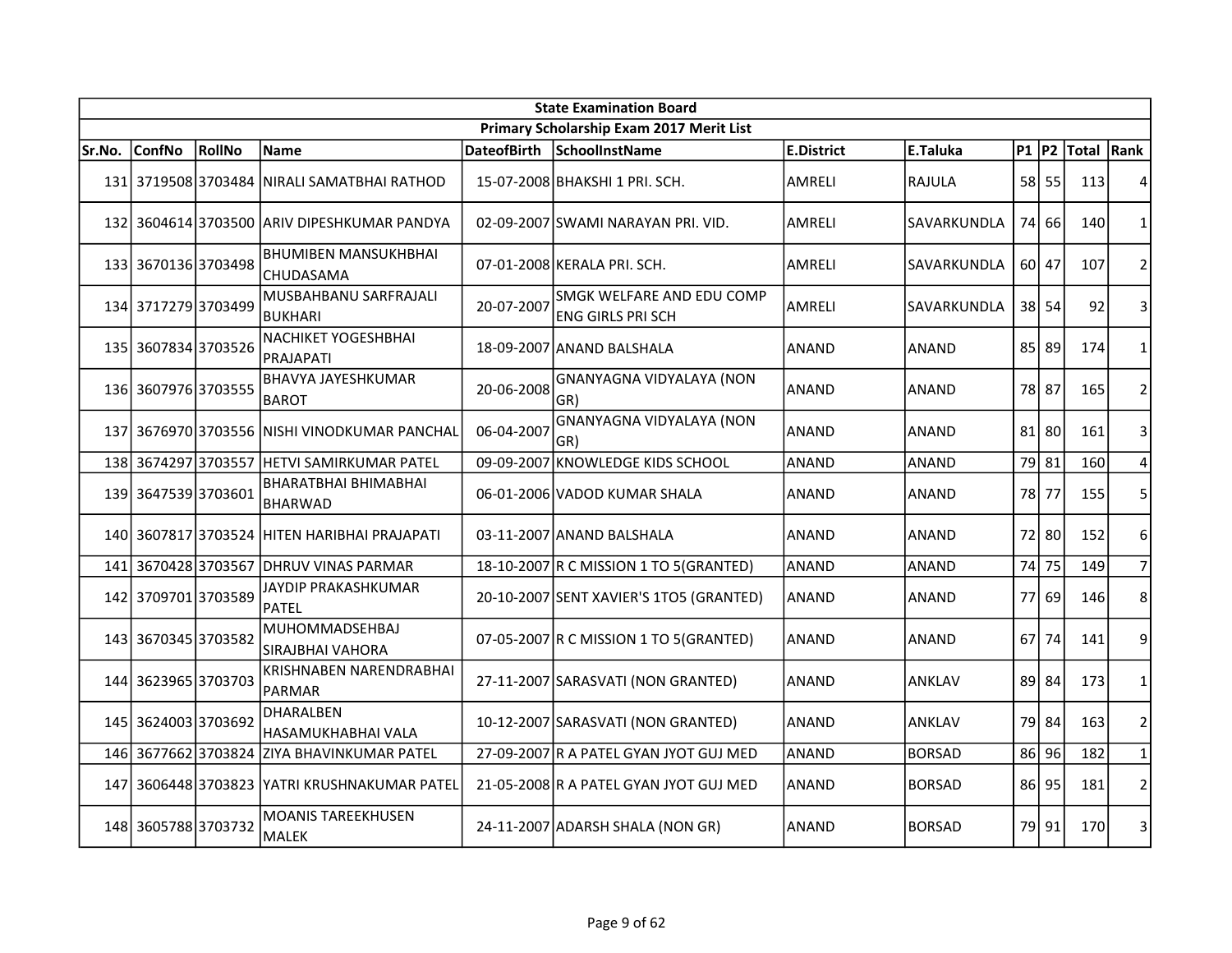|        | <b>State Examination Board</b><br>Primary Scholarship Exam 2017 Merit List |               |                                               |                    |                                                        |                   |                 |           |           |            |                |  |  |  |
|--------|----------------------------------------------------------------------------|---------------|-----------------------------------------------|--------------------|--------------------------------------------------------|-------------------|-----------------|-----------|-----------|------------|----------------|--|--|--|
|        |                                                                            |               |                                               |                    |                                                        |                   |                 |           |           |            |                |  |  |  |
| Sr.No. | ConfNo                                                                     | <b>RollNo</b> | <b>Name</b>                                   | <b>DateofBirth</b> | <b>SchoolInstName</b>                                  | <b>E.District</b> | E.Taluka        | <b>P1</b> | P2        | Total Rank |                |  |  |  |
|        | 149 3603930 3703733                                                        |               | NAIM RANJITKHAN RANA                          |                    | 20-11-2007 ADARSH SHALA (NON GR)                       | <b>ANAND</b>      | <b>BORSAD</b>   | 86        | 76        | 162        | Δ              |  |  |  |
|        |                                                                            |               | 150 3713184 3703838 ISHA SANJAYBHAI SHAH      | 18-04-2007         | SANGHVI VIMLABEN KUMARPAD<br><b>BAGRECHA PRA SHALA</b> | <b>ANAND</b>      | <b>BORSAD</b>   | 74        | 87        | 161        | 5              |  |  |  |
|        | 151 3718518 3704012                                                        |               | NITYA KEVINKUMAR PATEL                        |                    | 15-10-2007 METPUR PRIMARY SCHOOL                       | <b>ANAND</b>      | <b>KHAMBHAT</b> | 91        | 98        | 189        | $\mathbf{1}$   |  |  |  |
|        |                                                                            |               | 152 3674033 3703994 NEHABEN AMITKUMAR RANA    |                    | 19-09-2007 J B PATEL (NON GR)                          | <b>ANAND</b>      | <b>KHAMBHAT</b> | 90 l      | 98        | 188        | $\overline{2}$ |  |  |  |
|        | 153 3678781 3704000                                                        |               | PRIYANSHI DINESHKUMAR<br><b>RANA</b>          |                    | 23-02-2008 J B PATEL (NON GR)                          | ANAND             | KHAMBHAT        | 89        | 97        | 186        | 3              |  |  |  |
|        | 154 3713592 3704001                                                        |               | RUSHANKHAN TABISKHAN<br><b>PATHAN</b>         |                    | 04-08-2008 J B PATEL (NON GR)                          | <b>ANAND</b>      | <b>KHAMBHAT</b> | 91        | 95        | 186        | 4              |  |  |  |
|        |                                                                            |               | 155 3717558 3704098 HET NAINESHKUMAR SOLANKI  |                    | 30-11-2007 N K SHALA 1 TO 5 (NON GR)                   | ANAND             | PETLAD          | 78        | 72        | 150        | $\mathbf{1}$   |  |  |  |
|        | 156 3715096 3704179                                                        |               | RIDDHIBEN KALPESHBHAI<br><b>PATEL</b>         | 15-09-2007         | THE WESTRAN (ENG MID)(NON<br>GRA)                      | ANAND             | PETLAD          |           | $63$   80 | 143        | $\overline{2}$ |  |  |  |
|        | 157 3718260 3704086                                                        |               | ARPITABEN ASHOKBHAI<br><b>THAKOR</b>          |                    | 29-06-2008 LAKKADPURA PRIMARY SCHOOL                   | ANAND             | PETLAD          | 72        | 69        | 141        | 3              |  |  |  |
|        |                                                                            |               | 158 3715079 3704177 PAVAN PUNITKUMAR SUTHAR   | 07-11-2007         | THE WESTRAN (ENG MID)(NON<br>GRA)                      | ANAND             | PETLAD          | 64        | 76        | 140        | 4              |  |  |  |
|        | 159 3647508 3704191                                                        |               | TARUNBHAI BHARATBHAI<br><b>VAGHARI</b>        |                    | 12-10-2007 DABHOU KUMAR SHALA                          | <b>ANAND</b>      | <b>SOJITRA</b>  | 60        | 60        | 120        | $\mathbf{1}$   |  |  |  |
|        | 160 3608606 3704208                                                        |               | JAYSHRIBEN DASHRATHBHAI<br><b>GOHEL</b>       |                    | 16-11-2007 SEJAVAPURA PRIMARY SCHOOL                   | <b>ANAND</b>      | <b>SOJITRA</b>  | 70        | 50        | 120        | $\overline{2}$ |  |  |  |
| 161    | 3671540 3704215                                                            |               | RAKESH DHARAMSINH<br><b>MAKVANA</b>           |                    | 12-11-2007 CHANGADA PRIMARY SCHOOL                     | <b>ANAND</b>      | <b>TARAPUR</b>  | 66 I      | 66        | 132        | 1              |  |  |  |
|        | 162 3671198 3704213                                                        |               | <b>AKSHAY MAHENDRABHAI</b><br><b>MAKVANA</b>  |                    | 21-12-2007 CHANGADA PRIMARY SCHOOL                     | <b>ANAND</b>      | TARAPUR         |           | 61 63     | 124        | $\overline{2}$ |  |  |  |
|        |                                                                            |               | 163 3603097 3704310 JAKSH JAYMINKUMAR PATEL   | 14-11-2007         | SHRIMATI S N SUTARIYA PRIMARY<br><b>SCHOOL</b>         | IANAND            | <b>UMRETH</b>   | 81        | 77        | 158        | $\mathbf{1}$   |  |  |  |
|        |                                                                            |               | 164 3603400 3704320 KRISHNA MITESHBHAI MISTRY | 07-09-2007         | SHRIMATI S N SUTARIYA PRIMARY<br><b>SCHOOL</b>         | ANAND             | <b>UMRETH</b>   | 77        | 76        | 153        | $\overline{2}$ |  |  |  |
|        | 165 3603387 3704299                                                        |               | DHIREN SANJAYKUMAR<br>MEHRA                   | 14-11-2007         | SHRIMATI S N SUTARIYA PRIMARY<br>SCHOOL                | ANAND             | UMRETH          | 78        | 72        | 150        | 3              |  |  |  |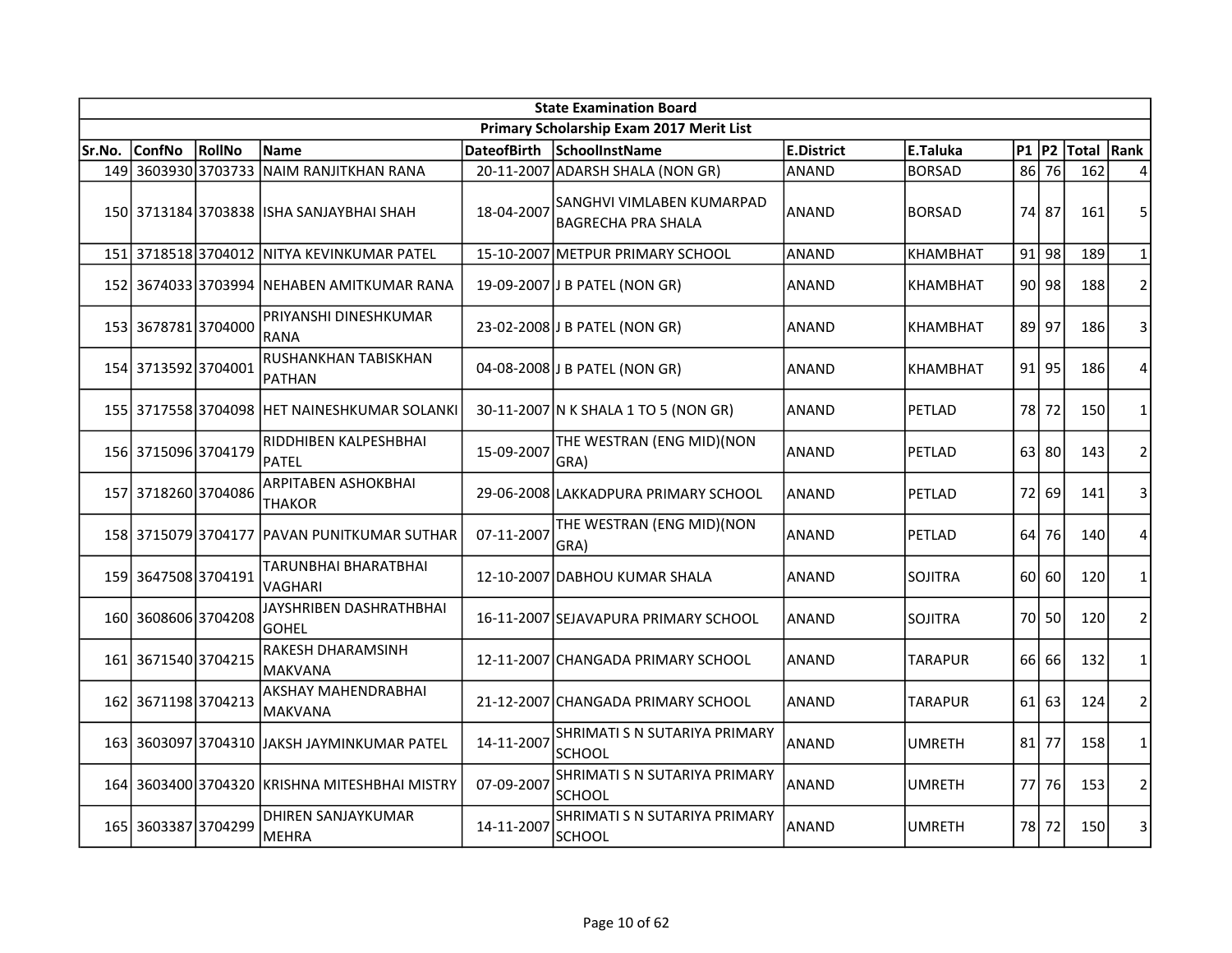|        | <b>State Examination Board</b> |        |                                               |                      |                                          |                   |                 |           |         |            |                |  |  |
|--------|--------------------------------|--------|-----------------------------------------------|----------------------|------------------------------------------|-------------------|-----------------|-----------|---------|------------|----------------|--|--|
|        |                                |        |                                               |                      | Primary Scholarship Exam 2017 Merit List |                   |                 |           |         |            |                |  |  |
| Sr.No. | <b>ConfNo</b>                  | RollNo | <b>Name</b>                                   | <b>DateofBirth</b>   | SchoolInstName                           | <b>E.District</b> | E.Taluka        | $P1$ $P2$ |         | Total Rank |                |  |  |
|        | 166 3679133 3704495            |        | JANVI ATULKUMAR PATEL                         |                      | 30-07-2007 TAXSHILA PRA SALA             | <b>ARAVALLI</b>   | <b>BAYAD</b>    | 84        | 87      | 171        | $\mathbf{1}$   |  |  |
|        | 167 3721242 3704496            |        | PRANSI DHARMENDRABHAI<br><b>DARJI</b>         |                      | 06-03-2007 TAXSHILA PRA SALA             | <b>ARAVALLI</b>   | <b>BAYAD</b>    |           | 83 87   | 170        | $\overline{2}$ |  |  |
|        | 168 3718229 3704491            |        | <b>ANERI DHIMESHBHAI</b><br><b>CHAUDHARI</b>  |                      | 11-06-2007 TAXSHILA PRA SALA             | ARAVALLI          | <b>BAYAD</b>    | 81        | 75      | 156        | 3              |  |  |
|        | 169 3636107 3704465            |        | RICHABEN NIRAJKUMAR<br><b>PATEL</b>           |                      | 07-12-2007 NAVA UNTARDA SCH              | <b>ARAVALLI</b>   | <b>BAYAD</b>    | 80 l      | 72      | 152        | 4              |  |  |
|        | 170 3717347 3704608            |        | UVESHIBEN JAYANTIBHAI<br><b>GARASIYA</b>      |                      | 01-01-2008 HIMMATPUR PRISCH              | ARAVALLI          | <b>BHILODA</b>  | 75        | 84      | 159        | $\mathbf{1}$   |  |  |
|        | 171 3671795 3704601            |        | JINALBEN LALJIBHAI NINAMA                     | 12-05-2008 GHATI SCH |                                          | ARAVALLI          | <b>BHILODA</b>  | 75        | 83      | 158        | $\mathbf 2$    |  |  |
|        | 172 3677735 3704562            |        | KAMINIBEN DILIPKUMAR<br>ASARI                 |                      | 02-10-2007 BHILODA - 2 SCH               | <b>ARAVALLI</b>   | <b>BHILODA</b>  | 73        | 80      | 153        | 3              |  |  |
|        |                                |        | 173 3672980 3704781 MESHWA NIRAJBHAI PATEL    |                      | 21-03-2008 TORDA PRI SCH                 | <b>ARAVALLI</b>   | <b>BHILODA</b>  | 83        | 66      | 149        | 4              |  |  |
|        | 174 3676791 3704845            |        | PRACHIBEN KETULKUMAR<br><b>BAROT</b>          |                      | 22-06-2007 AAKRUND SCH                   | <b>ARAVALLI</b>   | <b>DHANSURA</b> |           | $84$ 82 | 166        | $\mathbf{1}$   |  |  |
|        | 175 3672203 3704976            |        | ANCHALBEN RANCHHODBHAI<br><b>RABARI</b>       | 13-02-2008 NANA SCH  |                                          | <b>ARAVALLI</b>   | <b>DHANSURA</b> |           | 83 83   | 166        | $\overline{2}$ |  |  |
|        | 176 3714550 3705138            |        | PURNANSH KETANKUMAR<br><b>PATEL</b>           |                      | 10-10-2007 PARISHRAM VIDHYALAY, MALPUR   | <b>ARAVALLI</b>   | <b>MALPUR</b>   |           | 83 82   | 165        | $\mathbf{1}$   |  |  |
|        |                                |        | 177 3714965 3705137 JJEEYA KALPESHKUMAR PATEL |                      | 14-08-2008 PARISHRAM VIDHYALAY, MALPUR   | laravallı         | <b>MALPUR</b>   |           | $81$ 82 | 163        | $\overline{2}$ |  |  |
|        |                                |        | 178 3600079 3705249 YOGITA NARANBHAI KHARADI  |                      | 03-02-2008 NAGRIK BANK PRA SALA          | <b>ARAVALLI</b>   | <b>MEGHRAJ</b>  |           | 86 77   | 163        | $\mathbf{1}$   |  |  |
|        |                                |        | 179 3669586 3705244 RIDDHI ARJUNBHAI BHAGORA  |                      | 09-02-2008 NAGRIK BANK PRA SALA          | <b>ARAVALLI</b>   | <b>MEGHRAJ</b>  |           | 83 74   | 157        | $\overline{2}$ |  |  |
|        | 180 3721858 3705459            |        | MANAV RAVINDRAKUMAR<br><b>PATEL</b>           |                      | 05-11-2007 PRARTHANA VIDHYALAY           | <b>ARAVALLI</b>   | <b>MODASA</b>   | 83        | 78      | 161        | $\mathbf{1}$   |  |  |
|        |                                |        | 181 3609528 3705538 DHVANIL NANAKBHAI PATEL   |                      | 23-08-2008 VANIYAD - KOKAPUR SCH         | <b>ARAVALLI</b>   | <b>MODASA</b>   | 801       | 77      | 157        | $\overline{2}$ |  |  |
|        | 182 3718148 3705482            |        | PREKSHA JAYESHKUMAR<br>PRAJAPATI              |                      | 05-12-2007 SARSWATI HIGH & PRA SCH       | <b>ARAVALLI</b>   | <b>MODASA</b>   | 81        | 68      | 149        | 3              |  |  |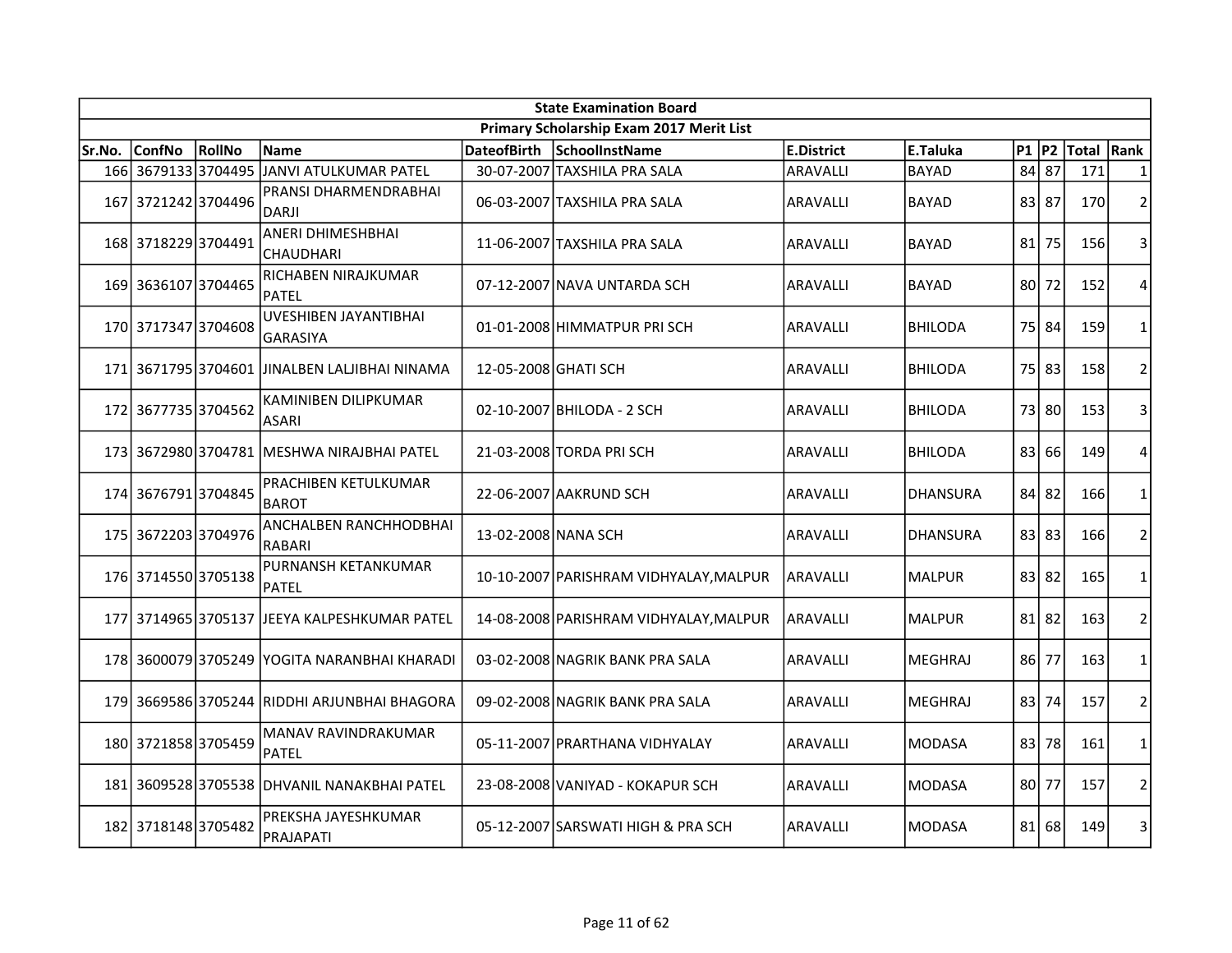|        | <b>State Examination Board</b> |        |                                                  |                    |                                          |                     |                  |           |       |            |                |  |
|--------|--------------------------------|--------|--------------------------------------------------|--------------------|------------------------------------------|---------------------|------------------|-----------|-------|------------|----------------|--|
|        |                                |        |                                                  |                    | Primary Scholarship Exam 2017 Merit List |                     |                  |           |       |            |                |  |
| Sr.No. | <b>ConfNo</b>                  | RollNo | Name                                             | <b>DateofBirth</b> | SchoolInstName                           | E.District          | E.Taluka         | $P1$ $P2$ |       | Total Rank |                |  |
|        |                                |        | 183 3715029 3705373 MANAV SANDIPBHAI PATEL       |                    | 11-09-2007 JINIUS PIMARY SCHOOL          | ARAVALLI            | <b>MODASA</b>    | 77        | 71    | 148        | 4              |  |
|        | 184 3678371 3705569            |        | PURVAKSHI UMESHKUMAR<br><b>PATEL</b>             |                    | 24-02-2008 AMIRGADH PRI.SCH. - 1         | <b>BANAS KANTHA</b> | AMIRGADH         | 70 I      | 62    | 132        | $\mathbf{1}$   |  |
|        |                                |        | 185 3678343 3705568 PURVA UMESHKUMAR PATEL       |                    | 24-02-2008 AMIRGADH PRI.SCH. - 1         | <b>BANAS KANTHA</b> | <b>AMIRGADH</b>  | 67        | 62    | 129        | $\overline{2}$ |  |
|        | 186 3718039 3705640            |        | AASHABEN DHANRAJBHAI<br><b>CHAUDHARY</b>         |                    | 01-06-2008 GOSAN PRI. SCH.               | <b>BANAS KANTHA</b> | <b>BHABHAR</b>   | 67        | 53    | 120        | $\mathbf{1}$   |  |
|        | 187 3718043 3705648            |        | RIDDIBEN KIRITBHAI<br><b>CHAUDHARY</b>           |                    | 19-05-2008 GOSAN PRI. SCH.               | <b>BANAS KANTHA</b> | <b>BHABHAR</b>   |           | 56 46 | 102        | $\overline{2}$ |  |
|        | 188 3710194 3705659            |        | SANJANABEN VIKRAMDAS<br>VAISHNAV                 |                    | 25-12-2006 DANTA PAY CENTER SCH-1        | <b>BANAS KANTHA</b> | <b>DANTA</b>     | 89        | 68    | 157        | 1              |  |
|        | 189 3674469 3705660            |        | SIDDHARAJKUMAR<br><b>AJMELBHAI GAMAR</b>         |                    | 02-11-2007 DANTA PAY CENTER SCH-1        | <b>BANAS KANTHA</b> | <b>DANTA</b>     | 74        | 64    | 138        | $\overline{2}$ |  |
|        | 190 3676033 3705653            |        | <b>AALOK DINESHKUMAR VYAS</b>                    |                    | 04-05-2008 DANTA PAY CENTER SCH-1        | <b>BANAS KANTHA</b> | <b>DANTA</b>     | 67        | 63    | 130        | 3              |  |
|        | 191 3713781 3705667            |        | <b>BHAVISHYAKUMAR</b><br><b>NANDUBHAI SUTHAR</b> |                    | 19-06-2008 JASVANTGADHH (BHE) PRI. SCH.  | <b>BANAS KANTHA</b> | <b>DANTA</b>     | 71        | 58    | 129        | 4              |  |
|        | 192 3679010 3705654            |        | <b>GAUTAM JASHAWANTBHAI</b><br><b>PARMAR</b>     |                    | 16-12-2008 DANTA PAY CENTER SCH-1        | <b>BANAS KANTHA</b> | <b>DANTA</b>     | 60 l      | 66    | 126        | 5              |  |
|        | 193 3678541 3705726            |        | HENILKUMAR MAHESHBHAI<br><b>PATIL</b>            |                    | 19-06-2007 SIPU VASAHAT PRI. SCH.        | <b>BANAS KANTHA</b> | <b>DANTIWADA</b> |           | 72 80 | 152        | $\mathbf{1}$   |  |
|        |                                |        | 194 3605891 3705739 RINKUBEN MANILAL RAJGOR      |                    | 14-09-2007 ZAT PAY CENTER SCH.           | <b>BANAS KANTHA</b> | <b>DANTIWADA</b> |           | 75 68 | 143        | $\overline{2}$ |  |
|        |                                |        | 195 3608481 3705942 DHYAN ASHOKBHAI PATEL        |                    | 28-07-2007 ST. XAVIERS SCHOOL, DEESA     | <b>BANAS KANTHA</b> | <b>DEESA</b>     |           | 80 91 | 171        | 1              |  |
|        |                                |        | 196 3709719 3705941 HELI NIKHILKUMAR DARJI       |                    | 13-08-2007 ST. ANNES HIGH SCHOOL, DEESA  | <b>BANAS KANTHA</b> | <b>DEESA</b>     |           | 80 82 | 162        | $\overline{2}$ |  |
|        | 197 3713790 3705746            |        | <b>KUSUM PRAKASHBHAI</b><br><b>BACHANI</b>       |                    | 09-08-2007 ADARSH PRI. SCH.              | <b>BANAS KANTHA</b> | <b>DEESA</b>     | 801       | 77    | 157        | 3              |  |
|        | 198 3673101 3705818            |        | DHIRENKUMAR JITENDRABHAI<br>PRAJAPATI            |                    | 30-06-2007 JOHRAPURA PRI. SCH.           | <b>BANAS KANTHA</b> | <b>DEESA</b>     |           | 78 76 | 154        | 4              |  |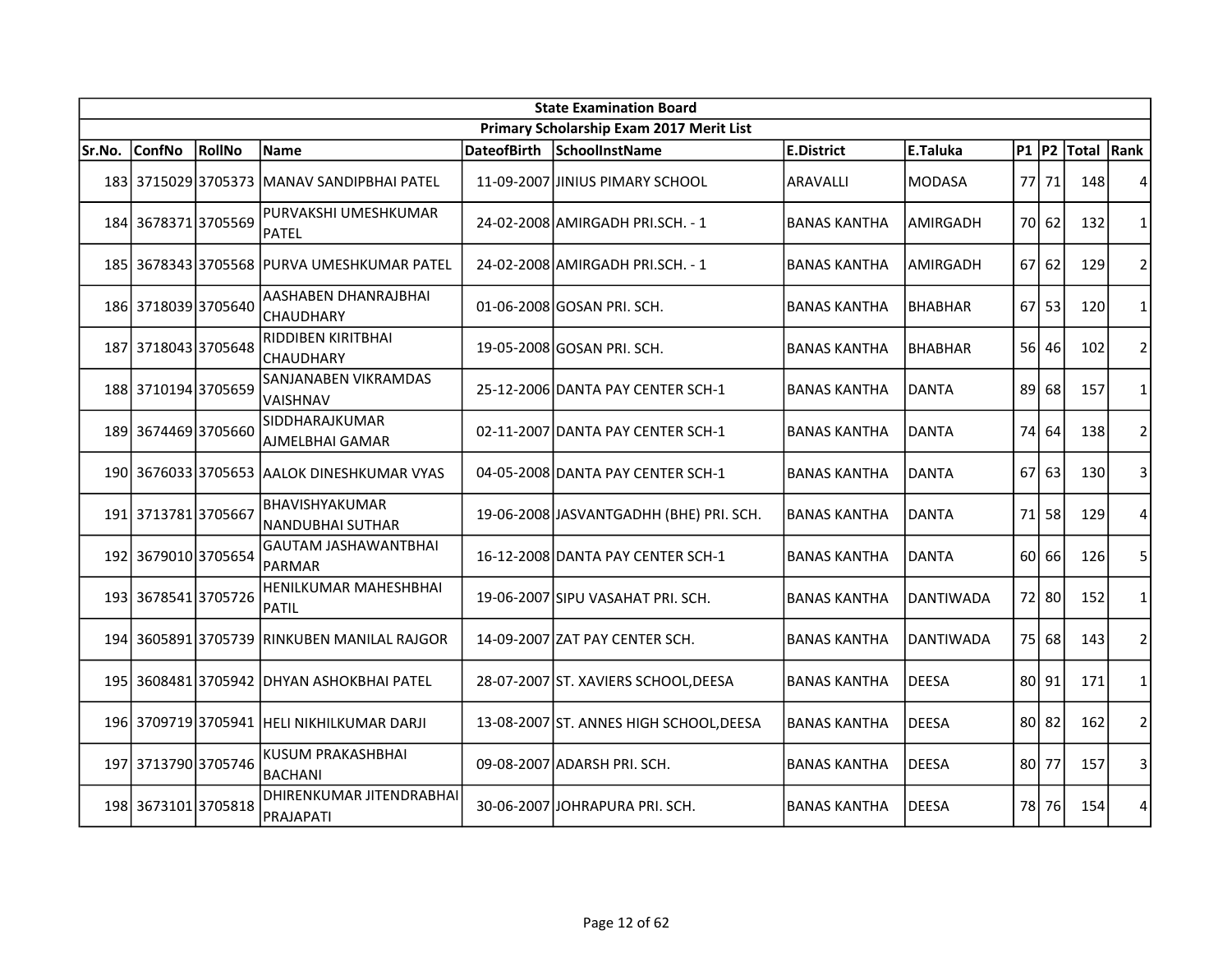|        | <b>State Examination Board</b> |        |                                                |                    |                                          |                     |                 |           |       |            |                |  |  |  |
|--------|--------------------------------|--------|------------------------------------------------|--------------------|------------------------------------------|---------------------|-----------------|-----------|-------|------------|----------------|--|--|--|
|        |                                |        |                                                |                    | Primary Scholarship Exam 2017 Merit List |                     |                 |           |       |            |                |  |  |  |
| Sr.No. | <b>ConfNo</b>                  | RollNo | <b>Name</b>                                    | <b>DateofBirth</b> | SchoolInstName                           | E.District          | E.Taluka        | $P1$ $P2$ |       | Total Rank |                |  |  |  |
|        | 199 3712557 3705934            |        | <b>KARINABEN RAMESHBHAI</b><br><b>GELOT</b>    |                    | 15-03-2008 SONVADI PRI. SCH.             | <b>BANAS KANTHA</b> | <b>DEESA</b>    |           | 77 77 | 154        | 5              |  |  |  |
|        | 200 3604149 3705747            |        | RUTVIBEN DUSHYANTBHAI<br><b>PATEL</b>          |                    | 09-02-2007 ADARSH PRI. SCH.              | <b>BANAS KANTHA</b> | <b>DEESA</b>    | 81        | 70    | 151        | 6              |  |  |  |
|        | 201 3713666 3705815            |        | HARIVADAN SANJAYBHAI<br><b>PATEL</b>           |                    | 15-05-2008 JJANANI VIDHYAMANDIR PRI.SCH. | <b>BANAS KANTHA</b> | <b>DEESA</b>    | 77 I      | 71    | 148        | 7              |  |  |  |
|        |                                |        | 202 3673261 3705824 RAHUL KUVARSINH JADAV      |                    | 02-03-2008 JOHRAPURA PRI. SCH.           | <b>BANAS KANTHA</b> | <b>DEESA</b>    | 72        | 71    | 143        | 8              |  |  |  |
|        | 203 3712186 3705935            |        | <b>KRUPALIBEN</b><br>RAJENDRAKUMAR PARMAR      |                    | 04-07-2007 SONVADI PRI. SCH.             | <b>BANAS KANTHA</b> | <b>DEESA</b>    | 70 l      | 68    | 138        | 9              |  |  |  |
|        |                                |        | 204 3610547 3706053 SWITI BABUBHAI CHAUDHRY    |                    | 08-03-2008 RAIYA PAY CENTER SCH.         | <b>BANAS KANTHA</b> | <b>DEODAR</b>   | 73        | 86    | 159        | $\mathbf{1}$   |  |  |  |
|        | 205 3610568 3706050            |        | RINKAL RAMESHBHAI<br>PRAJAPATI                 |                    | 20-08-2007 RAIYA PAY CENTER SCH.         | <b>BANAS KANTHA</b> | <b>DEODAR</b>   |           | 71 87 | 158        | $\overline{2}$ |  |  |  |
|        | 206 3605959 3706030            |        | DARSHANKUMAR VAGATAJI<br>PADHIYAR              |                    | 17-01-2008 KARSHANPURA(LI) PRI. SCH.     | <b>BANAS KANTHA</b> | <b>DEODAR</b>   | 77        | 81    | 158        | 3              |  |  |  |
|        | 207 3606752 3706066            |        | HARSHIT NARESHBHAI<br><b>THAKKAR</b>           |                    | 20-02-2008 VATSALYA CONCEPT SCHOOL       | <b>BANAS KANTHA</b> | <b>DEODAR</b>   |           | 76 77 | 153        | 4              |  |  |  |
|        | 208 3635919 3706157            |        | MAHESHBHAI KALABHAI<br><b>CHAUDHARY</b>        |                    | 26-01-2008 SHERGADHH PAY CENTER SCH.     | <b>BANAS KANTHA</b> | <b>DHANERA</b>  |           | 86 72 | 158        | $\mathbf{1}$   |  |  |  |
|        | 209 3622625 3706148            |        | ARYANBHAI RAKHABHAI<br><b>CHAUDHARI</b>        |                    | 17-10-2007 SHERGADHH PAY CENTER SCH.     | <b>BANAS KANTHA</b> | <b>DHANERA</b>  | 75 l      | 79    | 154        | 2              |  |  |  |
|        | 210 3605178 3706109            |        | <b>KRISH GHANSHYAMBHAI</b><br><b>PANCHAL</b>   |                    | 05-09-2007 ARBUDA PRI & SEC. SCH.        | <b>BANAS KANTHA</b> | <b>DHANERA</b>  | 72        | 75    | 147        | 3              |  |  |  |
|        | 211 3622622 3706163            |        | VIPULBHAI RAVATABHAI<br>CHAUDHARI              |                    | 15-05-2008 SHERGADHH PAY CENTER SCH.     | <b>BANAS KANTHA</b> | <b>DHANERA</b>  | 79        | 66    | 145        | 4              |  |  |  |
|        |                                |        | 212 3611919 3706219 JEEL NAVNEETKUMAR SHAH     |                    | 04-03-2008 MAKVANAVAS PRI. SCH.          | <b>BANAS KANTHA</b> | <b>KANKAREJ</b> |           | 76 87 | 163        | 1              |  |  |  |
|        |                                |        | 213 3720106 3706189 MAHIBEN DHIRUBHAI DESAI    |                    | 14-05-2008 BHAGVANPURA PRI. SCH.         | <b>BANAS KANTHA</b> | KANKAREJ        | 84        | 74    | 158        | $\mathbf 2$    |  |  |  |
|        |                                |        | 214 3722783 3706187 KINJALBEN DILIPJI DUDHECHA |                    | 09-07-2007 BHAGVANPURA PRI. SCH.         | <b>BANAS KANTHA</b> | <b>KANKAREJ</b> | 84 l      | 71    | 155        | 3              |  |  |  |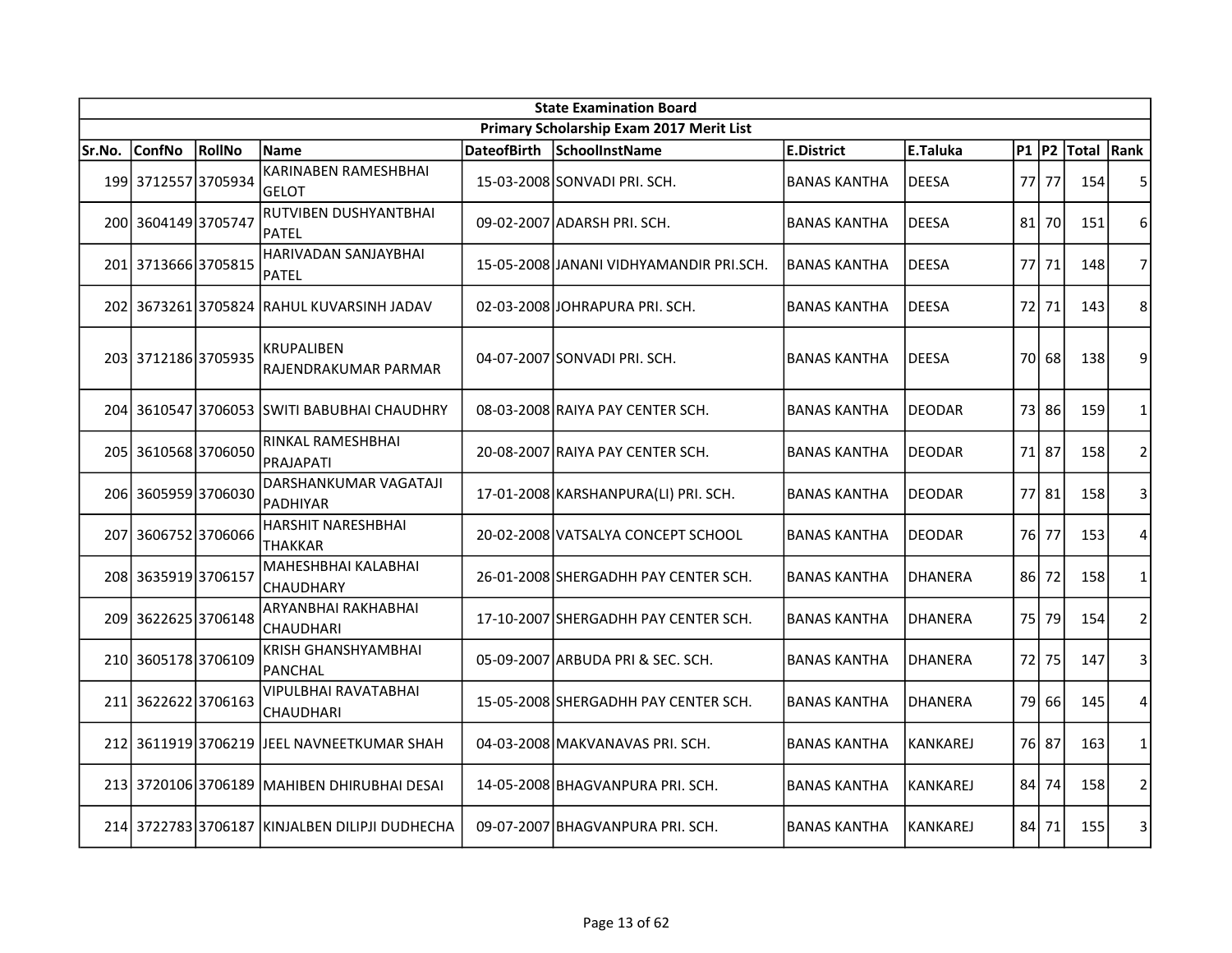|        | <b>State Examination Board</b> |        |                                                   |                    |                                                        |                      |                 |           |           |            |                |  |  |
|--------|--------------------------------|--------|---------------------------------------------------|--------------------|--------------------------------------------------------|----------------------|-----------------|-----------|-----------|------------|----------------|--|--|
|        |                                |        |                                                   |                    | Primary Scholarship Exam 2017 Merit List               |                      |                 |           |           |            |                |  |  |
| Sr.No. | <b>ConfNo</b>                  | RollNo | <b>Name</b>                                       | <b>DateofBirth</b> | SchoolInstName                                         | E.District           | E.Taluka        | $P1$ $P2$ |           | Total Rank |                |  |  |
|        | 215 3720701 3706268            |        | <b>MANTRA MANISHKUMAR</b><br><b>PATEL</b>         |                    | 02-12-2007 SARSWATI SISU MANDIR PRI. SCH.              | <b>IBANAS KANTHA</b> | <b>KANKAREJ</b> | 79        | 74        | 153        | 4              |  |  |
|        | 216 3722740 3706191            |        | RAHULKUMAR CHEHUJI<br><b>DUDHECHA</b>             |                    | 06-01-2008 BHAGVANPURA PRI. SCH.                       | <b>BANAS KANTHA</b>  | KANKAREJ        | 83        | 70        | 153        | 5              |  |  |
|        | 217 3603456 3706332            |        | <b>BHAVESHPURI SUKHDEVPURI</b><br><b>GAUSWAMI</b> |                    | 13-08-2008 LAKHANI PRI SCH PAY CENTER-2                | <b>BANAS KANTHA</b>  | LAKHANI         |           | 70 81     | 151        | 1              |  |  |
|        | 218 3636893 3706339            |        | JITENDRAKUMAR DILIPBHAI<br><b>CHAUDHARI</b>       |                    | 05-02-2008 LAKHANI PRI SCH PAY CENTER-2                | <b>BANAS KANTHA</b>  | LAKHANI         | 71        | 79        | 150        | $\overline{2}$ |  |  |
|        | 219 3716262 3706329            |        | <b>DHYANA</b><br>DHARMENDRAKUMAR GOSAI            |                    | 16-07-2008 LAKHANI PAY PRI. SCH.                       | <b>BANAS KANTHA</b>  | LAKHANI         |           | 77 71     | 148        | 3              |  |  |
|        | 220 3711101 3706331            |        | <b>BHAGYASHRIBEN</b><br><b>MUKESHKUMAR SONI</b>   |                    | 19-10-2007 LAKHANI PRI SCH PAY CENTER-2                | <b>BANAS KANTHA</b>  | LAKHANI         | 74        | 72        | 146        | 4              |  |  |
|        | 221 3600526 3706724            |        | <b>HIMANSHI BHEMSING</b><br><b>MAKAWANA</b>       | 02-11-2007         | SRI SARSWATI PRI. SCH,<br>MADANA(GADH)                 | <b>BANAS KANTHA</b>  | IPALANPUR       | 90 l      | 93        | 183        | 1              |  |  |
|        |                                |        | 222 3608258 3706559 KRISH YOGESHKUMAR DESAI       |                    | 03-10-2007 SHRI RAJMANI PRI. SCH                       | <b>BANAS KANTHA</b>  | PALANPUR        |           | 89 86     | 175        | $\overline{2}$ |  |  |
|        |                                |        | 223 3624328 3706699 NISTHA PORASKUMAR VYAS        | 11-11-2007         | SMT. SC SALVI AND SMT MS SALVI<br>PRI SCH              | <b>BANAS KANTHA</b>  | IPALANPUR       |           | 89 86     | 175        | 3              |  |  |
|        | 224 3623924 3706645            |        | DHRUMIL MEHULKUMAR<br>CHAUDHARY                   |                    | 13-03-2007 SHRIMATI HETIBEN R.K.KATHROTIY BANAS KANTHA |                      | <b>PALANPUR</b> |           | 89 85     | 174        | $\overline{4}$ |  |  |
|        |                                |        | 225 3716196 3706568 SHLOK SANJAYKUMAR MODH        |                    | 03-07-2007 SHRI RAJMANI PRI. SCH                       | <b>BANAS KANTHA</b>  | <b>PALANPUR</b> |           | 89 84     | 173        | 5              |  |  |
|        |                                |        | 226 3717127 3706549 DAX TEJALKUMAR MODH           |                    | 26-09-2007 SHRI RAJMANI PRI. SCH                       | <b>BANAS KANTHA</b>  | <b>PALANPUR</b> |           | 87 85     | 172        | 6              |  |  |
|        |                                |        | 227 3711582 3706597 HIT VIPULBHAI CHAUDHARY       |                    | 02-11-2007 SHRI RAM VIDYALAY-PALANPUR                  | <b>BANAS KANTHA</b>  | <b>PALANPUR</b> |           | $92$   80 | 172        | $\overline{7}$ |  |  |
|        | 228 3716462 3706761            |        | SHAILESHBHAI NAGJIBHAI<br><b>PATEL</b>            |                    | 15-03-2008 HATHIPURA PRI.SCH.                          | IBANAS KANTHA        | <b>SUIGAM</b>   | 89        | 92        | 181        | 1              |  |  |
|        | 229 3716516 3706762            |        | YOGESHBHAI BHIKHABHAI<br><b>CHAUDHARI</b>         |                    | 12-07-2008 HATHIPURA PRI.SCH.                          | <b>BANAS KANTHA</b>  | SUIGAM          | 88        | 83        | 171        | $\overline{2}$ |  |  |
|        | 230 3604180 3706825            |        | <b>FARIDHUSSAIN ABIDALI</b><br>MOMIN              |                    | 26-03-2008 RANESARI PAY CENTER SCH.                    | <b>BANAS KANTHA</b>  | <b>THARAD</b>   |           | 90 89     | 179        | 1              |  |  |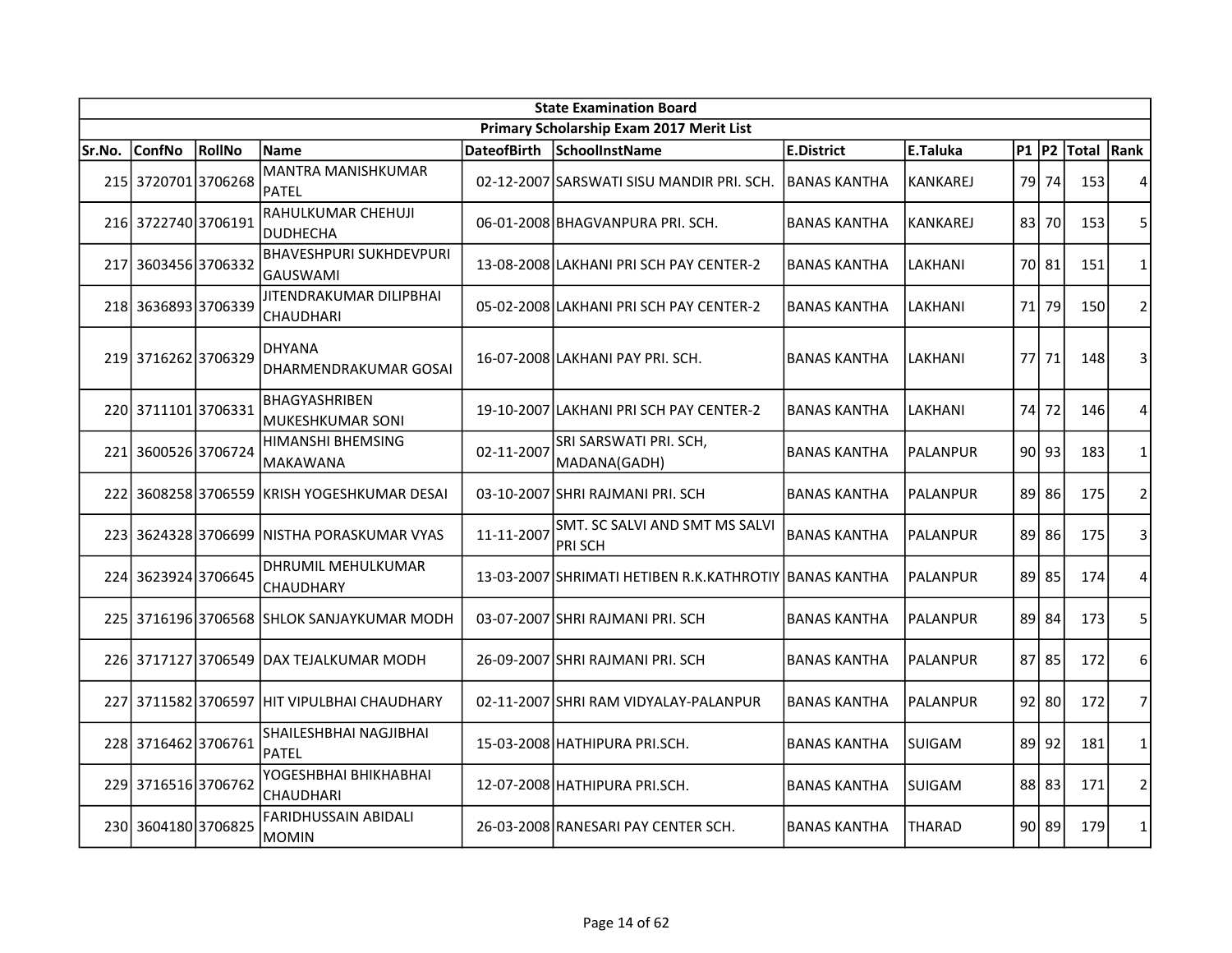| <b>State Examination Board</b> |                     |        |                                              |                    |                                          |                     |                |           |       |            |                |  |
|--------------------------------|---------------------|--------|----------------------------------------------|--------------------|------------------------------------------|---------------------|----------------|-----------|-------|------------|----------------|--|
|                                |                     |        |                                              |                    | Primary Scholarship Exam 2017 Merit List |                     |                |           |       |            |                |  |
| Sr.No.                         | <b>ConfNo</b>       | RollNo | Name                                         | <b>DateofBirth</b> | SchoolInstName                           | <b>E.District</b>   | E.Taluka       | $P1$ $P2$ |       | Total Rank |                |  |
|                                | 231 3710071 3706826 |        | MAHESHBHAI LAXMANBHAI<br>CHAUDHARY           |                    | 08-01-2008 RANESARI PAY CENTER SCH.      | <b>BANAS KANTHA</b> | <b>THARAD</b>  | 89        | 87    | 176        | $\overline{2}$ |  |
|                                |                     |        | 232 3602511 3706801 VIPUL ARVINDKUMAR PATEL  |                    | 09-04-2008 NAGALA PRI. SCH.              | <b>BANAS KANTHA</b> | <b>THARAD</b>  |           | 82 84 | 166        | 3              |  |
|                                |                     |        | 233 3600659 3706841 DIYABEN GAGESHBHAI JOSHI |                    | 06-04-2008 SRI NACHIKETA VIDHYAMANDIR    | <b>BANAS KANTHA</b> | THARAD         | 75        | 75    | 150        | 4              |  |
|                                | 234 3721928 3706807 |        | ANITABEN RAMESHBHAI<br><b>RANUVA</b>         |                    | 13-10-2006 RADKA PRI. SCH.               | <b>BANAS KANTHA</b> | THARAD         | 81        | 67    | 148        | 5              |  |
|                                |                     |        | 235 3718305 3706884 GARV VIJAYKUMAR RAVAL    |                    | 19-11-2007 JJALOTRA PRI. SCH.            | <b>BANAS KANTHA</b> | VADGAM         | 77        | 86    | 163        | $\mathbf{1}$   |  |
|                                | 236 3607403 3706991 |        | <b>JINALBEN MUKULBHAI</b><br>KATARIYA        |                    | 14-01-2008 PANCHADA PAY CENTER SCH.      | <b>BANAS KANTHA</b> | VADGAM         | 81        | 77    | 158        | $\overline{2}$ |  |
| 237                            | 36722683706973      |        | DHRUVIBEN MUKESHKUMAR<br>SADHU               |                    | 01-03-2008 NAVISANA PRI. SCH.            | <b>BANAS KANTHA</b> | VADGAM         | 84        | 73    | 157        | 3              |  |
|                                | 238 3605595 3706879 |        | RAJVIRSINH JASVANTSINH<br>CHAUHAN            |                    | 18-06-2007 DHOTA PAY CENTER SCH.         | <b>BANAS KANTHA</b> | VADGAM         |           | 71 81 | 152        | 4              |  |
|                                | 239 3669523 3707095 |        | <b>GIRISHBHAI KAMABHAI</b><br>CHAUDHARI      |                    | 01-05-2008 VAJIYASARA PRI. SCH.          | <b>BANAS KANTHA</b> | VAV            | 73        | 80    | 153        | $\mathbf{1}$   |  |
|                                |                     |        | 240 3600296 3707086 HITESHBHAI MASRUBHAI VEN |                    | 09-12-2007 RATANGADHH PRI. SCH.          | <b>BANAS KANTHA</b> | VAV            | 67        | 65    | 132        | $\overline{2}$ |  |
| 241                            | 36038393707107      |        | <b>UVESH ASIFIQBAL PATEL</b>                 |                    | 01-06-2008 MACHHASRA P.S.                | BHARUCH             | <b>AMOD</b>    | 49        | 71    | 120        | $\mathbf{1}$   |  |
| 242                            | 3603845 3707101     |        | AHMADRAZA AYYUB PATEL                        |                    | 17-07-2008 MACHHASRA P.S.                | <b>BHARUCH</b>      | AMOD           | 50        | 66    | 116        | $\overline{2}$ |  |
| 243                            | 37113133707112      |        | <b>BHUMIKA HASMUKHDAS</b><br>VAISHNAV        |                    | 28-08-2008 MISRASHLA NO-21               | <b>BHARUCH</b>      | ANKLESHWAR     |           | 78 82 | 160        | $\mathbf{1}$   |  |
|                                | 244 3712942 3707111 |        | AYUSHI SURYAKANTBHAI<br><b>BHURIYA</b>       |                    | 17-01-2008 MISRASHLA NO-21               | <b>BHARUCH</b>      | ANKLESHWAR     |           | 75 84 | 159        | $\overline{2}$ |  |
|                                |                     |        | 245 3712853 3707113 SAVITA SURESHBHAI JORVAR |                    | 21-06-2007 MISRASHLA NO-21               | <b>BHARUCH</b>      | ANKLESHWAR     |           | 75 83 | 158        | 3              |  |
|                                |                     |        | 246 3713008 3707114 YASH NARENDRABHAI MISTRY |                    | 17-09-2007 MISRASHLA NO-21               | <b>BHARUCH</b>      | ANKLESHWAR     |           | 73 82 | 155        | 4              |  |
| 247                            | 36020663707123      |        | PRUTHVIKUMAR<br>DIPESHKUMAR PATEL            |                    | 01-04-2007 AMITY SCHOOL (GUJ)            | BHARUCH             | <b>BHARUCH</b> | 88        | 79    | 167        | $\mathbf{1}$   |  |
|                                |                     |        | 248 3712610 3707183 SHANA ABDULAJIJ PATEL    |                    | 05-06-2007 V.C.T. KANYA P.S.             | BHARUCH             | <b>BHARUCH</b> | 82        | 79    | 161        | $\overline{2}$ |  |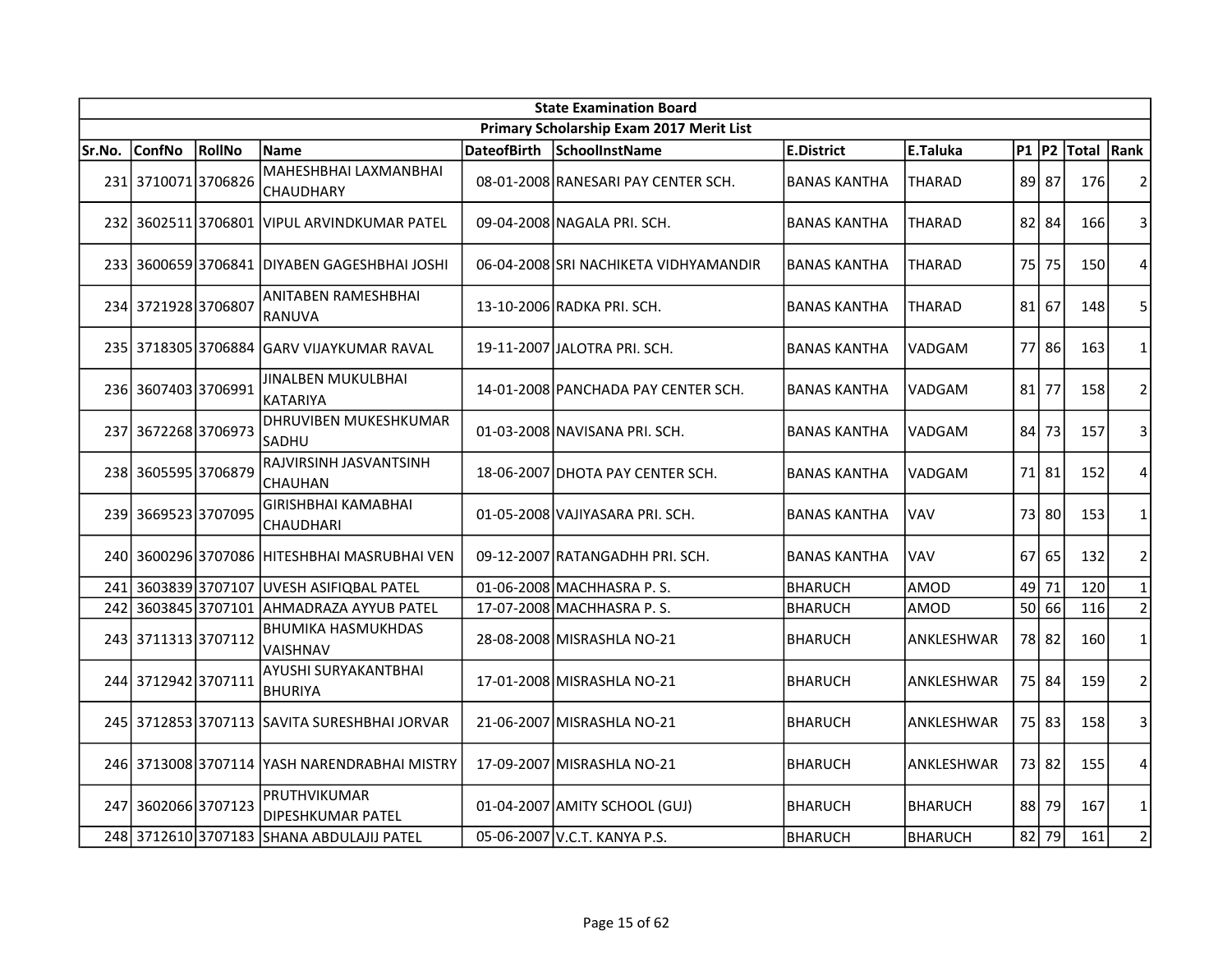| <b>State Examination Board</b> |                     |        |                                               |                    |                                          |                   |                  |                 |           |            |                |  |
|--------------------------------|---------------------|--------|-----------------------------------------------|--------------------|------------------------------------------|-------------------|------------------|-----------------|-----------|------------|----------------|--|
|                                |                     |        |                                               |                    | Primary Scholarship Exam 2017 Merit List |                   |                  |                 |           |            |                |  |
| Sr.No.                         | <b>ConfNo</b>       | RollNo | Name                                          | <b>DateofBirth</b> | SchoolInstName                           | <b>E.District</b> | E.Taluka         | $P1$ $P2$       |           | Total Rank |                |  |
|                                | 249 3602055 3707118 |        | ANUSHTHA BIRENKUMAR<br><b>JADAV</b>           |                    | 31-12-2006 AMITY SCHOOL (GUJ)            | BHARUCH           | <b>BHARUCH</b>   | 81              | 75        | 156        | 3              |  |
|                                | 250 3602076 3707119 |        | JEEYA PRAKASHCHANDRA<br>PARMAR                |                    | 09-05-2007 AMITY SCHOOL (GUJ)            | <b>BHARUCH</b>    | <b>BHARUCH</b>   | 78              | 74        | 152        | 4              |  |
|                                |                     |        | 251 3602250 3707121 KRISHI HIMANSHU SOLANKI   |                    | 05-09-2007 AMITY SCHOOL (GUJ)            | BHARUCH           | <b>BHARUCH</b>   | 72              | 79        | 151        | 5              |  |
|                                |                     |        | 252 3602098 3707125 RUDRA NARENDRABHAI PATEL  |                    | 27-06-2007 AMITY SCHOOL (GUJ)            | BHARUCH           | <b>BHARUCH</b>   | 84              | 66        | 150        | 6              |  |
|                                |                     |        | 253 3602086 3707129 VANDAN VIMALKUMAR SHAH    |                    | 03-09-2007 AMITY SCHOOL (GUJ)            | <b>BHARUCH</b>    | <b>BHARUCH</b>   | 76 I            | 74        | 150        | $\overline{7}$ |  |
|                                |                     |        | 254 3635304 3707190 RIYAKUMARI VIMALBHAI AHIR |                    | 23-03-2008 ANKALVA P.S.                  | <b>BHARUCH</b>    | <b>HANSOT</b>    |                 | $82$   82 | 164        | 1              |  |
|                                |                     |        | 255 3635147 3707189 PRACHI GANPATBHAI PATEL   |                    | 01-01-2008 ANKALVA P.S.                  | BHARUCH           | <b>HANSOT</b>    | 87 <sup>1</sup> | 70        | 157        | $\overline{2}$ |  |
|                                |                     |        | 256 3622343 3707224 ZAINAB MAHMADRAFIK GANA   |                    | 20-10-2007 SAROD KANYA P.S               | <b>BHARUCH</b>    | JAMBUSAR         |                 | 66 66     | 132        | $\mathbf{1}$   |  |
|                                | 257 3600822 3707200 |        | KULDIPSINH BHUPENDRABHAI<br><b>PARMAR</b>     |                    | 27-08-2008 M. KAMBOI MISHRA P.S.         | <b>BHARUCH</b>    | JAMBUSAR         |                 | $68$ 52   | 120        | $\overline{2}$ |  |
|                                | 258 3715749 3707237 |        | PARAGKUMAR CHATURBHAI<br>VASAVA               |                    | 12-11-2007 GHANIKHUNT JUNI P.S.          | <b>BHARUCH</b>    | <b>NETRANG</b>   | 42              | 38        | 80         | $\mathbf{1}$   |  |
|                                |                     |        | 259 3668800 3707287 PRIYANSHI ALPESHBHAI AHIR |                    | 10-10-2007 RAHAD P.S.                    | BHARUCH           | VAGRA            | 82              | 84        | 166        | $\mathbf{1}$   |  |
|                                | 260 3673126 3707302 |        | HIRALBEN DINESHBHAI<br>RATHOD                 |                    | 09-12-2007 VILAYAT P.S.                  | BHARUCH           | VAGRA            |                 | $80$   82 | 162        | $\overline{2}$ |  |
|                                | 261 3718381 3707308 |        | LAXMIBEN MANSUKHBH<br>VASAVA                  |                    | 03-02-2008 BANDABEDA P.S.                | BHARUCH           | <b>VALIA</b>     | 59              | 35        | 94         | $\mathbf{1}$   |  |
|                                | 262 3607984 3707312 |        | PRIYANSHIKUMARI<br>JAYANTIBHAI VASAVA         |                    | 08-10-2007 BHAMADIA P.S.                 | BHARUCH           | VALIA            | 42              | 37        | 79         | $\overline{2}$ |  |
|                                | 263 3714925 3707325 |        | JANVI SUNILBHAI PATEL                         |                    | 17-02-2007 KHARCHI P.S.                  | BHARUCH           | ZAGHADIA         | 59              | 50        | 109        | $\mathbf{1}$   |  |
|                                | 264 3715035 3707326 |        | JAYESH RAMTUJI THAKOR                         |                    | 01-11-2007 KHARCHI P.S.                  | BHARUCH           | ZAGHADIA         | 47              | 38        | 85         | $\overline{2}$ |  |
|                                | 265 3605429 3707424 |        | JAYVEERSINH DEVENDRASINH<br><b>GOHIL</b>      |                    | 19-10-2007 GIJUBHAI KUMAR MANDIR P. SCH  | IBHAVNAGAR        | <b>BHAVNAGAR</b> |                 | 88 85     | 173        | $\mathbf{1}$   |  |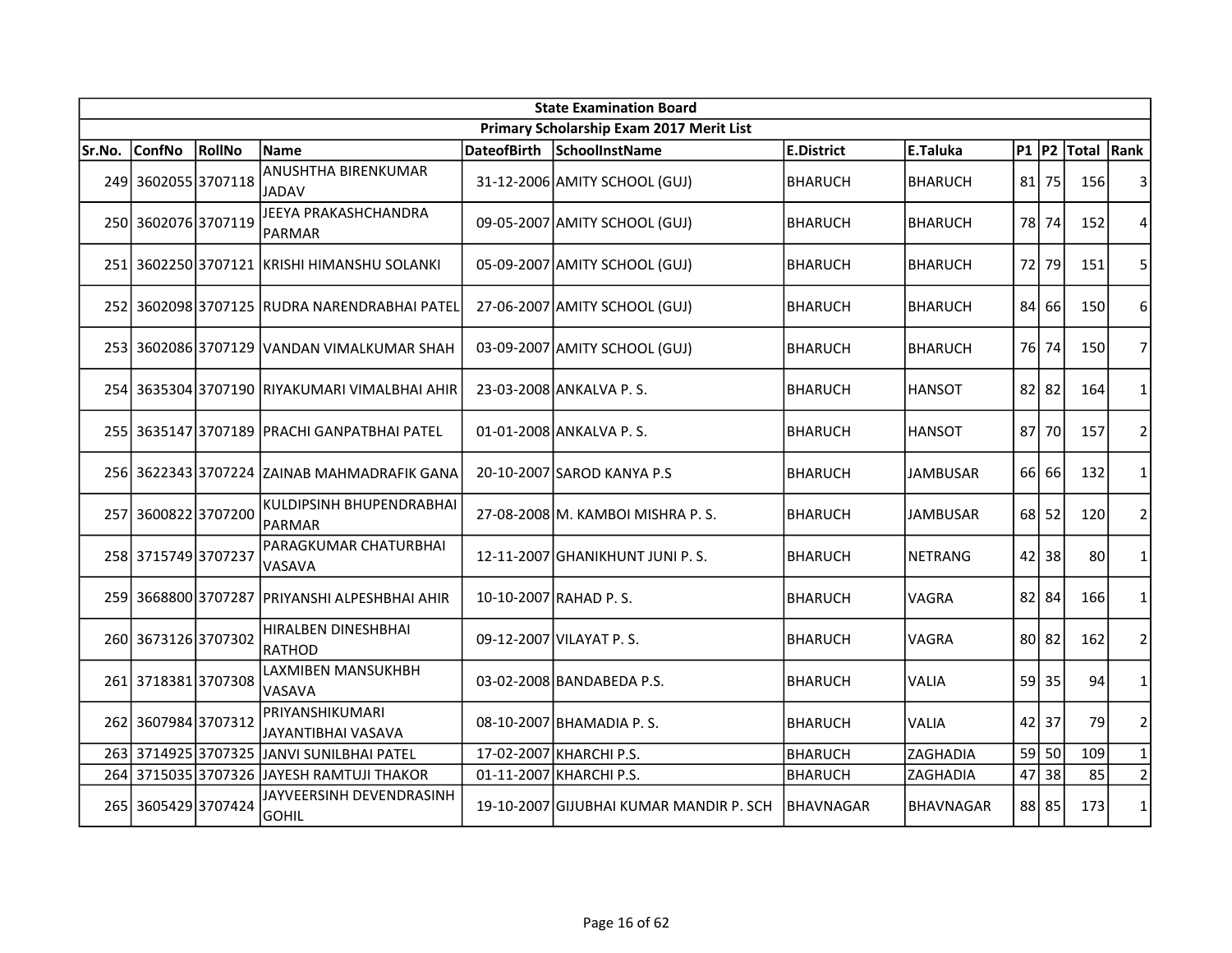| <b>State Examination Board</b> |                     |        |                                                  |                    |                                          |                  |                   |           |       |            |                |  |
|--------------------------------|---------------------|--------|--------------------------------------------------|--------------------|------------------------------------------|------------------|-------------------|-----------|-------|------------|----------------|--|
|                                |                     |        |                                                  |                    | Primary Scholarship Exam 2017 Merit List |                  |                   |           |       |            |                |  |
| Sr.No.                         | <b>ConfNo</b>       | RollNo | Name                                             | <b>DateofBirth</b> | SchoolInstName                           | E.District       | E.Taluka          | $P1$ $P2$ |       | Total Rank |                |  |
|                                | 266 3610660 3707724 |        | NISARGKUMAR<br>RAJENDRAKUMAR PATEL               | 08-08-2008         | SHRI GAGJIBHAI G. SUTARIA<br>PRI.SCHOOL  | BHAVNAGAR        | <b>BHAVNAGAR</b>  |           | 88 84 | 172        | 2              |  |
| 267                            |                     |        | 3602218 3707362 DAKSHRAJ BALDEVSINH GOHIL        |                    | 18-12-2007 BHANDARIYA P. SCHOOL          | <b>BHAVNAGAR</b> | BHAVNAGAR         |           | 87 77 | 164        | 3              |  |
|                                |                     |        | 268 3623062 3707422 MIHIR DHIRUBHAI DABHI        |                    | 07-10-2007 GHANSHYAMNAGAR P. SCHOOL      | <b>BHAVNAGAR</b> | BHAVNAGAR         | 84        | 73    | 157        | 4              |  |
|                                | 269 3602317 3707367 |        | PRADIP JAGADISHBHAI<br><b>KATARIYA</b>           |                    | 10-10-2007 BHANDARIYA P. SCHOOL          | <b>BHAVNAGAR</b> | <b>BHAVNAGAR</b>  |           | 80 70 | 150        | 5              |  |
|                                |                     |        | 270 3634824 3707349 YASH ASHOKBHAI JAMBUCHA      |                    | 28-02-2008 ADHEVADA P. SCHOOL            | <b>BHAVNAGAR</b> | <b>BHAVNAGAR</b>  |           | 83 67 | 150        | 6              |  |
| 271                            | 36070553707723      |        | KRISHRAJSINH RAMESHBHAI<br><b>CHAUHAN</b>        | 20-05-2008         | SHRI GAGJIBHAI G. SUTARIA<br>PRI.SCHOOL  | <b>BHAVNAGAR</b> | <b>BHAVNAGAR</b>  | 80 I      | 70    | 150        | 7              |  |
|                                | 272 3719876 3707540 |        | <b>DHRUVI DINESHBHAI</b><br><b>BAVALIYA</b>      |                    | 29-01-2008 MSB-59 SHASTRINAGAR           | BHAVNAGAR        | <b>BHAVNAGAR</b>  | 75        | 73    | 148        | 8              |  |
|                                | 273 3657580 3707559 |        | <b>BRIJRAJSINH BHAGIRATHSINH</b><br><b>GOHIL</b> |                    | 01-10-2007 NAGDHANIBA P. SCHOOL          | <b>BHAVNAGAR</b> | <b>BHAVNAGAR</b>  |           | 75 72 | 147        | 9              |  |
|                                |                     |        | 274 3603779 3707673 RUCHITA NANJIBHAI BARAIYA    |                    | 22-10-2007 RAMPAR P. SCHOOL              | <b>BHAVNAGAR</b> | <b>BHAVNAGAR</b>  | 80        | 67    | 147        | 10             |  |
|                                | 275 3718995 3707468 |        | <b>KULDIP CHATURBHAI</b><br>KANTARIYA            |                    | 17-02-2008 MALNKA P. SCHOOL              | <b>BHAVNAGAR</b> | BHAVNAGAR         | 71        | 76    | 147        | 11             |  |
|                                |                     |        | 276 3603581 3707677 VEGAD KANKUBEN MAKABHAI      |                    | 06-07-2007 RAMPAR P. SCHOOL              | BHAVNAGAR        | <b>BHAVNAGAR</b>  | 78        | 66    | 144        | 12             |  |
| 277                            | 36692293707568      |        | RIDHDHI NILESHGIRI<br>GAUSWAMI                   |                    | 29-01-2008 NAGDHANIBA P. SCHOOL          | <b>BHAVNAGAR</b> | <b>BHAVNAGAR</b>  | 801       | 64    | 144        | 13             |  |
|                                |                     |        | 278 3622680 3707785 DHARM AJAYBHAI JETHAVA       |                    | 25-04-2008 K.V. VIDHAYAMANDIR            | BHAVNAGAR        | <b>GARIYADHAR</b> | 80 I      | 76    | 156        | 1              |  |
|                                | 279 3674404 3707784 |        | ITEJAS PARESHBHAI SOLANKI                        |                    | 20-04-2008 DEPALA PARA P. SCHOOL         | <b>BHAVNAGAR</b> | GARIYADHAR        |           | 76 64 | 140        | $\overline{2}$ |  |
| 280l                           | 36000233707811      |        | SADIYA SHABBIRBHAI<br>MAGALANIYA                 |                    | 15-11-2007 GHOGHA KANYA SHALA            | <b>BHAVNAGAR</b> | <b>GHOGHA</b>     | 69        | 73    | 142        | 1              |  |
|                                | 281 3600002 3707808 |        | POOJA RANACHHODBHAI<br>PARMAR                    |                    | 12-09-2007 GHOGHA KANYA SHALA            | <b>BHAVNAGAR</b> | <b>GHOGHA</b>     | 67 I      | 70    | 137        | $\overline{2}$ |  |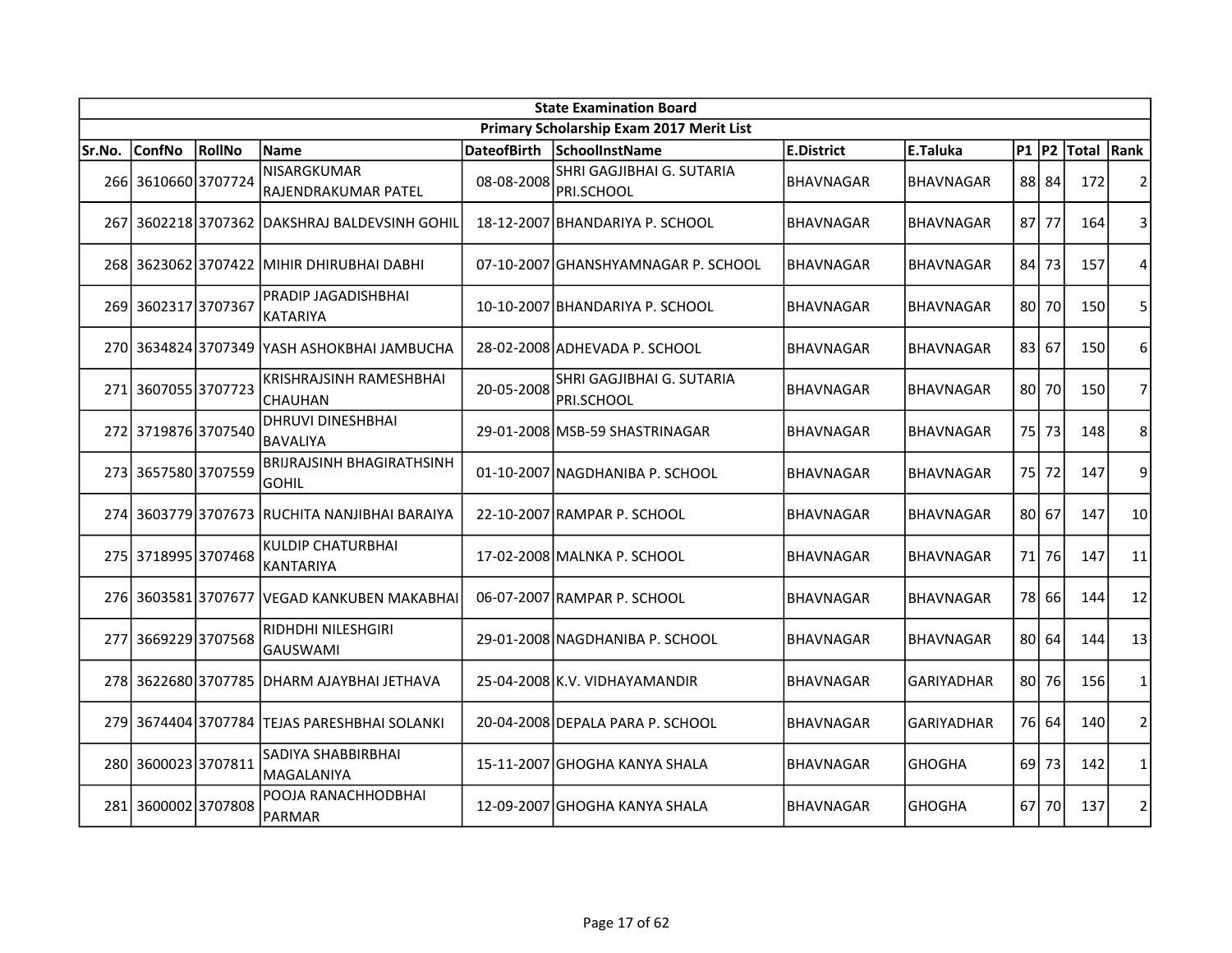| <b>State Examination Board</b> |                     |        |                                                 |                    |                                          |                   |               |           |       |             |                |  |
|--------------------------------|---------------------|--------|-------------------------------------------------|--------------------|------------------------------------------|-------------------|---------------|-----------|-------|-------------|----------------|--|
|                                |                     |        |                                                 |                    | Primary Scholarship Exam 2017 Merit List |                   |               |           |       |             |                |  |
| Sr.No.                         | <b>ConfNo</b>       | RollNo | <b>Name</b>                                     | <b>DateofBirth</b> | SchoolInstName                           | <b>E.District</b> | E.Taluka      | $P1$ $P2$ |       | Total  Rank |                |  |
|                                | 282 3674241 3707899 |        | JIGNYASABEN RAKESHBHAI<br>KHANT                 |                    | 02-04-2008 ISHVARNAGAR P.SCHOOL          | <b>BHAVNAGAR</b>  | <b>MAHUVA</b> | 84        | 84    | 168         | $\mathbf{1}$   |  |
|                                |                     |        | 283 3674997 3707953 DHRUV AJAYBHAI MANIYAR      |                    | 14-08-2008 SWAMI NARAYAN GURUKUL         | <b>BHAVNAGAR</b>  | <b>MAHUVA</b> |           | 80 85 | 165         | $\overline{2}$ |  |
|                                | 284 3605535 3707902 |        | SURPALSINH AMARSINH<br><b>GOHIL</b>             |                    | 02-04-2008   ISHVARNAGAR P.SCHOOL        | <b>BHAVNAGAR</b>  | <b>MAHUVA</b> | 86        | 77    | 163         | 3              |  |
|                                | 285 3716566 3707868 |        | DRASHTI RAVINDRAKUMAR<br><b>RAVALIYA</b>        |                    | 14-01-2008 BELUR VIDHYALAYA (Gujarati)   | <b>BHAVNAGAR</b>  | <b>MAHUVA</b> |           | 80 81 | 161         | 4              |  |
|                                |                     |        | 286 3674912 3707949 ANURAG BABUBHAI VALIYA      |                    | 29-09-2007 SWAMI NARAYAN GURUKUL         | <b>BHAVNAGAR</b>  | <b>MAHUVA</b> | 84        | 73    | 157         | 5              |  |
|                                |                     |        | 287 3605478 3707896 DEVUBEN BHARATBHAI GOHIL    |                    | 17-11-2007 ISHVARNAGAR P.SCHOOL          | <b>BHAVNAGAR</b>  | <b>MAHUVA</b> | 80        | 77    | 157         | 6              |  |
|                                | 288 3675048 3707965 |        | SHAILJA KULDIPBHAI DAVE                         |                    | 22-10-2007 SWAMI NARAYAN GURUKUL         | <b>BHAVNAGAR</b>  | MAHUVA        | 81        | 74    | 155         | $\overline{7}$ |  |
|                                | 289 3603682 3708012 |        | SMIT MAHENDRAKUMAR<br>PRAJAPATI                 |                    | 25-06-2008 ANKOLALI P. SCHOOL            | <b>BHAVNAGAR</b>  | PALITANA      | 89        | 82    | 171         | $\mathbf{1}$   |  |
|                                | 290 3602184 3708166 |        | RAXIT BALUBHAI MALVIYA                          |                    | 30-01-2008 THADACH P. SCHOOL             | BHAVNAGAR         | PALITANA      | 82        | 78    | 160         | $\overline{2}$ |  |
|                                |                     |        | 291 3603674 3708014 TANVIBEN ASHVINBHAI VIYAS   |                    | 11-09-2007 ANKOLALI P. SCHOOL            | <b>BHAVNAGAR</b>  | PALITANA      | 80 l      | 76    | 156         | $\overline{3}$ |  |
|                                | 292 3602244 3708167 |        | TUSHARBHAI KANJIBHAI<br>SARVAIYA                |                    | 26-09-2007 THADACH P. SCHOOL             | <b>BHAVNAGAR</b>  | PALITANA      | 76        | 78    | 154         | $\overline{4}$ |  |
|                                | 293 3636288 3708259 |        | LASHKARI RUSHITA<br>CHANDRKANTBHAI              | 12-07-2008         | SANSKRUTI PRI HIGHER SEC<br>SCHOOL.      | <b>BHAVNAGAR</b>  | <b>SHIHOR</b> | 90 l      | 79    | 169         | 1              |  |
|                                | 294 3602761 3708249 |        | MAITRI JITENDRAKUMAR JANI                       |                    | 07-07-2008 RAMVADI P. SCH.               | <b>BHAVNAGAR</b>  | <b>SHIHOR</b> | 88        | 69    | 157         | $\overline{2}$ |  |
|                                | 295 3719919 3708275 |        | ANJALIBA RAJENDRASINH<br><b>GOHIL</b>           |                    | 05-05-2008 TODA P. SCHOOL                | <b>BHAVNAGAR</b>  | <b>SHIHOR</b> | 85 I      | 70    | 155         | 3              |  |
|                                | 296 3605562 3708248 |        | DIGISHABA MUKESHBHAI<br><b>CHAUHAN</b>          |                    | 14-01-2008 RAMVADI P. SCH.               | <b>BHAVNAGAR</b>  | <b>SHIHOR</b> | 85        | 67    | 152         | 4              |  |
|                                | 297 3623903 3708482 |        | <b>PRIYANSHU RAJUBHAI VEGAD</b>                 |                    | 28-01-2008 PAVTHI P. SCHOOL              | <b>BHAVNAGAR</b>  | TALAJA        | 83        | 90    | 173         | $\mathbf{1}$   |  |
|                                | 298 3609819 3708294 |        | <b>BHARGAVBHAI VALLABHBHAI</b><br><b>SHIYAL</b> |                    | 18-07-2008 BORDA PARA P. SCHOOL          | <b>BHAVNAGAR</b>  | <b>TALAJA</b> |           | 86 86 | 172         | $\overline{2}$ |  |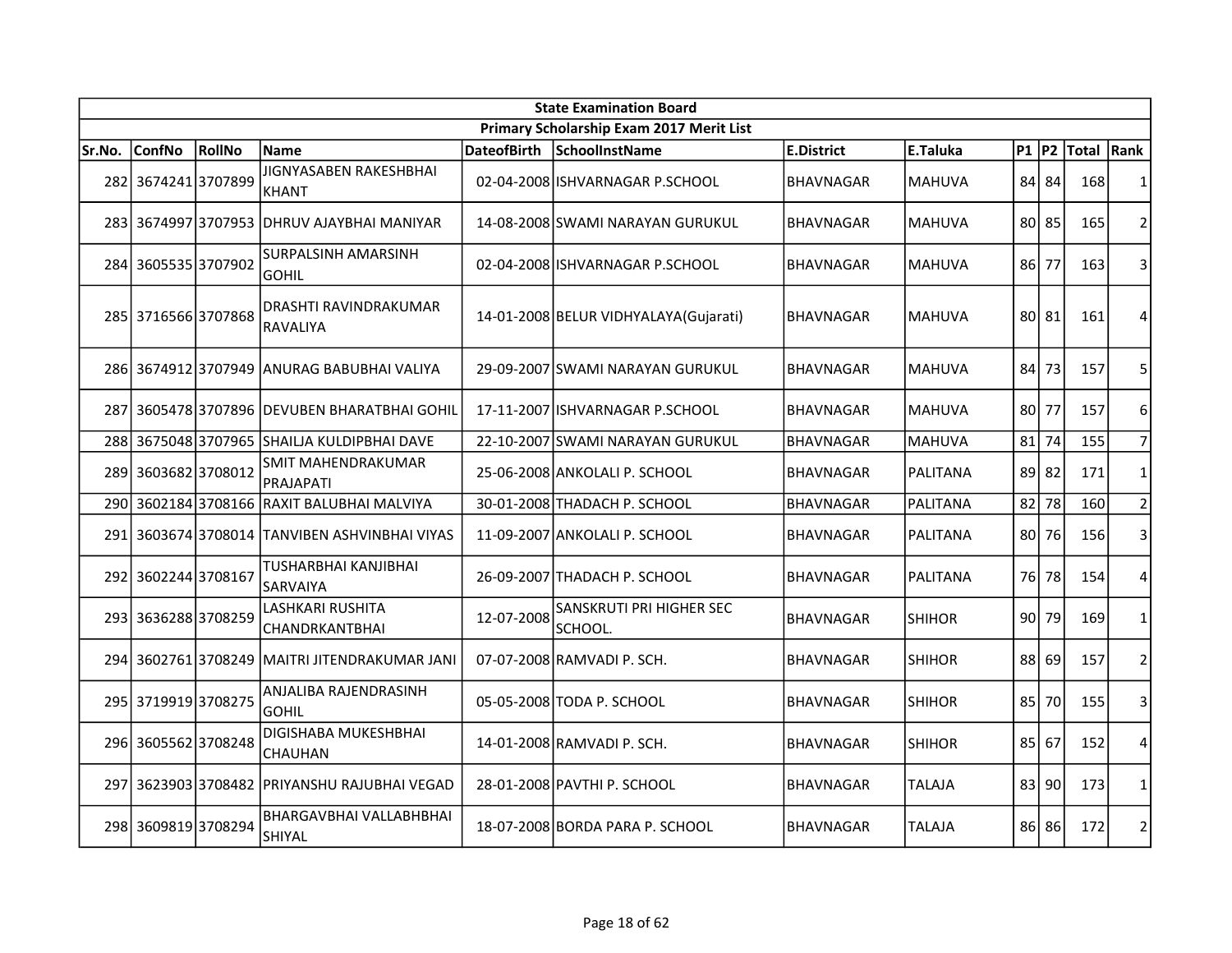| <b>State Examination Board</b> |                     |        |                                              |                    |                                                                                          |                   |                |           |         |             |                |  |
|--------------------------------|---------------------|--------|----------------------------------------------|--------------------|------------------------------------------------------------------------------------------|-------------------|----------------|-----------|---------|-------------|----------------|--|
|                                |                     |        |                                              |                    | Primary Scholarship Exam 2017 Merit List                                                 |                   |                |           |         |             |                |  |
| Sr.No.                         | <b>ConfNo</b>       | RollNo | <b>Name</b>                                  | <b>DateofBirth</b> | SchoolInstName                                                                           | <b>E.District</b> | E.Taluka       | $P1$ $P2$ |         | Total  Rank |                |  |
|                                | 299 3722489 3708572 |        | ARYARAJSINH INDRAJITSINH<br><b>JADEJA</b>    |                    | 06-08-2007 SOSIYA P. SCHOOL                                                              | <b>BHAVNAGAR</b>  | <b>TALAJA</b>  | 86        | 84      | 170         | 3              |  |
|                                | 300 3716591 3708613 |        | PRUTHAVIRAJSINH<br>HARADEVSINH GOHIL         |                    | 23-03-2008 VISHVAGURU VIDYAPITH                                                          | <b>BHAVNAGAR</b>  | <b>TALAJA</b>  |           | 89 80   | 169         | 4              |  |
|                                | 301 3676435 3708339 |        | DRASHTIBEN HARESHBHAI<br>PANDYA              |                    | 19-03-2007 GANESH PRI AND HIGHSCHOOL                                                     | <b>BHAVNAGAR</b>  | <b>TALAJA</b>  | 80 l      | 86      | 166         | 5              |  |
|                                | 302 3624023 3708636 |        | KHUSHI PARESHBHAI<br><b>MAKAWANA</b>         |                    | 21-10-2007 G K PAREKH PRI SCHOOL                                                         | <b>BHAVNAGAR</b>  | UMRALA         | 87        | 88      | 175         | 1              |  |
|                                |                     |        | 303 3623455 3708637 KRUTI RAJESHBHAI HANHAD  |                    | 14-07-2007 G K PAREKH PRI SCHOOL                                                         | <b>BHAVNAGAR</b>  | <b>UMRALA</b>  | 86        | 75      | 161         | $\overline{2}$ |  |
|                                | 304 3607269 3708792 |        | RAJVEER GHANSHYAMBHAI<br><b>CHAUHAN</b>      |                    | 06-12-2007 KANPUR P. SCHOOL                                                              | <b>BHAVNAGAR</b>  | VALLBHIPUR     |           | 80 81   | 161         | $\mathbf{1}$   |  |
| 305l                           | 36075013708784      |        | HASTIBEN SHAILESHBHAI<br><b>CHAUHAN</b>      |                    | 23-03-2008 KANPUR P. SCHOOL                                                              | BHAVNAGAR         | VALLBHIPUR     | 80        | 76      | 156         | $\overline{2}$ |  |
|                                |                     |        | 306 3600674 3709070 JASMIN JIGNESHBHAI PATEL |                    | 07-05-2008 SANSKARDEEP PRIMARY SCHOOL                                                    | <b>BOTAD</b>      | <b>BARVALA</b> |           | 93 81   | 174         | $\mathbf{1}$   |  |
|                                | 307 3610450 3709073 |        | KEERTIDEVSINH<br><b>UPENDRASINH JADEJA</b>   |                    | 14-03-2008 SANSKARDEEP PRIMARY SCHOOL                                                    | <b>BOTAD</b>      | <b>BARVALA</b> | 74        | 79      | 153         | $\overline{2}$ |  |
|                                | 308 3668303 3709104 |        | KAUTILYA JITENDRABHAI<br>SAVANI              |                    | 08-05-2008 ADARSH P SCHOOL                                                               | BOTAD             | <b>BOTAD</b>   |           | $81$ 84 | 165         | $\mathbf{1}$   |  |
|                                |                     |        | 309 3657772 3709321 RUSHIL BHARATBHAI PATEL  |                    | 25-02-2008 SAMADHIYALA - 2 P. SCHOOL                                                     | <b>BOTAD</b>      | <b>BOTAD</b>   | 83 l      | 78      | 161         | $\overline{2}$ |  |
| 310                            |                     |        | 3668192 3709112 RUTVI BIPINBHAI AGOLA        |                    | 06-12-2007 ADARSH P SCHOOL                                                               | <b>BOTAD</b>      | <b>BOTAD</b>   | 81        | 79      | 160         | $\mathbf{3}$   |  |
|                                | 311 3670413 3709100 |        | DHARMIK GHANSHYAMBHAI<br><b>DHOLU</b>        |                    | 12-12-2007 ADARSH P SCHOOL                                                               | <b>BOTAD</b>      | <b>BOTAD</b>   | 83        | 76      | 159         | $\overline{4}$ |  |
|                                | 312 3601330 3709124 |        | <b>DARSHIT CHETANBHAI</b><br><b>KONDHIYA</b> |                    | <b>CHANDRASHNKAR MAHETA</b><br>31-05-2008 PRI. (ARADHANA & SAMANTAR<br>SWAYAT HIGH.)SCH. | <b>BOTAD</b>      | <b>BOTAD</b>   | 83        | 75      | 158         | 5              |  |
|                                | 313 3668609 3709475 |        | <b>DISHANT PRAKASHBHAI</b><br>KUKADIYA       |                    | 15-10-2008 SHARADA VINAY P. SCHOOL                                                       | <b>BOTAD</b>      | <b>GADHADA</b> |           | 78 88   | 166         | $\mathbf{1}$   |  |
|                                | 314 3611019 3709382 |        | RAXABEN BHARATBHAI<br>RATHOD                 |                    | 31-01-2008 ADATALA P. SCHOOL                                                             | <b>BOTAD</b>      | <b>GADHADA</b> |           | 67 80   | 147         | $\overline{2}$ |  |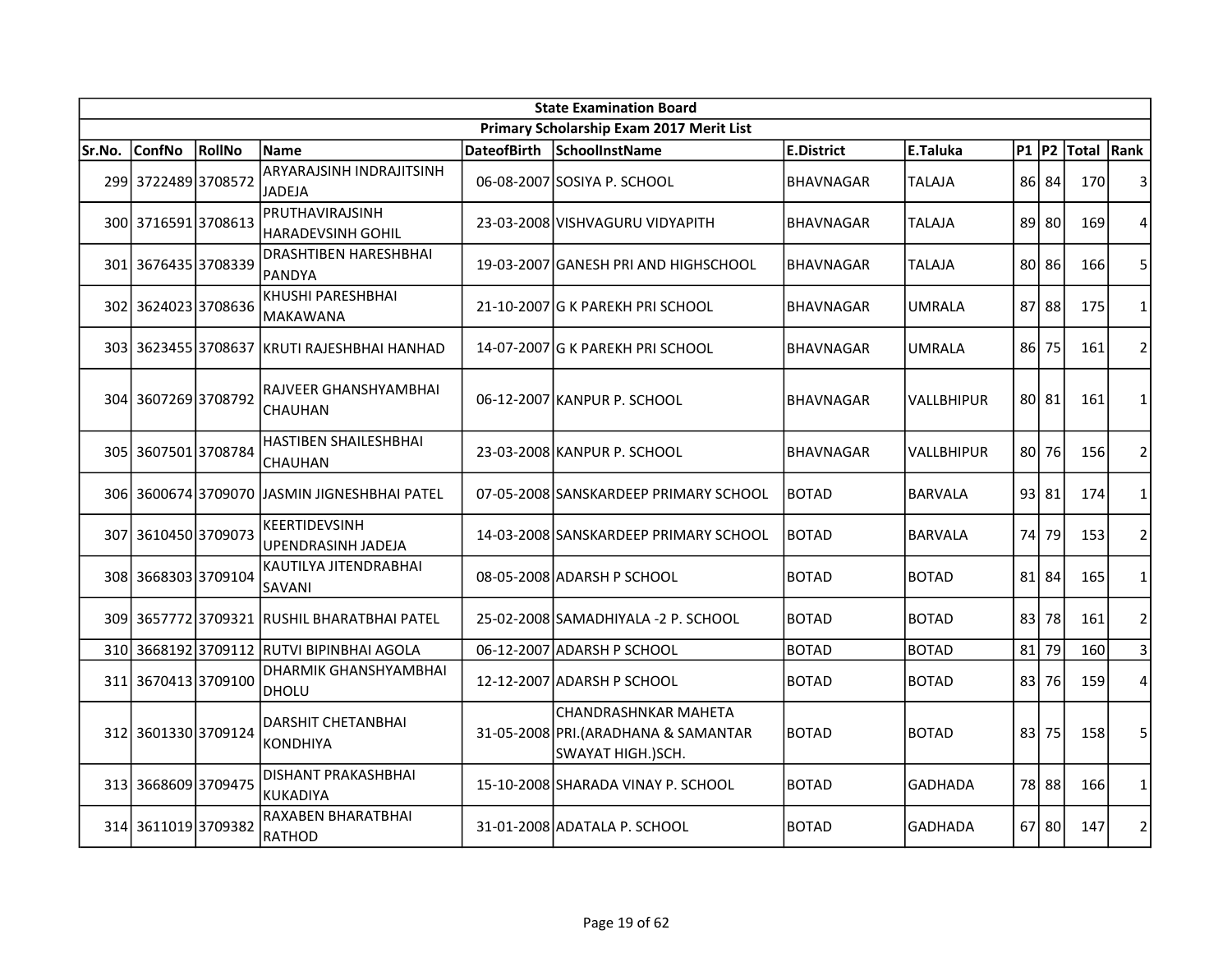|        | <b>State Examination Board</b> |        |                                              |                    |                                               |                      |                          |         |       |            |                |  |  |
|--------|--------------------------------|--------|----------------------------------------------|--------------------|-----------------------------------------------|----------------------|--------------------------|---------|-------|------------|----------------|--|--|
|        |                                |        |                                              |                    | Primary Scholarship Exam 2017 Merit List      |                      |                          |         |       |            |                |  |  |
| Sr.No. | <b>ConfNo</b>                  | RollNo | Name                                         | <b>DateofBirth</b> | SchoolInstName                                | E.District           | E.Taluka                 | $P1$ P2 |       | Total Rank |                |  |  |
|        |                                |        | 315 3611649 3709383 SATISH BALDEVBHAI RATHOD |                    | 19-11-2007 ADATALA P. SCHOOL                  | <b>BOTAD</b>         | <b>GADHADA</b>           | 76 I    | 66    | 142        | 3              |  |  |
|        | 316 3673734 3709422            |        | RAVIBHAI BHARATBHAI<br><b>BAVALIYA</b>       |                    | 05-03-2008 HAMAPAR P. SCHOOL                  | <b>BOTAD</b>         | <b>GADHADA</b>           | 73 I    | 64    | 137        | 4              |  |  |
|        |                                |        | 317 3609450 3709530 SMIT VALLABHABHAI JAMOD  |                    | 12-01-2008 ANIYALI-KATHI PRIMARY SCHOOL       | <b>BOTAD</b>         | <b>RANPUR</b>            | 69      | 65    | 134        | $\mathbf{1}$   |  |  |
|        | 318 3623164 3709545            |        | RAVIKUMAR GANESHBHAI<br><b>SINDHAV</b>       |                    | 23-12-2007 VEJALAKA PRIMARY SCHOOL            | <b>BOTAD</b>         | <b>RANPUR</b>            | 60 l    | 59    | 119        | $\overline{2}$ |  |  |
|        |                                |        | 319 3676380 3709560 VED ALPESHKUMAR PATEL    | 01-10-2007         | SHETH H SHIROLAVALA PRIMARY<br><b>VIBHAG</b>  | <b>CHHOTAUDEPUR</b>  | <b>BODELI</b>            |         | 79 93 | 172        | 1              |  |  |
|        | 320 3714506 3709559            |        | SEJALBEN VIKRAMBHAI<br>RATHVA                |                    | 01-06-2008 KATHOLA PRIMARY SCHOOL             | <b>CHHOTAUDEPUR</b>  | <b>BODELI</b>            | 77      | 86    | 163        | $\overline{2}$ |  |  |
|        | 321 3677762 3709620            |        | <b>BRIJESHKUMAR SURESHBHAI</b><br>RATHWA     |                    | 01-01-2007 S F HIGH SCHOOL PRI VIBHAG         | <b>CHHOTAUDEPUR</b>  | СННОТА-<br><b>UDEPUR</b> | 89      | 88    | 177        | $\mathbf{1}$   |  |  |
|        | 322 3717204 3709618            |        | SHIVANGIBEN VITTHALBHAI<br><b>RATHVA</b>     |                    | 01-08-2007 RUNWAD PRIMARY SCHOOL              | <b>CHHOTAUDEPUR</b>  | СННОТА-<br><b>UDEPUR</b> | 84      | 88    | 172        | $\overline{2}$ |  |  |
|        | 323 3720378 3709614            |        | PRITKUMAR RAMESHBHAI<br>VARIYA               |                    | 10-01-2007 RUNWAD PRIMARY SCHOOL              | <b>CHHOTAUDEPUR</b>  | CHHOTA-<br><b>UDEPUR</b> | 82      | 87    | 169        | 3              |  |  |
|        | 324 3717297 3709611            |        | JAMNABEN SURESHBHAI<br><b>DHANKA</b>         |                    | 01-06-2007 RUNWAD PRIMARY SCHOOL              | <b>CHHOTAUDEPUR</b>  | CHHOTA-<br><b>UDEPUR</b> | 84      | 83    | 167        | 4              |  |  |
|        | 325 3611240 3709669            |        | <b>MAYURKUMAR CHETANBHAI</b><br>RATHAVA      | 16-10-2007         | <b>HARIOM VIDHYALAYA</b><br><b>BHIKHAPURA</b> | <b>CHHOTAUDEPUR</b>  | <b>JETPUR-PAVI</b>       | 80      | 75    | 155        | $\mathbf{1}$   |  |  |
|        | 326 3715206 3709649            |        | PRIYANKABEN PRADIPBHAI<br><b>RATHVA</b>      |                    | 14-12-2006 BHIKHAPURA PRIMARY SCHOOL          | <b>CHHOTAUDEPUR</b>  | JETPUR-PAVI              | 81      | 72    | 153        | $\overline{2}$ |  |  |
|        | 327 3676319 3709739            |        | NIVIDITABEN RATANBHAI<br><b>RATHWA</b>       |                    | 04-01-2008 KAWANT - 3 PRIMARY SCHOOL          | CHHOTAUDEPUR IKAWANT |                          | 90 l    | 96    | 186        | 1              |  |  |
|        | 328 3716662 3709729            |        | JAYSHREEBEN KHAMIRBHAI<br>RATHVA             |                    | 14-07-2007 KAWANT - 1 PRIMARY SCHOOL          | CHHOTAUDEPUR         | <b>KAWANT</b>            | 89 l    | 96    | 185        | $\overline{2}$ |  |  |
|        | 329 3716637 3709727            |        | IHIRALBEN KANUBHAI RATHVA                    |                    | 08-09-2007 KAWANT - 1 PRIMARY SCHOOL          | <b>CHHOTAUDEPUR</b>  | <b>KAWANT</b>            | 88      | 96    | 184        | 3              |  |  |
|        | 330 3712360 3709736            |        | <b>DARSHANKUMAR</b><br>ARVINDBHAI RATHWA     |                    | 14-01-2008 KAWANT - 3 PRIMARY SCHOOL          | <b>CHHOTAUDEPUR</b>  | IKAWANT                  |         | 88 93 | 181        | 4              |  |  |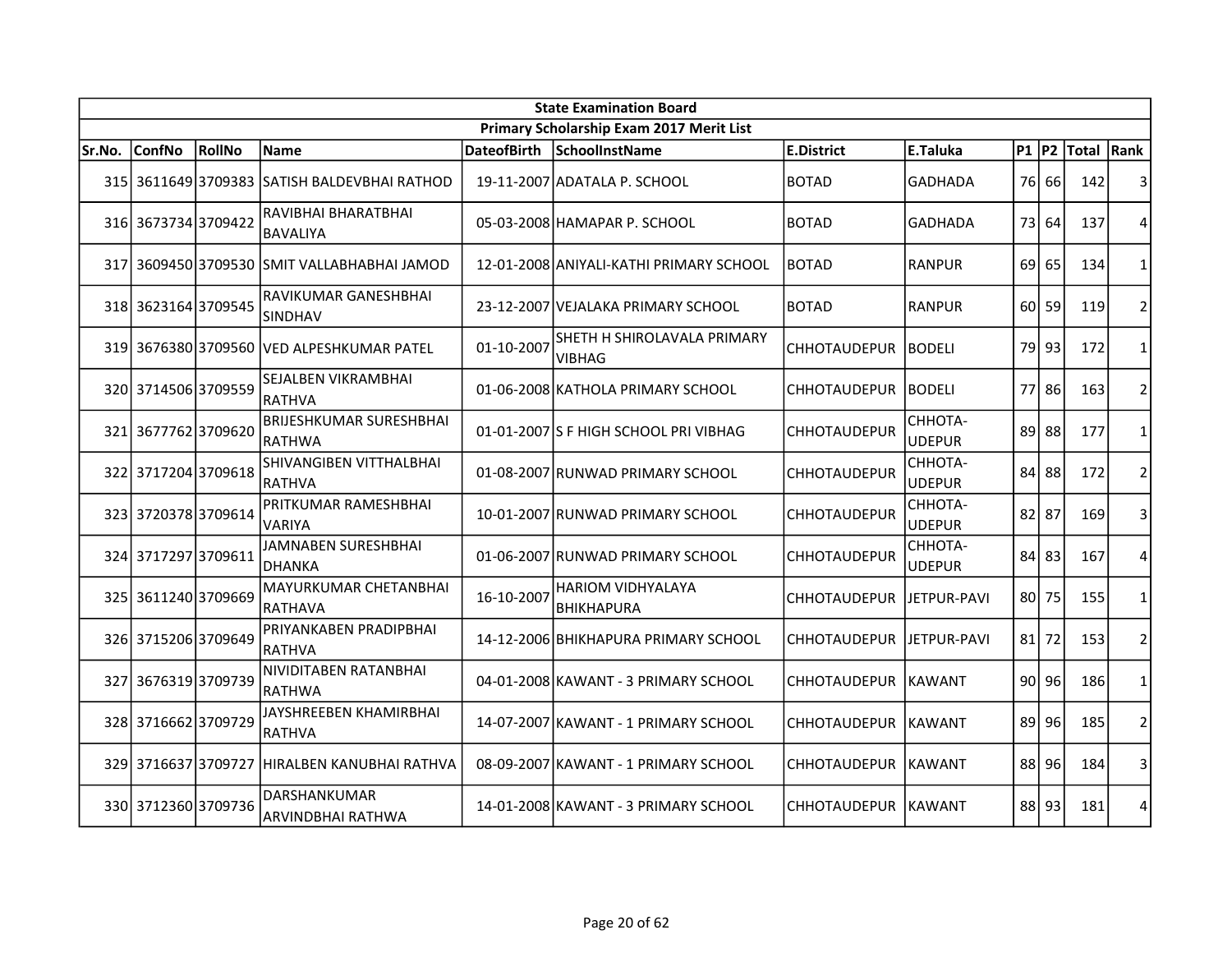| <b>State Examination Board</b> |                     |        |                                              |                    |                                          |                                   |                                  |           |             |            |                |
|--------------------------------|---------------------|--------|----------------------------------------------|--------------------|------------------------------------------|-----------------------------------|----------------------------------|-----------|-------------|------------|----------------|
|                                |                     |        |                                              |                    | Primary Scholarship Exam 2017 Merit List |                                   |                                  |           |             |            |                |
| Sr.No.                         | <b>ConfNo</b>       | RollNo | <b>Name</b>                                  | <b>DateofBirth</b> | SchoolInstName                           | <b>E.District</b>                 | <b>E.Taluka</b>                  | $P1$ $P2$ |             | Total Rank |                |
|                                | 331 3674249 3709769 |        | MAYURBHAI NAGENDRABHAI<br><b>RATHVA</b>      |                    | 17-07-2007 VANTADA PRIMARY SCHOOL        | <b>CHHOTAUDEPUR</b>               | <b>INASWADI</b>                  | 871       | 72          | 159        | 1              |
|                                | 332 3606258 3709764 |        | SIDDHANT SANJAYKUMAR<br><b>JAYSWAL</b>       | 09-09-2008         | TANKHALA VARG PRIMARY<br><b>SCHOOL</b>   | CHHOTAUDEPUR                      | <b>NASWADI</b>                   | 80 l      | 77          | 157        | $\overline{2}$ |
|                                | 333 3720069 3709773 |        | <b>DHRUMI GOPALKUMAR</b><br>PRAJAPATI        |                    | 30-03-2008 BARODA PUBLIC SCHOOL          | <b>CHHOTAUDEPUR</b>               | lSANKHEDA                        | 73        | 79          | 152        | $\mathbf{1}$   |
|                                | 334 3716335 3709776 |        | MAHESH JAMLABHAI<br><b>RATHAVA</b>           |                    | 22-04-2008 KANDEVAR N.V. PRI.SCH.        | <b>CHHOTAUDEPUR</b>               | ISANKHEDA                        |           | 68 80       | 148        | $\overline{2}$ |
|                                | 335 3601331 3709911 |        | <b>RAMESH BHIMSIBHAI</b><br><b>KARMUR</b>    |                    | 31-01-2008 RENTA KALAVAD VADI SHALA 1    | <b>DEVBHOOMI</b><br><b>DWARKA</b> | <b>BHANVAD</b>                   |           | $81$   $81$ | 162        | $\mathbf{1}$   |
|                                | 336 3673385 3709813 |        | KAJAL MUKESHBHAI<br><b>PIPAROTAR</b>         |                    | 09-05-2008 FATEPUR VADI SHALA 1          | <b>DEVBHOOMI</b><br><b>DWARKA</b> | <b>BHANVAD</b>                   | 801       | 79          | 159        | $\overline{2}$ |
|                                |                     |        | 337 3600548 3709957 KAJAL BHAYABHAI CHAVDA   |                    | 01-06-2008 TUPANI VADI SHALA             | <b>DEVBHOOMI</b><br><b>DWARKA</b> | <b>DWARKA</b>                    | 63        | 69          | 132        | $\mathbf{1}$   |
|                                |                     |        | 338 3600554 3709960 NILAM MASHARIBHAI SUVA   |                    | 21-11-2006 TUPANI VADI SHALA             | <b>DEVBHOOMI</b><br><b>DWARKA</b> | DWARKA                           | 69        | 61          | 130        | $\overline{2}$ |
|                                |                     |        | 339 3601775 3710082 PUNIT KHIMABHAI RATHOD   |                    | 12-09-2007 PRERANA PRIMARY SCHOOL        | <b>DEVBHOOMI</b><br><b>DWARKA</b> | JAMKALYANPU<br>R                 | 80        | 76          | 156        | $\mathbf{1}$   |
|                                |                     |        | 340 3623469 3710042 DARSHITA AJITBHAI DODIYA |                    | 08-03-2008 LAMBA KANYA SHALA             | <b>DEVBHOOMI</b><br><b>DWARKA</b> | JAMKALYANPU<br>R                 | 81        | 75          | 156        | $\overline{2}$ |
|                                |                     |        | 341 3601350 3710069 RAVINA VIRABHAI GOJIYA   |                    | 20-08-2007 PRAGTI VIDHYALAY              | <b>DEVBHOOMI</b><br><b>DWARKA</b> | JAMKALYANPU<br>lR.               | 80        | 75          | 155        | 3              |
|                                |                     |        | 342 3601701 3710088 VISHAL VIPULBHAI PATHAR  |                    | 04-06-2008 PRERANA PRIMARY SCHOOL        | <b>DEVBHOOMI</b><br><b>DWARKA</b> | JAMKALYANPU<br>R                 | 74        | 80          | 154        | 4              |
|                                |                     |        | 343 3602498 3710184 VIVEK PARBATBHAI SUVA    | 01-10-2007         | SAKHPARNAGDA PRIMARY<br><b>SCHOOL</b>    | <b>DEVBHOOMI</b><br><b>DWARKA</b> | JAMKHAMBHAL<br><b>IYA</b>        |           | 85 82       | 167        | $\mathbf{1}$   |
|                                |                     |        | 344 3721181 3710137 NIRUBEN DAVABHAI DHANANI |                    | 28-12-2007 BHADTHAR KANYA SHALA          | <b>DEVBHOOMI</b><br><b>DWARKA</b> | <b>JAMKHAMBHAL</b><br><b>IYA</b> | 74        | 71          | 145        | $\overline{2}$ |
|                                |                     |        | 345 3721198 3710134 HIRALBEN BAHADURSHIN KER |                    | 09-03-2008 BHADTHAR KANYA SHALA          | <b>DEVBHOOMI</b><br><b>DWARKA</b> | <b>JAMKHAMBHAL</b><br><b>IYA</b> | 74        | 70          | 144        | 3              |
|                                | 346 3601685 3710189 |        | <b>RAJDEEP GHANSHAYM</b><br>PARMAR           |                    | 01-01-2008 SIDDHPUR PRIMARY SCHOOL       | <b>DEVBHOOMI</b><br><b>DWARKA</b> | <b>JAMKHAMBHAL</b><br><b>IYA</b> | 71 I      | 71          | 142        | 4              |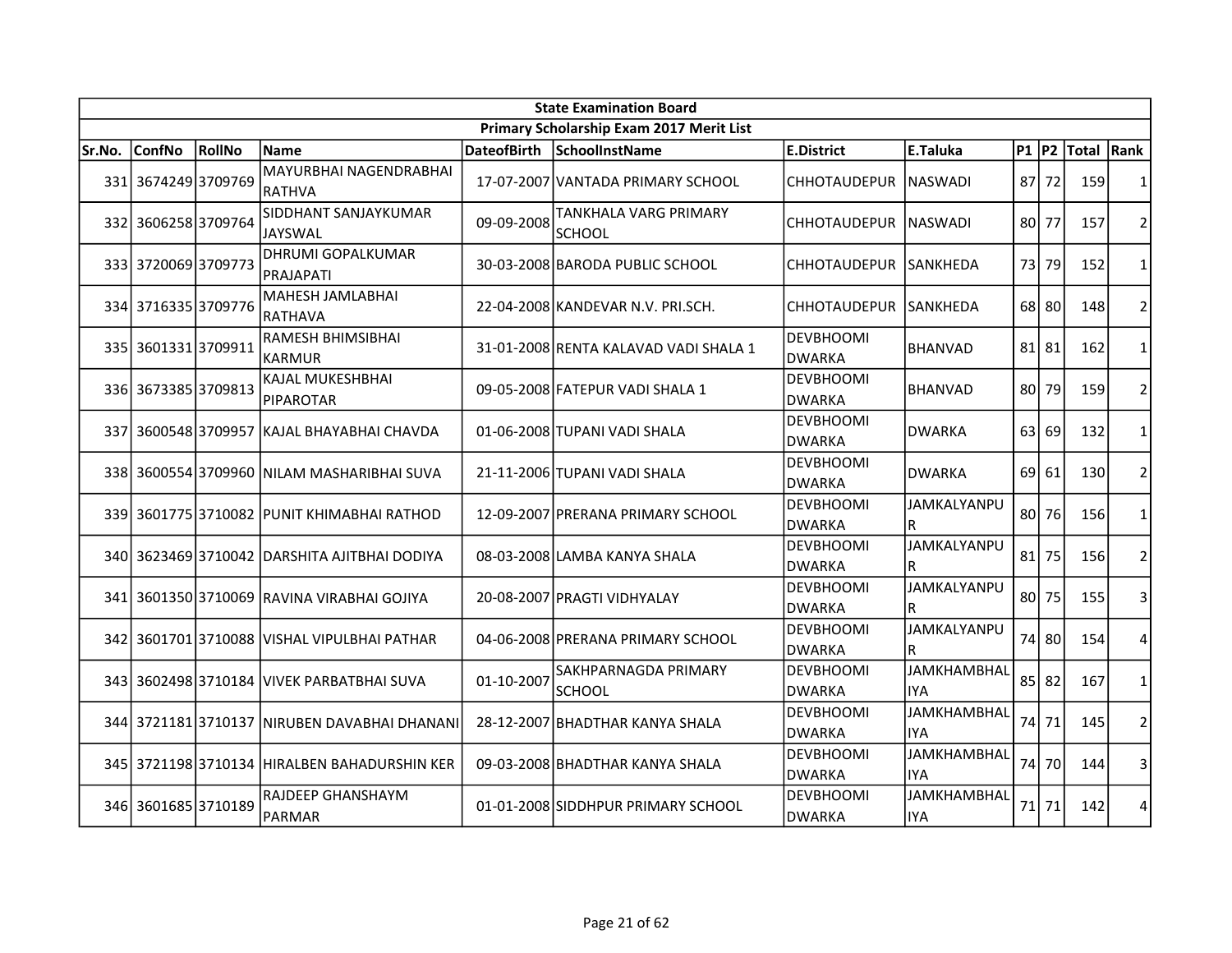|        | <b>State Examination Board</b> |        |                                               |                     |                                          |              |                |           |           |             |                |  |  |
|--------|--------------------------------|--------|-----------------------------------------------|---------------------|------------------------------------------|--------------|----------------|-----------|-----------|-------------|----------------|--|--|
|        |                                |        |                                               |                     | Primary Scholarship Exam 2017 Merit List |              |                |           |           |             |                |  |  |
| Sr.No. | <b>ConfNo</b>                  | RollNo | <b>Name</b>                                   | <b>DateofBirth</b>  | SchoolInstName                           | E.District   | E.Taluka       | $P1$ $P2$ |           | Total  Rank |                |  |  |
|        | 347 3605581 3710584            |        | SAKSHI VIPULKUMAR<br><b>PRAJAPATI</b>         |                     | 13-01-2008 SVANIRBHAR PRI SHALA          | <b>DAHOD</b> | <b>DAHOD</b>   |           | 86 87     | 173         | $\mathbf{1}$   |  |  |
|        | 348 3676837 3710577            |        | JAYNILKUMAR MUKESHBHAI<br><b>BAMAN</b>        |                     | 10-07-2007 SVANIRBHAR PRI SHALA          | <b>DAHOD</b> | <b>DAHOD</b>   |           | 87 84     | 171         | $\overline{2}$ |  |  |
|        | 349 3721870 3710214            |        | PURVIBEN DILIPBHAI<br><b>BHUNATAR</b>         |                     | 16-08-2007 BHATWADA PRI.SHALA            | <b>DAHOD</b> | <b>DAHOD</b>   | 82        | 86        | 168         | 3              |  |  |
|        | 350 3721824 3710212            |        | MANTASHA RAFIQBHAI<br><b>KURESHI</b>          |                     | 28-06-2007 BHATWADA PRI.SHALA            | <b>DAHOD</b> | <b>DAHOD</b>   | 80 87     |           | 167         | $\overline{4}$ |  |  |
|        | 351 3709816 3710578            |        | IJIGAR PRATAPSINH BHURA                       |                     | 10-05-2007 SVANIRBHAR PRI SHALA          | <b>DAHOD</b> | <b>DAHOD</b>   |           | $82$ 84   | 166         | 5              |  |  |
|        |                                |        | 352 3677040 3710587 VAIDEHI GIRISHKUMAR PALAS |                     | 07-08-2007 SVANIRBHAR PRI SHALA          | <b>DAHOD</b> | <b>DAHOD</b>   | 85        | 81        | 166         | 6              |  |  |
|        |                                |        | 353 3721738 3710210 AKSHA ASLAMBHAI MALEK     |                     | 21-02-2008 BHATWADA PRI.SHALA            | DAHOD        | DAHOD          | 80        | 86        | 166         | $\overline{7}$ |  |  |
|        |                                |        | 354 3721758 3710213 IMUSKAN SABIRBHAI PATHAN  |                     | 15-09-2007 BHATWADA PRI.SHALA            | <b>DAHOD</b> | DAHOD          |           | 78 86     | 164         | 8              |  |  |
|        | 355 3721786 3710216            |        | SAKINABANU IMRANBHAI<br>KHATRI                |                     | 25-05-2008 BHATWADA PRI.SHALA            | DAHOD        | <b>DAHOD</b>   |           | 79 85     | 164         | 9              |  |  |
|        | 356 3721678 3710211            |        | KHUSHI MOHAMMADRAFIK<br>LAKHARA               |                     | 03-06-2008 BHATWADA PRI.SHALA            | <b>DAHOD</b> | <b>DAHOD</b>   |           | 78 86     | 164         | 10             |  |  |
|        | 357 3603523 3710328            |        | KALPESHBHAI RAMESHBHAI<br><b>BHABHOR</b>      |                     | 16-11-2006 HAVELI FALIYA VARG PRI.SHALA  | <b>DAHOD</b> | <b>DAHOD</b>   |           | 79 84     | 163         | 11             |  |  |
|        |                                |        | 358 3713890 3710705 BHUMIKA DALPATSINH KHANT  | 06-02-2008 ROZ BURD |                                          | <b>DAHOD</b> | DEV.BARIA      |           | 86 92     | 178         | $\mathbf{1}$   |  |  |
|        | 359 3716111 3710687            |        | ASHISHKUMAR SANDIPBHAI<br><b>PATEL</b>        |                     | 19-04-2007 MALGUN FALIYA                 | <b>DAHOD</b> | DEV.BARIA      | 79 l      | 90        | 169         | 2              |  |  |
|        | 360 3712836 3710758            |        | VANDANABEN NATUBHAI<br><b>PATEL</b>           |                     | 02-06-2008 TALAV FALIYA                  | <b>DAHOD</b> | DEV.BARIA      |           | 77 80     | 157         | 3              |  |  |
|        | 361 3716368 3710769            |        | VANRAJSINH RAMESHBHAI<br><b>PARMAR</b>        |                     | 18-01-2008 VANDAR FALIYA VARG            | <b>DAHOD</b> | DEV.BARIA      | 78 I      | 75        | 153         | 4              |  |  |
|        | 362 3720723 3710759            |        | VIGNESHKUMAR MOTIBHAI<br>PATEL                |                     | 01-06-2008 TALAV FALIYA                  | <b>DAHOD</b> | DEV.BARIA      | 75        | 78        | 153         | 5              |  |  |
|        | 363 3720581 3710801            |        | <b>MUKUNDKUMAR</b><br>RAMESHBHAI BARIA        |                     | 08-01-2007 MAL F.VARG SIMAMOI            | <b>DAHOD</b> | <b>DHANPUR</b> |           | $80$   82 | 162         | $\mathbf{1}$   |  |  |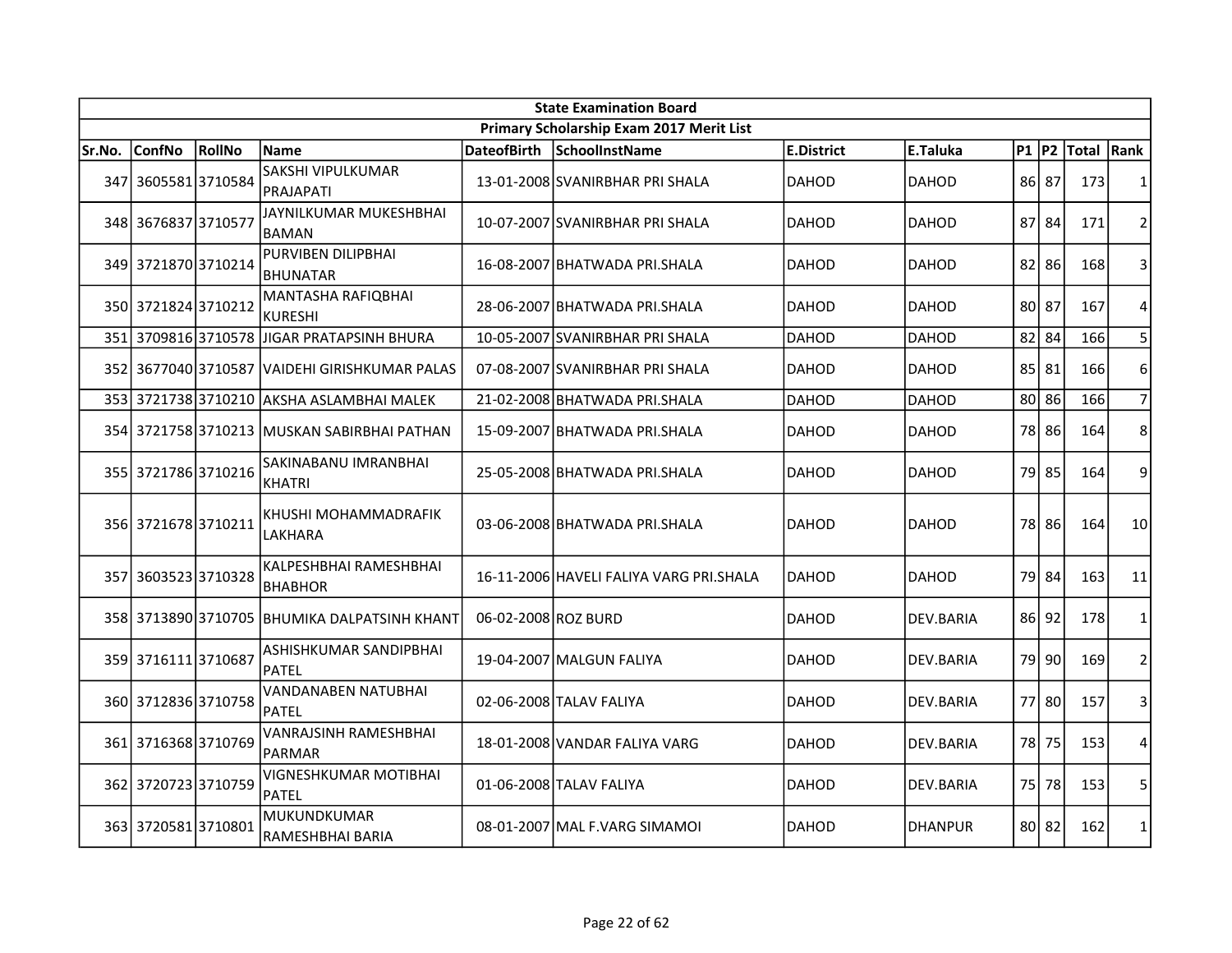| <b>State Examination Board</b> |                     |        |                                                     |                    |                                                  |              |                 |           |           |            |                |  |
|--------------------------------|---------------------|--------|-----------------------------------------------------|--------------------|--------------------------------------------------|--------------|-----------------|-----------|-----------|------------|----------------|--|
|                                |                     |        |                                                     |                    | Primary Scholarship Exam 2017 Merit List         |              |                 |           |           |            |                |  |
| Sr.No.                         | <b>ConfNo</b>       | RollNo | Name                                                | <b>DateofBirth</b> | SchoolInstName                                   | E.District   | E.Taluka        | $P1$ $P2$ |           | Total Rank |                |  |
|                                | 364 3603565 3710791 |        | JAYRAJBHAI RAMESHBHAI<br><b>BARIA</b>               |                    | 25-05-2007 GHADA VARG PRI.SHALA                  | <b>DAHOD</b> | <b>DHANPUR</b>  | 61 I      | 69        | 130        | $\overline{2}$ |  |
|                                | 365 3717841 3710799 |        | YASHVERDHANSINH<br><b>SURJEETSINH CHAUAHN</b>       |                    | 11-06-2008 KHOKHARA PRI.SHALA                    | <b>DAHOD</b> | <b>DHANPUR</b>  | 64        | 66        | 130        | 3              |  |
|                                | 366 3717852 3710800 |        | YUVRAJSINH BALWANTSINH<br><b>TADVI</b>              |                    | 11-06-2008 KHOKHARA PRI.SHALA                    | <b>DAHOD</b> | <b>DHANPUR</b>  | 62        | 65        | 127        | 4              |  |
|                                |                     |        | 367 3601232 3710868 DIYABEN JAYNTIBHAI PATEL        | 19-03-2007         | SHREE SARASVATI PRATHMIK<br><b>VIDHYA MANDIR</b> | DAHOD        | <b>FATEPURA</b> |           | 80 84     | 164        | $\mathbf{1}$   |  |
|                                | 368 3601223 3710874 |        | <b>MEETKUMAR MUKESHBHAI</b><br><b>PATEL</b>         | 05-02-2008         | SHREE SARASVATI PRATHMIK<br><b>VIDHYA MANDIR</b> | <b>DAHOD</b> | <b>FATEPURA</b> |           | 80 82     | 162        | $\overline{2}$ |  |
|                                | 369 3712220 3710830 |        | SHREYABEN RAJESHKUMAR<br><b>BARIA</b>               |                    | 08-06-2007 HOLI FALIYA VARG                      | <b>DAHOD</b> | <b>FATEPURA</b> |           | $81$ 80   | 161        | 3              |  |
|                                | 370 3711648 3710824 |        | HARDKUMAR LAXMANBHAI<br><b>NINAMA</b>               |                    | 28-02-2007 DAMOR FALIAY VATLI                    | DAHOD        | FATEPURA        | 83        | 74        | 157        | 4              |  |
|                                | 371 3678455 3710905 |        | DARSHNABEN RAMANBHAI<br>SANGADA                     |                    | 15-03-2008 BHE MU. PRI.SHALA                     | <b>DAHOD</b> | <b>GARBADA</b>  |           | 70 81     | 151        | $\mathbf{1}$   |  |
|                                | 372 3712614 3710934 |        | JINENDRAKUMAR<br>MAHESHBHAI BAMANYA                 |                    | 27-07-2008 JESAVADA PRI SHALA                    | <b>DAHOD</b> | <b>GARBADA</b>  | 69        | 82        | 151        | $\overline{2}$ |  |
|                                |                     |        | 373   3678537   3710903   ANILBHAI KANUBHAI BHURIYA |                    | 16-02-2007 BHE MU. PRI.SHALA                     | <b>DAHOD</b> | GARBADA         |           | 65 81     | 146        | 3              |  |
|                                | 374 3678883 3710911 |        | RAJESVARIBEN NAVALSINH<br>PARMAR                    |                    | 27-06-2007 BHE MU. PRI.SHALA                     | DAHOD        | <b>GARBADA</b>  | 67        | 76        | 143        | $\overline{4}$ |  |
|                                | 375 3677741 3711006 |        | MITTALBEN KAMLESHKUMAR<br>PATEL                     |                    | 04-02-2007 DEGAVADA PRI.SHALA                    | DAHOD        | LIMKHEDA        |           | 80 82     | 162        | $\mathbf{1}$   |  |
|                                | 376 3722601 3710985 |        | VAISHALIBEN BUDHIYABHAI<br><b>BARIA</b>             | 17-03-2007         | AGARA(UM) PATEL FALIYA VARG<br>PRI.SHALA         | DAHOD        | <b>LIMKHEDA</b> | 67 I      | 93        | 160        | $\overline{2}$ |  |
|                                | 377 3673365 3710986 |        | JAYSHREEBEN HIRALAL<br><b>BHABOR</b>                |                    | 15-03-2007 ANTAR SUBA PRI.SHALA                  | <b>DAHOD</b> | LIMKHEDA        |           | $62$   92 | 154        | 3              |  |
|                                | 378 3677734 3711005 |        | JITENDRAKUMAR RATILAL<br><b>PATEL</b>               |                    | 25-11-2006 DEGAVADA PRI.SHALA                    | <b>DAHOD</b> | LIMKHEDA        | 79        | 69        | 148        | 4              |  |
|                                | 379 3677738 3711004 |        | JIGNESHKUMAR BHOPATBHAI<br>PATEL                    |                    | 12-12-2007 DEGAVADA PRI.SHALA                    | <b>DAHOD</b> | LIMKHEDA        |           | 79 67     | 146        | 5              |  |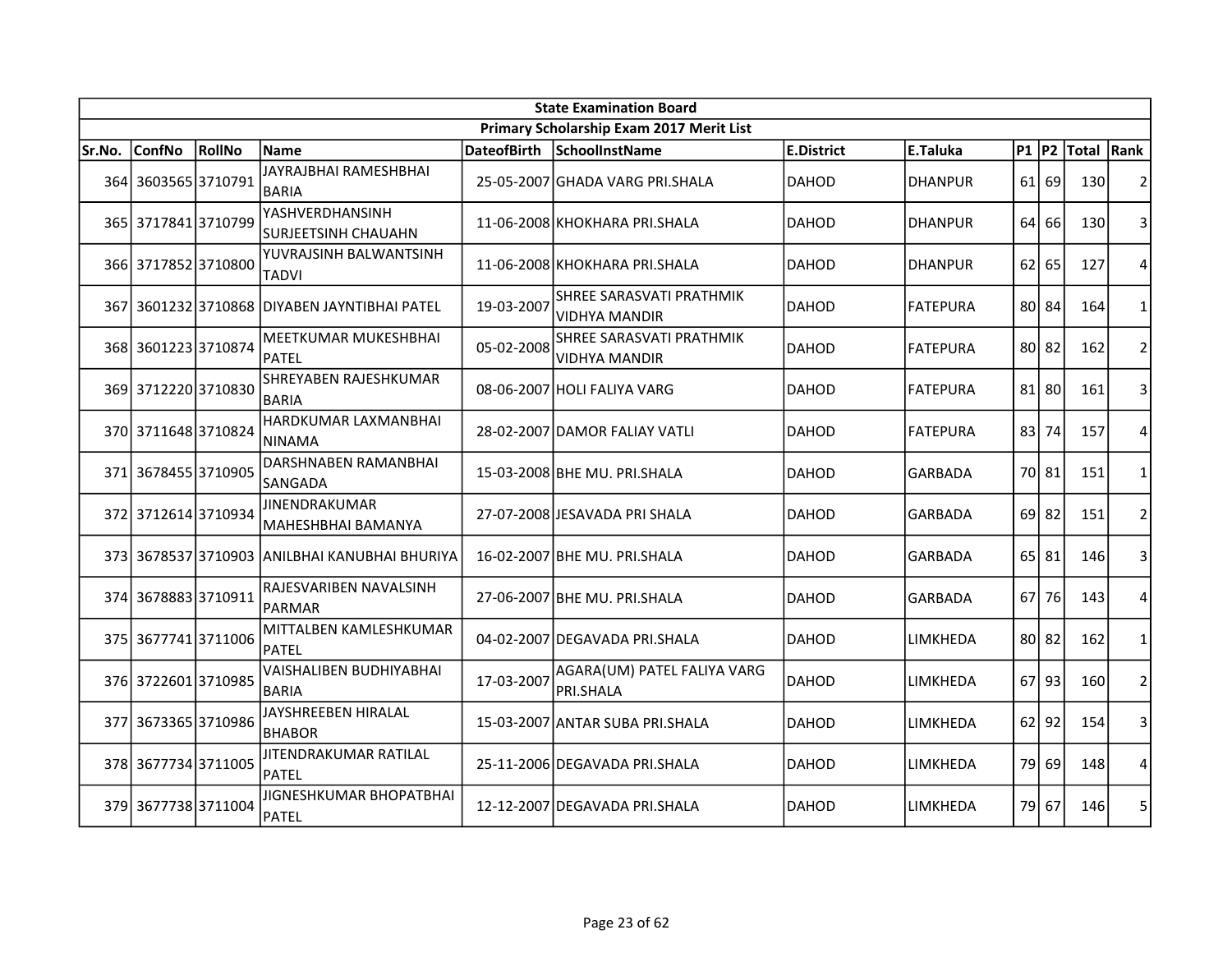| <b>State Examination Board</b> |                     |        |                                                  |                    |                                          |                    |               |           |         |            |                |  |
|--------------------------------|---------------------|--------|--------------------------------------------------|--------------------|------------------------------------------|--------------------|---------------|-----------|---------|------------|----------------|--|
|                                |                     |        |                                                  |                    | Primary Scholarship Exam 2017 Merit List |                    |               |           |         |            |                |  |
| Sr.No.                         | <b>ConfNo</b>       | RollNo | <b>Name</b>                                      | <b>DateofBirth</b> | SchoolInstName                           | E.District         | E.Taluka      | $P1$ $P2$ |         | Total Rank |                |  |
|                                | 380 3677708 3711009 |        | <b>VIKASKUMAR RAJUBHAI</b><br><b>PATEL</b>       |                    | 12-07-2007 DEGAVADA PRI.SHALA            | <b>DAHOD</b>       | LIMKHEDA      | 73        | 72      | 145        | 6              |  |
|                                | 381 3678422 3710997 |        | <b>DHARMESH VIRABHAI</b><br><b>HATHILA</b>       |                    | 14-01-2004 CHILAKOTA PRI SHALA           | <b>DAHOD</b>       | LIMKHEDA      | 66 I      | 78      | 144        | 7              |  |
|                                | 382 3610796 3711069 |        | CHIRAGKUMAR<br>NARENDRABHAI BAMANIYA             |                    | 01-06-2008 GARADIYA PRA SHALA            | DAHOD              | SANJELI       | 70I       | 61      | 131        | $\mathbf{1}$   |  |
|                                | 383 3709408 3711071 |        | YAMINIBEN GIRISHCHANDRA<br><b>MAKWANA</b>        |                    | 22-05-2008 KARAMBA VARG PRA SHALA        | DAHOD              | SANJELI       | 61        | 64      | 125        | 2              |  |
| 384I                           | 36686643711229      |        | HITANSHI VINODKUMAR<br><b>CHARPOT</b>            |                    | 16-07-2007 MISTAL PRA.SHALA              | <b>DAHOD</b>       | ZALOD         |           | $90$ 88 | 178        | 1              |  |
|                                |                     |        | 385 3668627 3711150 KAVYA CHETANBHAI PATEL       |                    | 29-10-2007 JIVAN JYOT VIDHYALAY LIMDI    | DAHOD              | ZALOD         | 86        | 90      | 176        | $\overline{2}$ |  |
|                                | 386 3676614 3711151 |        | MUKTI DALABHAI DAMOR                             |                    | 17-08-2008 JIVAN JYOT VIDHYALAY LIMDI    | DAHOD              | ZALOD         | 87        | 88      | 175        | 3              |  |
| 387                            | 36766783711152      |        | NEELKUMAR JITENDRABHAI<br>PATEL                  |                    | 26-03-2008 JIVAN JYOT VIDHYALAY LIMDI    | DAHOD              | ZALOD         | 85        | 87      | 172        | 4              |  |
|                                | 388 3677023 3711157 |        | <b>VAIDEHEE SHAILESHBHAI</b><br><b>PRAJAPATI</b> |                    | 22-12-2007 JJIVAN JYOT VIDHYALAY LIMDI   | DAHOD              | ZALOD         | 84        | 84      | 168        | 5              |  |
|                                | 389 3607870 3711214 |        | RUDRA BHARATBHAI<br><b>PRAJAPATI</b>             | 09-08-2008         | MANILAL CHUNILAL KOTHARI<br><b>SHALA</b> | DAHOD              | ZALOD         |           | 80 87   | 167        | 6              |  |
|                                | 390 3668682 3711234 |        | TWINKALBEN MUNGADEV<br>MAKAVANA                  |                    | 21-06-2007 MISTAL PRA.SHALA              | DAHOD              | ZALOD         | 82        | 83      | 165        | 7              |  |
|                                | 391 3717057 3711224 |        | <b>BHARGAVIBEN SHAILESHBHAI</b><br>NINAMA        |                    | 25-04-2008 MISTAL PRA.SHALA              | <b>DAHOD</b>       | ZALOD         |           | 83 81   | 164        | 8              |  |
|                                | 392 3676512 3711226 |        | DEVPRIYABEN PRADIPBHAI<br><b>DAMOR</b>           |                    | 11-02-2008 MISTAL PRA.SHALA              | DAHOD              | ZALOD         | 84        | 79      | 163        | 9              |  |
|                                |                     |        | 393 3623245 3711599 NACHIKET PRAFULBHAI PATEL    | 06-01-2008         | REVABA VIDHYA MANDIR (PRI. &<br>UP.PRI)  | <b>GANDHINAGAR</b> | <b>DEHGAM</b> | 861       | 77      | 163        | 1              |  |
|                                |                     |        | 394 3714800 3711640 JAY ASHOKBHAI CHAUDHARI      |                    | 16-11-2007 SAMETRI PRI.SCHOOL            | <b>GANDHINAGAR</b> | <b>DEHGAM</b> |           | 79 83   | 162        | $\overline{2}$ |  |
|                                |                     |        | 395 3714804 3711637 DHAVAL KHENGARBHAI DESAI     |                    | 17-10-2007 SAMETRI PRI.SCHOOL            | <b>GANDHINAGAR</b> | <b>DEHGAM</b> |           | 74 87   | 161        | 3              |  |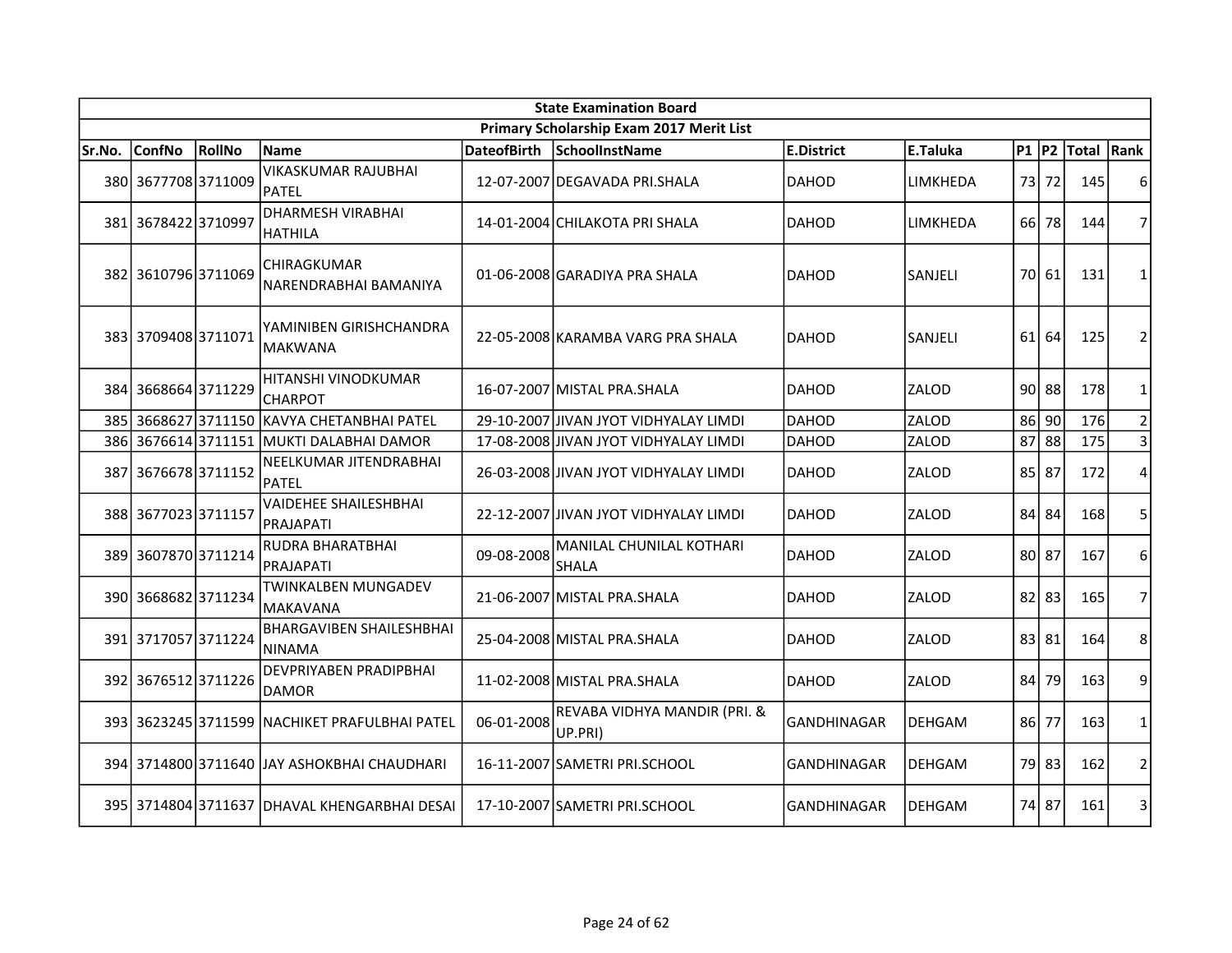|        | <b>State Examination Board</b> |        |                                              |                    |                                           |                    |                    |           |             |            |                 |  |  |
|--------|--------------------------------|--------|----------------------------------------------|--------------------|-------------------------------------------|--------------------|--------------------|-----------|-------------|------------|-----------------|--|--|
|        |                                |        |                                              |                    | Primary Scholarship Exam 2017 Merit List  |                    |                    |           |             |            |                 |  |  |
| Sr.No. | <b>ConfNo</b>                  | RollNo | <b>Name</b>                                  | <b>DateofBirth</b> | SchoolInstName                            | E.District         | E.Taluka           | $P1$ $P2$ |             | Total Rank |                 |  |  |
|        | 396 3715385 3711710            |        | <b>SHREY HARSHADKUMAR</b><br><b>PATEL</b>    |                    | 30-04-2008 WELPURA PRI.SCHOOL             | <b>GANDHINAGAR</b> | <b>DEHGAM</b>      |           | $81$   80   | 161        | 4               |  |  |
|        |                                |        | 397 3671047 3712030 SMITBHAI BHARATBHAI AMIN |                    | 22-07-2008 JALUND PRI. SCHOOL             | <b>GANDHINAGAR</b> | GANDHINAGAR        |           | $87$   $81$ | 168        | $\mathbf{1}$    |  |  |
|        | 398 3715196 3712395            |        | <b>HARSH PRAGNESHKUMAR</b><br><b>PATEL</b>   |                    | 23-05-2007 SCHOOL OF ACHIEVER KUDASAN     | <b>GANDHINAGAR</b> | GANDHINAGAR        |           | 80 82       | 162        | $\overline{2}$  |  |  |
|        | 399 3720018 3712304            |        | MANAV RAKESHKUMAR<br><b>PATEL</b>            | 10-09-2007         | SAHJANAND SCHOOL OF ACHIEVER<br>(GUJ 1-8) | GANDHINAGAR        | GANDHINAGAR        |           | 74 73       | 147        | 3               |  |  |
|        | 400 3719771 3712237            |        | <b>MOHMADSAFIN</b><br>LIYAKATHUSEN MALIK     |                    | 30-09-2007 R.N. PATEL SEC-23              | <b>GANDHINAGAR</b> | <b>GANDHINAGAR</b> |           | 78 69       | 147        | 4               |  |  |
|        | 401 3603053 3712236            |        | AMMAR MAHMMADHANIF<br>MALEK                  |                    | 25-11-2007 R.N. PATEL SEC-23              | GANDHINAGAR        | GANDHINAGAR        | 73 I      | 73          | 146        | 5               |  |  |
|        | 402 3718161 3712311            |        | <b>MAHENDRA</b><br>DHARMENDRASINH PARMAR     |                    | 10-09-2007 SALUJINA MUVADA PRI. SCHOOL    | <b>GANDHINAGAR</b> | <b>GANDHINAGAR</b> |           | 77 68       | 145        | 6               |  |  |
|        | 403 3671183 3712027            |        | HANSIKABEN JABBARSINSH<br>VAGHELA            |                    | 05-10-2007 JALUND PRI. SCHOOL             | <b>GANDHINAGAR</b> | <b>GANDHINAGAR</b> |           | 75 70       | 145        | $\overline{7}$  |  |  |
|        |                                |        | 404 3604672 3711932 MAYANK JILUJI THAKOR     |                    | 05-11-2007 DASHELA PRI. SCHOOL            | <b>GANDHINAGAR</b> | <b>GANDHINAGAR</b> |           | 76 69       | 145        | 8               |  |  |
|        |                                |        | 405 3609664 3712218 JATIN KANUJI THAKOR      |                    | 16-03-2007 PREMDHARA SHISHUVIHAR          | <b>GANDHINAGAR</b> | <b>GANDHINAGAR</b> | 74        | 70          | 144        | 9               |  |  |
|        | 406 3722391 3712363            |        | NEELKUMAR PRAKASHKUMAR<br><b>PATEL</b>       |                    | 07-12-2007 SARVAJANIK PRIMARY SCHOOL      | <b>GANDHINAGAR</b> | <b>GANDHINAGAR</b> | 77        | 66          | 143        | 10 <sup>1</sup> |  |  |
| 407    |                                |        | 3719183 3712492 JYOTI JAGDISHBHAI RAVAL      |                    | 02-06-2007 UVARSAD KANYA PRI. SCHOOL      | <b>GANDHINAGAR</b> | <b>GANDHINAGAR</b> | 69 I      | 73          | 142        | 11              |  |  |
|        |                                |        | 408 3722383 3712458 CHARMI AMITKUMAR PATEL   | 18-12-2007         | SWAMINARAYAN PRATHMIK<br>SHALA            | <b>GANDHINAGAR</b> | GANDHINAGAR        | 73 I      | 69          | 142        | 12              |  |  |
| 409    |                                |        | 3710427 3712338  UNNATI VIPULBHAI DESAI      |                    | 25-08-2008 SARVAJANIK BORIJ               | <b>GANDHINAGAR</b> | <b>GANDHINAGAR</b> | 73 I      | 69          | 142        | 13              |  |  |
|        | 410 3719742 3712551            |        | <b>KSHITJ RAKESHBHAI</b><br><b>PRAJAPATI</b> |                    | 18-02-2008 ANANYA VIDHYALAY (PRI)         | <b>GANDHINAGAR</b> | KALOL              | 81        | 86          | 167        | $\mathbf{1}$    |  |  |
|        | 411 3604682 3712668            |        | <b>RINABEN SHAILESHBHAI</b><br>RAVAL         |                    | 29-06-2008 KANTHA PRI.SCHOOL              | <b>GANDHINAGAR</b> | KALOL              | 81        | 54          | 135        | $\overline{2}$  |  |  |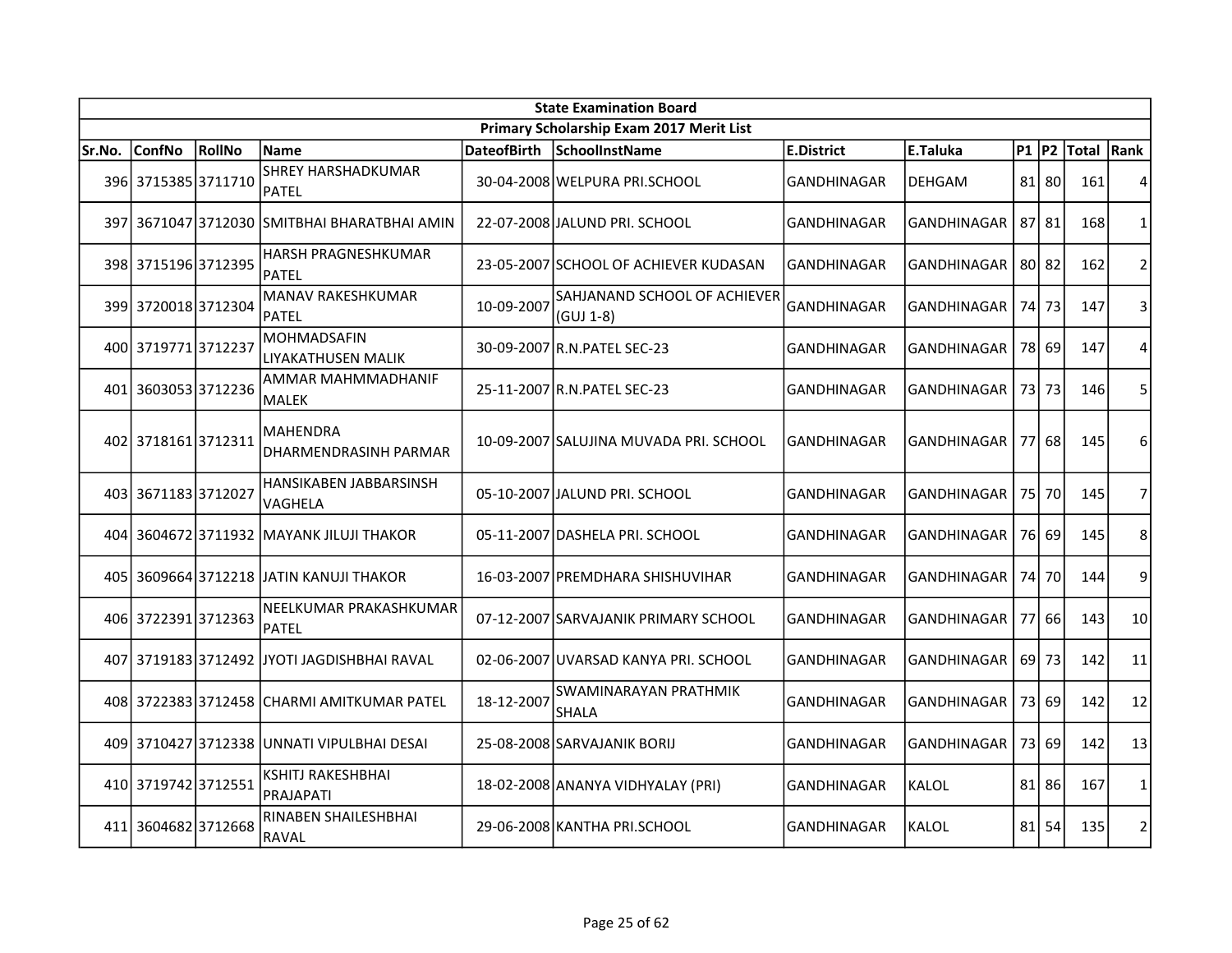|        | <b>State Examination Board</b> |        |                                               |                    |                                          |                    |                   |           |       |            |                |  |  |
|--------|--------------------------------|--------|-----------------------------------------------|--------------------|------------------------------------------|--------------------|-------------------|-----------|-------|------------|----------------|--|--|
|        |                                |        |                                               |                    | Primary Scholarship Exam 2017 Merit List |                    |                   |           |       |            |                |  |  |
| Sr.No. | <b>ConfNo</b>                  | RollNo | <b>Name</b>                                   | <b>DateofBirth</b> | <b>SchoolInstName</b>                    | <b>E.District</b>  | E.Taluka          | $P1$ $P2$ |       | Total Rank |                |  |  |
| 412    | 36046493712669                 |        | <b>SUMAN DILIPBHAI RAVAL</b>                  |                    | 13-01-2008 KANTHA PRI.SCHOOL             | <b>GANDHINAGAR</b> | <b>KALOL</b>      | 76        | 58    | 134        | 3              |  |  |
|        |                                |        | 413 3624400 3712692 KRISH SAMIRBHAI NAYAK     |                    | 13-07-2007 NARDIPUR KUMAR PRI.SCHOOL     | <b>GANDHINAGAR</b> | <b>KALOL</b>      | 71 I      | 62    | 133        | 4              |  |  |
|        | 414 3622080 3712624            |        | <b>MAHI MANOJKUMAR</b><br><b>PRAJAPATI</b>    |                    | 24-01-2008 GOGAPURA PRI. SCHOOL          | <b>GANDHINAGAR</b> | KALOL             | 69        | 62    | 131        | 5              |  |  |
|        |                                |        | 415 3674326 3712768 DHAIRY ANILKUMAR PATEL    | 21-09-2007         | <b>KUSUMBEN</b><br>S.SOMCHANDSHAH(PRIV.G | GANDHINAGAR        | <b>MANSA</b>      | 66 l      | 68    | 134        | 1              |  |  |
|        | 416 3715383 3712778            |        | PRIYANSHI BRIJESHBHAI<br><b>KAPDIYA</b>       |                    | 05-12-2007 RAMPURA PRI. SCHOOL           | <b>GANDHINAGAR</b> | <b>MANSA</b>      | 71        | 61    | 132        | $\overline{2}$ |  |  |
|        | 417 3714758 3712815            |        | HETALBEN PRAVINPARI<br>GAUSWAMI               |                    | 18-03-2008 SONPARA KANYA SHALA           | <b>GIR SOMNATH</b> | <b>GIRGADHADA</b> | 73        | 63    | 136        | $\mathbf{1}$   |  |  |
|        | 418 3607250 3712809            |        | <b>BHAGAVATI MANUBHAI</b><br><b>JINJALA</b>   |                    | 15-11-2007 RASULPARA PRA SHALA           | <b>GIR SOMNATH</b> | <b>GIRGADHADA</b> | 65        | 57    | 122        | $\overline{2}$ |  |  |
|        | 419 3676166 3712837            |        | <b>DHRUV RAMSINGBHAI</b><br><b>DODIYA</b>     |                    | 03-03-2008 GONDARAPARA PRA SHALA         | <b>GIR SOMNATH</b> | <b>KODINAR</b>    |           | 73 83 | 156        | $\mathbf{1}$   |  |  |
|        | 420 3600658 3712854            |        | <b>DEVANGKUMAR RAMBHAI</b><br>VADHEL          |                    | 24-10-2007 MALGAM PRA SHALA              | <b>GIR SOMNATH</b> | <b>KODINAR</b>    | 79        | 76    | 155        | $\overline{2}$ |  |  |
|        | 421 3676222 3712842            |        | JEET DINESHBHAI VADHEL                        |                    | 13-08-2008 GONDARAPARA PRA SHALA         | <b>GIR SOMNATH</b> | <b>KODINAR</b>    |           | 75 73 | 148        | $\overline{3}$ |  |  |
|        | 422 3623042 3712861            |        | HARSHKUMAR JENTIBHAI<br><b>GODHANIYA</b>      |                    | 23-01-2008 SHINDHAJ KUMAR PRA SHALA      | <b>GIR SOMNATH</b> | <b>KODINAR</b>    | 67 I      | 66    | 133        | $\overline{4}$ |  |  |
|        | 423 3676409 3712906            |        | <b>GAUTAMKUMAR PRAVINBHAI</b><br>VANVI        |                    | 17-12-2007 UMBARI PAY CEN SHALA          | <b>GIR SOMNATH</b> | <b>SUTRAPADA</b>  |           | 83 86 | 169        | $\mathbf{1}$   |  |  |
|        |                                |        | 424 3606387 3712870 NIRALIBEN BABUBHAI BARAD  |                    | 22-11-2006 ALIDHRA PRA SHALA             | <b>GIR SOMNATH</b> | <b>SUTRAPADA</b>  | 80 l      | 73    | 153        | $\overline{2}$ |  |  |
|        | 425 3713042 3712919            |        | ITAMANNA AJITBHAI UNAD                        |                    | 15-12-2007 GUNDALA PRA SHALA             | <b>GIR SOMNATH</b> | <b>UNA</b>        | 72        | 67    | 139        | $\mathbf{1}$   |  |  |
|        |                                |        | 426 3712953 3712916 INARSHI DUDABHAI JOGADIYA |                    | 05-08-2006 GUNDALA PRA SHALA             | <b>GIR SOMNATH</b> | <b>UNA</b>        | 66        | 66    | 132        | $\overline{2}$ |  |  |
| 427    | 36081743712933                 |        | <b>KULDIP HARESHBHAI</b><br>SANKHAT           |                    | 17-02-2008 RATAD PRA SHALA               | <b>GIR SOMNATH</b> | UNA               | 68        | 62    | 130        | 3              |  |  |
|        |                                |        | 428 3720239 3712936 YAGNIK MAHESHBHAI PATEL   |                    | 05-01-2008 SWAMI VIVEKANAND P.S. PVT.    | <b>GIR SOMNATH</b> | <b>UNA</b>        | 67        | 61    | 128        | 4              |  |  |
|        | 429 3712713 3712915            |        | KIRTAN BHIMJIBHAI<br><b>GALACHAR</b>          |                    | 02-12-2007 GUNDALA PRA SHALA             | <b>GIR SOMNATH</b> | <b>UNA</b>        | 671       | 58    | 125        | 5              |  |  |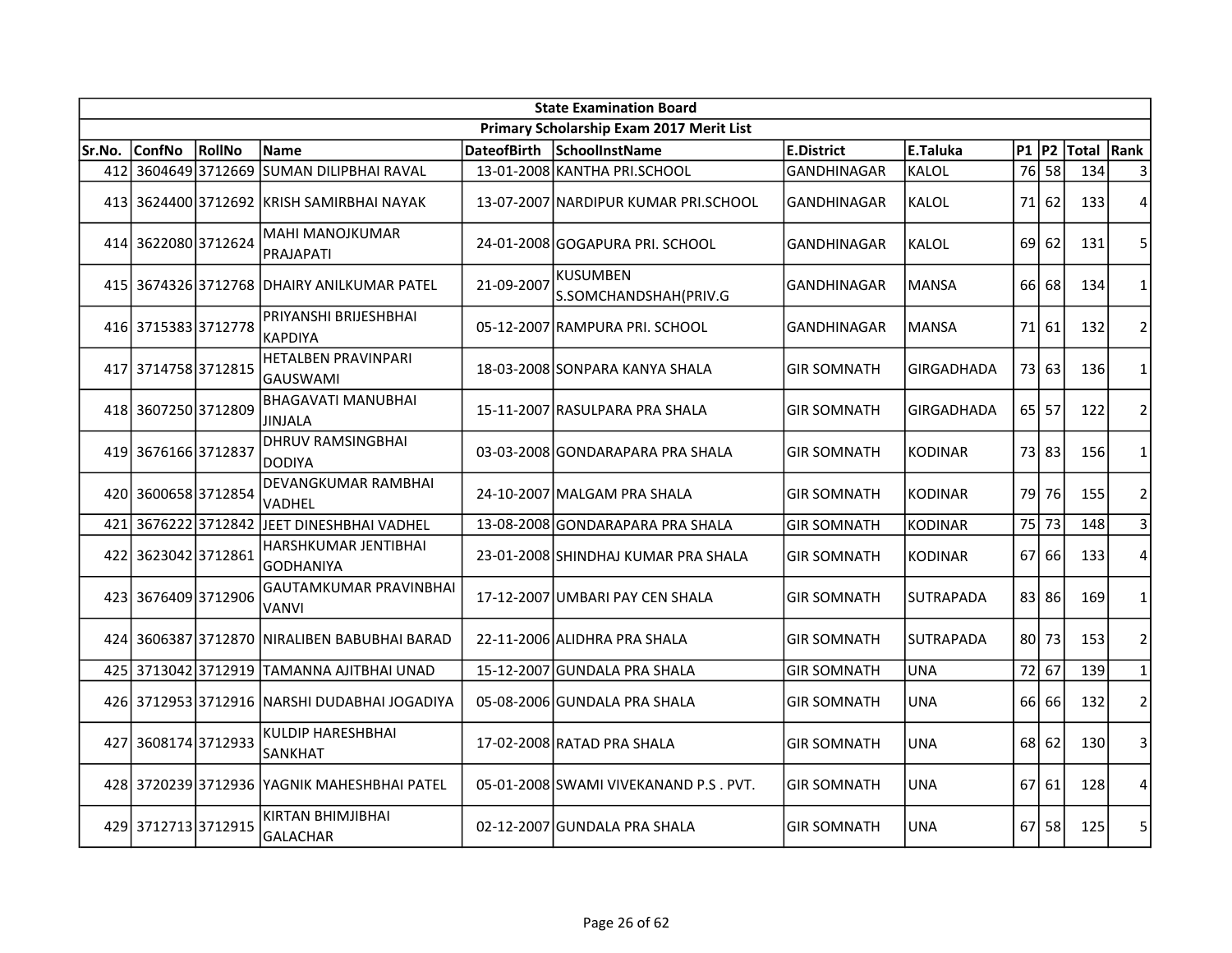|        | <b>State Examination Board</b> |        |                                                        |                    |                                                   |                    |                 |           |       |             |                |  |  |
|--------|--------------------------------|--------|--------------------------------------------------------|--------------------|---------------------------------------------------|--------------------|-----------------|-----------|-------|-------------|----------------|--|--|
|        |                                |        |                                                        |                    | Primary Scholarship Exam 2017 Merit List          |                    |                 |           |       |             |                |  |  |
| Sr.No. | <b>ConfNo</b>                  | RollNo | <b>Name</b>                                            | <b>DateofBirth</b> | SchoolInstName                                    | E.District         | E.Taluka        | $P1$ $P2$ |       | Total  Rank |                |  |  |
|        | 430 3674943 3713005            |        | PRAPTI BHAVESHBHAI<br>VITHALANI                        | 06-11-2007         | NEW DARSHAN PRA SHALA<br>PVT.(GUJ.)               | <b>GIR SOMNATH</b> | VERAVAL         | 83        | 78    | 161         | $\mathbf{1}$   |  |  |
|        |                                |        | 431 3715225 3712940 ASFAQ ANWARBHAI PANJA              |                    | 14-05-2007 A.I.SUMRA PRIMARY SCHOOL               | <b>GIR SOMNATH</b> | VERAVAL         | 77        | 65    | 142         | $\overline{2}$ |  |  |
|        |                                |        | 432 3606807 3712980 HITAXI DHANABHAI BHARAGA           |                    | 28-08-2008 AJOTHA KANYA SHALA                     | <b>GIR SOMNATH</b> | VERAVAL         | 70I       | 69    | 139         | 3              |  |  |
|        |                                |        | 433 3606815 3712981 JJIMISHA PRAVINBHAI VALA           |                    | 14-12-2007 AJOTHA KANYA SHALA                     | <b>GIR SOMNATH</b> | VERAVAL         | 69        | 65    | 134         | 4              |  |  |
|        |                                |        | 434 3716091 3712944 MAHMADSAJID BABU PANJA             |                    | 22-10-2006 A.I.SUMRA PRIMARY SCHOOL               | <b>GIR SOMNATH</b> | VERAVAL         | 68        | 62    | 130         | 5              |  |  |
|        | 435 3608211 3713128            |        | <b>NEEV RASIKBHAI</b><br>DHAMSANIYA                    | 28-02-2008         | SHRI B.M. PATEL ALMIGHTY<br><b>PRIMARY SCHOOL</b> | <b>JAMNAGAR</b>    | <b>DHROL</b>    | 83        | 81    | 164         | $\mathbf 1$    |  |  |
|        |                                |        | 436 3607243 3713130 NISARG RAJESHBHAI KANANI           | 19-09-2007         | SHRI B.M. PATEL ALMIGHTY<br><b>PRIMARY SCHOOL</b> | <b>JAMNAGAR</b>    | <b>DHROL</b>    | $80$   83 |       | 163         | $\overline{2}$ |  |  |
| 437    | 3609608 3713158                |        | SAVAN KISHORBHAI<br><b>PIPAROTAR</b>                   |                    | 23-06-2008 AMBARDI MEVASA PRI. SCHOOL-2           | <b>JAMNAGAR</b>    | JAMJODHPUR      | 75        | 74    | 149         | $\mathbf{1}$   |  |  |
|        |                                |        | 438 3719426 3713176 KRUPAL JITESHBHAI TERAIYA          |                    | 05-09-2007 MEGHPAR PRIMARY SCHOOL                 | <b>JAMNAGAR</b>    | JAMJODHPUR      |           | 82 66 | 148         | $\overline{2}$ |  |  |
|        |                                |        | 439 3607140 3713711 RUCHIT RASHIKLAL KATESHIYA         |                    | 17-05-2008 SHREE SARASWATI VIDHYALAYA             | <b>JAMNAGAR</b>    | JAMNAGAR        |           | 86 86 | 172         | $\mathbf{1}$   |  |  |
|        |                                |        | 440 3678826 3713533 YUG HARSUKHBHAI KANANI             |                    | 02-02-2008 MOTI BANUGAR TALUKA SHALA              | <b>JAMNAGAR</b>    | <b>JAMNAGAR</b> | 82        | 78    | 160         | $\overline{2}$ |  |  |
|        | 441 3610964 3713660            |        | RUDRAKSHIBEN DIPAKBHAI<br>DUDHAGARA                    |                    | 25-03-2008 RANJITPAR PRIMARY SCHOOL               | JAMNAGAR           | JAMNAGAR        | 85        | 74    | 159         | 3              |  |  |
|        |                                |        | 442 3722060 3713444 MILAN SOMABHAI ERADIYA             |                    | 03-11-2007 KHIJADIYA PRIMARY SCHOOL               | <b>JAMNAGAR</b>    | JAMNAGAR        | 76 I      | 79    | 155         | 4              |  |  |
| 443    | 36022323713505                 |        | <b>ABHIJITSINH NARENDRASINH</b><br><b>JADEJA</b>       |                    | 16-01-2008 MODA PRIMARY SCHOOL                    | <b>JAMNAGAR</b>    | JAMNAGAR        | 80 I      | 73    | 153         | 5              |  |  |
| 4441   | 36048543713400                 |        | PRASHANT KAMLESHBHAI<br>PARMAR                         |                    | 28-01-2007 JJIVAPAR TALUKA SCHOOL                 | JAMNAGAR           | JAMNAGAR        | 78 I      | 72    | 150         | 6              |  |  |
|        | 445 3611839 3713389            |        | <b>GHANSHYAM</b><br><b>CHANDRAVADANBHAI</b><br>MAKWANA |                    | 23-08-2007 JJAMVANTHLI TALUKA SHALA               | <b>JAMNAGAR</b>    | JAMNAGAR        | 79 l      | 70    | 149         | 7              |  |  |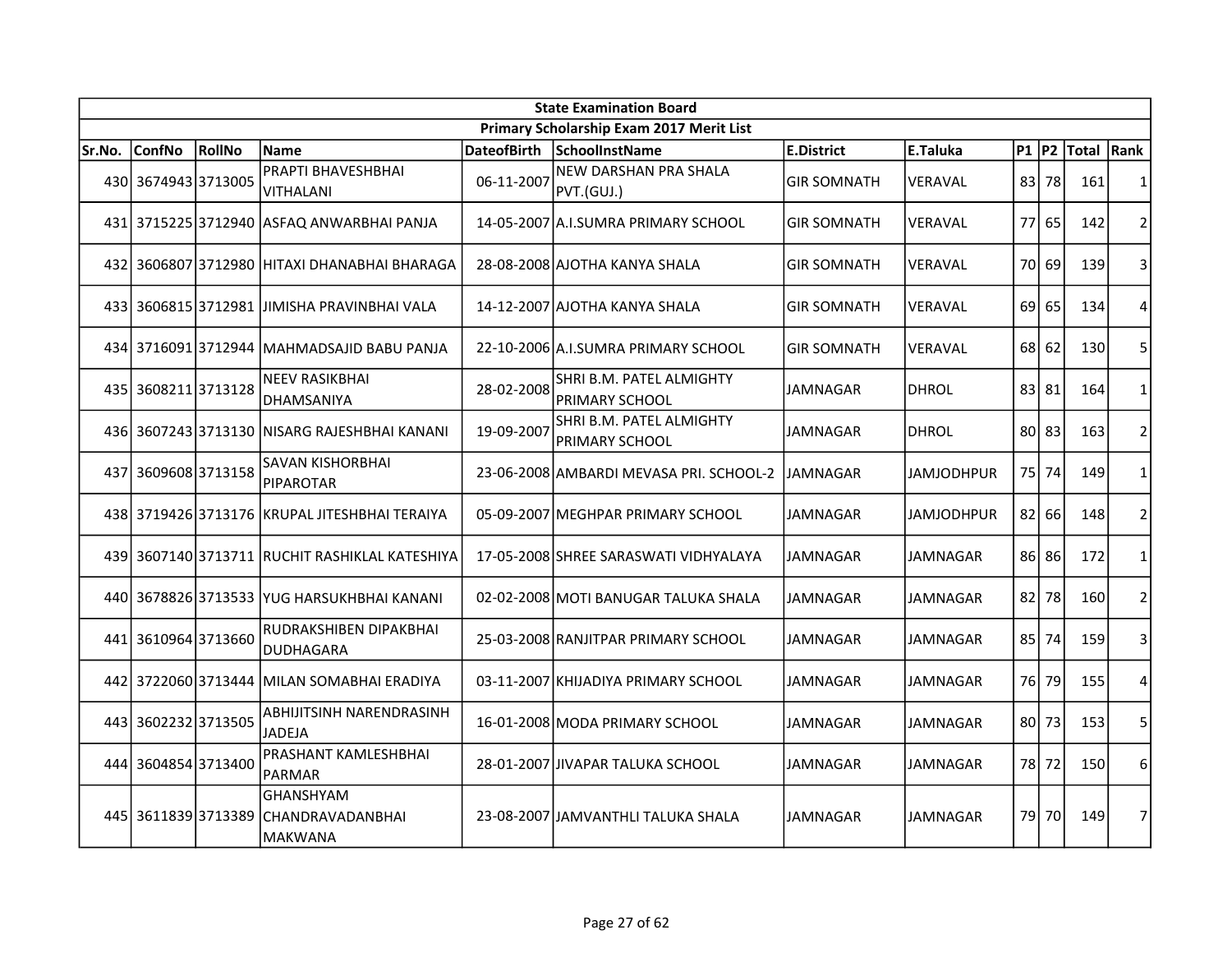|        | <b>State Examination Board</b> |        |                                               |                    |                                          |                 |                                |           |       |             |                |  |  |
|--------|--------------------------------|--------|-----------------------------------------------|--------------------|------------------------------------------|-----------------|--------------------------------|-----------|-------|-------------|----------------|--|--|
|        |                                |        |                                               |                    | Primary Scholarship Exam 2017 Merit List |                 |                                |           |       |             |                |  |  |
| Sr.No. | <b>ConfNo</b>                  | RollNo | <b>Name</b>                                   | <b>DateofBirth</b> | SchoolInstName                           | E.District      | E.Taluka                       | $P1$ $P2$ |       | Total  Rank |                |  |  |
|        | 446 3602771 3713712            |        | SNEHA YOGESHGAR<br><b>GOSWAMI</b>             | 21-10-2007         | SHREE SHISUPAL PRIMARY<br><b>SCHOOL</b>  | JAMNAGAR        | <b>JAMNAGAR</b>                | 83        | 66    | 149         | 8              |  |  |
|        | 447 3667956 3713442            |        | TARABEN PRAVINBHAI<br><b>KHIMSURIYA</b>       |                    | 08-12-2007 KHAMBHALIDA PRIMARY SCHOOL    | IJAMNAGAR       | JAMNAGAR                       | 75        | 74    | 149         | 9              |  |  |
| 448    |                                |        | 3601254 3713468 JIT BALKRUSHNBHAI DABHI       |                    | 23-06-2008 KHIMALIYA KUMAR SHALA         | JAMNAGAR        | JAMNAGAR                       | 77        | 72    | 149         | 10             |  |  |
|        | 449 3602716 3713227            |        | KINJAL MAHENDRABHAI<br>KANJARIYA              |                    | 31-07-2008 BED KANYA SHALA               | JAMNAGAR        | JAMNAGAR                       | 73        | 76    | 149         | 11             |  |  |
|        | 450 3667709 3713853            |        | DHYEY HEMANTLAL<br><b>NAGAPARA</b>            |                    | 12-12-2007 LIMBUDA PRIMARY SCHOOL        | <b>JAMNAGAR</b> | <b>JODIYA</b>                  |           | 76 80 | 156         | 1              |  |  |
|        | 451 3672003 3713859            |        | JANAVI DINESHBHAI<br>CHANDARANA               |                    | 14-12-2007 MEGHPUR KANYA SHALA           | <b>JAMNAGAR</b> | JODIYA                         | 74        | 77    | 151         | $\overline{2}$ |  |  |
|        | 452 3668784 3714214            |        | PRATIPALSINH JAYENDRASINH<br><b>JADEJA</b>    |                    | 05-11-2007 SHISHANG PRIMARY SCHOOL       | <b>JAMNAGAR</b> | <b>KALAVAD</b>                 |           | 80 85 | 165         | $\mathbf{1}$   |  |  |
|        | 453 3635490 3713987            |        | JENSHI DINESHBHAI<br><b>LIMBASIYA</b>         |                    | 16-08-2008 JASHAPAR PRIMARY SCHOOL       | <b>JAMNAGAR</b> | <b>KALAVAD</b>                 | 86        | 72    | 158         | $\overline{2}$ |  |  |
|        |                                |        | 454 3670856 3714264 ANKITA BHARATBHAI AKBARI  |                    | 04-05-2008 HARIPAR KANYA SHALA           | <b>JAMNAGAR</b> | LALPUR                         | 72        | 64    | 136         | $\mathbf{1}$   |  |  |
|        |                                |        | 455 3608094 3714262 ROHIT VALCHANDBHAI MAVI   |                    | 01-02-2005 ARIKHANA PRIMARY SCHOOL       | <b>JAMNAGAR</b> | LALPUR                         | 65        | 64    | 129         | $\overline{2}$ |  |  |
|        |                                |        | 456 3600552 3714321 BANSI KISHORBHAI SAVALIYA |                    | 03-06-2008 TADKA PIPLIYA PRA SHALA       | JUNAGADH        | <b>BHESAN</b>                  | 75        | 71    | 146         | $\mathbf{1}$   |  |  |
| 457    | 3600565 3714326                |        | KHUSALI MANSUKHBHAI<br><b>GAJERA</b>          |                    | 23-09-2007 TADKA PIPLIYA PRA SHALA       | JUNAGADH        | <b>BHESAN</b>                  | 71        | 62    | 133         | $\overline{2}$ |  |  |
|        | 458 3721314 3714334            |        | PARTH PARSOTAMBHAI<br>THUMMAR                 |                    | 06-11-2007 BAGDU KUMAR PRA SHALA         | <b>JUNAGADH</b> | JUNAGADH                       |           | 83 81 | 164         | 1              |  |  |
|        |                                |        | 459 3720509 3714366 SHIVANI VIRAMBHAI RAVLIYA | 06-03-2008         | KHADIYA KANYA PAY CENTRE<br>SHALA        | <b>JUNAGADH</b> | JUNAGADH                       | 68        | 66    | 134         | $\overline{2}$ |  |  |
|        |                                |        | 460 3715479 3714533 SAUMY ROHITKUMAR SAVANI   | 30-04-2008         | R.S.KALARIYA PRI.<br>SCHOOL(GUJARATI)    | JUNAGADH        | JUNAGADH<br><b>CORPORATION</b> | 82        | 80    | 162         | $\mathbf{1}$   |  |  |
|        |                                |        | 461 3601290 3714502 KRISH RAKESHBHAI GADHER   |                    | 24-12-2007 NOBLE PRI SCHOOL PVT          | JUNAGADH        | JUNAGADH<br><b>CORPORATION</b> | 84 l      | 77    | 161         | $\overline{2}$ |  |  |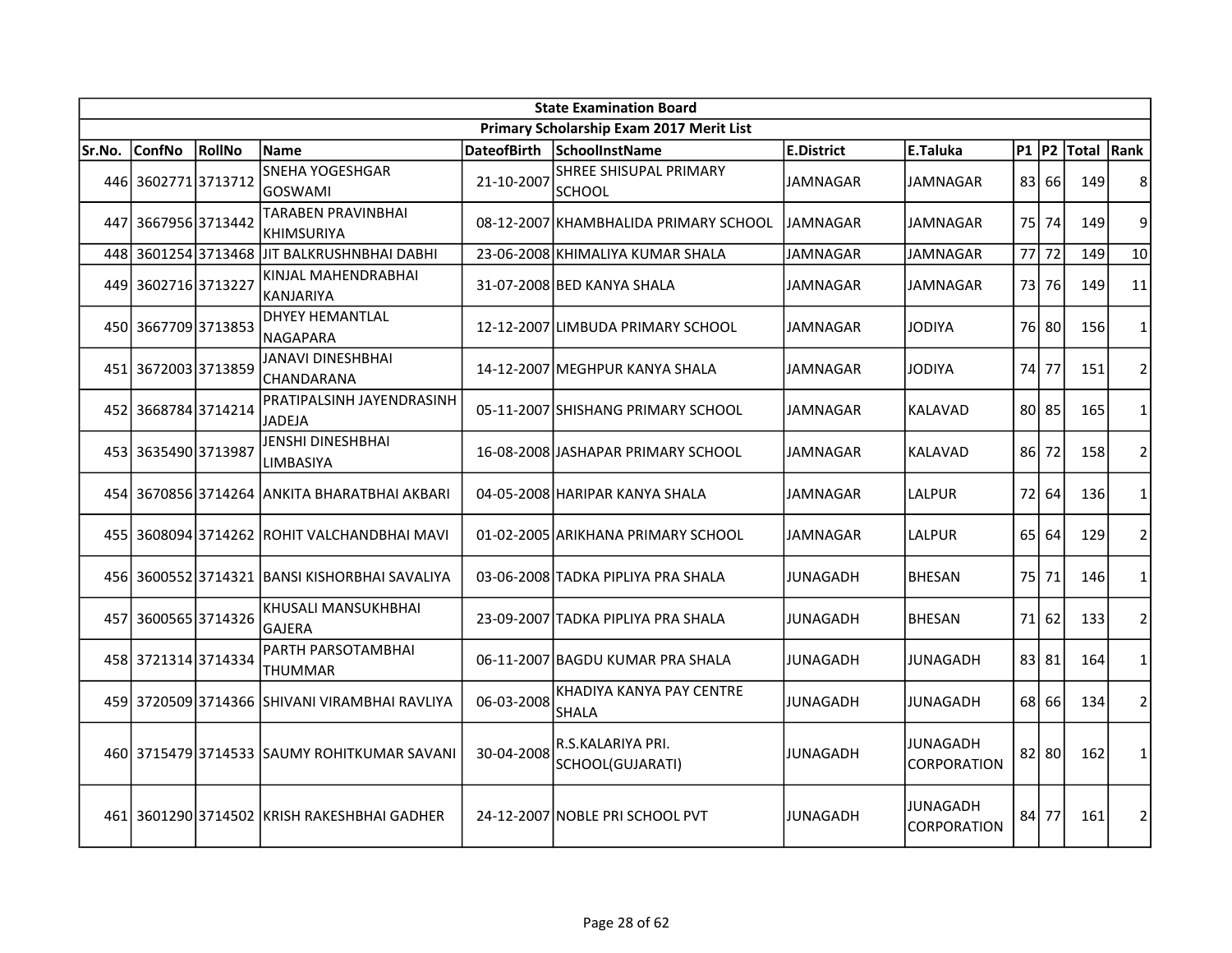|        | <b>State Examination Board</b> |        |                                              |                    |                                          |                   |                                       |           |             |            |                |  |  |
|--------|--------------------------------|--------|----------------------------------------------|--------------------|------------------------------------------|-------------------|---------------------------------------|-----------|-------------|------------|----------------|--|--|
|        |                                |        |                                              |                    | Primary Scholarship Exam 2017 Merit List |                   |                                       |           |             |            |                |  |  |
| Sr.No. | <b>ConfNo</b>                  | RollNo | <b>Name</b>                                  | <b>DateofBirth</b> | SchoolInstName                           | <b>E.District</b> | E.Taluka                              | $P1$ $P2$ |             | Total Rank |                |  |  |
| 462    | 3600294 3714495                |        | HIREN KESHVABHAI<br><b>BHETARIYA</b>         |                    | 19-02-2008 NOBLE PRI SCHOOL PVT          | JUNAGADH          | <b>JUNAGADH</b><br><b>CORPORATION</b> | 82        | 74          | 156        | 3              |  |  |
|        | 463 3607506 3714503            |        | <b>KRISHNA KETANBHAI</b><br><b>MANDVIYA</b>  |                    | 20-01-2008 NOBLE PRI SCHOOL PVT          | JUNAGADH          | JUNAGADH<br><b>CORPORATION</b>        | 84        | 70          | 154        | 4              |  |  |
|        | 464 3635644 3714650            |        | <b>MANSHVI PANKAJBHAI</b><br><b>UNADKAT</b>  |                    | 15-04-2008 SANJAY PRA SHALA PVT          | JUNAGADH          | <b>KESHOD</b>                         |           | $81$   83   | 164        | 1              |  |  |
|        | 465 3623859 3714658            |        | RUTUBEN KAMLESHBHAI<br>KANGAD                |                    | 07-12-2007 SANJAY PRA SHALA PVT          | JUNAGADH          | <b>KESHOD</b>                         |           | 77 83       | 160        | $\overline{2}$ |  |  |
|        | 466 3622601 3714705            |        | <b>HEMANGIBEN GOVINDBHAI</b><br><b>BARAD</b> |                    | 13-12-2007 BUDHECHA SIM SHALA            | <b>JUNAGADH</b>   | MALIA HATINA                          |           | $90$ 93     | 183        | 1              |  |  |
| 467    |                                |        | 3622575 3714706  SHYAM BHARATBHAI VALA       |                    | 27-11-2007 BUDHECHA SIM SHALA            | <b>JUNAGADH</b>   | <b>MALIA HATINA</b>                   |           | $90$ 92     | 182        | $\overline{2}$ |  |  |
| 468    |                                |        | 3607587 3714781 MEET ARVIND BATHVAR          |                    | 04-08-2008 NAKRA PRA SHALA               | <b>JUNAGADH</b>   | <b>MANAVADAR</b>                      |           | 76 66       | 142        | $\mathbf{1}$   |  |  |
|        |                                |        | 469 3607319 3714801 PUJA PARBATBHAI KOTHIYA  |                    | 10-10-2007 SITANA PRA SHALA              | JUNAGADH          | <b>MANAVADAR</b>                      | 69 l      | 69          | 138        | $\overline{2}$ |  |  |
|        |                                |        | 470 3600903 3714814 YASH DAMODAR THAPNIYA    |                    | 10-08-2008 BANDAR PRA SHALA              | JUNAGADH          | <b>MANGROL</b>                        |           | $82$   $81$ | 163        | $\mathbf{1}$   |  |  |
| 471    | 36009123714812                 |        | PRAGTI NARSHI SUKHDIYA                       |                    | 22-03-2008 BANDAR PRA SHALA              | <b>JUNAGADH</b>   | <b>MANGROL</b>                        | 79        | 78          | 157        | $\overline{2}$ |  |  |
|        |                                |        | 472 3716084 3714868 KRISH KARABHAI DAKI      | 24-08-2008         | SARASWATI VIDHYALAY PRA<br><b>SHALA</b>  | <b>JUNAGADH</b>   | <b>MANGROL</b>                        | 81        | 74          | 155        | 3              |  |  |
|        | 473 3600917 3714809            |        | <b>BHAKTI DHANSUKH</b><br><b>CHAMUNDIYA</b>  |                    | 23-08-2007 BANDAR PRA SHALA              | <b>JUNAGADH</b>   | <b>MANGROL</b>                        | 82        | 72          | 154        | 4              |  |  |
|        | 474 3603223 3714915            |        | YASVI BHARATBHAI<br><b>CHOVATIYA</b>         |                    | 16-11-2007 NAGALPUR PRA SHALA            | <b>JUNAGADH</b>   | <b>MENDARDA</b>                       | 63        | 55          | 118        | $\mathbf{1}$   |  |  |
|        | 475 3604107 3714909            |        | KRUPALI MUKESHBHAI<br><b>DOBARIYA</b>        |                    | 08-05-2008 KHIMPADAR PRA SHALA           | <b>JUNAGADH</b>   | <b>MENDARDA</b>                       | 64 l      | 50          | 114        | $\overline{2}$ |  |  |
|        |                                |        | 476 3603186 3714951 DRASTI KANTILAL CHAVADA  |                    | 09-03-2008 LUVARSAR PRA SHALA            | <b>JUNAGADH</b>   | VANTHALI                              | 74        | 61          | 135        | 1              |  |  |
| 477    | 36009743714956                 |        | PRADYUMAN CHANDUBHAI<br>VAKHECHA             |                    | 28-08-2008 SHAPUR PAY CEN SHALA          | <b>JUNAGADH</b>   | VANTHALI                              | 771       | 58          | 135        | $\overline{2}$ |  |  |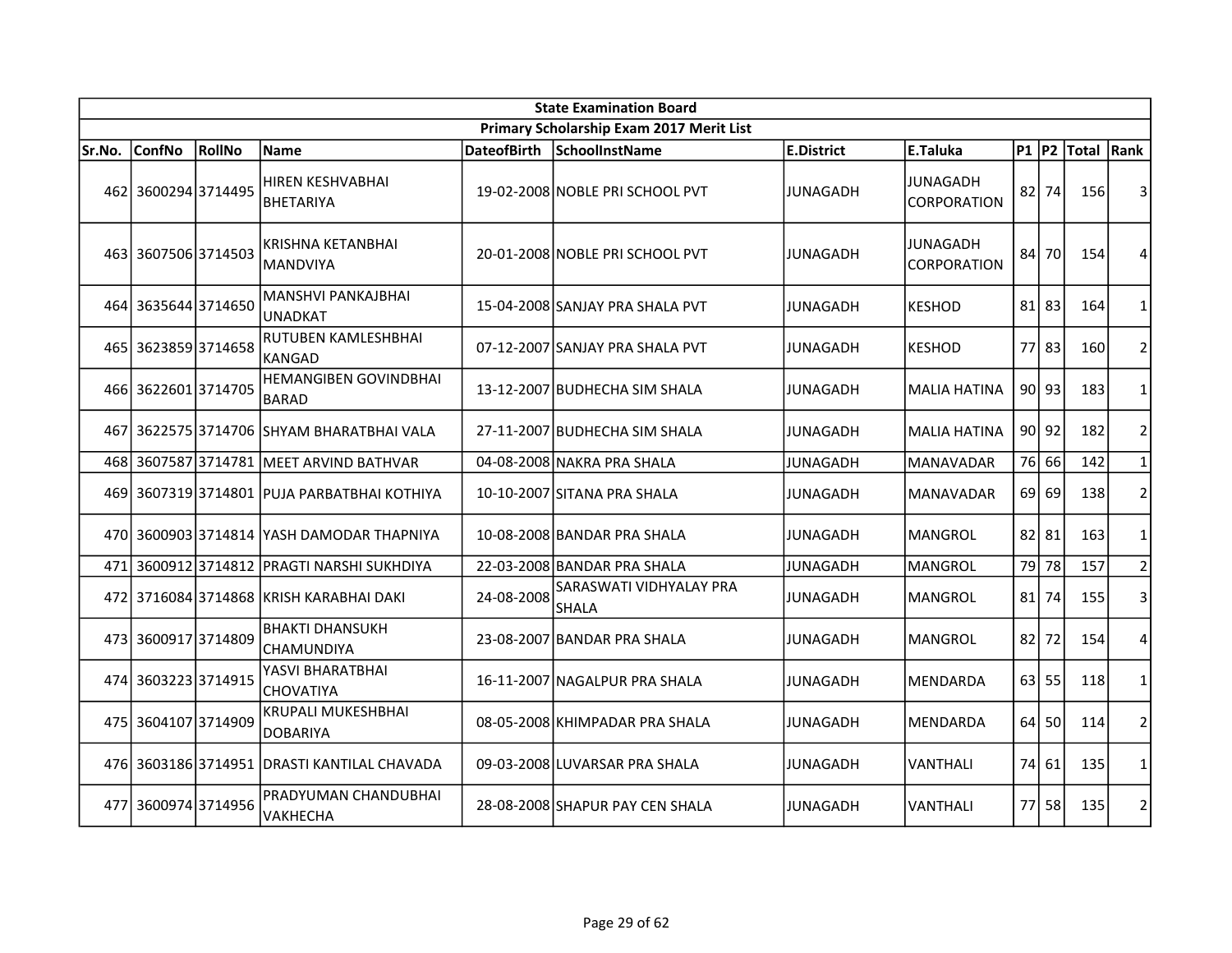| <b>State Examination Board</b> |                     |        |                                             |                    |                                               |                |                  |           |         |             |                |  |
|--------------------------------|---------------------|--------|---------------------------------------------|--------------------|-----------------------------------------------|----------------|------------------|-----------|---------|-------------|----------------|--|
|                                |                     |        |                                             |                    | Primary Scholarship Exam 2017 Merit List      |                |                  |           |         |             |                |  |
| Sr.No.                         | <b>ConfNo</b>       | RollNo | <b>Name</b>                                 | <b>DateofBirth</b> | SchoolInstName                                | E.District     | E.Taluka         | $P1$ $P2$ |         | Total  Rank |                |  |
|                                | 478 3714617 3715051 |        | PRIYA BHARATBHAI<br><b>ASODARIYA</b>        |                    | 07-11-2007 S.B.GO KANYA SHALA                 | JUNAGADH       | <b>VISAVADAR</b> |           | 78 84   | 162         | $\mathbf{1}$   |  |
|                                | 479 3602287 3715004 |        | <b>VASVI MAHESHBHAI</b><br><b>GONDALIYA</b> |                    | 28-10-2007 KALSARI PAY CEN SHALA              | JUNAGADH       | VISAVADAR        |           | 76 80   | 156         | $\overline{2}$ |  |
|                                |                     |        | 480 3715937 3715092 DHRUV SANJAYBHAI JAMANG |                    | 04-02-2008 KOTHARA KUMAR GROUP SHALA          | KACHCHH        | ABDASA           | 77        | 66      | 143         | $\mathbf{1}$   |  |
|                                | 481 3715793 3715091 |        | <b>BHARAT BIJALBHAI</b><br>RANGPARA         |                    | 13-01-2007 KOTHARA KUMAR GROUP SHALA          | KACHCHH        | ABDASA           | 75        | 62      | 137         | $\overline{2}$ |  |
| 482                            |                     |        | 362243913715179 RAJVI VIRENKUMAR BHAVSAR    |                    | 16-09-2007 NINGAL PRIMARY SHALA               | KACHCHH        | <b>ANJAR</b>     | 68        | 76      | 144         | 1              |  |
|                                |                     |        | 483 3676805 3715193 PARAM BHARATBHAI TANK   | 08-10-2007         | <b>SHREE SARASWATI</b><br><b>VIDHYAMANDIR</b> | <b>KACHCHH</b> | <b>ANJAR</b>     | 79        | 63      | 142         | $\overline{2}$ |  |
| 484                            |                     |        | 3670693 3715138 ANAND RAMAJI JARU           |                    | 01-06-2008 JARU PRIMARY SHALA                 | каснснн        | <b>ANJAR</b>     | 68        | 69      | 137         | 3              |  |
|                                | 485 3635155 3715189 |        | SAMRAT MAVJIBHAI<br><b>DUNGARIYA</b>        |                    | 15-12-2007 RATNAL KUMAR SHALA                 | KACHCHH        | <b>ANJAR</b>     | 71        | 65      | 136         | 4              |  |
|                                |                     |        | 486 3601892 3715227 ILA VASABHAI DHILA      | 15-07-2007         | MOMAYMORA(CHO) PRIMARY<br><b>SHALA</b>        | КАСНСНН        | <b>BHACHAU</b>   | 86 87     |         | 173         | $\mathbf{1}$   |  |
| 487                            |                     |        | 3603365 3715224 ARJUN SAVABHAI DHILA        | 25-08-2007         | MOMAYMORA(CHO) PRIMARY<br><b>SHALA</b>        | КАСНСНН        | <b>BHACHAU</b>   |           | 88 85   | 173         | $\overline{2}$ |  |
|                                |                     |        | 488 3603287 3715226 HETAL PUNABHAI VARCHAND | 20-08-2007         | MOMAYMORA(CHO) PRIMARY<br><b>SHALA</b>        | КАСНСНН        | <b>BHACHAU</b>   |           | 88 82   | 170         | 3              |  |
|                                |                     |        | 489 3603281 3715225 HETAL HAMIRABHAI CHAVDA | 27-12-2007         | MOMAYMORA(CHO) PRIMARY<br>SHALA               | <b>KACHCHH</b> | <b>BHACHAU</b>   |           | 89 80   | 169         | 4              |  |
|                                |                     |        | 490 3716139 3715373 ARCHANA RAJESH KHUNGLA  |                    | 22-11-2007 PADDHAR KANYA SHALA                | KACHCHH        | <b>BHUJ</b>      | 82 I      | 92      | 174         | 1              |  |
|                                |                     |        | 491 3714407 3715372 PRINCI MAHESHBHAI PATEL |                    | 05-11-2007 NAVA VAAS PRIMARY SHALA            | KACHCHH        | <b>BHUJ</b>      | 78 I      | 91      | 169         | 2              |  |
| 492                            |                     |        | 3636935 3715280 ANANDI RAVJI MAHESHWARI     |                    | 17-01-2008 GODPAR(SARLI) PRIMARY SHALA        | <b>KACHCHH</b> | <b>BHUJ</b>      | 83        | 84      | 167         | 3              |  |
| 493                            | 36040263715340      |        | SOMYA MANISHBHAI<br>PANCHAL                 |                    | 05-07-2007 MATRUCHHAYA KUMAR SHALA            | KACHCHH        | <b>BHUJ</b>      | 82        | 80      | 162         | 4              |  |
|                                |                     |        | 494 3604008 3715410 KRISHI SAVABHAI RABARI  | 13-07-2007         | SHREE LEKHA H.SHAH KANYA<br>SHALA             | KACHCHH        | <b>BHUJ</b>      |           | $81$ 80 | 161         | 5              |  |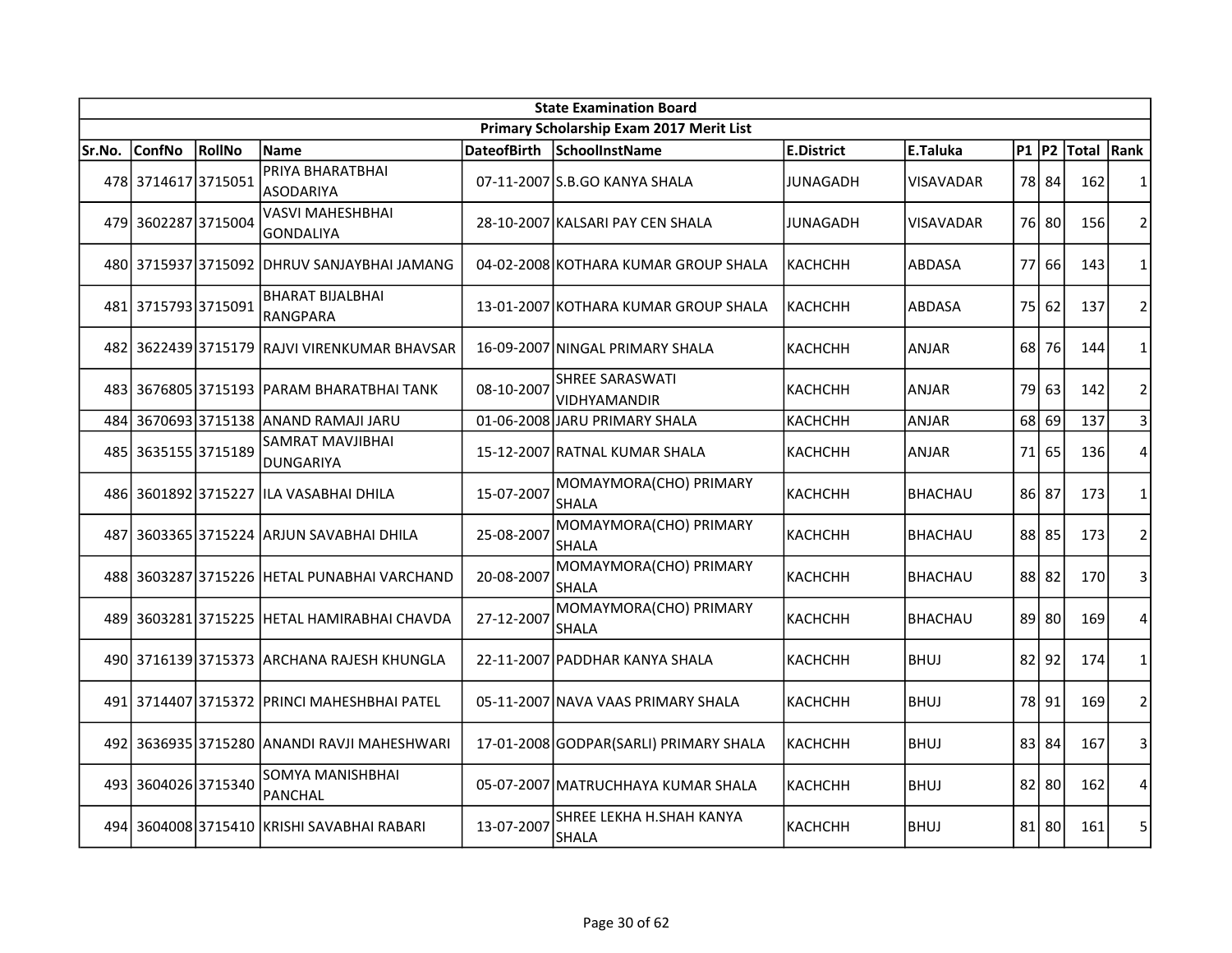|        | <b>State Examination Board</b> |               |                                               |                    |                                                  |                |                   |           |       |             |                |  |  |
|--------|--------------------------------|---------------|-----------------------------------------------|--------------------|--------------------------------------------------|----------------|-------------------|-----------|-------|-------------|----------------|--|--|
|        |                                |               |                                               |                    | Primary Scholarship Exam 2017 Merit List         |                |                   |           |       |             |                |  |  |
| Sr.No. | <b>ConfNo</b>                  | <b>RollNo</b> | <b>Name</b>                                   | <b>DateofBirth</b> | SchoolInstName                                   | E.District     | E.Taluka          | $P1$ $P2$ |       | Total  Rank |                |  |  |
|        | 495 3608860 3715403            |               | <b>AKSHRA CHETANBHAI GOR</b>                  | 12-03-2008         | SHREE LEKHA H.SHAH KANYA<br><b>SHALA</b>         | <b>KACHCHH</b> | <b>BHUJ</b>       | 85        | 75    | 160         | 6              |  |  |
|        | 496 3607933 3715300            |               | <b>ADIL IBRAHIM KALAR</b>                     |                    | 17-07-2007 KUKMA PRIMARY SHALA                   | КАСНСНН        | <b>BHUJ</b>       | 75        | 82    | 157         | $\overline{7}$ |  |  |
|        | 497 3715091 3715299            |               | REHAN YASINMAHAD<br><b>MANSURI</b>            |                    | 15-10-2007 KHAVDA KUMAR SHALA                    | <b>KACHCHH</b> | <b>BHUJ</b>       | 83        | 74    | 157         | 8              |  |  |
|        |                                |               | 498 3605100 3715302 HARDIP DINESHBHAI MARU    |                    | 23-07-2008 KUKMA PRIMARY SHALA                   | <b>KACHCHH</b> | <b>BHUJ</b>       | 83        | 74    | 157         | 9              |  |  |
|        |                                |               | 499 3722252 3715483 NIRAV DINESHBHAI JOSHI    |                    | 12-11-2007 S.R.GANATRA PRI SHALA                 | <b>KACHCHH</b> | <b>GANDHIDHAM</b> | 84 81     |       | 165         | 1              |  |  |
|        |                                |               | 500 3722529 3715478 ANSH PRAVINBHAI SOLANKI   |                    | 01-09-2007 S.R.GANATRA PRI SHALA                 | <b>KACHCHH</b> | <b>GANDHIDHAM</b> | 76        | 72    | 148         | $\overline{2}$ |  |  |
|        | 501 3722412 3715488            |               | SNEHA JITENDRABHAI<br><b>GADHAVI</b>          |                    | 25-09-2007 S.R.GANATRA PRI SHALA                 | <b>KACHCHH</b> | <b>GANDHIDHAM</b> | 75        | 66    | 141         | 3              |  |  |
|        | 502 3722434 3715487            |               | SIDHDHARAJ ARVINDBHAI<br><b>DODIYA</b>        |                    | 18-11-2007 S.R.GANATRA PRI SHALA                 | <b>КАСНСНН</b> | GANDHIDHAM        |           | 70 65 | 135         | 4              |  |  |
|        |                                |               | 503 3637398 3715437 BHANA BADHABHAI RABARI    |                    | 01-06-2006 ADIPUR BOYS PAN. PRI. SC.             | <b>КАСНСНН</b> | <b>GANDHIDHAM</b> |           | 72 62 | 134         | 5              |  |  |
|        | 504 3674647 3715525            |               | HITENKUMAR JAYESHKUMAR<br><b>MAKWANA</b>      |                    | 12-11-2007 SHREE PANDARO PRIMARY SHALA           | Ікаснснн       | <b>LAKHAPAT</b>   |           | 77 89 | 166         | $\mathbf{1}$   |  |  |
|        |                                |               | 505 3674668 3715528 KIRANBA DILIPSINH CHAUHAN |                    | 26-03-2007 SHREE PANDARO PRIMARY SHALA           | KACHCHH        | LAKHAPAT          |           | 75 84 | 159         | $\overline{2}$ |  |  |
|        |                                |               | 506 3710336 3715642 AASTHA RUPESHBHAI DUBAL   | 19-12-2007         | KHIMAJI RAMDAS KANYA PRIMARY<br><b>SCHOOL</b>    | <b>КАСНСНН</b> | <b>MANDVI</b>     | 89 l      | 79    | 168         | 1              |  |  |
| 507    |                                |               | 3678547 3715554 RONAK RAMESHBHAI PATEL        |                    | 05-09-2007 CHHACHHI VADI PRIMARY SCHOOL KACHCHH  |                | <b>MANDVI</b>     | 91        | 75    | 166         | $\overline{2}$ |  |  |
|        | 508 3601847 3715652            |               | <b>MAHAMMADASIM</b><br>MUSTAKAHEMAD KHATRI    |                    | 03-09-2007 L.M.BHIMANI PRIMARY SHALA             | <b>KACHCHH</b> | <b>MANDVI</b>     | 83 I      | 78    | 161         | 3              |  |  |
|        | 509 3603909 3715659            |               | PRIYANSH HARESHBHAI<br><b>PARMAR</b>          |                    | 27-01-2008 L.M.BHIMANI PRIMARY SHALA             | <b>КАСНСНН</b> | <b>MANDVI</b>     | 80        | 77    | 157         | 4              |  |  |
|        | 510 3720815 3715836            |               | RIDDHI HASAMUKHBHAI<br><b>BHIMANI</b>         |                    | 01-05-2007 DEVPAR (YAKSH) PRIMARY CENTRE KACHCHH |                | NAKHATRANA        |           | 78 76 | 154         | $\mathbf{1}$   |  |  |
|        |                                |               | 511 3720746 3715835 MINAL DILIPBHAI BHIMANI   |                    | 21-02-2008 DEVPAR (YAKSH) PRIMARY CENTRE KACHCHH |                | <b>NAKHATRANA</b> |           | 78 74 | 152         | $\overline{2}$ |  |  |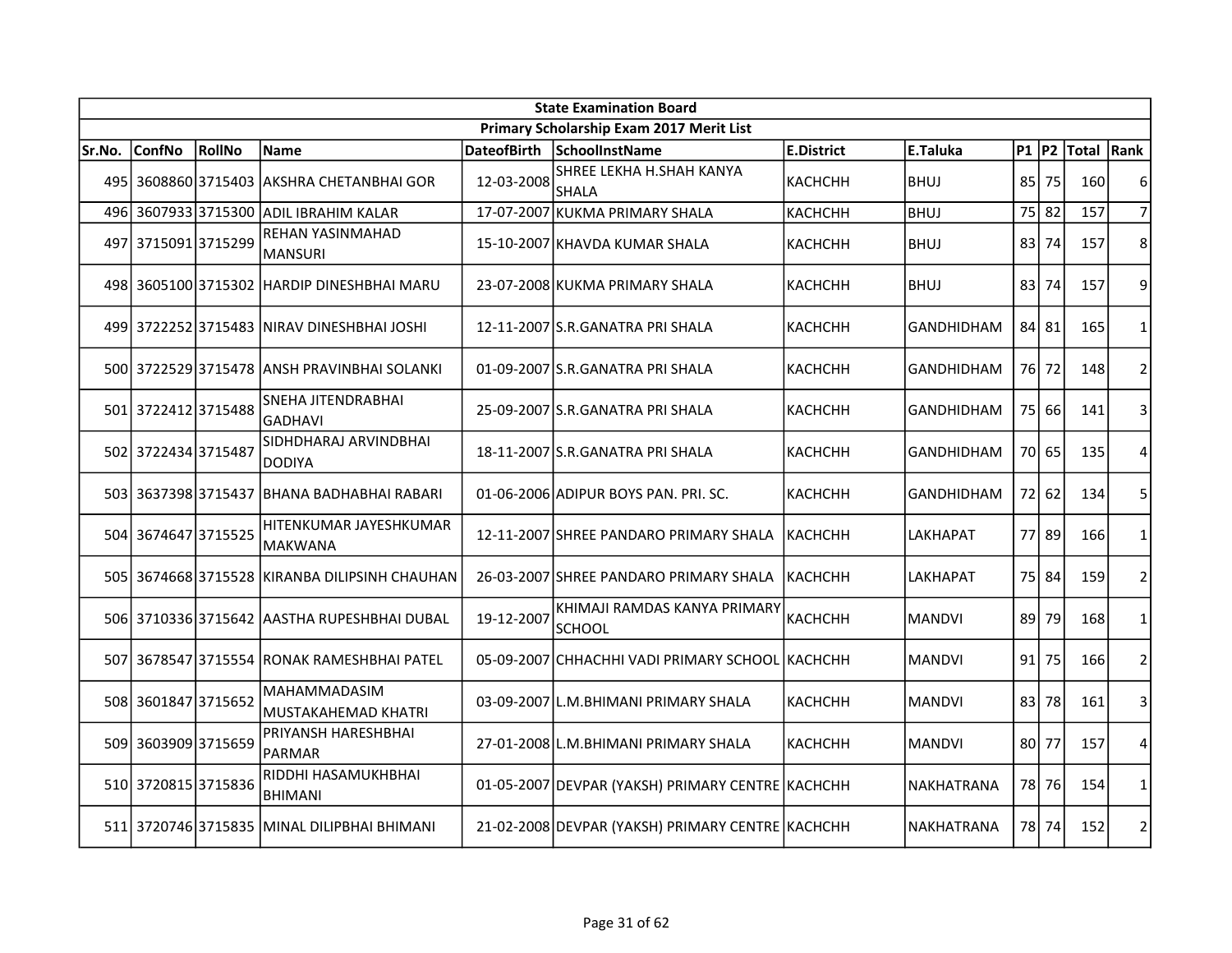|        | <b>State Examination Board</b> |        |                                               |                    |                                          |                   |                   |           |           |            |                |  |
|--------|--------------------------------|--------|-----------------------------------------------|--------------------|------------------------------------------|-------------------|-------------------|-----------|-----------|------------|----------------|--|
|        |                                |        |                                               |                    | Primary Scholarship Exam 2017 Merit List |                   |                   |           |           |            |                |  |
| Sr.No. | <b>ConfNo</b>                  | RollNo | <b>Name</b>                                   | <b>DateofBirth</b> | SchoolInstName                           | <b>E.District</b> | E.Taluka          | $P1$ $P2$ |           | Total Rank |                |  |
|        |                                |        | 512 3712858 3715888 MAHESH RAMAJIBHAI GOYAL   |                    | 26-02-2008 BHIMASAR KUMAR SHALA          | <b>KACHCHH</b>    | <b>RAPAR</b>      | 74        | 83        | 157        | 1              |  |
|        | 513 3602231 3715925            |        | CHIRAGBHAI SAMJIBHAI<br>MANVAR                | 10-03-2008         | <b>PRATAPGANDH VADI VISTAT</b><br>PRIMAR | КАСНСНН           | <b>RAPAR</b>      | 86        | 65        | 151        | $\overline{2}$ |  |
|        | 514 3713086 3715887            |        | JAYESH PRAVINBHAI<br>MAKAVANA                 |                    | 14-12-2007 BHIMASAR KUMAR SHALA          | KACHCHH           | <b>RAPAR</b>      | 72        | 78        | 150        | 3              |  |
|        | 515 3611158 3715924            |        | MITESHKUMAR<br>LAKHMANBHAI POLAR              |                    | 30-08-2008 PRAGPAR KUMAR SHALA           | KACHCHH           | <b>RAPAR</b>      | 80        | 69        | 149        | $\overline{4}$ |  |
|        | 516 3674525 3738751            |        | MAHAMMADAYAN<br><b>ALLAUDDIN SHEKH</b>        |                    | 02-08-2008 NAVA KUVA P.S.                | KHEDA             | <b>GALTESHWAR</b> | 84 l      | 91        | 175        | 1              |  |
| 517    | 36743383715962                 |        | PRIYANKABEN RAJUBHAI<br><b>SINDHAVA</b>       |                    | 05-12-2007 NAVA KUVA P.S.                | KHEDA             | <b>GALTESHWAR</b> |           | 80 89     | 169        | $\overline{2}$ |  |
|        | 518 3720784 3716258            |        | <b>HANIBEN SANJAYBHAI</b><br>PRAJAPATI        |                    | 13-06-2007 SHRI S.C.DANI PRIMAY SCHOOL   | KHEDA             | KAPADVANJ         |           | 87 92     | 179        | $\mathbf{1}$   |  |
|        | 519 3667871 3716215            |        | SHRADHABEN PRAFULBHAI<br>PARMAR               |                    | 04-10-2007 RAMTALAVADI P.S.              | KHEDA             | <b>KAPADVANJ</b>  |           | 81 95     | 176        | $\overline{2}$ |  |
|        |                                |        | 520 3722897 3716263 MAITRIBEN VASANTSINH ZALA |                    | 30-11-2007 SHRI S.C.DANI PRIMAY SCHOOL   | <b>KHEDA</b>      | <b>KAPADVANJ</b>  |           | $82$   93 | 175        | 3              |  |
|        |                                |        | 521 3721483 3716261 KAAVYA BHARGAV VARMA      |                    | 10-04-2008 SHRI S.C.DANI PRIMAY SCHOOL   | KHEDA             | <b>KAPADVANJ</b>  | 83        | 92        | 175        | 4              |  |
|        | 522 3715427 3716434            |        | <b>JAGDISHSINH AJITSINH</b><br>RATHOD         |                    | 19-03-2007 DHARMA NA MUVADA              | KHEDA             | KATHLAL           | 88        | 79        | 167        | 1              |  |
|        | 523 3722682 3716585            |        | <b>BHAVESHKUMAR SURESHBHAI</b><br>RATHOD      |                    | 03-02-2008 SIKANDAR PORDA P.S.           | KHEDA             | <b>KATHLAL</b>    |           | 80 73     | 153        | $\overline{2}$ |  |
|        | 524 3607633 3716354            |        | KISHANKUMAR BHARATBHAI<br>ZALA                |                    | 22-01-2008 BADARPUR P.S.                 | KHEDA             | KATHLAL           | 73        | 79        | 152        | 3              |  |
|        | 525 3722708 3716586            |        | RINKUBEN DIPAKBHAI<br>PARMAR                  |                    | 02-01-2008 SIKANDAR PORDA P.S.           | KHEDA             | <b>KATHLAL</b>    |           | 78 66     | 144        | 4              |  |
|        | 526 3600798 3716728            |        | FORAMBEN BHIKHABHAI<br>PARMAR                 |                    | 26-05-2008 NAIKA KANYA SHALA             | KHEDA             | KHEDA             | 86        | 87        | 173        | $\mathbf{1}$   |  |
| 527    | 3602976 3716724                |        | <b>NIKULKUMAR</b><br>DASHARATHBHAI KOPATEL    |                    | 10-08-2008 MOTI KALOLI P.S.              | KHEDA             | <b>KHEDA</b>      | 84 l      | 87        | 171        | $\overline{2}$ |  |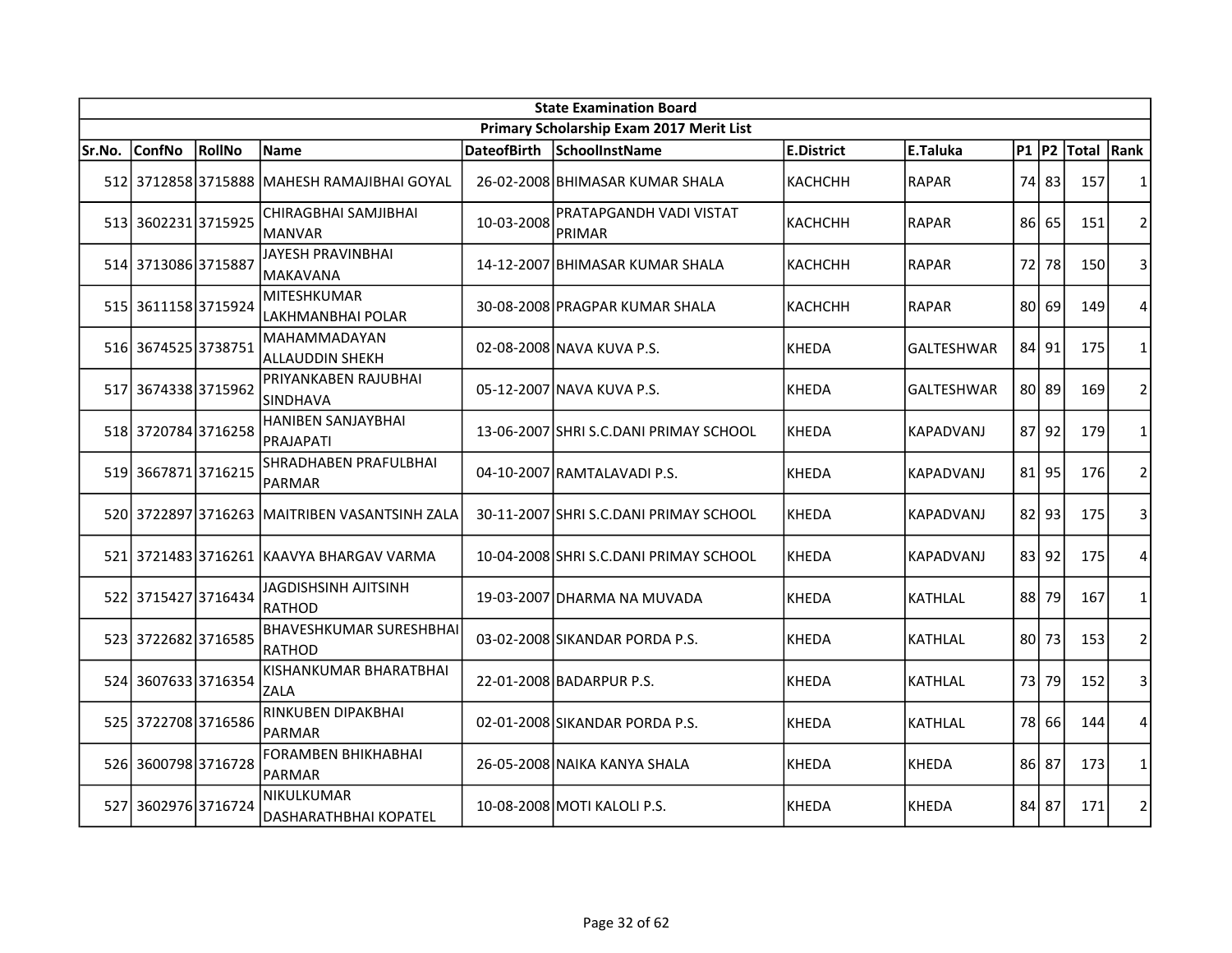|        | <b>State Examination Board</b> |        |                                                   |                         |                                          |              |                   |           |           |             |                |  |  |
|--------|--------------------------------|--------|---------------------------------------------------|-------------------------|------------------------------------------|--------------|-------------------|-----------|-----------|-------------|----------------|--|--|
|        |                                |        |                                                   |                         | Primary Scholarship Exam 2017 Merit List |              |                   |           |           |             |                |  |  |
| Sr.No. | <b>ConfNo</b>                  | RollNo | <b>Name</b>                                       | <b>DateofBirth</b>      | SchoolInstName                           | E.District   | E.Taluka          | $P1$ $P2$ |           | Total  Rank |                |  |  |
|        | 528 3637508 3716909            |        | MAHEJBINBANU YUSUFMIYA<br><b>MALEK</b>            | 24-08-2007 JINJAR P.S.  |                                          | KHEDA        | <b>MAHEMDAVAD</b> | 841       | 93        | 177         | 1              |  |  |
|        |                                |        | 529 3657524 3716910 PAYALBEN GOPALBHAI BHOI       | 01-06-2008 JJINJAR P.S. |                                          | <b>KHEDA</b> | MAHEMDAVAD        | $82$   92 |           | 174         | $\overline{2}$ |  |  |
|        | 530 3678303 3716916            |        | SAMINBANU ALLAUDINMIYA<br><b>MALEK</b>            |                         | 27-03-2008 JUNI AMASARAN P.S.            | KHEDA        | MAHEMDAVAD        |           | 84 88     | 172         | 3              |  |  |
|        | 531 3647543 3716907            |        | ISARATBANU AMIRMIYA<br>MALEK                      | 21-01-2008 JINJAR P.S.  |                                          | KHEDA        | MAHEMDAVAD        | 81 89     |           | 170         | 4              |  |  |
|        | 532 3715372 3717232            |        | SANJAYKUMAR UDESINH<br><b>SODHA</b>               |                         | 10-09-2007 VASANA P.S.                   | <b>KHEDA</b> | <b>MAHUDHA</b>    |           | 80 88     | 168         | 1              |  |  |
|        | 533 3669479 3717186            |        | BHAUTIKKUMAR<br>SHAILESHBHAI SOLANKI              |                         | 02-06-2008 NANDGAM P.S.                  | KHEDA        | <b>MAHUDHA</b>    |           | 78 86     | 164         | $\overline{2}$ |  |  |
|        | 534 3678026 3717246            |        | HINABEN FATESINH<br>SODHAPARMAR                   |                         | 08-09-2007 ASALALI P.S.                  | KHEDA        | <b>MATAR</b>      |           | 86 81     | 167         | $\mathbf{1}$   |  |  |
|        |                                |        | 535 3636840 3717310 KARAN MANUBHAI SOLANKI        |                         | 30-10-2007 КАТНОDА P.S.                  | KHEDA        | <b>MATAR</b>      | 79        | 86        | 165         | $\overline{2}$ |  |  |
|        | 536 3675910 3717602            |        | <b>ISHARATBANU</b><br><b>MAHAMMDASALIM KHATKI</b> |                         | 14-10-2007 NAGAR PRI. SCHOOL NO.2        | KHEDA        | <b>NADIAD</b>     |           | 87 85     | 172         | $\mathbf{1}$   |  |  |
|        | 537 3636662 3717583            |        | DAYANAND ASHOKBHAI<br><b>SHARMA</b>               |                         | 23-09-2006 NAGAR PRI. SCHOOL NO.19       | KHEDA        | <b>NADIAD</b>     |           | 84 87     | 171         | 2              |  |  |
|        | 538 3637512 3717592            |        | SANIYA JITENDRABHAI<br><b>TALPADA</b>             |                         | 09-02-2008 NAGAR PRI. SCHOOL NO.19       | KHEDA        | <b>NADIAD</b>     |           | 86 84     | 170         | 3              |  |  |
|        | 539 3657461 3717621            |        | DARSHILKUMAR MAHESHBHAI<br><b>CHAUHAN</b>         |                         | 31-05-2008 NEW ENGLISH P.S.              | KHEDA        | <b>NADIAD</b>     |           | 89 81     | 170         | 4              |  |  |
|        | 540 3637546 3717587            |        | ISHITA GAJENDRABHAI<br>TALPADA                    |                         | 01-07-2005 NAGAR PRI. SCHOOL NO.19       | KHEDA        | <b>NADIAD</b>     |           | 83 86     | 169         | 5              |  |  |
|        | 541 3667993 3717591            |        | RAKESH JAGDISHBHAI<br><b>TALPADA</b>              |                         | 06-12-2007 NAGAR PRI. SCHOOL NO.19       | <b>KHEDA</b> | <b>NADIAD</b>     | 82 l      | 85        | 167         | 6              |  |  |
|        |                                |        | 542 3602841 3717680 PRASHIL CHANDRAVADAN RAJ      |                         | 19-04-2008 SHARDA MANDIR P.S.            | KHEDA        | <b>NADIAD</b>     | 78        | 89        | 167         | $\overline{7}$ |  |  |
|        | 543 3709310 3717720            |        | REHNUMABANU ILMUDDIN<br>KAZI                      |                         | 06-08-2008 KANYA SHALA THASARA           | <b>KHEDA</b> | THASARA           |           | $85$   80 | 165         | $\mathbf{1}$   |  |  |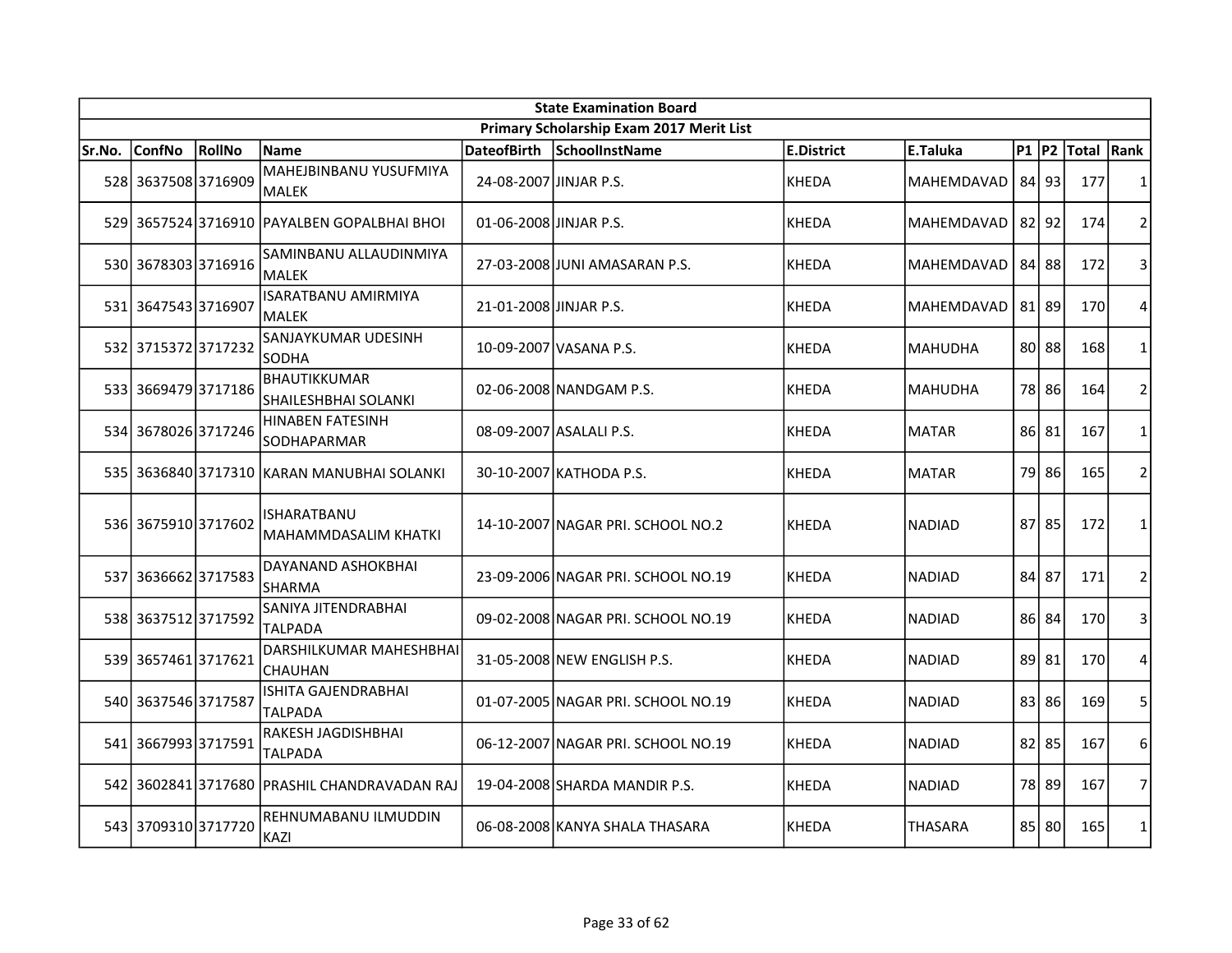|        | <b>State Examination Board</b> |               |                                                |                    |                                           |                  |                  |           |           |            |                |  |  |
|--------|--------------------------------|---------------|------------------------------------------------|--------------------|-------------------------------------------|------------------|------------------|-----------|-----------|------------|----------------|--|--|
|        |                                |               |                                                |                    | Primary Scholarship Exam 2017 Merit List  |                  |                  |           |           |            |                |  |  |
| Sr.No. | <b>ConfNo</b>                  | <b>RollNo</b> | Name                                           | <b>DateofBirth</b> | SchoolInstName                            | E.District       | E.Taluka         | $P1$ P2   |           | Total Rank |                |  |  |
|        | 544 3709243 3717719            |               | NAURINBANU<br>NASHARULLAKHAN PATHAN            |                    | 09-09-2007 KANYA SHALA THASARA            | <b>KHEDA</b>     | <b>THASARA</b>   |           | 83 80     | 163        | $\overline{2}$ |  |  |
|        | 545 3670352 3717715            |               | <b>ZEEL RAKESHKUMAR</b><br>PRAJAPATI           | 24-10-2007         | J.M.DESAI HIGH SCHOOL NON<br>GRANTED      | KHEDA            | <b>THASARA</b>   | 70        | 86        | 156        | 3              |  |  |
|        | 546 3717952 3717820            |               | lнır dahyaвнаі Patel                           |                    | 29-08-2008 RUN PRIMARY SCHOOL             | <b>KHEDA</b>     | VASO             | 86 87     |           | 173        | $\mathbf{1}$   |  |  |
|        |                                |               | 547 3635801 3717785 ARATIBEN DINESHBHAI ROHIT  |                    | 08-04-2008 MALIYATAJ P.S.                 | <b>KHEDA</b>     | VASO             | 80        | 74        | 154        | $\overline{2}$ |  |  |
|        |                                |               | 548 3609013 3717913 YATRI HARESHKUMAR PATEL    | 01-06-2007         | SHARDA VIDHY MANDIR PRI<br><b>SCHOOL</b>  | <b>MAHESANA</b>  | BECHARAJI        |           | 83 88     | 171        | 1              |  |  |
|        |                                |               | 549 3715774 3717833 KINJALBA NARSANGJI SOLANKI |                    | 01-10-2007 AKBA PRIMARY SCHOOL            | <b>MAHESANA</b>  | <b>BECHARAJI</b> |           | $85$   85 | 170        | $\overline{2}$ |  |  |
|        | 550 3713014 3718028            |               | SHRADDHA JAGDISHBHAI<br><b>PANDYA</b>          |                    | 15-04-2008 SANTHAL PRIMARY SCHOOL         | MAHESANA         | <b>JOTANA</b>    | $82$   91 |           | 173        | $\mathbf{1}$   |  |  |
|        | 551 3712938 3718033            |               | <b>ZALAK AMRUTBHAI PATEL</b>                   |                    | 02-04-2008 SANTHAL PRIMARY SCHOOL         | MAHESANA         | <b>JOTANA</b>    |           | 83 88     | 171        | $\overline{2}$ |  |  |
| 552    |                                |               | 3622207 3718138 JAY PREMALKUMAR PATEL          |                    | 09-01-2008 DUDHAI PRIMARY SCHOOL          | MAHESANA         | <b>KADI</b>      | 94        | 90        | 184        | $\mathbf 1$    |  |  |
|        | 553 3610589 3718340            |               | YUVRAJSINH VIJAYSINH<br>VAGHELA                |                    | 19-09-2007 SARSAV PRIMARY SCHOOL          | MAHESANA         | <b>KADI</b>      | 84        | 91        | 175        | $\overline{2}$ |  |  |
|        | 554 3610517 3718339            |               | MAHIPALSINH KEERTISANG<br>VAGHELA              |                    | 26-07-2008 SARSAV PRIMARY SCHOOL          | <b>MAHESANA</b>  | KADI             | 81        | 91        | 172        | 3              |  |  |
|        |                                |               | 555 3610551 3718338 BHARGAVEE LALUBHAI ZALA    |                    | 04-02-2008 SARSAV PRIMARY SCHOOL          | MAHESANA         | <b>KADI</b>      | 78        | 89        | 167        | 4              |  |  |
|        | 556 3709277 3718360            |               | RAVINDRASINH<br>MAHENDRASINH ZALA              |                    | 13-01-2007 SHRI KADI NAG SAH BANK PRI SCH | <b>IMAHESANA</b> | <b>KADI</b>      | 81        | 79        | 160        | 5              |  |  |
|        | 557 3600307 3718705            |               | <b>MARMIK MEHULKUMAR</b><br><b>BAROT</b>       |                    | 12-05-2008 VAGHVADI PRIMARY SCHOOL        | MAHESANA         | KHERALU          |           | 83 89     | 172        | 1              |  |  |
|        | 558 3603996 3718704            |               | <b>KRUNALEE KANUBHAI</b><br><b>CHAUDHARY</b>   |                    | 04-10-2007 VAGHVADI PRIMARY SCHOOL        | <b>MAHESANA</b>  | <b>KHERALU</b>   | 83 87     |           | 170        | $\overline{2}$ |  |  |
|        | 559 3635184 3718744            |               | RUDRA RAMESHBHAI<br><b>CHAUDHARI</b>           |                    | 13-10-2007 DELA PRIMARY SCHOOL            | <b>MAHESANA</b>  | <b>MEHSANA</b>   |           | 83 80     | 163        | 1              |  |  |
|        |                                |               | 560 3606433 3718809 ANIL SOMABHAI PARMAR       |                    | 20-11-2007   MEHSANA PRI KUMAR SCHOOL -1  | <b>IMAHESANA</b> | <b>MEHSANA</b>   | 86        | 76        | 162        | $\overline{2}$ |  |  |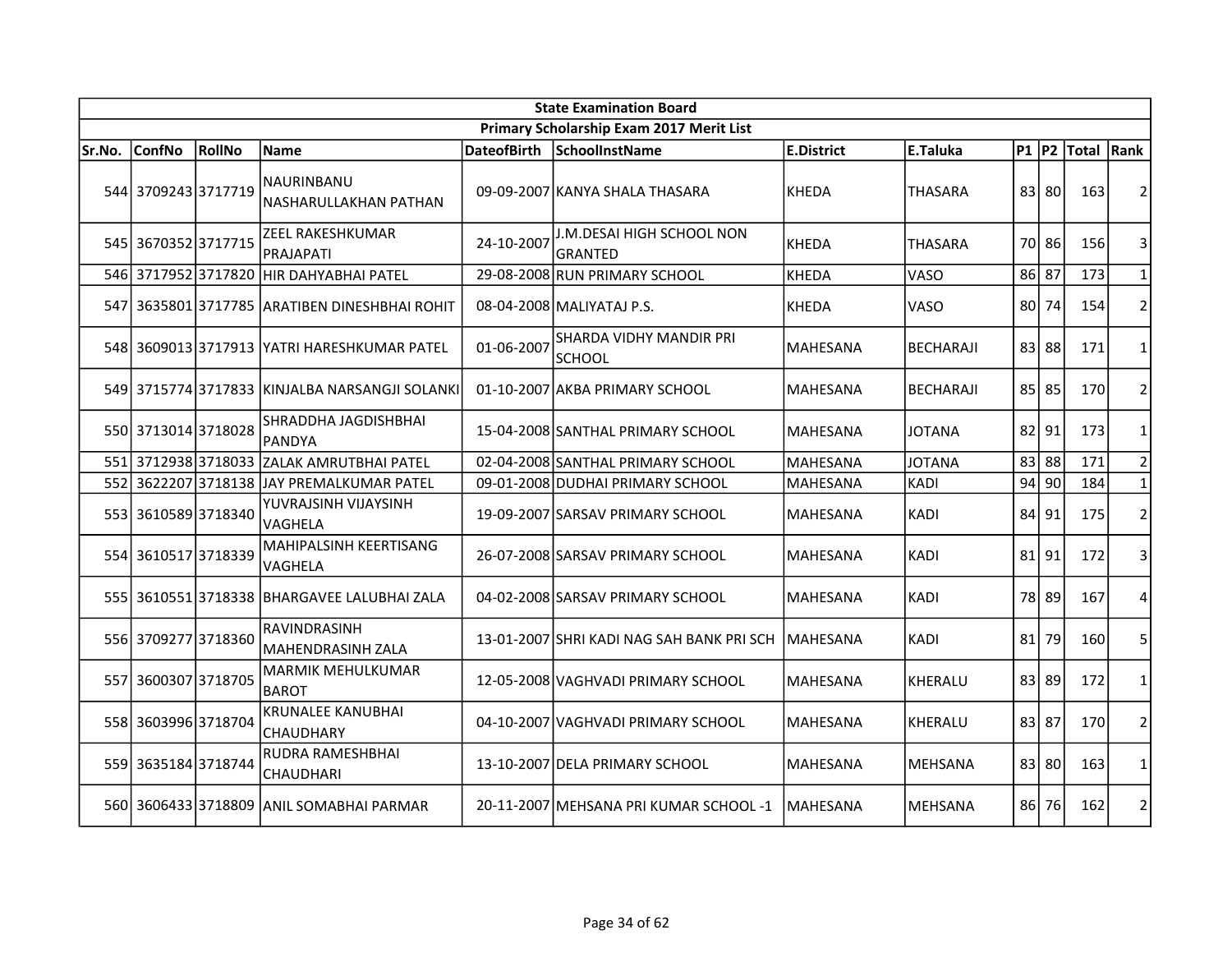|        | <b>State Examination Board</b> |        |                                              |                    |                                          |                   |                 |                 |       |            |                |  |  |
|--------|--------------------------------|--------|----------------------------------------------|--------------------|------------------------------------------|-------------------|-----------------|-----------------|-------|------------|----------------|--|--|
|        |                                |        |                                              |                    | Primary Scholarship Exam 2017 Merit List |                   |                 |                 |       |            |                |  |  |
| Sr.No. | <b>ConfNo</b>                  | RollNo | <b>Name</b>                                  | <b>DateofBirth</b> | SchoolInstName                           | <b>E.District</b> | E.Taluka        | $P1$ $P2$       |       | Total Rank |                |  |  |
|        | 561 3607442 3718942            |        | IKRISH KETANKUMAR PATEL                      |                    | 08-12-2006 UTKARSH VIDYALAYA             | <b>MAHESANA</b>   | <b>MEHSANA</b>  |                 | 78 80 | 158        | 3              |  |  |
|        | 562 3635394 3718740            |        | JHANSI DHAVALBHAI<br><b>CHAUDHARI</b>        |                    | 25-05-2008 DELA PRIMARY SCHOOL           | MAHESANA          | <b>MEHSANA</b>  | 79              | 77    | 156        | 4              |  |  |
|        | 563 3671369 3718930            |        | HEMILKUMAR DIPAKBHAI<br>PATEL                |                    | 22-05-2007 TAKSHASHILA VIDYALAYA         | MAHESANA          | <b>MEHSANA</b>  | 81              | 73    | 154        | 5              |  |  |
|        | 564 3719823 3718940            |        | <b>VEDANT VIPULBHAI</b><br>CHAUDHARI         |                    | 13-03-2008 TAVADIA PRIMARY SCHOOL        | MAHESANA          | <b>MEHSANA</b>  |                 | 80 74 | 154        | 6              |  |  |
|        | 565 3720749 3718936            |        | PRINCE ISHWARBHAI<br><b>CHAUDHARI</b>        |                    | 16-08-2007 TAVADIA PRIMARY SCHOOL        | <b>MAHESANA</b>   | <b>MEHSANA</b>  | 76 I            | 77    | 153        | $\overline{7}$ |  |  |
|        |                                |        | 566 3721268 3719040 MEET ROHITKUMAR PATEL    |                    | 14-08-2007 KARMYOGI VIDHYANAND PRIVATE   | <b>IMAHESANA</b>  | SATLASANA       |                 | 82 89 | 171        | 1              |  |  |
| 567    | 3719888 3718957                |        | <b>KRINA DILIPKUMAR</b><br><b>CHAUDHARI</b>  |                    | 24-12-2007 A.C. PATEL PRIMARY SCHOOL     | <b>MAHESANA</b>   | SATLASANA       |                 | 66 88 | 154        | $\overline{2}$ |  |  |
|        |                                |        | 568 3676705 3719340 JAY DEVENDRAKUMAR PATEL  |                    | 26-08-2007 REVABHAI VAKIL PRI. SCHOOL    | <b>MAHESANA</b>   | <b>UNJHA</b>    | 84              | 82    | 166        | $\mathbf{1}$   |  |  |
|        |                                |        | 569 3672906 3719416 VED AMITBHAI PATEL       | 11-07-2007         | SHREE SARASWATI VIDHYA<br><b>MANDIR</b>  | <b>MAHESANA</b>   | <b>UNJHA</b>    |                 | 80 81 | 161        | $\mathbf 2$    |  |  |
|        |                                |        | 570 3720542 3719523 DIYYA KAUSHALKUMAR PATEL |                    | 03-05-2008 ANANDPURA PRIMARY SCHOOL      | MAHESANA          | VADNAGAR        | 84              | 83    | 167        | $\mathbf{1}$   |  |  |
|        | 571 3611030 3719623            |        | <b>DHVANIL PARESHBHAI</b><br>PRAJAPATI       |                    | 18-05-2008 SUNDHIYA PRI KUMAR SCHOOL     | <b>MAHESANA</b>   | VADNAGAR        | 81              | 77    | 158        | $\overline{2}$ |  |  |
|        | 572 3716108 3719983            |        | <b>DRASHTI SUBHASHCHANDRA</b><br>PATEL       |                    | 20-02-2007 RAMPURA (KUVAYADA) PRI SCH    | MAHESANA          | <b>VIJAPUR</b>  | 86              | 93    | 179        | $\mathbf{1}$   |  |  |
|        | 573 3716467 3719988            |        | <b>SAKSHIBEN BHARATSINH</b><br><b>RATHOD</b> |                    | 25-12-2006 RAMPURA (KUVAYADA) PRI SCH    | MAHESANA          | <b>VIJAPUR</b>  | 85 <sup>1</sup> | 92    | 177        | $\overline{2}$ |  |  |
|        | 574 3716621 3719989            |        | <b>VENSHEEBEN SANJAYBHAI</b><br><b>PATEL</b> |                    | 20-04-2007 RAMPURA (KUVAYADA) PRI SCH    | MAHESANA          | <b>VIJAPUR</b>  |                 | 86 90 | 176        | 3              |  |  |
|        |                                |        | 575 3606462 3720001 DHRUVIN SANJAYBHAI DARJI |                    | 01-03-2008 SARDAR PUBLIC SCHOOL          | <b>MAHESANA</b>   | <b>VIJAPUR</b>  | 86 I            | 90    | 176        | 4              |  |  |
|        | 576 3634554 3720319            |        | JAY HITENDRABHAI<br>RAJWANSHI                | 20-10-2007         | SHRI SWAMINARAYAN GURUKUL<br>Elemantary  | lMAHESANA         | <b>VISNAGAR</b> |                 | 85 86 | 171        | $\mathbf{1}$   |  |  |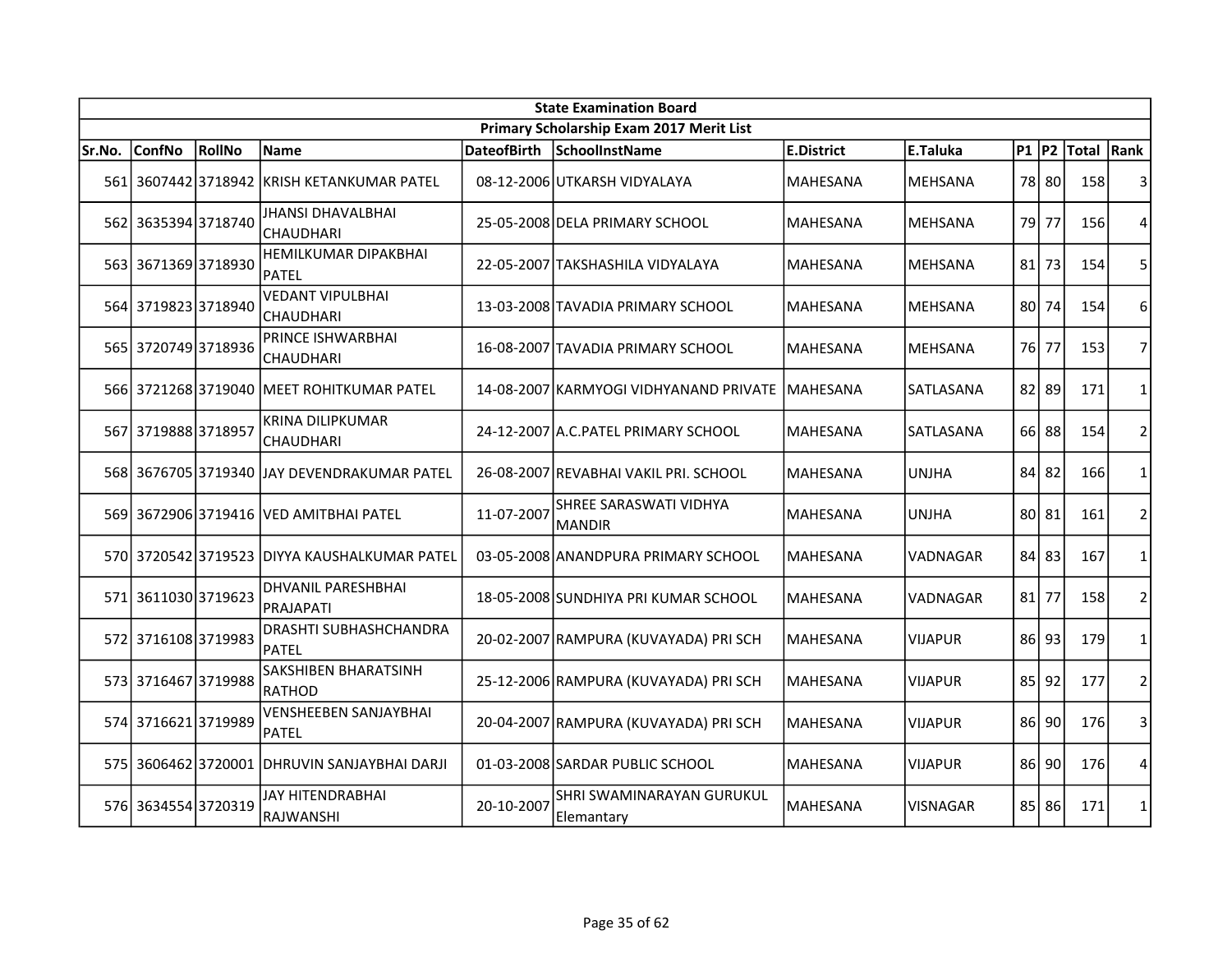|        | <b>State Examination Board</b> |        |                                                |                    |                                          |                  |                  |           |             |            |                |  |
|--------|--------------------------------|--------|------------------------------------------------|--------------------|------------------------------------------|------------------|------------------|-----------|-------------|------------|----------------|--|
|        |                                |        |                                                |                    | Primary Scholarship Exam 2017 Merit List |                  |                  |           |             |            |                |  |
| Sr.No. | <b>ConfNo</b>                  | RollNo | <b>Name</b>                                    | <b>DateofBirth</b> | SchoolInstName                           | E.District       | E.Taluka         | $P1$ $P2$ |             | Total Rank |                |  |
|        | 577 3678805 3720313            |        | ARYAKUMAR ALPESHBHAI<br><b>PATEL</b>           | 29-09-2007         | SHRI SWAMINARAYAN GURUKUL<br> Elemantary | MAHESANA         | VISNAGAR         |           | $81$   $81$ | 162        | 2              |  |
|        |                                |        | 578 3668440 3720317 DHARM ANKITKUMAR JOSHI     | 13-08-2008         | SHRI SWAMINARAYAN GURUKUL<br>Elemantary  | <b>MAHESANA</b>  | VISNAGAR         | 81        | 79          | 160        | 3              |  |
|        |                                |        | 579 3674768 3720316 DAKSH ALPESHBHAI PATEL     | 28-09-2007         | SHRI SWAMINARAYAN GURUKUL<br>Elemantary  | MAHESANA         | VISNAGAR         | 80        | 75          | 155        | 4              |  |
|        | 580 3601760 3720384            |        | <b>VIDHIBEN MAHESHBHAI</b><br><b>KATARIYA</b>  |                    | 10-04-2008 BAKHLIVALA VIDYAMANDIR BR. 2  | MAHISAGAR        | <b>BALASINOR</b> |           | $90$   85   | 175        | $\mathbf{1}$   |  |
|        | 581 3601320 3720379            |        | <b>DEVANSHI SHANTILAL</b><br><b>KATARIYA</b>   |                    | 24-10-2007 BAKHLIVALA VIDYAMANDIR BR. 2  | <b>MAHISAGAR</b> | <b>BALASINOR</b> |           | 89 84       | 173        | $\overline{2}$ |  |
| 582    |                                |        | 3718531 3720455  SHREYA MAHESHBHAI PATEL       |                    | 13-01-2008 BHEMANI VAVO P.SHALA          | <b>MAHISAGAR</b> | KADANA           | 85        | 93          | 178        | 1              |  |
|        | 583 3673462 3720471            |        | PALLAVIBEN PARESHBHAI<br><b>KHANT</b>          |                    | 05-11-2007 LIMBHOLA P.SHALA              | MAHISAGAR        | <b>KADANA</b>    | 85        | 92          | 177        | $\overline{2}$ |  |
|        | 584 3635235 3720513            |        | KAVYAKUMAR RAMESHBHAI<br>PANCHAL               |                    | 25-12-2007 PANDARWADA P.SHALA            | <b>MAHISAGAR</b> | <b>KHANPUR</b>   | 68        | 79          | 147        | $\mathbf{1}$   |  |
|        |                                |        | 585 3635621 3720512 AKSABEN ASPAKBHAI DIWAN    |                    | 07-12-2008 PANDARWADA P.SHALA            | MAHISAGAR        | <b>KHANPUR</b>   | 69        | 78          | 147        | $\overline{2}$ |  |
|        | 586 3719599 3720567            |        | <b>PRINCI SURESHBHAI PATEL</b>                 |                    | 30-08-2008 KALRAV VIDHYAMANDIR           | MAHISAGAR        | LUNAWADA         | 85        | 86          | 171        | $\mathbf{1}$   |  |
| 587    | 3714244 3720568                |        | YAHVI JIGARKUMAR PATEL                         |                    | 27-06-2008 KALRAV VIDHYAMANDIR           | MAHISAGAR        | LUNAWADA         |           | 86 81       | 167        | $\overline{2}$ |  |
|        |                                |        | 588 3709443 3720523 NIDHI RAKESHBHAI PRAJAPATI |                    | 23-08-2007 BRIGHT DAY SCHOOL             | MAHISAGAR        | LUNAWADA         | 82        | 81          | 163        | 3              |  |
|        |                                |        | 589 3709505 3720518 DHARA JAYVASANTSINH ZALA   |                    | 04-06-2007 BRIGHT DAY SCHOOL             | MAHISAGAR        | LUNAWADA         | 80        | 79          | 159        | 4              |  |
|        | 590 3636306 3720774            |        | KEVALKUMAR PRAKASHBHAI<br><b>VANKAR</b>        |                    | 10-08-2007 TALUKA KUMAR P. SHALA         | MAHISAGAR        | SANTRAMPUR       |           | 78 81       | 159        | 1              |  |
|        | 591 3672696 3720702            |        | MAHARSHI HEMANKUMAR<br><b>PATEL</b>            |                    | 18-07-2007 J & J PATEL P. SHALA          | MAHISAGAR        | SANTRAMPUR       | 79        | 79          | 158        | $\overline{2}$ |  |
| 592    | 3677937 3720708                |        | MILANKUMAR HARISHBHAI<br><b>KHANT</b>          |                    | 03-05-2007 JUNA KALIBEL P. SHALA         | <b>MAHISAGAR</b> | SANTRAMPUR       | 85        | 71          | 156        | 3              |  |
|        | 593 3670415 3720777            |        | MEHULKUMAR MADANBHAI<br><b>TAVIYAD</b>         |                    | 12-06-2007 TALUKA KUMAR P. SHALA         | <b>MAHISAGAR</b> | SANTRAMPUR       |           | 74 80       | 154        | 4              |  |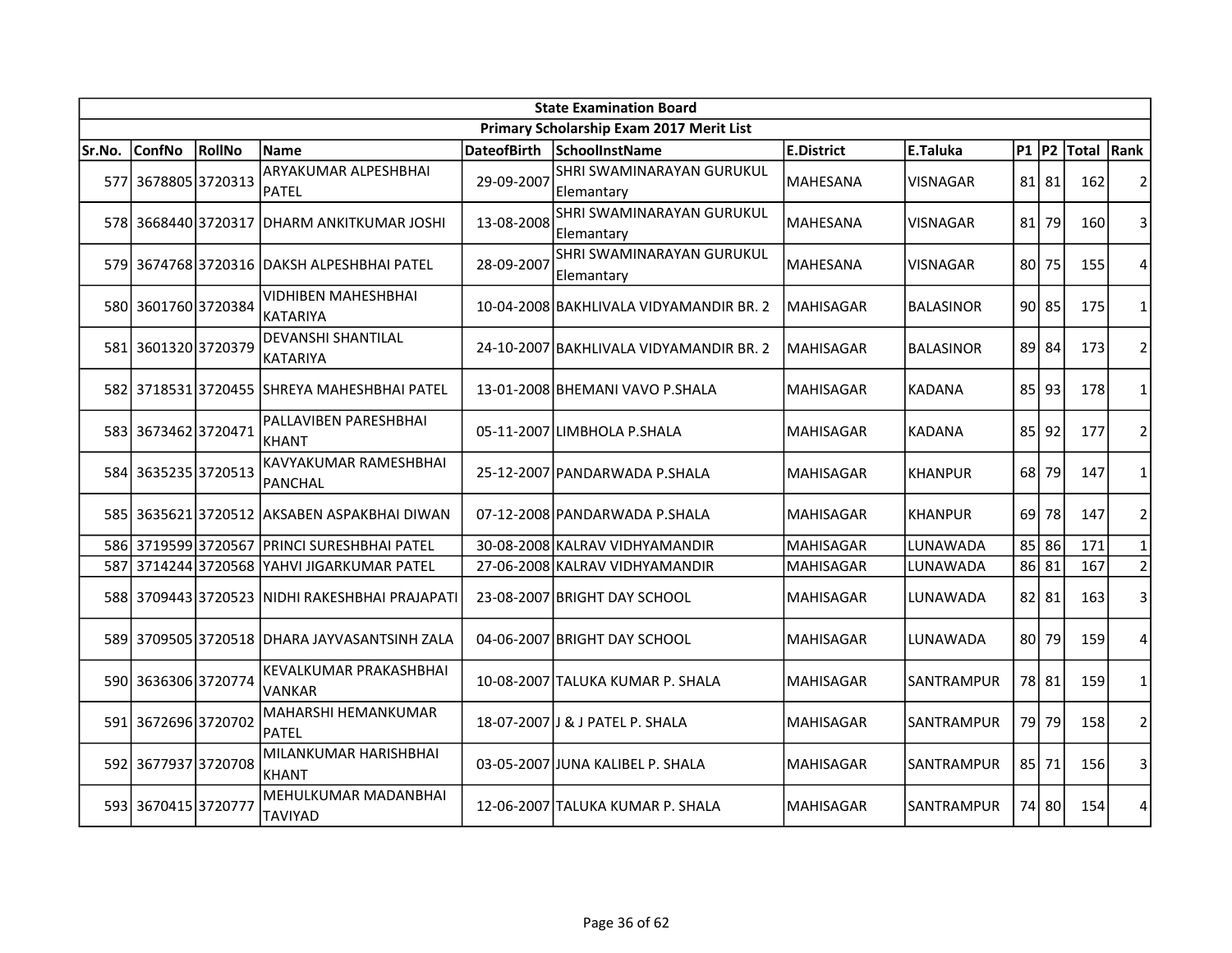| <b>State Examination Board</b> |                     |        |                                               |                    |                                                 |                   |                |           |           |            |                |  |
|--------------------------------|---------------------|--------|-----------------------------------------------|--------------------|-------------------------------------------------|-------------------|----------------|-----------|-----------|------------|----------------|--|
|                                |                     |        |                                               |                    | Primary Scholarship Exam 2017 Merit List        |                   |                |           |           |            |                |  |
| Sr.No.                         | <b>ConfNo</b>       | RollNo | <b>Name</b>                                   | <b>DateofBirth</b> | SchoolInstName                                  | <b>E.District</b> | E.Taluka       | $P1$ $P2$ |           | Total Rank |                |  |
|                                | 594 3712822 3720705 |        | JAYDIPKUMAR SHAILESHBHAI<br><b>BARIYA</b>     |                    | 26-08-2007 JUNA KALIBEL P. SHALA                | <b>MAHISAGAR</b>  | SANTRAMPUR     | 83        | 67        | 150        | 5              |  |
|                                | 595 3677088 3720835 |        | HITHARTHKUMAR<br>JASHVANTBHAI PATHAK          | 02-11-2007         | VIVEKANAND VIDYA MANDIR<br><b>VIRPUR</b>        | <b>MAHISAGAR</b>  | <b>VIRPUR</b>  | 81        | 86        | 167        | 1              |  |
|                                | 596 3672958 3720834 |        | <b>DHRUVKUMAR LEBABHAI</b><br>DAMOR           | 23-11-2006         | <b>VIVEKANAND VIDYA MANDIR</b><br><b>VIRPUR</b> | MAHISAGAR         | <b>VIRPUR</b>  | 77        | 85        | 162        | $\overline{2}$ |  |
|                                | 597 3609705 3720899 |        | NIRMALKUMAR DHIRAJBHAI<br><b>PATEL</b>        |                    | 21-08-2007 NALANDA VIDHYALAY                    | <b>MORBI</b>      | <b>HALVAD</b>  | 68        | 76        | 144        | 1              |  |
|                                | 598 3636493 3720919 |        | <b>VAIBHAV PRAVINBHAI</b><br>SADADIYA         |                    | 01-10-2007 VIVEKANAND VIDHHALAY                 | <b>MORBI</b>      | <b>HALVAD</b>  | 75 l      | 65        | 140        | $\overline{2}$ |  |
|                                | 599 3636945 3720874 |        | NISARG DHARMENDRABHAI<br><b>PATEL</b>         |                    | 11-08-2008 KHETARDI PRIMARY SCHOOL              | <b>MORBI</b>      | <b>HALVAD</b>  | 71        | 66        | 137        | 3              |  |
|                                | 600 3600259 3720991 |        | RACHITKUMAR SHAKTIBHAI<br><b>KAILA</b>        |                    | 30-01-2008 NAVI PIPALI PRI SCHOOL               | MORBI             | <b>MORBI</b>   | 84        | 92        | 176        | $\mathbf{1}$   |  |
|                                |                     |        | 601 3606224 3721000 DAX DIPAKBHAI PANCHOTIYA  |                    | 07-07-2007 NIRMAL VIDHYALAYA                    | <b>MORBI</b>      | MORBI          | 82        | 86        | 168        | $\overline{2}$ |  |
|                                |                     |        | 602 3604024 3721016 PAAVAN AMRUTLAL KANJIYA   |                    | 16-08-2007 NIRMAL VIDHYALAYA                    | <b>MORBI</b>      | MORBI          | 83        | 81        | 164        | 3              |  |
|                                |                     |        | 603 3608528 3721014 NISARG DENISHBHAI ZALARIA |                    | 20-09-2007 NIRMAL VIDHYALAYA                    | <b>MORBI</b>      | MORBI          | 78        | 82        | 160        | 4              |  |
|                                | 604 3635815 3720992 |        | <b>VISMAY VINODKUMAR</b><br><b>GODHANI</b>    |                    | 01-12-2007 NEW ERA PUBLIC SCHOOL                | MORBI             | MORBI          | 74        | 84        | 158        | 5              |  |
|                                | 605 3612052 3720961 |        | PAYALBEN GOVINDBHAI<br><b>DABHI</b>           |                    | 12-07-2007 GOKULNAGAR SCHOOL MORBI              | MORBI             | MORBI          | 801       | 70        | 150        | 6              |  |
|                                |                     |        | 606 3603878 3720995 AYUSHI BHARATBHAI VIDJA   |                    | 26-10-2007 NIRMAL VIDHYALAYA                    | IMORBI            | MORBI          | 75        | 75        | 150        | $\overline{7}$ |  |
|                                | 607 3610690 3721170 |        | <b>KAVAN MANOJBHAI</b><br>SARADAVA            |                    | 19-05-2007 NAVYUG VIDHYALAY                     | <b>MORBI</b>      | <b>TANKARA</b> |           | $91$   84 | 175        | $\mathbf{1}$   |  |
|                                | 608 3676214 3721157 |        | SHRADDHABA DHIRUBHA<br>ZALA                   |                    | 16-12-2007 MEGHPAR JA PRIMARY SCHOOL            | MORBI             | TANKARA        | 84        | 68        | 152        | $\overline{2}$ |  |
|                                | 609 3623855 3721286 |        | <b>OM RIGNESHBHAI</b><br><b>CHAUDHARI</b>     |                    | 07-04-2008 MATUSHREE C.K.SHAH VIDHYALAY MORBI   |                   | WANKANER       | 84        | 82        | 166        | $\mathbf{1}$   |  |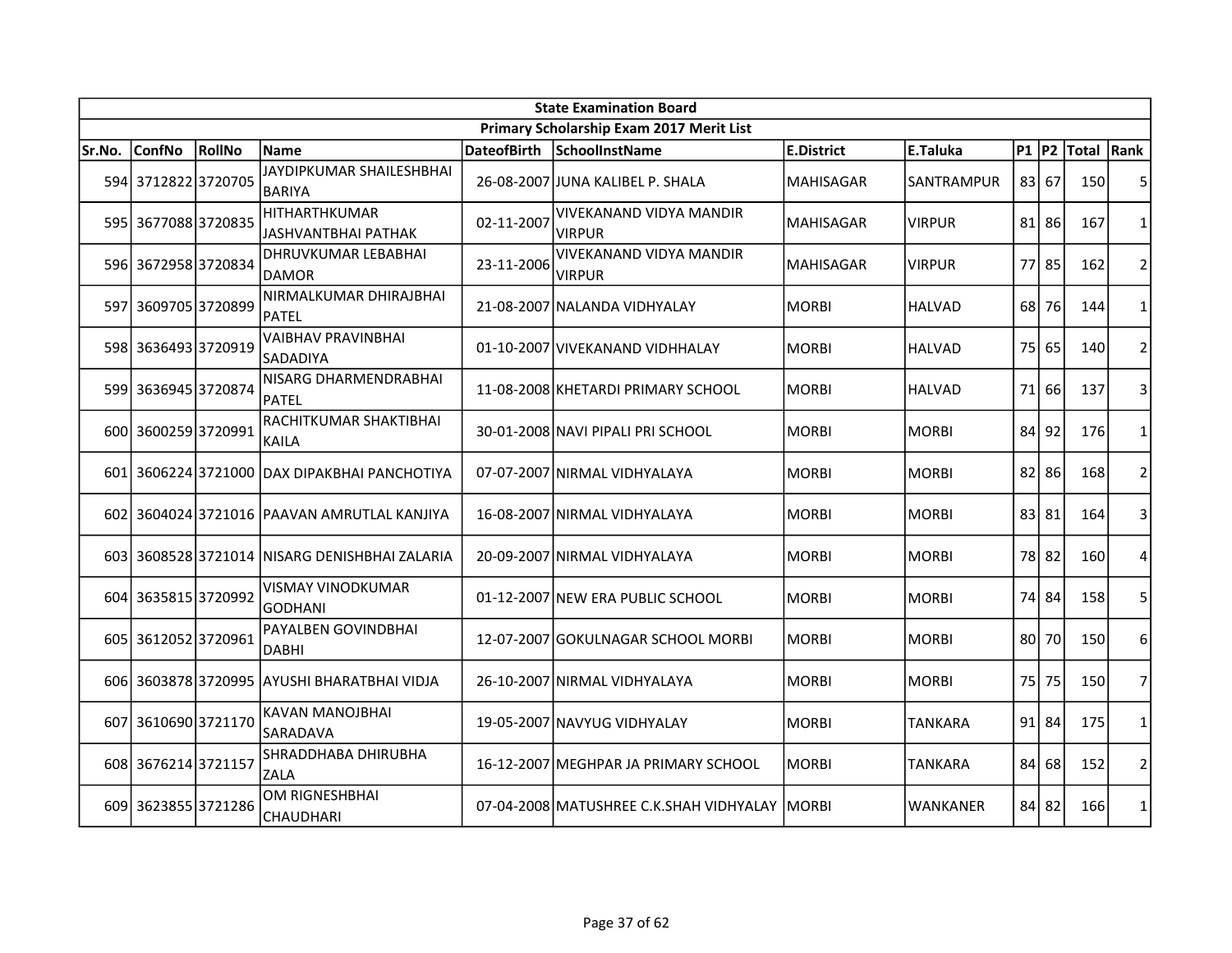| <b>State Examination Board</b> |                     |        |                                               |                    |                                                 |                |                        |           |       |            |                |  |
|--------------------------------|---------------------|--------|-----------------------------------------------|--------------------|-------------------------------------------------|----------------|------------------------|-----------|-------|------------|----------------|--|
|                                |                     |        |                                               |                    | Primary Scholarship Exam 2017 Merit List        |                |                        |           |       |            |                |  |
| Sr.No.                         | <b>ConfNo</b>       | RollNo | <b>Name</b>                                   | <b>DateofBirth</b> | SchoolInstName                                  | E.District     | E.Taluka               | $P1$ $P2$ |       | Total Rank |                |  |
|                                | 610 3677935 3721268 |        | NAJIYABANU GULAMMOUDIN<br><b>BADI</b>         |                    | 30-04-2008 KOTHI TALUKA SCHOOL                  | MORBI          | <b>WANKANER</b>        | 74 I      | 86    | 160        | 2              |  |
|                                |                     |        | 611 3677947 3721269 ULFATBANU ISMAILBHAI BADI |                    | 10-03-2008 KOTHI TALUKA SCHOOL                  | <b>MORBI</b>   | WANKANER               |           | 73 83 | 156        | 3              |  |
| 612                            | 36779193721273      |        | UZMA YAKUBBHAI SIPAI                          |                    | 01-05-2008 KOTHI TALUKA SCHOOL                  | MORBI          | WANKANER               | 73        | 83    | 156        | 4              |  |
|                                | 613 3675713 3721341 |        | NIRJALABEN ASHVINBHAI<br>VASAVA               |                    | 14-10-2007 BESNA PATEL FALIU PRI. SCH.          | NARMADA        | DEDIYAPADA             |           | 80 82 | 162        | $\mathbf{1}$   |  |
|                                | 614 3713489 3721350 |        | JAYSHREEBEN VIJAYBHAI<br>VASAVA               |                    | 01-01-2008 BHARADA PRIMARY SCHOOL               | <b>NARMADA</b> | DEDIYAPADA             |           | 75 86 | 161        | $\overline{2}$ |  |
|                                | 615 3677141 3721353 |        | JAYKUMAR MANSUKHBHAI<br><b>CHAUDHARI</b>      | 11-01-2008         | <b>BOMBAYCOMP NO-1 PRIMARY</b><br><b>SCHOOL</b> | NARMADA        | DEDIYAPADA             |           | 80 81 | 161        | 3              |  |
|                                | 616 3710127 3721371 |        | TEJDIPKUMAR RAMESHBHAI<br>VASAVA              |                    | 12-10-2007 KHOKHRAUMAR PRIMARY SCHOOL NARMADA   |                | DEDIYAPADA             |           | 72 88 | 160        | 4              |  |
| 617                            | 3710093 3721411     |        | PRIYANKABEN<br>JAGDISHCHANDRA TADVI           |                    | 08-07-2008 KHADAGDA PRIMARY SCHOOL              | <b>NARMADA</b> | <b>GARUDESHWA</b><br>R |           | 86 91 | 177        | $\mathbf{1}$   |  |
|                                | 618 3721380 3721424 |        | TRUPALBHAI KAMLESHBHAI<br>PATEL               | 27-02-2008         | SWAMINARAYAN SHISHU<br>VIDHAYALAY               | <b>NARMADA</b> | <b>GARUDESHWA</b><br>R | 80        | 93    | 173        | $\overline{2}$ |  |
|                                |                     |        | 619 3722490 3721460 KESHABEN VAJESING DESAI   |                    | 27-11-2007 KALRAV PRIMARY SCHOOL                | NARMADA        | NANDOD                 | 68        | 57    | 125        | 1              |  |
|                                | 620 3709357 3721461 |        | PRACHIBEN SADGURUSHARAN<br><b>KAPATEL</b>     |                    | 11-10-2007 KALRAV PRIMARY SCHOOL                | <b>NARMADA</b> | <b>NANDOD</b>          | 60 l      | 59    | 119        | $\overline{2}$ |  |
|                                | 621 3610702 3721513 |        | HARSHKUMAR KANTILAL<br>VASAVA                 |                    | 06-10-2007 DABKA PRIMARY SCHOOL                 | <b>NARMADA</b> | SAGBARA                | 67        | 58    | 125        | 1              |  |
|                                | 622 3622347 3721510 |        | ANIKETKUMAR MANGESHKAR<br>VASAVA              |                    | 09-07-2007 DABKA PRIMARY SCHOOL                 | <b>NARMADA</b> | <b>SAGBARA</b>         | 59        | 60    | 119        | $\overline{2}$ |  |
|                                | 623 3714497 3721542 |        | TAHEJIMBANU<br><b>MAKSUDAHMAD SHEKH</b>       |                    | 01-05-2008 TILAKWADA PRIMARY SCHOOL             | <b>NARMADA</b> | <b>TILAKVADA</b>       | 65 l      | 50    | 115        | $\mathbf{1}$   |  |
|                                | 624 3718866 3721535 |        | MAHOMMEDFAIZAN<br><b>PYARASAB GHORI</b>       |                    | 08-08-2007 RAMPURI PRIMARY SCHOOL               | <b>NARMADA</b> | TILAKVADA              | 56 I      | 58    | 114        | $\overline{2}$ |  |
|                                |                     |        | 625 3601702 3721858 RIDHAN BIPINKUMAR PATEL   | 25-03-2008         | NAI TALIM VIDYAMANDIR<br>MALIYADHARA            | <b>NAVSARI</b> | <b>CHIKHLI</b>         |           | 90 88 | 178        | $\mathbf{1}$   |  |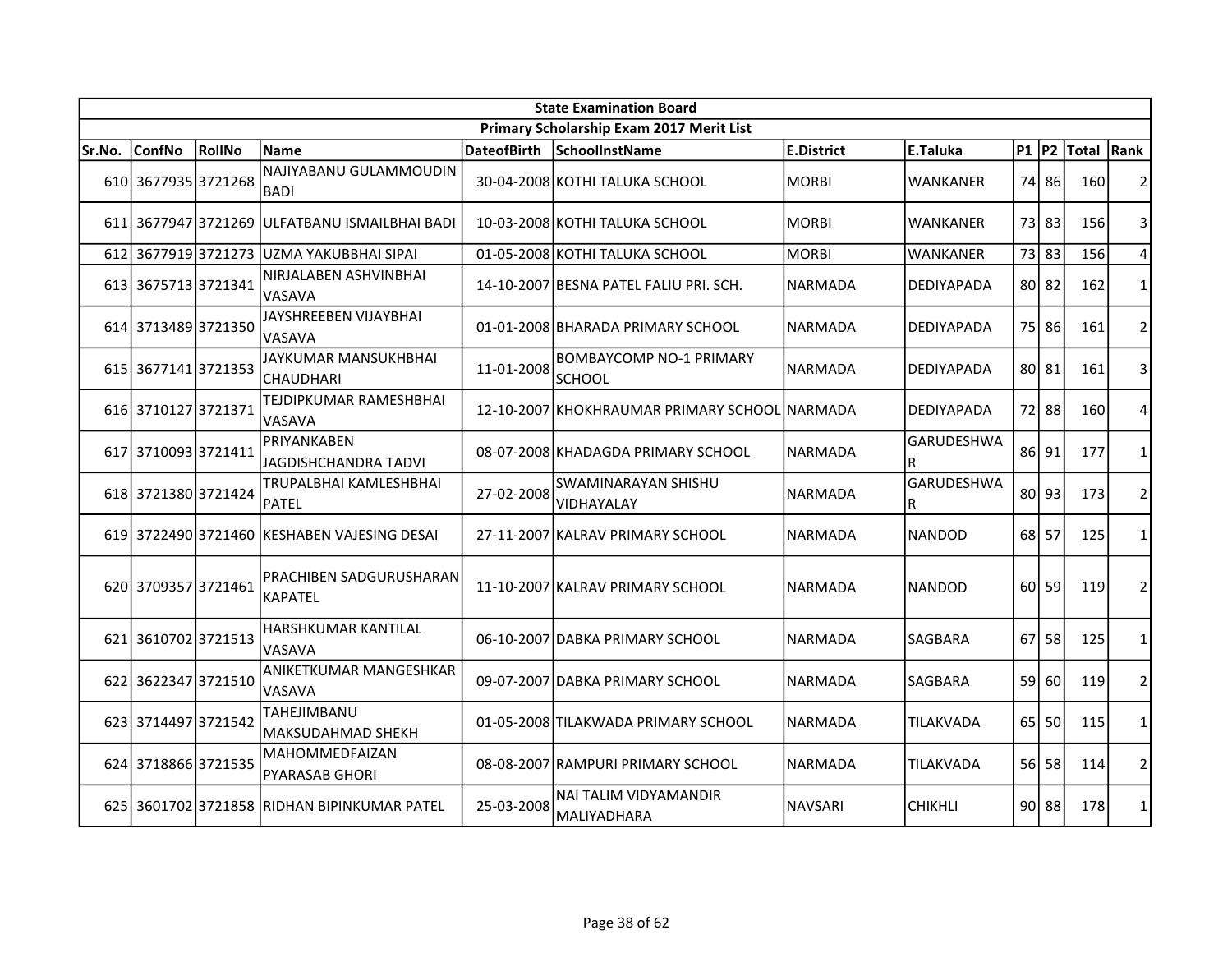|        | <b>State Examination Board</b> |        |                                                 |                    |                                                  |                |                 |           |       |            |                |  |  |
|--------|--------------------------------|--------|-------------------------------------------------|--------------------|--------------------------------------------------|----------------|-----------------|-----------|-------|------------|----------------|--|--|
|        |                                |        |                                                 |                    | Primary Scholarship Exam 2017 Merit List         |                |                 |           |       |            |                |  |  |
| Sr.No. | <b>ConfNo</b>                  | RollNo | <b>Name</b>                                     | <b>DateofBirth</b> | SchoolInstName                                   | E.District     | E.Taluka        | $P1$ $P2$ |       | Total Rank |                |  |  |
|        |                                |        | 626 3601734 3721849 AYUSHI SHIRISHBHAI PATEL    | 10-03-2008         | <b>NAI TALIM VIDYAMANDIR</b><br>MALIYADHARA      | <b>NAVSARI</b> | <b>CHIKHLI</b>  | 84 l      | 83    | 167        | $\overline{2}$ |  |  |
|        |                                |        | 627 3601727 3721859 TWISHA JAGDISHBHAI PATEL    | 25-01-2008         | NAI TALIM VIDYAMANDIR<br>MALIYADHARA             | <b>NAVSARI</b> | <b>CHIKHLI</b>  | 84        | 82    | 166        | 3              |  |  |
|        | 628 3606624 3722103            |        | STUTI NARENDRAKUMAR<br><b>PATEL</b>             |                    | 16-12-2007 ASPEE KANYA VIDHYALAY                 | <b>NAVSARI</b> | <b>GANDEVI</b>  | 91 l      | 77    | 168        | 1              |  |  |
|        | 629 3674346 3722373            |        | KRISHA SHAILENDRAKUMAR<br><b>PATEL</b>          | 30-10-2007         | SHREE M.C.SHAH PRI<br><b>VIDYAMANDIR</b>         | NAVSARI        | GANDEVI         | 83        | 77    | 160        | $\overline{2}$ |  |  |
|        | 630 3611768 3722342            |        | DEVANSHI MITESHKUMAR<br>MISTRY                  | 28-09-2007         | SHAH KESARICHAND BHANABHAI<br>lMUKHYA KANYASHALA | NAVSARI        | <b>GANDEVI</b>  | 84        | 75    | 159        | 3              |  |  |
|        |                                |        | 631 3610662 3722752 HRUTVIJ JAYESHKUMAR PATEL   |                    | 11-01-2008 SMT N C SHAH AND C N SHAH             | <b>NAVSARI</b> | <b>JALALPOR</b> | 87        | 85    | 172        | $\mathbf{1}$   |  |  |
| 632    | 3600602 3722680                |        | <b>ANUJ SHIVCHARAN</b><br><b>CHAURASIYA</b>     |                    | 01-05-2008 SADHANA VIDHYALAY                     | <b>NAVSARI</b> | <b>JALALPOR</b> | 83        | 75    | 158        | $\overline{2}$ |  |  |
|        | 633 3709286 3722719            |        | <b>MANISHKUMAR</b><br><b>GIRDHARIRAM SUTHAR</b> | 10-09-2007         | SHREE C.L.PARIKH PRIMARY<br><b>SCHOOL</b>        | NAVSARI        | <b>JALALPOR</b> | 76        | 78    | 154        | 3              |  |  |
|        |                                |        | 634 3677377 3722954 JJIYA SANDIPKUMAR PATEL     |                    | 05-03-2008 POMAPAL PRI SCHOOL KHERGAM            | INAVSARI       | <b>KHERGAM</b>  | 84 83     |       | 167        | 1              |  |  |
|        | 635 3607864 3722955            |        | MUSHKANKUMARI ANILBHAI<br><b>PATEL</b>          |                    | 01-12-2007 POMAPAL PRI SCHOOL KHERGAM            | <b>NAVSARI</b> | KHERGAM         | 821       | 72    | 154        | $\overline{2}$ |  |  |
|        | 636 3622293 3723370            |        | MAITRI HEMANTKUMAR<br><b>PATEL</b>              | 04-02-2007         | SIR J.J.PRIMARY<br>SCHOOL(GUJ.MEDIUM)            | <b>NAVSARI</b> | <b>NAVSARI</b>  |           | 90 84 | 174        | 1              |  |  |
| 637    |                                |        | 3623084 3723373 MEGH ANKUR PATEL                | 24-05-2007         | SIR J.J.PRIMARY<br>SCHOOL(GUJ.MEDIUM)            | <b>NAVSARI</b> | <b>NAVSARI</b>  |           | 88 85 | 173        | $\overline{2}$ |  |  |
|        |                                |        | 638 3622170 3723371 MARYAM IMRAN SAIYED         | 07-05-2007         | SIR J.J.PRIMARY<br>SCHOOL(GUJ.MEDIUM)            | <b>NAVSARI</b> | <b>NAVSARI</b>  | 87 85     |       | 172        | 3              |  |  |
|        |                                |        | 639 3609265 3723376 PRATHAM NITINKUMAR SONI     | 13-09-2007         | SIR J.J.PRIMARY<br>SCHOOL(GUJ.MEDIUM)            | <b>NAVSARI</b> | <b>NAVSARI</b>  | 89        | 83    | 172        | 4              |  |  |
|        | 640 3711538 3723894            |        | <b>MEHABEN SHAILESHBHAI</b><br>PATEL            | 03-11-2007         | <b>SHREE GURUKUL VIDHYALAY</b><br>RANIFALIYA     | <b>NAVSARI</b> | VANSDA          | 85        | 80    | 165        | $\mathbf{1}$   |  |  |
|        |                                |        | 641 3678004 3723964 JJINAL SITARAMBHAI PADAVI   |                    | 20-10-2007 UMARKUI PRIMARY SCHOOL                | <b>NAVSARI</b> | VANSDA          | 85 I      | 79    | 164        | $\overline{2}$ |  |  |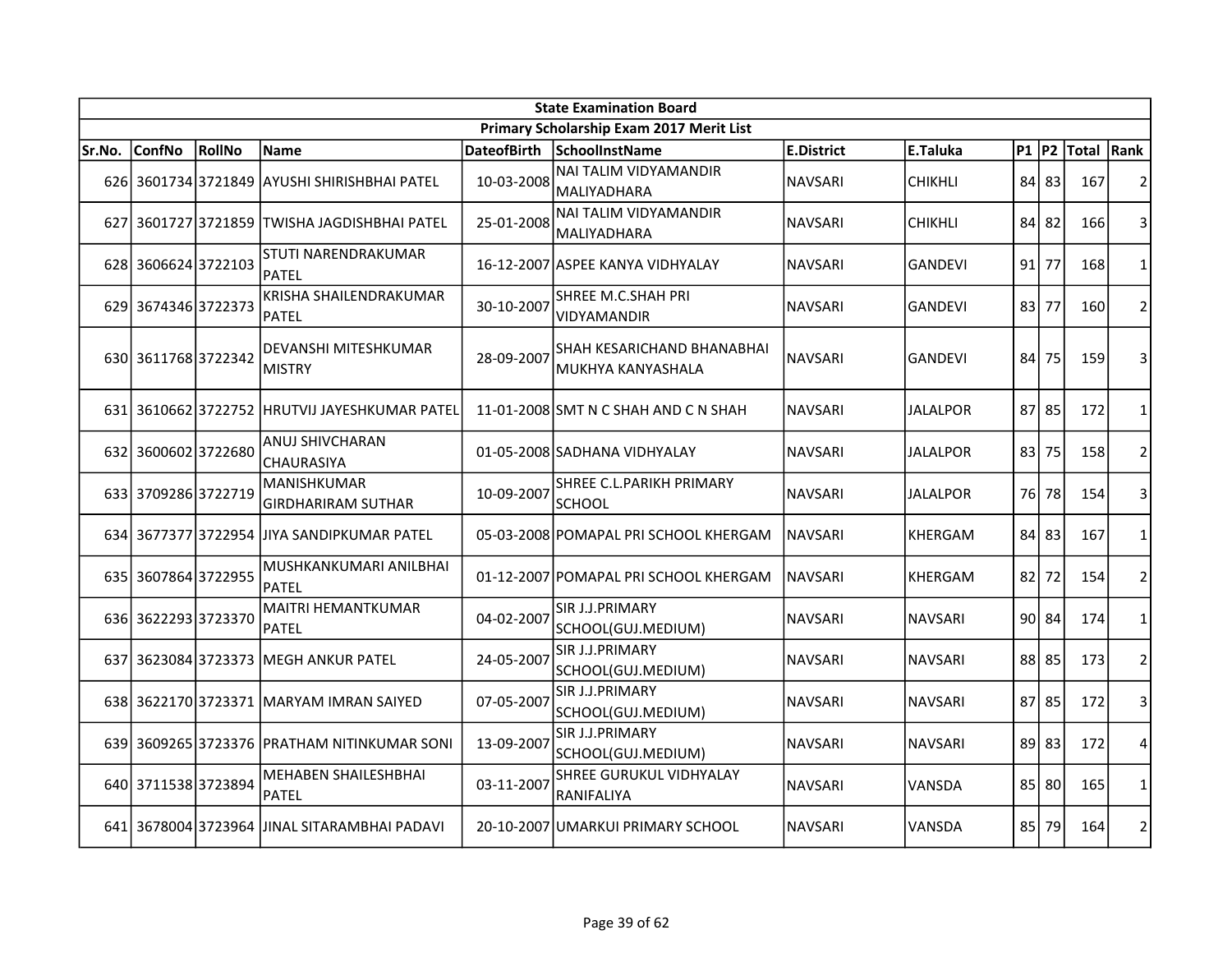| <b>State Examination Board</b> |                     |        |                                           |                    |                                                     |                     |                  |           |           |            |                |  |  |
|--------------------------------|---------------------|--------|-------------------------------------------|--------------------|-----------------------------------------------------|---------------------|------------------|-----------|-----------|------------|----------------|--|--|
|                                |                     |        |                                           |                    | Primary Scholarship Exam 2017 Merit List            |                     |                  |           |           |            |                |  |  |
| Sr.No.                         | <b>ConfNo</b>       | RollNo | <b>Name</b>                               | <b>DateofBirth</b> | SchoolInstName                                      | <b>E.District</b>   | E.Taluka         | $P1$ $P2$ |           | Total Rank |                |  |  |
|                                | 642 3713338 3723681 |        | <b>ASTI TANUBHAI THORAT</b>               |                    | 20-12-2007 PRATAP HIGH SCHOOL                       | <b>NAVSARI</b>      | VANSDA           | 82        | 78        | 160        | 3              |  |  |
|                                | 643 3679167 3723684 |        | <b>IRA KINKARKUMAR PATEL</b>              |                    | 08-09-2007 PRATAP HIGH SCHOOL                       | <b>NAVSARI</b>      | VANSDA           | 80        | 79        | 159        | $\overline{4}$ |  |  |
|                                | 644 3600085 3724034 |        | KHUSHIBEN MUKESHKUMAR<br><b>RATHOD</b>    |                    | 09-10-2008 KHEDA FALIYA KHILODI                     | <b>PANCH MAHALS</b> | <b>GHOGHAMBA</b> | 86        | 91        | 177        | $\mathbf{1}$   |  |  |
|                                | 645 3600433 3724037 |        | BHAVANABEN<br><b>MAHENDRASINH SOLANKI</b> |                    | 25-06-2007 MAHADEVIYA P.SHALA                       | <b>PANCH MAHALS</b> | <b>GHOGHAMBA</b> |           | $81$   90 | 171        | $\overline{2}$ |  |  |
|                                | 646 3635988 3724012 |        | LILABEN MASHRUBHAI<br><b>RATHVA</b>       |                    | 27-12-2007 ADEPUR P.SHALA                           | <b>PANCH MAHALS</b> | <b>GHOGHAMBA</b> |           | 70 85     | 155        | 3              |  |  |
|                                | 647 3718555 3724028 |        | MANTSHABANU IMARNBHAI<br>SHEKH            |                    | 09-11-2007 GHOGHAMBA P.SHALA                        | <b>PANCH MAHALS</b> | <b>GHOGHAMBA</b> |           | 68 86     | 154        | $\overline{4}$ |  |  |
|                                | 648 3678741 3724153 |        | DHVANI SHAILESHKUMAR<br><b>PATEL</b>      |                    | 29-03-2008 NALANDA PRIMARY SCHOOL                   | <b>PANCH MAHALS</b> | <b>GODHRA</b>    |           | $91$ 91   | 182        | 1              |  |  |
|                                | 649 3605520 3724126 |        | RUDRA SATISHKUMAR<br>PRAJAPATI            |                    | 06-12-2007 KALRAV SCHOOL GUJ.                       | <b>PANCH MAHALS</b> | <b>GODHRA</b>    | 85 87     |           | 172        | $\overline{2}$ |  |  |
|                                | 650 3718330 3724222 |        | IDHYAN PRANAYKUMAR SHAH                   | 07-01-2008         | ST.ARNOLDS P SCHOOL (GUJ.MED<br>NON GRANTED)        | <b>PANCH MAHALS</b> | <b>GODHRA</b>    | 83 87     |           | 170        | 3              |  |  |
|                                |                     |        | 651 3674082 3724125 AMIT LALSINH PARGI    |                    | 29-08-2007 KALRAV SCHOOL GUJ.                       | <b>PANCH MAHALS</b> | <b>GODHRA</b>    | 86        | 83        | 169        | $\overline{4}$ |  |  |
|                                | 652 3674007 3724106 |        | TWISHABEN BHARTISHKUMAR<br><b>TAVIYAD</b> | 22-07-2007         | DR. CHAMANLAL MEHTA PRIMARY<br><b>SCHOOL</b>        | <b>PANCH MAHALS</b> | <b>GODHRA</b>    |           | 83 84     | 167        | 5              |  |  |
|                                | 653 3607936 3724223 |        | SIDDHKUMAR PRAVINBHAI<br>PATEL            | 28-01-2008         | ST.ARNOLDS P SCHOOL (GUJ.MED<br><b>NON GRANTED)</b> | <b>PANCH MAHALS</b> | <b>GODHRA</b>    | 77        | 88        | 165        | 6              |  |  |
|                                | 654 3711871 3724167 |        | PALKUMAR BHAVESHBHAI<br><b>PATEL</b>      |                    | 24-06-2007 NALANDA PRIMARY SCHOOL                   | <b>PANCH MAHALS</b> | <b>GODHRA</b>    | 82        | 79        | 161        | $\overline{7}$ |  |  |
|                                | 655 3709448 3724334 |        | NIRMAL KRUNALKUMAR<br>THAKOR              |                    | 24-07-2007 KALRAV GUJ. MED. SHALA                   | <b>PANCH MAHALS</b> | <b>HALOL</b>     | 85        | 74        | 159        | $\mathbf{1}$   |  |  |
|                                | 656 3605651 3724344 |        | VAISHNAVI RAKESHKUMAR<br>PRAJAPATI        |                    | 18-05-2007 KALRAV GUJ. MED. SHALA                   | <b>PANCH MAHALS</b> | <b>HALOL</b>     | 76        | 79        | 155        | $\overline{2}$ |  |  |
|                                | 657 3722883 3724376 |        | YOGESHKUMAR DILIPBHAI<br>RATHVA           |                    | 18-09-2007 NAVAKUVA P.SHALA                         | <b>PANCH MAHALS</b> | <b>HALOL</b>     | 72        | 80        | 152        | 3              |  |  |
|                                |                     |        | 658 3709458 3724338 RIYA AMITKUMAR PARMAR |                    | 14-10-2007 KALRAV GUJ. MED. SHALA                   | <b>PANCH MAHALS</b> | <b>HALOL</b>     |           | 72 79     | 151        | 4              |  |  |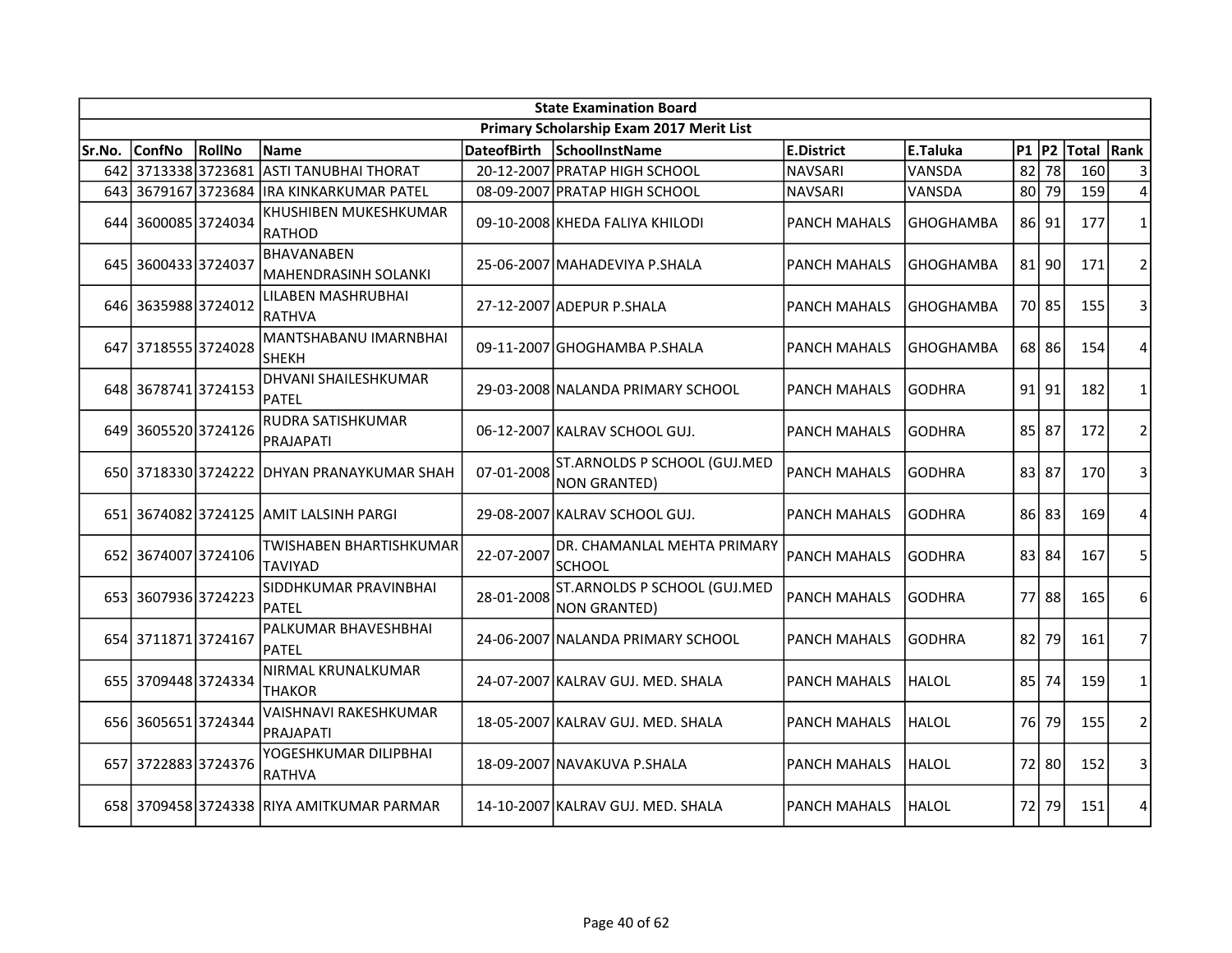| <b>State Examination Board</b> |                     |                |                                               |                    |                                          |                     |                    |           |         |            |                |  |
|--------------------------------|---------------------|----------------|-----------------------------------------------|--------------------|------------------------------------------|---------------------|--------------------|-----------|---------|------------|----------------|--|
|                                |                     |                |                                               |                    | Primary Scholarship Exam 2017 Merit List |                     |                    |           |         |            |                |  |
| Sr.No.                         | <b>ConfNo</b>       | RollNo         | <b>Name</b>                                   | <b>DateofBirth</b> | SchoolInstName                           | E.District          | E.Taluka           | $P1$ $P2$ |         | Total Rank |                |  |
|                                | 659 3710568 3724491 |                | URVASHIBEN AMRUTBHAI<br><b>BARIA</b>          |                    | 12-05-2008 UDHVAN P.SHALA                | <b>PANCH MAHALS</b> | <b>JAMBUGHODA</b>  | 61        | 75      | 136        | $\mathbf{1}$   |  |
|                                |                     |                | 660 3709400 3724490 SNEHAL SURESHBHAI BARIA   |                    | 26-05-2008 UDHVAN P.SHALA                | <b>PANCH MAHALS</b> | <b>JAMBUGHODA</b>  |           | 59 77   | 136        | $\overline{2}$ |  |
|                                |                     |                | 661 3721493 3724697 HARSH JAYESHBHAI PATEL    |                    | 26-12-2007 S & D PATEL P.SHALA           | <b>PANCH MAHALS</b> | KALOL              | 81        | 79      | 160        | $\mathbf{1}$   |  |
|                                | 662 3720061 3724657 |                | VARUNKUMAR HARSHADSINH<br><b>CHAVDA</b>       |                    | 29-07-2008 NAVI KAROLI P. SHALA          | <b>PANCH MAHALS</b> | KALOL              | 85        | 64      | 149        | $\overline{2}$ |  |
|                                | 663 3671313 3724724 |                | PRIYAMRAJSHINH<br><b>UPENDRASHINH SOLANKI</b> | 11-06-2008         | SHANTI NIKETAN ROTARY<br>VIDHYALAY       | <b>PANCH MAHALS</b> | KALOL              | 83        | 65      | 148        | 3              |  |
|                                | 664 3720072 3724859 |                | HARSHKUMAR DINESHBHAI<br><b>HATHILA</b>       |                    | 18-06-2007 N.V. P. SHALA PARABIYA        | <b>PANCH MAHALS</b> | <b>MORVA HADAF</b> | 86 87     |         | 173        | $\mathbf{1}$   |  |
|                                | 665 3720027 3724880 |                | KRISHKUMAR<br>MAHENDRASINH DAMA               |                    | 04-10-2007 TANDI F.V. AGRAVADA           | <b>PANCH MAHALS</b> | <b>MORVA HADAF</b> |           | 78 88   | 166        | $\overline{2}$ |  |
|                                | 666 3717813 3724766 |                | <b>SWATIBEN MUKESHBHAI</b><br><b>PATEL</b>    |                    | 16-12-2007 BALUKHEDI P. SHALA            | <b>PANCH MAHALS</b> | <b>MORVA HADAF</b> |           | 83 77   | 160        | 3              |  |
| 667                            | 36057123724946      |                | <b>VARSHABAHEN RAMSINH</b><br>CHAUHAN         |                    | 22-11-2007 TANDI MUVADA P.SHALA          | <b>PANCH MAHALS</b> | <b>SHAHERA</b>     |           | 76 74   | 150        | 1              |  |
|                                | 668 3713920 3724927 |                | JAYESHBHAI BHOPATSINH<br><b>BARAIYA</b>       |                    | 23-01-2008 MATARIYA VYAS P.SHALA         | <b>PANCH MAHALS</b> | <b>SHAHERA</b>     |           | 70 67   | 137        | $\overline{2}$ |  |
|                                | 669 3713981 3724926 |                | JANKIBAHEN NILESHBHAI<br><b>BARIA</b>         |                    | 22-09-2007 MATARIYA VYAS P.SHALA         | <b>PANCH MAHALS</b> | <b>SHAHERA</b>     | 66        | 66      | 132        | 3              |  |
|                                | 670 3713960 3724928 |                | KRISHNAKUMAR BHARATBHAI<br><b>BARIA</b>       |                    | 23-08-2008 MATARIYA VYAS P.SHALA         | <b>PANCH MAHALS</b> | <b>SHAHERA</b>     | 65 l      | 67      | 132        | 4              |  |
|                                | 671 3634672 3724899 |                | ROHANKUMAR MUKESHBHAI<br><b>BARIA</b>         |                    | 20-08-2007 DHAMAI P.SHALA                | <b>PANCH MAHALS</b> | <b>SHAHERA</b>     |           | $67$ 62 | 129        | 5              |  |
| 672                            |                     | 36067213725214 | <b>DEV SUNILKUMAR PATEL</b>                   |                    | 21-11-2007 VASAIPURA PRIMARY SCHOOL      | PATAN               | <b>CHANASMA</b>    | 89        | 89      | 178        | $\mathbf 1$    |  |
|                                |                     |                | 673 3669880 3724951 JANVI SAMIRBHAI PATEL     |                    | 24-05-2008 BAHUCHARPURA(V) PRI.SCHOOL    | <b>PATAN</b>        | CHANASMA           | 75 l      | 76      | 151        | $\overline{2}$ |  |
|                                |                     |                | 674 3676774 3725240 NAMRA BIPINCHANDRA PATEL  |                    | 23-04-2008 JUNA KALANA PRIMARY SCHOOL    | PATAN               | <b>HARIJ</b>       | 70 I      | 84      | 154        | $\mathbf{1}$   |  |
|                                | 675 3720792 3725228 |                | PAYALBA RANJEETSINH<br>VAGHELA                |                    | 08-11-2007 ADIYA PRIMARY SCHOOL          | <b>PATAN</b>        | <b>HARIJ</b>       | 68 I      | 66      | 134        | $\overline{2}$ |  |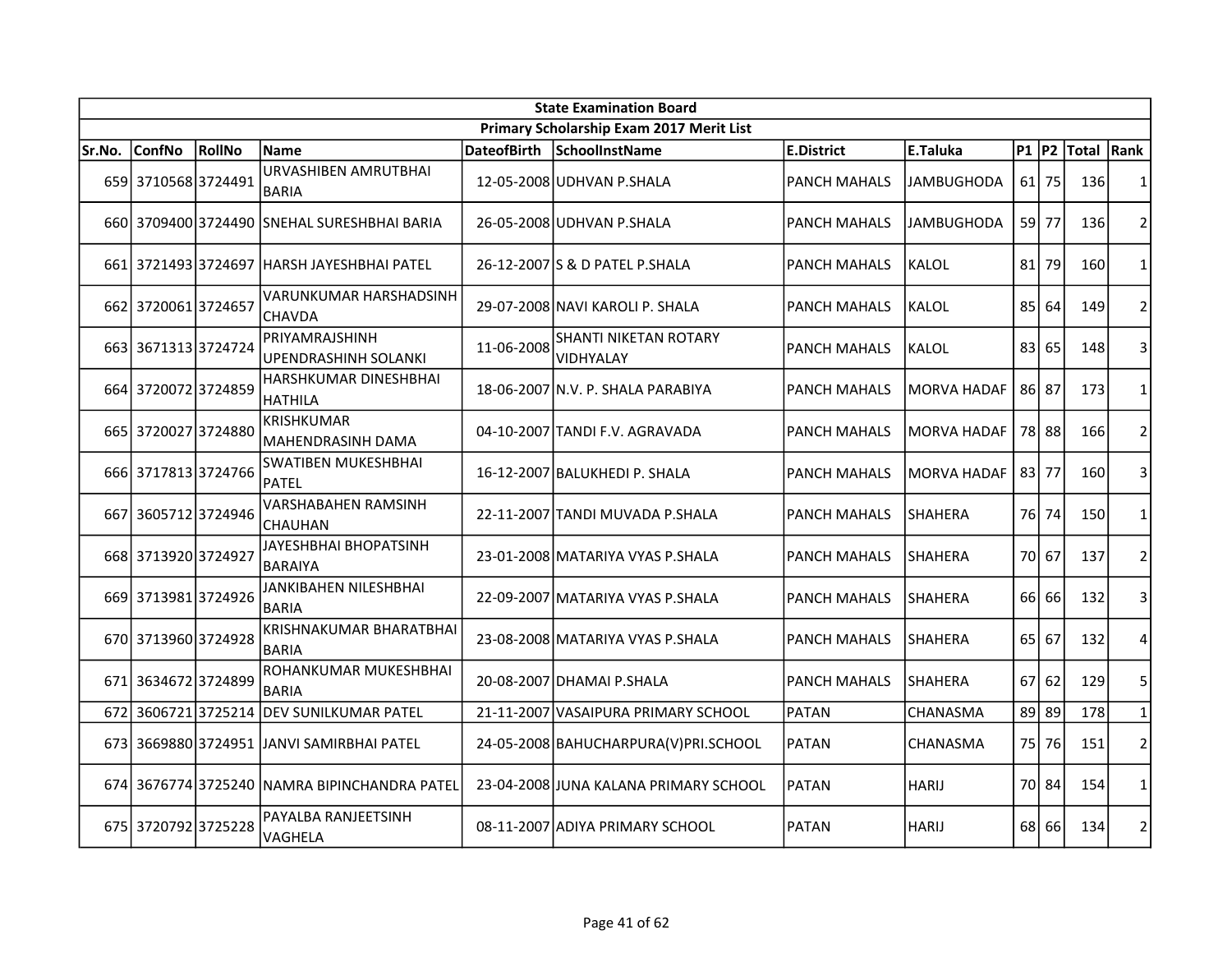|        | <b>State Examination Board</b> |        |                                              |                    |                                           |              |                  |           |           |            |                |  |  |
|--------|--------------------------------|--------|----------------------------------------------|--------------------|-------------------------------------------|--------------|------------------|-----------|-----------|------------|----------------|--|--|
|        |                                |        |                                              |                    | Primary Scholarship Exam 2017 Merit List  |              |                  |           |           |            |                |  |  |
| Sr.No. | <b>ConfNo</b>                  | RollNo | <b>Name</b>                                  | <b>DateofBirth</b> | SchoolInstName                            | E.District   | E.Taluka         | $P1$ $P2$ |           | Total Rank |                |  |  |
|        | 676 3674911 3725454            |        | SHUBHKUMAR JAGDISHBHAI<br><b>PATEL</b>       |                    | 04-07-2007 TAPOVAN PRIMARY SCHOOL GUJ     | IPATAN       | <b>PATAN</b>     | 87 87     |           | 174        | 1              |  |  |
|        |                                |        | 677 3623185 3725456 KRUTI PIYUSHKUMAR PATEL  |                    | 27-03-2007 JUDAN VIDHYALAY                | PATAN        | PATAN            | $81$   91 |           | 172        | $\overline{2}$ |  |  |
|        |                                |        | 678 3608235 3725253 BANSI DINESHBHAI PATEL   |                    | 04-09-2007 ARVIND JIVABHAI PRI SCHOOL     | PATAN        | <b>PATAN</b>     | 83        | 89        | 172        | 3              |  |  |
|        |                                |        | 679 3721329 3725435 MEET JAGDISHBHAI PANCHAL |                    | 22-02-2008 SANKHARI PRIMARY SCHOOL        | PATAN        | <b>PATAN</b>     | 83 88     |           | 171        | 4              |  |  |
|        | 680 3716783 3725488            |        | RIDDHIBEN KARASHANBHAI<br><b>CHAUDHARI</b>   |                    | 30-08-2008 M.M.ZOTA PRIMARY SCHOOL        | <b>PATAN</b> | <b>RADHANPUR</b> | 71 82     |           | 153        | 1              |  |  |
|        | 681 3718913 3725504            |        | JIGNESHKUMAR MANABHAI<br><b>RABARI</b>       |                    | 06-06-2007 SHRI ADARSH PRI.SCHOOL         | PATAN        | <b>RADHANPUR</b> | 67        | 65        | 132        | $\overline{2}$ |  |  |
| 682    | 36238933725514                 |        | <b>MAHEK VINAJI THAKOR</b>                   |                    | 04-04-2008 VAVAL PRIMARY SCHOOL           | PATAN        | SAMI             | 51        | 42        | 93         | $\mathbf{1}$   |  |  |
|        |                                |        | 683 3623843 3725511 ASHISH HITESHBHAI THAKOR |                    | 16-02-2008 VAVAL PRIMARY SCHOOL           | PATAN        | SAMI             | 45        | 46        | 91         | $\overline{2}$ |  |  |
|        | 684 3720570 3725519            |        | ANJANI YOGESHKUMAR<br><b>THAKKAR</b>         |                    | 21-12-2007 SONI PRIMARY SCHOOL            | <b>PATAN</b> | SANTALPUR        | 72        | 70        | 142        | $\mathbf{1}$   |  |  |
|        | 685 3720575 3725526            |        | NIRMIT NARENDRKUMAR<br>PARJAPATI             |                    | 09-12-2007 SONI PRIMARY SCHOOL            | PATAN        | SANTALPUR        |           | $67$   51 | 118        | $\overline{2}$ |  |  |
|        | 686 3635940 3725675            |        | SAHIL DINESHBHAI<br><b>MAKAVANA</b>          |                    | 22-02-2008 VADHASAR PRIMARY SCHOOL        | PATAN        | SARASWATI        | 78        | 76        | 154        | $\mathbf{1}$   |  |  |
| 687    | 3709676 3725548                |        | DHAVAL BHARATBHAI<br><b>PRAJAPATI</b>        |                    | 18-10-2007 BEPADAR PRIMARY SCHOOL         | PATAN        | SARASWATI        | 75        | 74        | 149        | $\overline{2}$ |  |  |
|        |                                |        | 688 3710689 3725655 VARUN BHARATBHAI JOSHI   |                    | 04-06-2008 SARIYAD KUMAR SHALA            | PATAN        | SARASWATI        | 77        | 68        | 145        | 3              |  |  |
|        |                                |        | 689 3600871 3725711 VISHAL KANUJI RAJAPUT    |                    | 02-02-2008 VAGDOD PRIMARY SCHOOL          | PATAN        | SARASWATI        | 68        | 75        | 143        | 4              |  |  |
|        |                                |        | 690 3718369 3725765 PRIYANKA MANUBHAI GOHIL  | 30-07-2006         | SANKHESWAR PRIMARY GILRS<br><b>SCHOOL</b> | PATAN        | SHANKHESHWA<br>R | $85$   83 |           | 168        | $\mathbf{1}$   |  |  |
|        | 691 3718328 3725766            |        | SHREYA PIYUSHBHAI<br><b>CHAUHAN</b>          | 19-11-2008         | SANKHESWAR PRIMARY GILRS<br><b>SCHOOL</b> | <b>PATAN</b> | SHANKHESHWA<br>R | 84        | 79        | 163        | $\overline{2}$ |  |  |
| 692    | 36221783726054                 |        | <b>DEEP MUKESHBHAI PATEL</b>                 |                    | 04-04-2008 UMIYAPURA PRIARY SCHOOL        | PATAN        | <b>SIDDHPUR</b>  | 76 80     |           | 156        | $\mathbf{1}$   |  |  |
|        | 693 3611705 3725895            |        | PAYALBEN RANJITSINH<br><b>THAKOR</b>         |                    | 10-10-2007 KAKOSHI PRIMARY SCHOOL         | <b>PATAN</b> | <b>SIDDHPUR</b>  | 821       | 73        | 155        | $\overline{2}$ |  |  |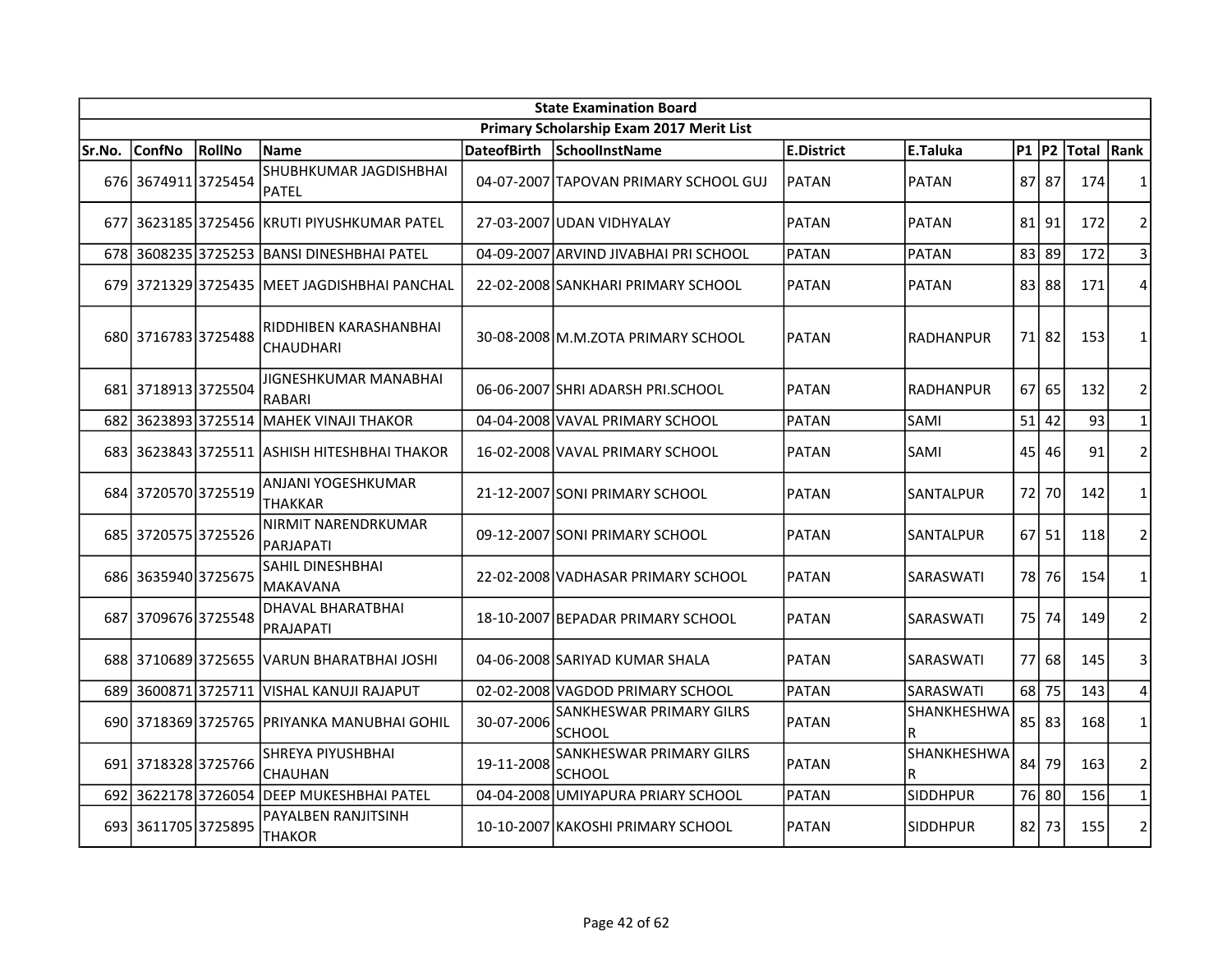|        | <b>State Examination Board</b> |                 |                                               |                    |                                            |                   |                   |           |       |            |                |  |  |
|--------|--------------------------------|-----------------|-----------------------------------------------|--------------------|--------------------------------------------|-------------------|-------------------|-----------|-------|------------|----------------|--|--|
|        |                                |                 |                                               |                    | Primary Scholarship Exam 2017 Merit List   |                   |                   |           |       |            |                |  |  |
| Sr.No. | <b>ConfNo</b>                  | RollNo          | <b>Name</b>                                   | <b>DateofBirth</b> | SchoolInstName                             | <b>E.District</b> | E.Taluka          | $P1$ $P2$ |       | Total Rank |                |  |  |
|        | 694 3607289 3725858            |                 | PASHVA DHARMESHKUMAR<br><b>PATEL</b>          |                    | 24-06-2007 GANESHPURA PRIMARY SCHOOL       | PATAN             | <b>SIDDHPUR</b>   |           | 72 80 | 152        | 3              |  |  |
|        | 695 3634532 3726023            |                 | <b>KRIYABEN MAHESHBHAI</b><br><b>PATEL</b>    |                    | 24-12-2007 SUJANPUR PIMARY SCHOOL          | <b>PATAN</b>      | <b>SIDDHPUR</b>   | 74        | 77    | 151        | 4              |  |  |
|        |                                |                 | 696 3673958 3726200 VIRAJ DEVABHAI KESHVALA   |                    | 01-10-2007 SHREE NEW AERA PRA SCHOOL       | PORBANDAR         | <b>KUTIYANA</b>   | 89 l      | 76    | 165        | 1              |  |  |
| 697    |                                |                 | 3675564 3726205   HITESH GOGANBHAI BERA       | 04-07-2008         | SHREE SANSKAR VIDHYALAY -<br><b>DEVADA</b> | PORBANDAR         | KUTIYANA          | $82$   83 |       | 165        | $\overline{2}$ |  |  |
|        |                                |                 | 698 3601677 3726243 PUNIT GOVINDBHAI PARMAR   |                    | 07-11-2007 BHETAKADI SIM SHALA             | PORBANDAR         | PORBANDAR         | $92$ 82   |       | 174        | 1              |  |  |
|        | 699 3718795 3726444            |                 | <b>VISHAL MANSHUKHBHAI</b><br><b>DHAKECHA</b> |                    | 06-03-2006 SAGAR PRA SHALA                 | <b>PORBANDAR</b>  | <b>PORBANDAR</b>  | 86 85     |       | 171        | $\overline{2}$ |  |  |
|        |                                |                 | 700 3601845 3726447 MEHUL PRATAPBHAI SOLANKI  |                    | 10-06-2008 SHARDA VIDHYALAY (PVT)          | PORBANDAR         | PORBANDAR         |           | 85 86 | 171        | 3              |  |  |
| 701    | 36348233726421                 |                 | MANISHA BHIMA AGATH                           |                    | 11-07-2008 RAJPUR PRA SHALA                | PORBANDAR         | PORBANDAR         | 83        | 88    | 171        | 4              |  |  |
| 702    |                                | 3634902 3726423 | RAMBHI RANA KODIYATAR                         |                    | 06-12-2007 RAJPUR PRA SHALA                | PORBANDAR         | PORBANDAR         | 82        | 86    | 168        | 5              |  |  |
|        | 703 3676189 3726489            |                 | IAAYUSHI KALPESHBHAI FALDU                    |                    | 20-12-2007 KANYA PAY CEN SHALA             | <b>PORBANDAR</b>  | RANAVAV           | 86 84     |       | 170        | $\mathbf{1}$   |  |  |
|        |                                |                 | 704 3677543 3726496 JJINAL KANTILAL TANK      |                    | 21-10-2007 KANYA PAY CEN SHALA             | PORBANDAR         | <b>RANAVAV</b>    | 84 83     |       | 167        | $\overline{2}$ |  |  |
|        |                                |                 | 705 3672371 3726582 LAKSH CHETANBHAI THUMAR   |                    | 16-01-2008 UNIQUE PRIMARY SCHOOL           | <b>RAJKOT</b>     | DHORAJI           | $84$ 83   |       | 167        | $\mathbf{1}$   |  |  |
|        | 706 3670636 3726554            |                 | LAXMANBHAI SURESHBHAI<br>CHAUHAN              |                    | 03-04-2004 PIPALIYA PRIMARY SCHOOL         | <b>RAJKOT</b>     | <b>DHORAJI</b>    | 84 l      | 72    | 156        | $\overline{2}$ |  |  |
| 707    |                                |                 | 3601781 3726668 KSHITIJ RASIKBHAI DHOLARIYA   |                    | 08-05-2008 LILAKHA PRI. SCHOOL             | <b>RAJKOT</b>     | <b>GONDAL</b>     |           | 77 86 | 163        | 1              |  |  |
|        | 708 3601776 3726669            |                 | İMAHEK KANJIBHAI RAIYANI                      |                    | 09-06-2008 LILAKHA PRI. SCHOOL             | <b>RAJKOT</b>     | <b>GONDAL</b>     | 74 87     |       | 161        | $\overline{2}$ |  |  |
|        |                                |                 | 709 3601800 3726667 DHARA VIJAYBHAI PARADAVA  |                    | 12-12-2007 LILAKHA PRI. SCHOOL             | <b>RAJKOT</b>     | <b>GONDAL</b>     | 75 85     |       | 160        | 3              |  |  |
|        | 710 3673503 3726715            |                 | YAVANI BHAVESHBHAI<br>GAJIPARA                |                    | 18-09-2007 SHIVRAJGADH KANYA SCHOOL        | <b>RAJKOT</b>     | <b>GONDAL</b>     | 82        | 73    | 155        | 4              |  |  |
|        |                                |                 | 711 3605844 3726771 HARSH RASIKBHAI BHANDERI  |                    | 29-11-2007 UJALA PRIMARY SCHOOL            | <b>RAJKOT</b>     | JAMKANDORNA 93 93 |           |       | 186        | $\mathbf{1}$   |  |  |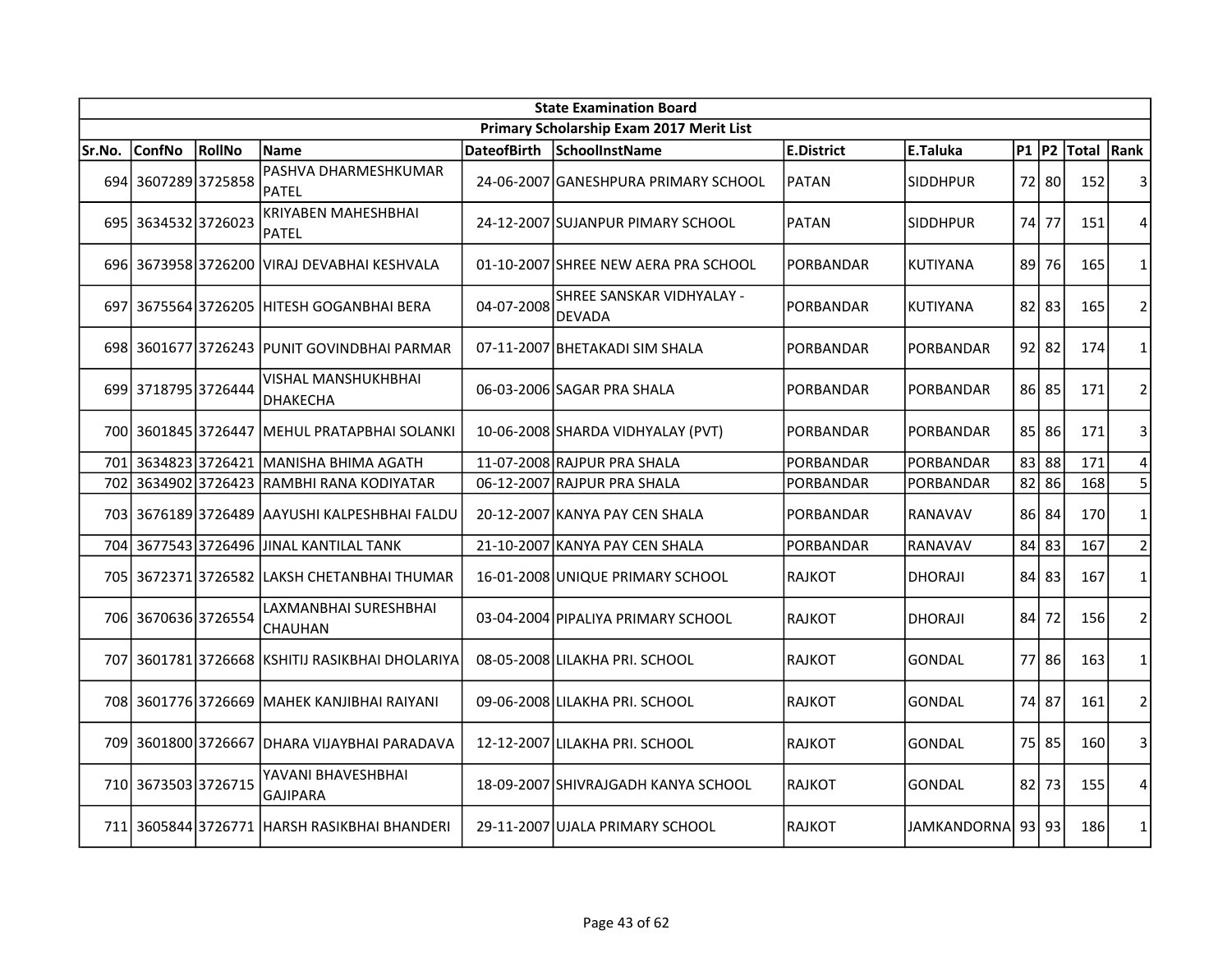| <b>State Examination Board</b> |                     |        |                                                |                    |                                               |                   |                         |                 |       |            |                |  |
|--------------------------------|---------------------|--------|------------------------------------------------|--------------------|-----------------------------------------------|-------------------|-------------------------|-----------------|-------|------------|----------------|--|
|                                |                     |        |                                                |                    | Primary Scholarship Exam 2017 Merit List      |                   |                         |                 |       |            |                |  |
| Sr.No.                         | <b>ConfNo</b>       | RollNo | Name                                           | <b>DateofBirth</b> | SchoolInstName                                | <b>E.District</b> | <b>E.Taluka</b>         | $P1$ $P2$       |       | Total Rank |                |  |
|                                | 712 3675499 3726768 |        | PRIYANSHU ASHISHBHAI<br><b>BALDHA</b>          |                    | 04-12-2007 RAMPAR PRIMARY SCHOOL              | RAJKOT            | JAMKANDORNA 88 87       |                 |       | 175        | $\overline{2}$ |  |
|                                | 713 3603338 3726801 |        | <b>TANVI SANJAYBHAI</b><br>GONDALIYA           |                    | 15-09-2007 NAVA JASAPAR PRI SCHOOL            | <b>RAJKOT</b>     | JASDAN                  | 90 <sup>1</sup> | 78    | 168        | 1              |  |
|                                |                     |        | 714 3603342 3726798 HIRAVA JAYDIPBHAI PANDYA   |                    | 23-01-2008 NAVA JASAPAR PRI SCHOOL            | RAJKOT            | JASDAN                  | 82              | 74    | 156        | $\overline{2}$ |  |
|                                | 715 3603817 3726803 |        | DEVANSHI ASHISHBHAI<br><b>DODIYA</b>           |                    | 16-04-2007 SANDIPANI SANSKAR VIDHYALAY        | IRAJKOT           | JASDAN                  | 75 I            | 74    | 149        | 3              |  |
|                                |                     |        | 716 3637459 3726838 PARAM MANOJBHAI DODIYA     |                    | 03-08-2008 VIRPUR KUMAR PRIMARY SCHOOL RAJKOT |                   | JETPUR                  |                 | 85 88 | 173        | 1              |  |
| 717                            |                     |        | 3636918 3726823   NIYATI JAGDISHBHAI NAGAR     |                    | 22-04-2008 DEVKI GALOL KANYA SCHOL            | <b>RAJKOT</b>     | JETPUR                  | 80 I            | 72    | 152        | $\overline{2}$ |  |
|                                |                     |        | 718 3636992 3726819 HIRAL BATUKBHAI VISAVELIYA |                    | 17-03-2008 DEVKI GALOL KANYA SCHOL            | <b>RAJKOT</b>     | JETPUR                  | 75              | 68    | 143        | 3              |  |
|                                | 719 3637391 3726824 |        | ROOTVI BHIKHUBHAI<br>SHELADIYA                 |                    | 05-12-2007 DEVKI GALOL KANYA SCHOL            | <b>RAJKOT</b>     | <b>JETPUR</b>           | 78              | 62    | 140        | 4              |  |
|                                |                     |        | 720 3668074 3726859 PARTHIV RANJITBHAI DANGER  |                    | 16-03-2006 BAGDADIYA PRI. SCHOOL              | RAJKOT            | <b>KOTDA</b><br>SANGANI | 75              | 76    | 151        | $\mathbf{1}$   |  |
|                                |                     |        | 721 3622737 3726875 NIKHIL DINESHBHAI SARVAIYA |                    | 19-09-2007 DEVALIYA PRI. SCHOOL               | <b>RAJKOT</b>     | <b>KOTDA</b><br>SANGANI | 79              | 59    | 138        | $\overline{2}$ |  |
| 722                            | 3605993 3727078     |        | HIMSUTADEVI JAYVIRSHIH<br><b>JADEJA</b>        |                    | 07-09-2007 SANGANVA PRI. SCHOOL               | RAJKOT            | LODHIKA                 | 79              | 72    | 151        | $\mathbf{1}$   |  |
|                                | 723 3606003 3727077 |        | <b>BHUVNESWARIBA</b><br>PRATIPALSHIH JADEJA    |                    | 06-07-2008 SANGANVA PRI. SCHOOL               | RAJKOT            | LODHIKA                 | 69              | 75    | 144        | $\overline{2}$ |  |
|                                |                     |        | 724 3603970 3727232 NARAYAN VINUBHAI DAMOR     |                    | 15-07-2005 LAXMIVADI PRI. SCHOOL              | RAJKOT            | PADDHARI                |                 | 83 80 | 163        | $\mathbf{1}$   |  |
|                                |                     |        | 725 3600346 3727264 URMIL HEMANTBHAI PARMAR    |                    | 02-06-2008 NANA KHIJADIYA PRI. SCHOOL         | RAJKOT            | <b>PADDHARI</b>         |                 | 75 80 | 155        | $\overline{2}$ |  |
|                                | 726 3674898 3727396 |        | ASHVIN MANSUKHBHAI<br><b>KADVANI</b>           |                    | 24-08-2008 DHANDHANI PRIMARY SCHOOL           | <b>RAJKOT</b>     | <b>RAJKOT</b>           |                 | 83 83 | 166        | 1              |  |
|                                |                     |        | 727 3607665 3727706 NENSI MUKESHBHAI SOLANKI   |                    | 09-08-2008 SARDHAR KANYA SCHOOL               | <b>RAJKOT</b>     | <b>RAJKOT</b>           | 83              | 75    | 158        | $\overline{2}$ |  |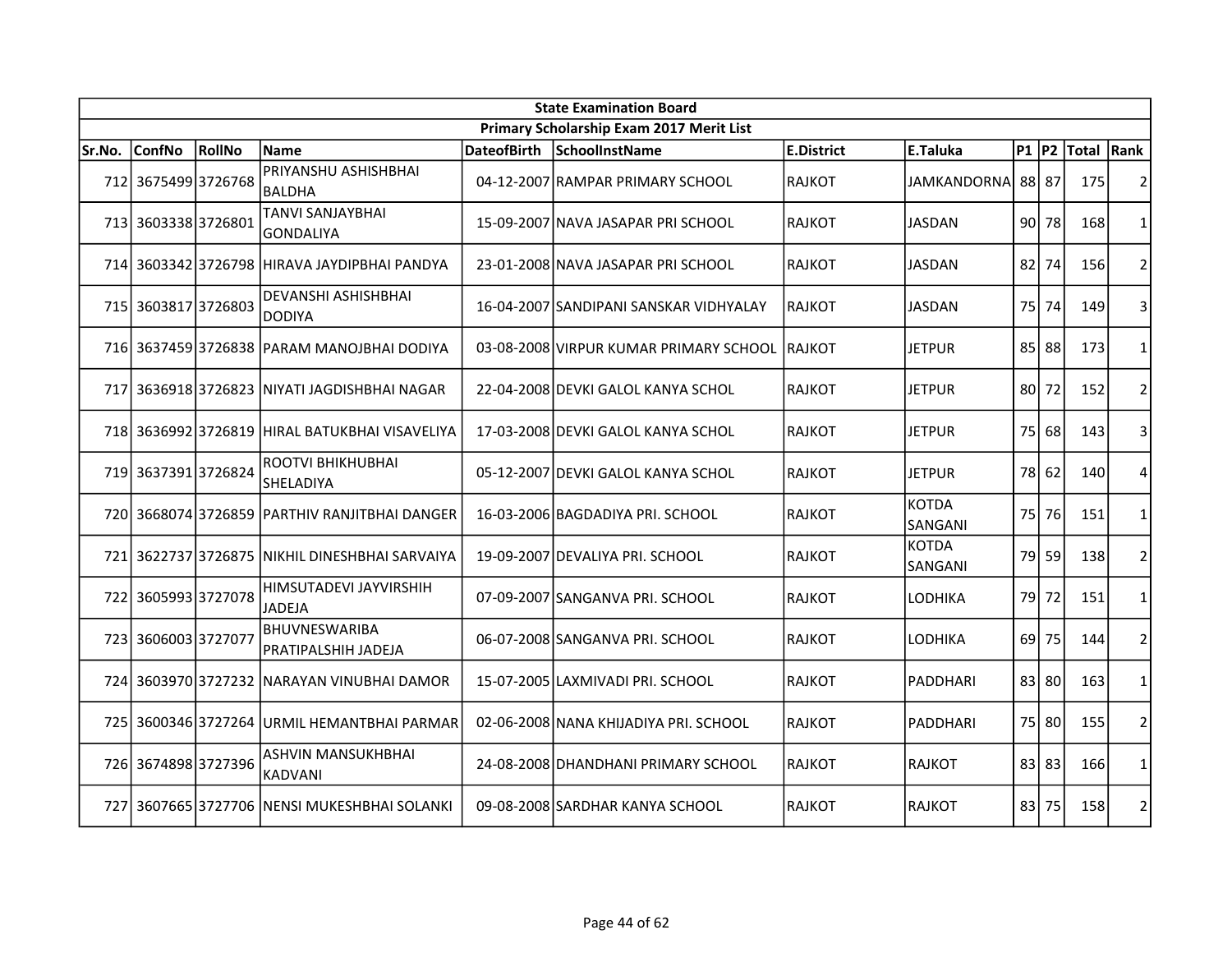| <b>State Examination Board</b> |                     |        |                                                |                    |                                          |                   |                               |           |       |            |                |  |
|--------------------------------|---------------------|--------|------------------------------------------------|--------------------|------------------------------------------|-------------------|-------------------------------|-----------|-------|------------|----------------|--|
|                                |                     |        |                                                |                    | Primary Scholarship Exam 2017 Merit List |                   |                               |           |       |            |                |  |
| Sr.No.                         | <b>ConfNo</b>       | RollNo | Name                                           | <b>DateofBirth</b> | SchoolInstName                           | <b>E.District</b> | E.Taluka                      | $P1$ $P2$ |       | Total Rank |                |  |
|                                | 728 3611083 3727633 |        | <b>NALIN BHIMAJIBHAI</b><br>RATADIYA           | 26-05-2007         | NARAYAN NAGAR ST. KUMAR<br><b>SCHOOL</b> | RAJKOT            | RAJKOT                        | 78        | 75    | 153        | 3              |  |
|                                | 729 3713693 3727598 |        | KISHAN BHURABHAI<br><b>BHARVAD</b>             |                    | 17-09-2007 MANHARPUR 1 PRIMARY SCHOOL    | <b>RAJKOT</b>     | RAJKOT                        | 75 l      | 76    | 151        | $\overline{4}$ |  |
|                                |                     |        | 730 3673425 3727866 RIYA KANTIBHAI GAJERA      |                    | 06-12-2007 PATHAK PRI. SCHOOL            | <b>RAJKOT</b>     | RAJKOT<br><b>CORPORATION</b>  |           | 86 83 | 169        | $\mathbf{1}$   |  |
|                                |                     |        | 731 3670218 3727858 HET ANISHBHAI BECHARA      |                    | 01-11-2007 PATHAK PRI. SCHOOL            | RAJKOT            | RAJKOT<br><b>CORPORATION</b>  |           | 77 79 | 156        | $\overline{2}$ |  |
|                                |                     |        | 732 3669855 3727867 RUDRA JITENDRABHAI GAMI    |                    | 02-01-2008 PATHAK PRI. SCHOOL            | <b>RAJKOT</b>     | RAJKOT<br><b>CORPORATION</b>  | 75        | 78    | 153        | 3              |  |
|                                | 733 3670281 3727865 |        | PRANSU MAHENDRABHAI<br>VEGAD                   |                    | 21-06-2007 PATHAK PRI. SCHOOL            | RAJKOT            | RAJKOT<br><b>CORPORATION</b>  | 77        | 70    | 147        | 4              |  |
|                                | 734 3673494 3727856 |        | <b>DRASHTI BHUPATBHAI</b><br><b>BOGHARA</b>    |                    | 30-08-2007 PATHAK PRI. SCHOOL            | <b>RAJKOT</b>     | RAJKOT<br><b>CORPORATION</b>  |           | 70 77 | 147        | 5              |  |
|                                | 735 3673404 3727860 |        | <b>KRENSI DINESHBHAI</b><br><b>MARADIYA</b>    |                    | 10-08-2007 PATHAK PRI. SCHOOL            | RAJKOT            | IRAJKOT<br><b>CORPORATION</b> |           | 78 67 | 145        | 6              |  |
|                                |                     |        | 736 3673469 3727857 HARSH RAJENDRABHAI BHATT   |                    | 02-11-2007 PATHAK PRI. SCHOOL            | RAJKOT            | RAJKOT<br><b>CORPORATION</b>  | 69        | 76    | 145        | $\overline{7}$ |  |
|                                | 737 3677581 3727868 |        | <b>VISHVAJITSINH VIJAYSINH</b><br><b>GOHIL</b> |                    | 22-12-2007 S.P.SCHOOL                    | RAJKOT            | IRAJKOT<br><b>CORPORATION</b> |           | 78 67 | 145        | 8              |  |
|                                |                     |        | 738 3634918 3727884 HET KALPESHBHAI ARDESHNA   |                    | 05-01-2007 SHREE JAGRUTI VIDHYALAY       | <b>RAJKOT</b>     | RAJKOT<br><b>CORPORATION</b>  | 73        | 66    | 139        | 9              |  |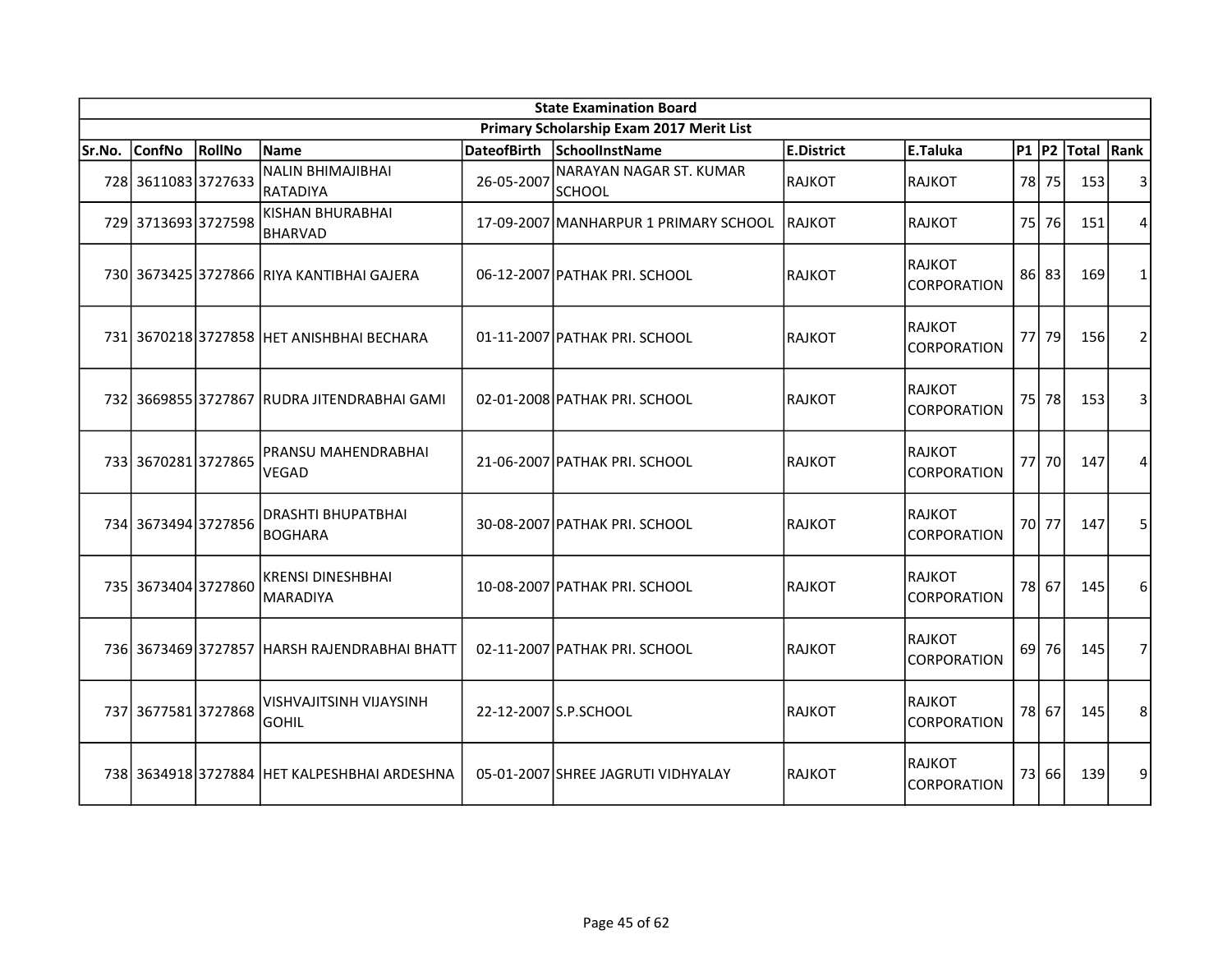|        | <b>State Examination Board</b> |        |                                               |  |                                          |                   |                                            |    |         |             |      |  |  |
|--------|--------------------------------|--------|-----------------------------------------------|--|------------------------------------------|-------------------|--------------------------------------------|----|---------|-------------|------|--|--|
|        |                                |        |                                               |  | Primary Scholarship Exam 2017 Merit List |                   |                                            |    |         |             |      |  |  |
| Sr.No. | ConfNo                         | RollNo | <b>Name</b>                                   |  | DateofBirth SchoolInstName               | <b>E.District</b> | E.Taluka                                   |    |         | P1 P2 Total | Rank |  |  |
|        | 739 3674854 3727870            |        | HARD DARMENDRABHAI<br><b>BAGHORA</b>          |  | 27-12-2007 SARVODAY SCHOOL               | <b>RAJKOT</b>     | <b>RAJKOT</b><br><b>CORPORATION</b>        |    | 73 65   | 138         | 10   |  |  |
|        | 740 3711825 3727854            |        | KARAN MANSUKHBHAI<br>RAMANI                   |  | 23-08-2007 PATANJALI VIDYALAY            | <b>RAJKOT</b>     | RAJKOT<br><b>CORPORATION</b>               |    | 70 64   | 134         | 11   |  |  |
|        | 741 3677875 3727882            |        | TRISHLABA NARENDRASINH<br><b>JADEJA</b>       |  | 19-08-2007 SCHOOL NO.86                  | <b>RAJKOT</b>     | <b>RAJKOT</b><br><b>CORPORATION</b>        |    | $62$ 65 | 127         | 12   |  |  |
|        |                                |        | 742 3670128 3727863 NIRAV NILESHBHAI DHOKIYA  |  | 22-04-2008 PATHAK PRI. SCHOOL            | <b>RAJKOT</b>     | <b>RAJKOT</b><br><b>CORPORATION</b>        |    | $73$ 53 | 126         | 13   |  |  |
|        |                                |        | 743 3674839 3727869 HAPPY PRAKASHBAHI KHUNT   |  | 08-09-2007 SARVODAY SCHOOL               | <b>RAJKOT</b>     | RAJKOT<br>CORPORATION                      |    | 68 56   | 124         | 14   |  |  |
|        | 744 3673363 3727862            |        | <b>MAHEKSHA AMITBHAI</b><br>VEKARIYA          |  | 28-03-2008 PATHAK PRI. SCHOOL            | <b>RAJKOT</b>     | <b>RAJKOT</b><br><b>CORPORATION</b>        |    | $69$ 55 | 124         | 15   |  |  |
|        | 745 3677772 3727883            |        | TRUPTIBA NARENDRASINH<br>JADEJA               |  | 19-08-2007 SCHOOL NO.86                  | <b>RAJKOT</b>     | <b>RAJKOT</b><br>CORPORATION               |    | $56$ 63 | 119         | 16   |  |  |
|        |                                |        | 746 3678003 3727879 RADHIKA TEJABHAI SINDHAV  |  | 27-05-2005 SCHOOL NO.86                  | <b>RAJKOT</b>     | RAJKOT<br><b>CORPORATION</b>               |    | 52 63   | 115         | 17   |  |  |
|        |                                |        | 747 3674835 3727873 MISVA RASIKBHAI GONDALIYA |  | 11-09-2007 SARVODAY SCHOOL               | <b>RAJKOT</b>     | <b>RAJKOT</b><br><b>CORPORATION</b>        | 64 | 48      | 112         | 18   |  |  |
|        |                                |        | 748 3674844 3727875 RIYA YASVANBHAI VIRANI    |  | 23-04-2008 SARVODAY SCHOOL               | <b>RAJKOT</b>     | <b>RAJKOT</b><br>CORPORATION               |    | 66 46   | 112         | 19   |  |  |
|        | 749 3673984 3727852            |        | MAHEK PRADIPBHAI<br><b>MUNGALPARA</b>         |  | 19-03-2008 ATMIYA SHISHU VIDYAMANDIR     | <b>RAJKOT</b>     | <b>RAJKOT</b><br><i><b>CORPORATION</b></i> |    | 66 44   | 110         | 20   |  |  |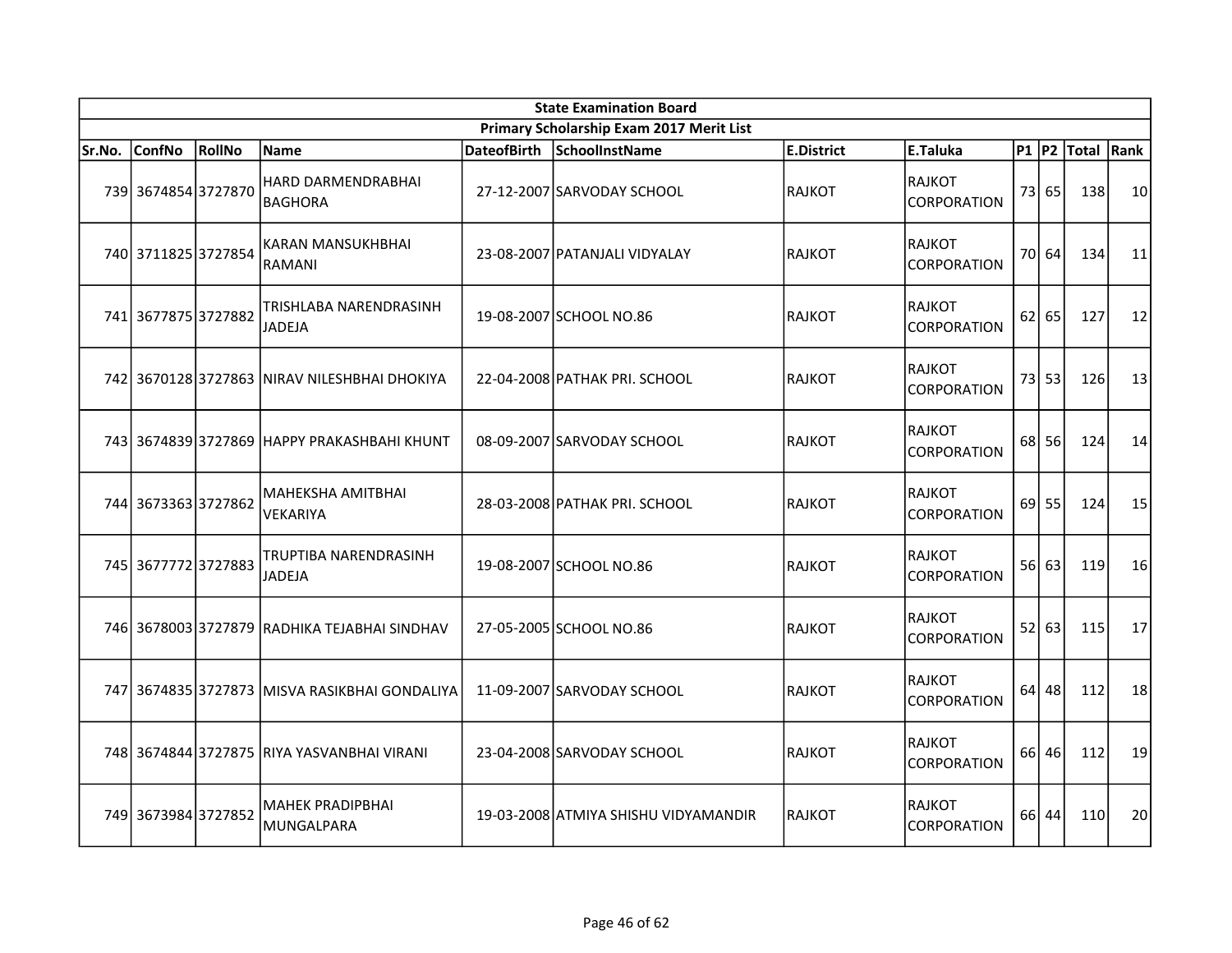|        | <b>State Examination Board</b> |               |                                               |                    |                                              |                     |                        |           |           |            |                |  |  |
|--------|--------------------------------|---------------|-----------------------------------------------|--------------------|----------------------------------------------|---------------------|------------------------|-----------|-----------|------------|----------------|--|--|
|        |                                |               |                                               |                    | Primary Scholarship Exam 2017 Merit List     |                     |                        |           |           |            |                |  |  |
| Sr.No. | <b>ConfNo</b>                  | <b>RollNo</b> | Name                                          | <b>DateofBirth</b> | SchoolInstName                               | <b>E.District</b>   | E.Taluka               | $P1$ $P2$ |           | Total Rank |                |  |  |
|        |                                |               | 750 3711810 3727813 PAYAL ASHOKGIRI APARNATHI |                    | 15-02-2008 TALAGANA TALUKA SCHOOL            | <b>RAJKOT</b>       | <b>UPLETA</b>          | 71        | 68        | 139        | 1              |  |  |
|        |                                |               | 751 3710824 3727793 VISVAS MOHANLAL RATHOD    | 24-10-2007         | KHARACHIYA TALUKA PRIMARY<br><b>SCHOOL</b>   | <b>RAJKOT</b>       | <b>UPLETA</b>          | 68        | 63        | 131        | $\overline{2}$ |  |  |
|        | 752 3674792 3727851            |               | PRIYANKA GANPATBHAI<br><b>MANDALI</b>         |                    | 14-05-2008 VINCHHIYA KANYA PRI. SCHOOL-2     | RAJKOT              | <b>VINCHHIYA</b>       |           | 86 88     | 174        | 1              |  |  |
|        |                                |               | 753 3637572 3727841 VATSAL SOMABHAI ROJASARA  |                    | 22-12-2007 KOTDA PRIMARY SCHOOL              | <b>RAJKOT</b>       | <b>VINCHHIYA</b>       | 74        | 78        | 152        | $\overline{2}$ |  |  |
|        | 754 3712718 3728513            |               | KAVYA PRAKASHCHANDRA<br><b>PATEL</b>          |                    | 24-12-2007 VAKTAPUR PRISCH                   | <b>SABAR KANTHA</b> | <b>HIMMATNAGA</b><br>R |           | $90$ 92   | 182        | 1              |  |  |
|        |                                |               | 755 3605135 3728378 MEGHAL SUNILKUMAR PATEL   |                    | 05-02-2007 NACHIKET SCH                      | <b>SABAR KANTHA</b> | <b>HIMMATNAGA</b><br>R |           | $90$ 90   | 180        | $\overline{2}$ |  |  |
|        |                                |               | 756 3670168 3728381 SIYA PARESHBHAI PATEL     |                    | 07-03-2008 NACHIKET SCH                      | <b>SABAR KANTHA</b> | <b>HIMMATNAGA</b><br>R | 89        | 87        | 176        | 3              |  |  |
|        |                                |               | 757 3605415 3728374 KRISHA JAGDISHBHAI PATEL  |                    | 02-01-2007 NACHIKET SCH                      | SABAR KANTHA        | <b>HIMMATNAGA</b><br>R |           | 88 87     | 175        | 4              |  |  |
|        |                                |               | 758 3605361 3728388 YANA ALPESHBHAI PATEL     |                    | 04-05-2007 NACHIKET SCH                      | <b>SABAR KANTHA</b> | <b>HIMMATNAGA</b><br>R |           | $90$   85 | 175        | 5              |  |  |
|        | 759 3722258 3728857            |               | PRIYANSHU BHARATBHAI<br><b>PATEL</b>          |                    | 19-07-2007 KAMALPUR SCH                      | SABAR KANTHA        | <b>IDAR</b>            | 88        | 94        | 182        | 1              |  |  |
|        | 760 3602002 3728584            |               | SHREYABEN JAGDISHBHAI<br><b>PATEL</b>         |                    | 15-04-2007 AADESH VIDHYALAYA                 | <b>SABAR KANTHA</b> | <b>IDAR</b>            | 90        | 90        | 180        | $\overline{2}$ |  |  |
|        |                                |               | 761 3722320 3728858 RIYA ISHVARBHAI PRAJAPATI |                    | 05-12-2007 KAMALPUR SCH                      | <b>SABAR KANTHA</b> | <b>IDAR</b>            | 88        | 91        | 179        | 3              |  |  |
|        | 762 3711907 3728869            |               | <b>DHARMISHTHABEN</b><br>MAHESHBHAI PRAJAPATI |                    | 04-06-2007 LALODA PRA SCH                    | <b>SABAR KANTHA</b> | <b>IDAR</b>            | 86 I      | 91        | 177        | 4              |  |  |
|        | 763 3622984 3729285            |               | JIYA PRAKASHKUMAR KEPTAN                      | 12-04-2008         | SANT SHRI RAMJIBAPA K.K.P<br>KANYA VIDHYALAY | <b>SABAR KANTHA</b> | KHEDBRAHMA             | 80        | 73        | 153        | 1              |  |  |
|        | 764 3718140 3729299            |               | ATMAN ALPESHKUMAR PATEL                       |                    | 23-02-2007 SHETH N. L. PRIMARY SCHOOL        | <b>SABAR KANTHA</b> | KHEDBRAHMA             |           | 76 73     | 149        | $\overline{2}$ |  |  |
|        | 765 3678043 3729141            |               | PRATHABA PRATAPSINH<br>CHAUHAN                |                    | 11-01-2007 GADHDA SHAMLAJI                   | <b>SABAR KANTHA</b> | KHEDBRAHMA             |           | 72 76     | 148        | 3              |  |  |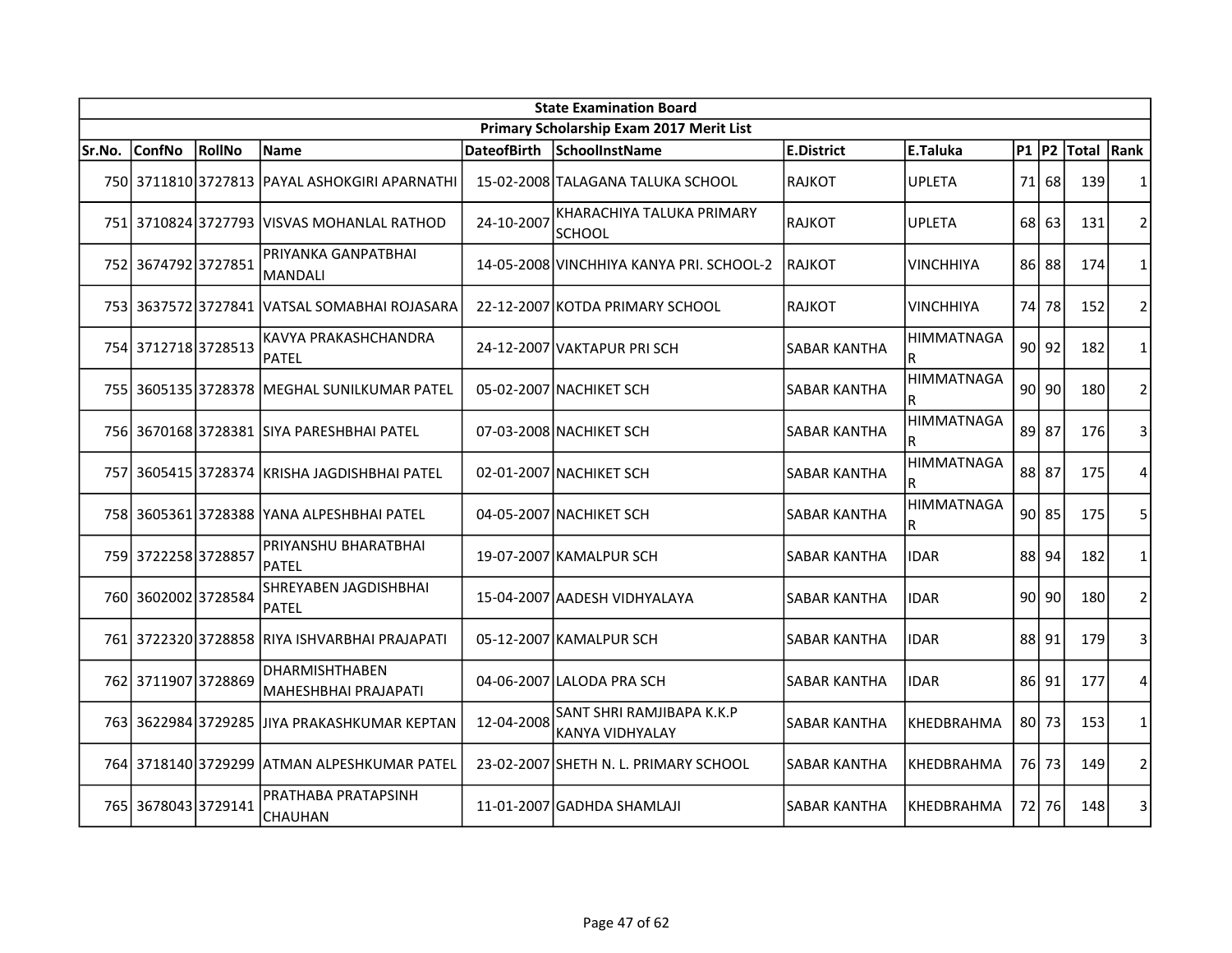|        | <b>State Examination Board</b> |        |                                               |                    |                                                       |                     |                 |           |         |            |                |  |  |
|--------|--------------------------------|--------|-----------------------------------------------|--------------------|-------------------------------------------------------|---------------------|-----------------|-----------|---------|------------|----------------|--|--|
|        |                                |        |                                               |                    | Primary Scholarship Exam 2017 Merit List              |                     |                 |           |         |            |                |  |  |
| Sr.No. | <b>ConfNo</b>                  | RollNo | <b>Name</b>                                   | <b>DateofBirth</b> | SchoolInstName                                        | E.District          | E.Taluka        | $P1$ $P2$ |         | Total Rank |                |  |  |
|        |                                |        | 766 3713366 3729284 FORAM GIRISHBHAI PATEL    | 14-11-2007         | SANT SHRI RAMJIBAPA K.K.P<br>KANYA VIDHYALAY          | <b>SABAR KANTHA</b> | KHEDBRAHMA      |           | 77 71   | 148        | 4              |  |  |
|        |                                |        | 767 3623590 3729531 MAHI CHIRAGKUMAR PATEL    |                    | 01-12-2007 OUR OWN VIDYAVIHAR SCH                     | <b>SABAR KANTHA</b> | PRANTIJ         |           | 75 80   | 155        | $\mathbf{1}$   |  |  |
|        |                                |        | 768 3717442 3729649 VARUN MUKESHBHAI SHAVAK   |                    | 29-10-2007 TAKSHSHILA VIDHYALAYA                      | <b>SABAR KANTHA</b> | <b>PRANTIJ</b>  | 85 l      | 66      | 151        | $\overline{2}$ |  |  |
| 769    | 3711574 3730125                |        | DIYA MITESHKUMAR PATEL                        |                    | 24-10-2007 TAPOVAN VIDHYA MANDIR                      | <b>SABAR KANTHA</b> | <b>TALOD</b>    | 92        | 91      | 183        | $\mathbf 1$    |  |  |
|        | 770 3673318 3730029            |        | VAISHVI RAKESHBHAI<br><b>BHOJANI</b>          |                    | 25-11-2007 RAMPURAKAMPA SCH                           | <b>SABAR KANTHA</b> | TALOD           | 83        | 74      | 157        | $\overline{2}$ |  |  |
|        | 771 3711781 3730361            |        | SANJANABEN HARESHBHAI<br><b>SAGAR</b>         |                    | 11-04-2008 VADALI - 3 SCH                             | <b>SABAR KANTHA</b> | <b>VADALI</b>   | 80 l      | 82      | 162        | $\mathbf{1}$   |  |  |
| 772    | 36687803730312                 |        | CHIRAG JASVANTBHAI<br><b>RATHOD</b>           |                    | 31-05-2008 SHARDA PRISCH                              | <b>SABAR KANTHA</b> | <b>VADALI</b>   | 80        | 82      | 162        | $\overline{2}$ |  |  |
|        | 773 3610315 3730451            |        | <b>DRASHTI ASHWINKUMAR</b><br><b>SUTHAR</b>   |                    | 14-04-2008 VIJAYNAGAR - 2 SCH                         | <b>SABAR KANTHA</b> | VIJAYNAGAR      |           | 82 87   | 169        | $\mathbf{1}$   |  |  |
|        |                                |        | 774 3718048 3730459 TIRTH JIGARKUMAR GANDHI   |                    | 06-06-2007 VIJAYNAGAR - 2 SCH                         | <b>SABAR KANTHA</b> | VIJAYNAGAR      |           | 82 84   | 166        | $\overline{2}$ |  |  |
|        | 775 3636200 3730517            |        | İGATI DAYARAMBHAI PATEL                       |                    | 09-02-2008 SARASWATI SHISHU MANDIR                    | <b>SURAT</b>        | <b>BARDOLI</b>  |           | 88 75   | 163        | $\mathbf{1}$   |  |  |
|        | 776 3670228 3730504            |        | VAIBHAVI MANOJKUMAR<br><b>DHIMAR</b>          |                    | 19-01-2008 KANYA VIDYALAY ASTAN PRIMARY SURAT         |                     | <b>BARDOLI</b>  | 83        | 76      | 159        | $\overline{2}$ |  |  |
| 777    | 36363693730464                 |        | <b>BHAVYA KAPILBHAI PATEL</b>                 |                    | 21-09-2007 B A B S PRIMARY SCHOOL                     | SURAT               | <b>BARDOLI</b>  | 87        | 69      | 156        | $\overline{3}$ |  |  |
|        | 778 3689274 3730529            |        | MANAV GAURANGKUMAR<br><b>PATEL</b>            |                    | 26-01-2008 SARASWATI SHISHU MANDIR                    | ISURAT              | <b>BARDOLI</b>  |           | 78 77   | 155        | 4              |  |  |
|        |                                |        | 779 3718175 3730560 HET ANILBHAI PATEL        | 25-12-2007         | <b>DEEP DARSHAN GUJARATI</b><br>MEDIUM PRIMARY SCHOOL | <b>SURAT</b>        | <b>CHORYASI</b> |           | 84 86   | 170        | $\mathbf{1}$   |  |  |
|        |                                |        | 780 3634802 3730576 SHIVAM MAYARAM SHARMA     |                    | 08-01-2008 HAIDARGANJ PRIMARY SCHOOL                  | ISURAT              | <b>CHORYASI</b> | 65 l      | 70      | 135        | $\overline{2}$ |  |  |
|        |                                |        | 781 3634914 3730575 RENUKA SUNILBHAI KHERNAR  |                    | 14-06-2008 HAIDARGANJ PRIMARY SCHOOL                  | SURAT               | <b>CHORYASI</b> | 65        | 57      | 122        | 3              |  |  |
| 782    |                                |        | 3678440 3730566 ISRATBANU ISMAIL FAKIR        |                    | 07-06-2004 EKLERA PRIMARY SCHOOL                      | SURAT               | <b>CHORYASI</b> |           | $63$ 52 | 115        | 4              |  |  |
|        |                                |        | 783 3623239 3730677 SHAIVI KAMLESHBHAI MISTRY | 20-11-2007         | SHREE VASHISHTHA VIDHYALAY<br>lGUJARATI MEDIUM SCHOOL | <b>SURAT</b>        | <b>KAMREJ</b>   |           | 93 88   | 181        | $\mathbf{1}$   |  |  |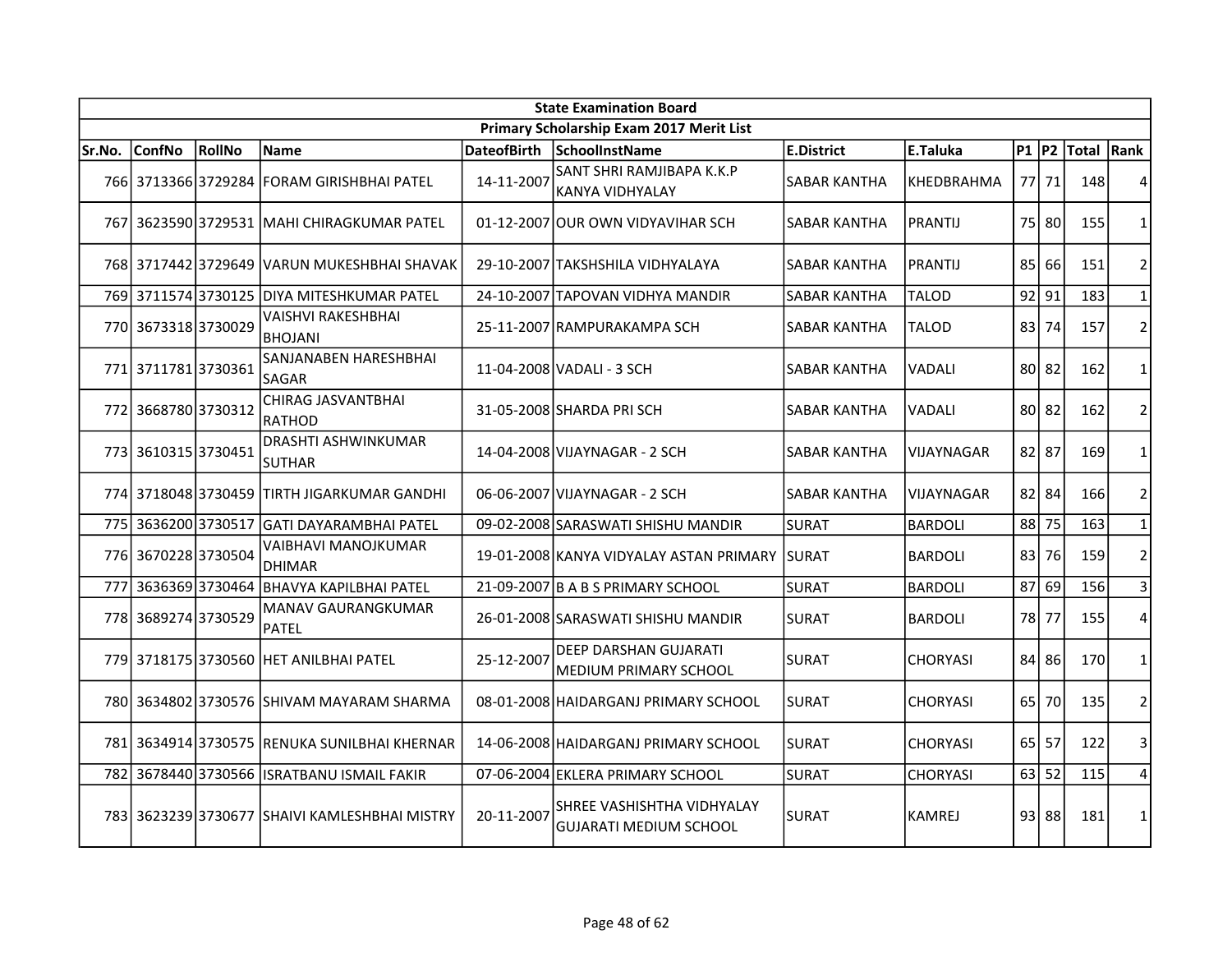| <b>State Examination Board</b> |                     |        |                                                |                    |                                                             |              |                |         |         |            |                |  |
|--------------------------------|---------------------|--------|------------------------------------------------|--------------------|-------------------------------------------------------------|--------------|----------------|---------|---------|------------|----------------|--|
|                                |                     |        |                                                |                    | Primary Scholarship Exam 2017 Merit List                    |              |                |         |         |            |                |  |
| Sr.No.                         | <b>ConfNo</b>       | RollNo | Name                                           | <b>DateofBirth</b> | SchoolInstName                                              | E.District   | E.Taluka       | $P1$ P2 |         | Total Rank |                |  |
|                                |                     |        | 784 3623508 3730636 DHRUVI PARESHBHAI ROHIT    | 14-11-2007         | SHREE VASHISHTHA VIDHYALAY<br>GUJARATI MEDIUM SCHOOL        | SURAT        | <b>KAMREJ</b>  |         | 88 83   | 171        | $\overline{2}$ |  |
|                                | 785 3623205 3730655 |        | KAVYKUMAR BALVANTBHAI<br><b>AHIR</b>           | 30-10-2007         | SHREE VASHISHTHA VIDHYALAY<br>GUJARATI MEDIUM SCHOOL        | <b>SURAT</b> | KAMREJ         | $90$ 73 |         | 163        | 3              |  |
|                                |                     |        | 786 3623186 3730633 BHUMIN MILANKUMAR PATEL    | 14-02-2007         | SHREE VASHISHTHA VIDHYALAY<br><b>GUJARATI MEDIUM SCHOOL</b> | <b>SURAT</b> | <b>KAMREJ</b>  | 92      | 70      | 162        | 4              |  |
| 787                            |                     |        | 3623386 3730673  PURV HITESHBHAI MARKANA       | 09-10-2007         | SHREE VASHISHTHA VIDHYALAY<br>GUJARATI MEDIUM SCHOOL        | SURAT        | <b>KAMREJ</b>  | 83      | 76      | 159        | 5              |  |
|                                | 788 3713402 3730707 |        | <b>SWEETYKUMARI DINESHBHAI</b><br>PATEL        |                    | 29-05-2008 UPALI KOSH PRIMARY SCHOOL                        | SURAT        | <b>MAHUVA</b>  | 78      | 83      | 161        | $\mathbf{1}$   |  |
|                                | 789 3623864 3730708 |        | ANJALIKUMARI RASIKBHAI<br>PATEL                | 12-03-2008         | VARDHA RASHTRIYA PRIMARY<br><b>SCHOOL</b>                   | <b>SURAT</b> | <b>MAHUVA</b>  | 71 85   |         | 156        | $\overline{2}$ |  |
|                                | 790 3601398 3730803 |        | TANISHKA KAUSHIKBHAI<br>PATEL                  |                    | 15-09-2007 MANDVI HIGH SCHOOL                               | <b>SURAT</b> | <b>MANDAVI</b> | 87 84   |         | 171        | $\mathbf{1}$   |  |
| 791                            | 36028443730794      |        | MEET HIMANSHU PATEL                            |                    | 05-02-2007 MANDVI HIGH SCHOOL                               | SURAT        | <b>MANDAVI</b> | 86      | 77      | 163        | $\overline{2}$ |  |
| 792                            | 36742833730917      |        | PARAGKUMAR PARESHBHAI<br>VASANI                |                    | 09-07-2008 N R CHAUDHARI PRIMARY SCHOOL SURAT               |              | <b>MANGROL</b> | 80 84   |         | 164        | 1              |  |
|                                | 793 3678998 3730924 |        | KRUNALSINH JAYDEEPSINH<br>KHER                 |                    | 09-05-2008 VELACHHA VINAY VIDYA MANDIR                      | SURAT        | <b>MANGROL</b> | 81      | 77      | 158        | $\overline{2}$ |  |
|                                | 794 3674146 3730907 |        | DRASHTIKUMARI ARUNBHAI<br>GAMIT                |                    | 29-11-2007 N R CHAUDHARI PRIMARY SCHOOL SURAT               |              | MANGROL        | 84      | 67      | 151        | 3              |  |
|                                | 795 3709514 3730925 |        | <b>FORAMKUMARI</b><br><b>BHAVESHBHAI PATEL</b> |                    | 04-02-2008 M R C PRIMARY SCHOOL                             | <b>SURAT</b> | <b>OLPAD</b>   |         | $87$ 83 | 170        | 1              |  |
|                                | 796 3710408 3730931 |        | YASHVIKUMARI<br>JITENDRABHAI PATEL             |                    | 08-12-2007 M R C PRIMARY SCHOOL                             | <b>SURAT</b> | <b>OLPAD</b>   | 87      | 79      | 166        | $\overline{2}$ |  |
| 797                            | 37093783730927      |        | MANSI BHARATBHAI PATEL                         |                    | 08-10-2007 M R C PRIMARY SCHOOL                             | <b>SURAT</b> | <b>OLPAD</b>   | 84      | 63      | 147        | 3              |  |
|                                | 798 3673454 3730962 |        | HENILKUMAR SOHANSINH<br><b>CHAUDHARI</b>       |                    | 23-01-2008 D B H PRIMARY SCHOOL                             | <b>SURAT</b> | PALASANA       | 84 l    | 77      | 161        | $\mathbf{1}$   |  |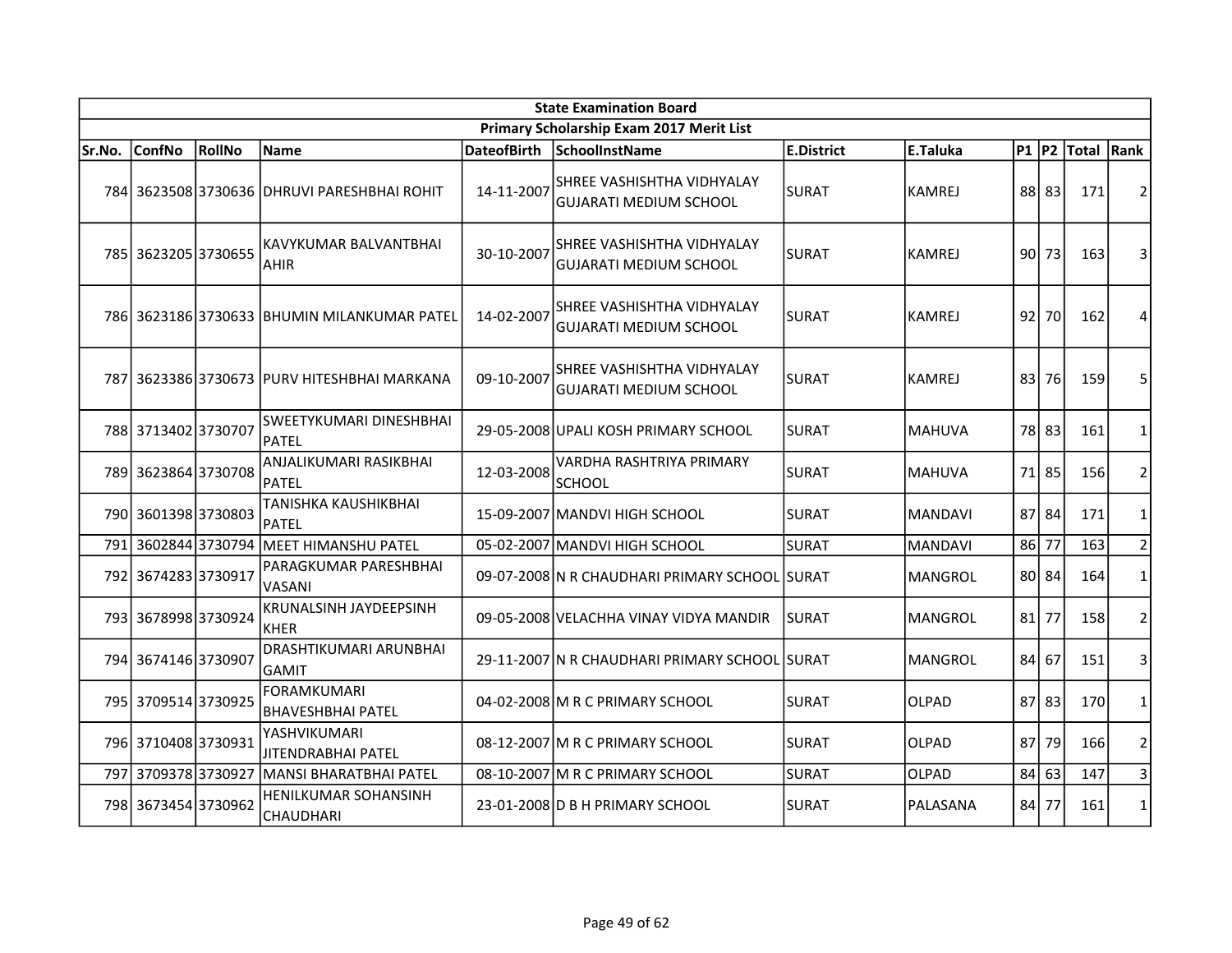| <b>State Examination Board</b> |                     |        |                                               |                    |                                                                |                   |                     |         |           |            |                |  |
|--------------------------------|---------------------|--------|-----------------------------------------------|--------------------|----------------------------------------------------------------|-------------------|---------------------|---------|-----------|------------|----------------|--|
|                                |                     |        |                                               |                    | Primary Scholarship Exam 2017 Merit List                       |                   |                     |         |           |            |                |  |
| Sr.No.                         | <b>ConfNo</b>       | RollNo | Name                                          | <b>DateofBirth</b> | SchoolInstName                                                 | <b>E.District</b> | E.Taluka            | $P1$ P2 |           | Total Rank |                |  |
|                                |                     |        | 799 3674628 3730959 BHUMI DIPAKBHAI BHAVASAR  |                    | 25-11-2006 D B H PRIMARY SCHOOL                                | <b>SURAT</b>      | PALASANA            | 76      | 79        | 155        | 2              |  |
|                                |                     |        | 800 3608073 3732562 TIRTH JAYSUKHBHAI PADSALA | 24-07-2007         | <b>SMT S H GAJERA GUJARATI</b><br>MEDIUM PRIMARY SCHOOL        | <b>SURAT</b>      | SURAT CORPO.        |         | $91$   85 | 176        | 1              |  |
|                                |                     |        | 801 3710787 3732415 KUSH KIRTIBHAI PATEL      | 12-10-2006         | SHARDANIKETAN PRIMARY<br><b>SCHOOL</b>                         | SURAT             | <b>SURAT CORPO.</b> |         | 89 81     | 170        | $\overline{2}$ |  |
|                                |                     |        | 802 3623792 3732246 PREKSHA DARSHAN MORE      |                    | 02-04-2007 P B DESAI PRIMARY SCHOOL                            | SURAT             | SURAT CORPO.        |         | 89 80     | 169        | 3              |  |
|                                |                     |        | 803 3609817 3732335 SARTHAK PARESHBHAI PATEL  | 12-05-2007         | SARLABAHEN MANSUKHBHAI<br>DHABUWALA PRIMARY SCHOOL             | <b>SURAT</b>      | SURAT CORPO.        |         | 88 81     | 169        | 4              |  |
|                                |                     |        | 804 3710118 3732416 MANTHAN NAVINBHAI PATEL   | 09-09-2007         | SHARDANIKETAN PRIMARY<br><b>SCHOOL</b>                         | <b>SURAT</b>      | SURAT CORPO.        |         | 87 82     | 169        | 5              |  |
|                                | 805 3623303 3732489 |        | KABHIKUMAR UMESHBHAI<br><b>ROY</b>            | 12-10-2006         | <b>SHREE SWAMINARAYAN GURUKUL</b><br><b>VIDHYALAY</b>          | <b>SURAT</b>      | <b>SURAT CORPO.</b> |         | 86 80     | 166        | 6              |  |
|                                |                     |        | 806 3609030 3732247 RUCHIT KAPILBHAI PATEL    |                    | 09-02-2007 P B DESAI PRIMARY SCHOOL                            | ISURAT            | SURAT CORPO.        |         | 87 77     | 164        | $\overline{7}$ |  |
|                                |                     |        | 807 3608754 3732291 MANSHI RAMSI CHAVDA       |                    | 26-04-2007 RAMKRUSHNA VIDHYABHAVAN                             | ISURAT            | SURAT CORPO.        |         | 79 85     | 164        | 8              |  |
|                                |                     |        | 808 3623861 3732240 MAHEK SATISHKUMAR PATEL   |                    | 04-03-2007   P B DESAI PRIMARY SCHOOL                          | <b>SURAT</b>      | SURAT CORPO.        | 84      | 79        | 163        | 9              |  |
|                                |                     |        | 809 3608771 3732278 HEER MUKESHBHAI PATEL     |                    | 09-09-2007 RAMKRUSHNA VIDHYABHAVAN                             | <b>SURAT</b>      | SURAT CORPO.        | 83      | 79        | 162        | 10             |  |
|                                |                     |        | 810 3600936 3732550 HENCY HITESHBHAI VIRANI   | 24-01-2008         | <b>SMT S H GAJERA GUJARATI</b><br><b>MEDIUM PRIMARY SCHOOL</b> | SURAT             | <b>SURAT CORPO.</b> |         | 87 75     | 162        | 11             |  |
|                                |                     |        | 811 3622157 3732336 YASHVI RAJESHBHAI PATEL   | 14-07-2008         | <b>SARLABAHEN MANSUKHBHAI</b><br>DHABUWALA PRIMARY SCHOOL      | <b>SURAT</b>      | SURAT CORPO.        |         | 87 75     | 162        | 12             |  |
| 812                            |                     |        | 3608751 3732457 HARI HEMANT LALWALA           |                    | 09-09-2007 SHATH SREE T H BACHKANIWALA                         | SURAT             | SURAT CORPO.        | 821     | 78        | 160        | 13             |  |
|                                |                     |        | 813 3610205 3731704 KARAN DILIPBHAI GOD       | 22-07-2006         | NAGAR PRIMARY SCHOOL NO -<br>173                               | SURAT             | SURAT CORPO.        |         | $81$ 78   | 159        | 14             |  |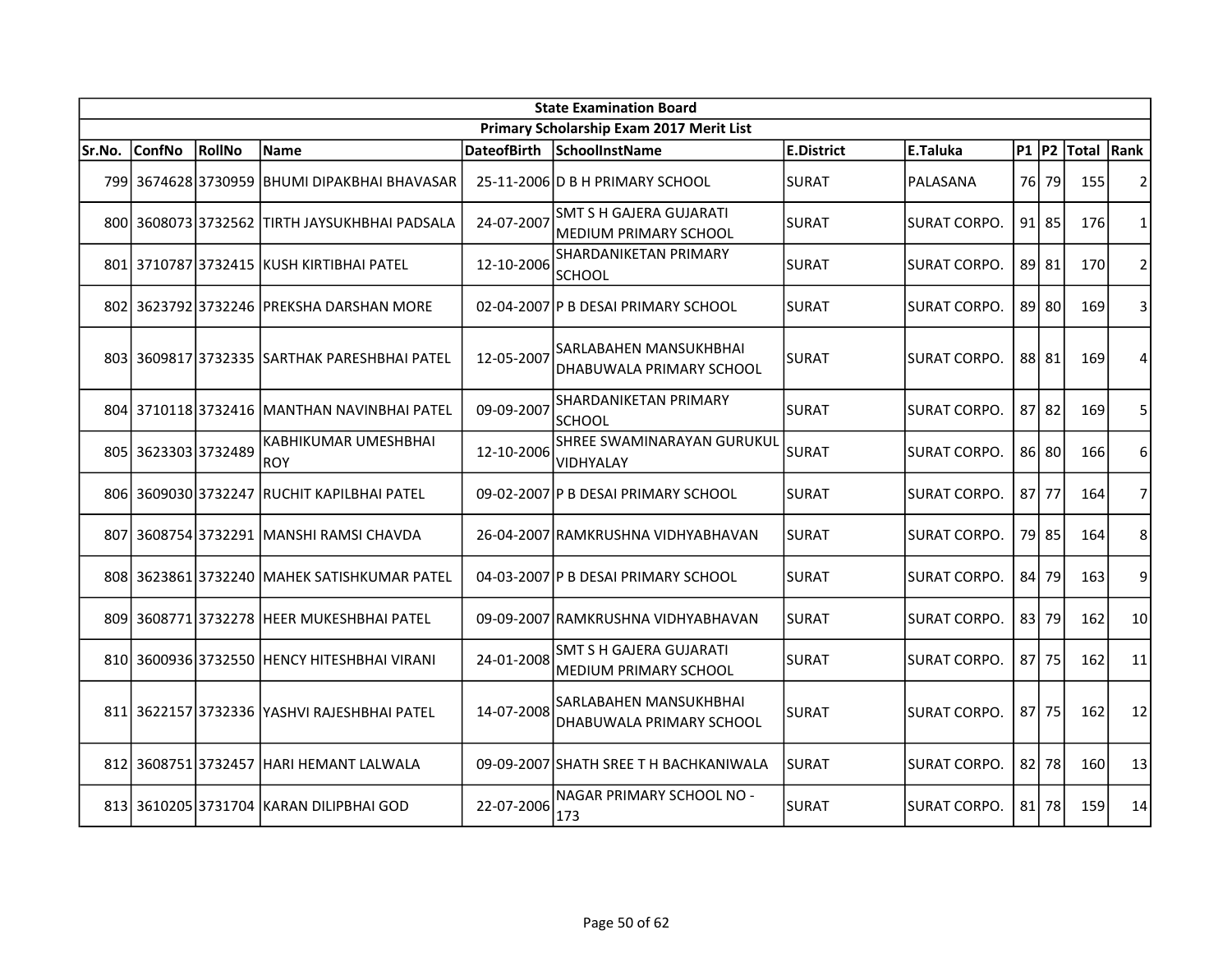|        | <b>State Examination Board</b> |        |                                             |             |                                                  |              |                     |        |           |            |    |  |  |
|--------|--------------------------------|--------|---------------------------------------------|-------------|--------------------------------------------------|--------------|---------------------|--------|-----------|------------|----|--|--|
|        |                                |        |                                             |             | Primary Scholarship Exam 2017 Merit List         |              |                     |        |           |            |    |  |  |
| Sr.No. | <b>ConfNo</b>                  | RollNo | Name                                        | DateofBirth | SchoolInstName                                   | E.District   | E.Taluka            | P1  P2 |           | Total Rank |    |  |  |
|        |                                |        | 814 3711570 3732400 HET JAYESHBHAI PATEL    | 16-07-2007  | SHARDANIKETAN PRIMARY<br><b>SCHOOL</b>           | <b>SURAT</b> | SURAT CORPO.        |        | $84$ 75   | 159        | 15 |  |  |
|        |                                |        | 815 3622607 3732533 HETHVI KEYUR CHOKHAWALA | 28-11-2007  | SMT KESARBEN PUNAMCHAND<br>GANDHI PRI SCH        | SURAT        | SURAT CORPO.        |        | $87$ 72   | 159        | 16 |  |  |
|        |                                |        | 816 3608812 3732482 SUJAL JAGDISHBHAI PATEL |             | 07-06-2007 SHATH SREE T H BACHKANIWALA           | <b>SURAT</b> | <b>SURAT CORPO.</b> |        | 78 80     | 158        | 17 |  |  |
|        |                                |        | 817 3610334 3732558 PURV ATULBHAI GAJERA    | 11-10-2007  | SMT S H GAJERA GUJARATI<br>MEDIUM PRIMARY SCHOOL | SURAT        | <b>SURAT CORPO.</b> |        | 84 74     | 158        | 18 |  |  |
|        |                                |        | 818 3673597 3731094 KRUNAL SUKABHAI VASAVA  | 30-10-2007  | <b>GURUKUL VIDHYAPITH KUMAR</b><br>VIDHYALAY     | <b>SURAT</b> | <b>SURAT CORPO.</b> |        | $81$ 77   | 158        | 19 |  |  |
|        | 819 3711708 3732441            |        | TANMAY MUKESHBHAI<br><b>RAVRANI</b>         | 07-12-2007  | <b>SHARDANIKETAN PRIMARY</b><br><b>SCHOOL</b>    | <b>SURAT</b> | SURAT CORPO.        |        | 80 77     | 157        | 20 |  |  |
|        | 820 3623621 3731596            |        | <b>VRAJKUMAR MANGILAL</b><br>PRAJAPATI      | 15-02-2008  | NAGAR PRIMARY SCHOOL NO -<br>117                 | SURAT        | <b>SURAT CORPO.</b> |        | $82$ 75   | 157        | 21 |  |  |
|        | 821 3603883 3732537            |        | KRISHA PRATIKKUMAR SHAH                     | 27-08-2008  | SMT KESARBEN PUNAMCHAND<br>GANDHI PRI SCH        | SURAT        | <b>SURAT CORPO.</b> |        | $82$ 75   | 157        | 22 |  |  |
|        |                                |        | 822 3608868 3732282 JAY SURESHBHAI RAJANI   |             | 21-09-2007 RAMKRUSHNA VIDHYABHAVAN               | <b>SURAT</b> | <b>SURAT CORPO.</b> |        | 80 76     | 156        | 23 |  |  |
|        | 823 3710201 3732373            |        | RAHI HARENDRAKUMAR<br>PATEL                 |             | 10-11-2007 SHARDA YATAN GUJARATI SCHOOL SURAT    |              | <b>SURAT CORPO.</b> |        | 85 71     | 156        | 24 |  |  |
| 8241   | 3608587 3732465                |        | KHUSHI KAMLESHKUMAR<br>KHAKHIWALA           |             | 15-11-2007 SHATH SREE TH BACHKANIWALA            | <b>SURAT</b> | <b>SURAT CORPO.</b> |        | $83$ 73   | 156        | 25 |  |  |
|        |                                |        | 825 3714733 3732259 PRATHAM ANILBHAI BHOJ   |             | 05-12-2007 PRESIDENCY GUJ MED SCHOOL             | <b>SURAT</b> | SURAT CORPO.        |        | 83 73     | 156        | 26 |  |  |
|        |                                |        | 826 3608878 3732300 SAGAR PRAVINBHAI AHIR   |             | 15-12-2007 RAMKRUSHNA VIDHYABHAVAN               | <b>SURAT</b> | <b>SURAT CORPO.</b> |        | 80 76     | 156        | 27 |  |  |
| 827    | 3608807 3732450                |        | <b>DEV DHAVALKUMAR</b><br>IMATHAWALA        |             | 11-02-2008 SHATH SREE TH BACHKANIWALA            | <b>SURAT</b> | <b>SURAT CORPO.</b> |        | 80 76     | 156        | 28 |  |  |
|        |                                |        | 828 3600726 3732185 ADITI JAYESH KOTHWALA   | 30-12-2006  | NEW MODEL GUJARATI PRIMARY<br>ISCHOOL            | SURAT        | <b>SURAT CORPO.</b> |        | $81$   74 | 155        | 29 |  |  |
|        |                                |        | 829 3623927 3732241 MISTI SANDIPBHAI PATEL  |             | 02-03-2007 P B DESAI PRIMARY SCHOOL              | <b>SURAT</b> | SURAT CORPO.        |        | $82$   73 | 155        | 30 |  |  |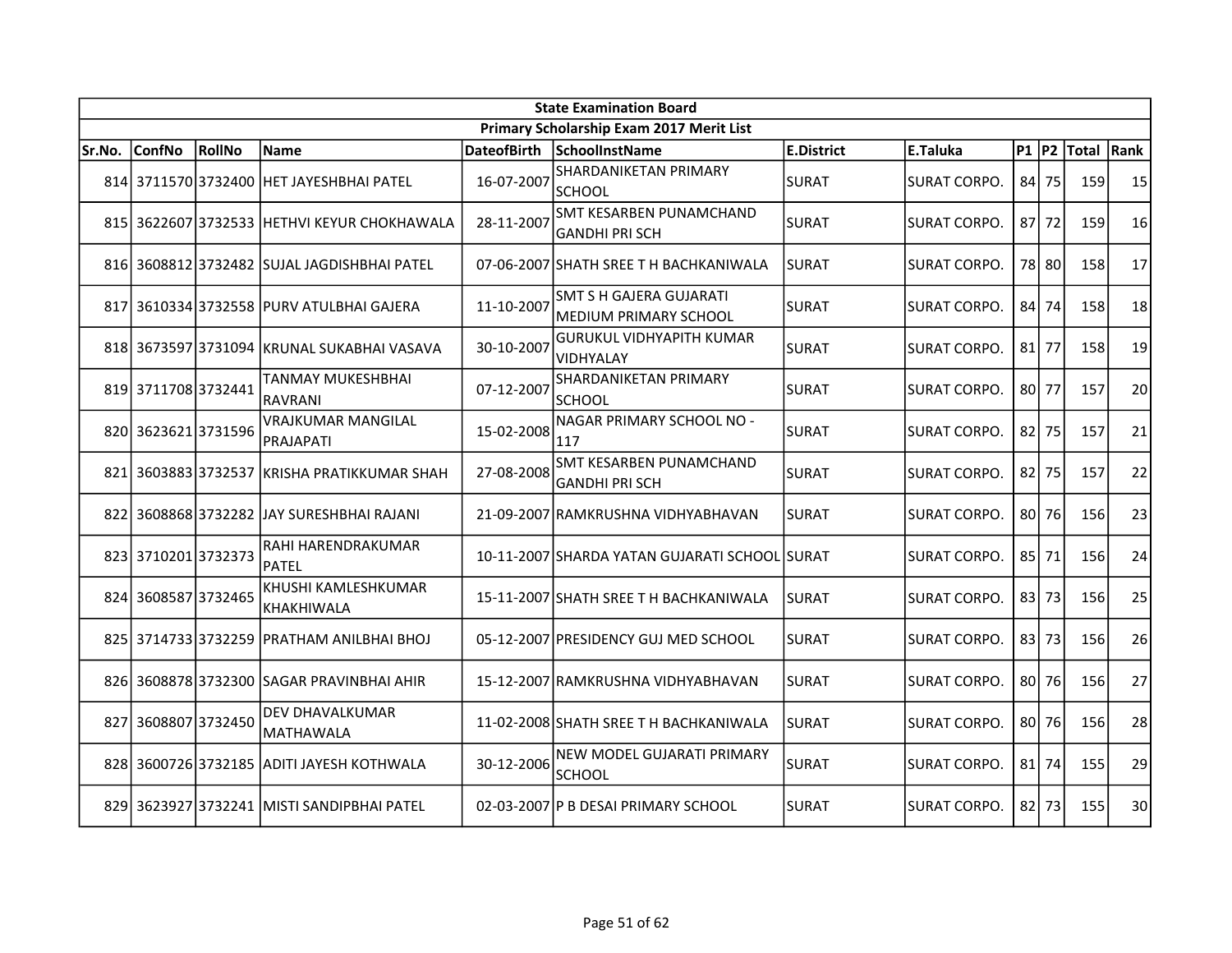|        | <b>State Examination Board</b> |        |                                               |                    |                                                      |                   |                     |        |         |            |    |  |  |
|--------|--------------------------------|--------|-----------------------------------------------|--------------------|------------------------------------------------------|-------------------|---------------------|--------|---------|------------|----|--|--|
|        |                                |        |                                               |                    | Primary Scholarship Exam 2017 Merit List             |                   |                     |        |         |            |    |  |  |
| Sr.No. | <b>ConfNo</b>                  | RollNo | Name                                          | <b>DateofBirth</b> | SchoolInstName                                       | <b>E.District</b> | <b>E.Taluka</b>     | P1  P2 |         | Total Rank |    |  |  |
|        |                                |        | 830 3673156 3731179 VAIDEHI HIREN PATEL       | 18-05-2007         | LOURDES CONVENTPRIMARY<br>SCHOOL GUJARATI            | <b>SURAT</b>      | SURAT CORPO.        |        | $83$ 72 | 155        | 31 |  |  |
|        |                                |        | 831 3710525 3732435 SHARDA RAMJIBHAI CHAVADA  | 11-07-2007         | SHARDANIKETAN PRIMARY<br>ISCHOOL                     | <b>SURAT</b>      | SURAT CORPO.        |        | $82$ 73 | 155        | 32 |  |  |
|        | 832 3717971 3732510            |        | DISHAKUMARI MANOJKUMAR<br><b>MORKAR</b>       | 03-08-2007         | SMT D R RANA VIDHYASANKUL -<br>DINDAYAL SMRUTI TRUST | <b>SURAT</b>      | SURAT CORPO.        |        | 85 70   | 155        | 33 |  |  |
|        |                                |        | 833 3609045 3732243 PRACHI NILESHKUMAR PATEL  |                    | 06-11-2007 P B DESAI PRIMARY SCHOOL                  | <b>SURAT</b>      | <b>SURAT CORPO.</b> |        | $82$ 73 | 155        | 34 |  |  |
|        |                                |        | 834 3717602 3731072 AVANI ATULBHAI MAKAVANA   |                    | 21-12-2007 ARCHNA VIDHYA BHAVAN                      | <b>SURAT</b>      | SURAT CORPO.        |        | 86 69   | 155        | 35 |  |  |
|        | 835 3608737 3732448            |        | <b>BHOOMI ANILBHAI</b><br><b>KASHIWALA</b>    |                    | 29-03-2008 SHATH SREE T H BACHKANIWALA               | ISURAT            | <b>SURAT CORPO.</b> |        | 85 70   | 155        | 36 |  |  |
|        |                                |        | 836 3623452 3732491 KRISHN HARESHBHAI GOTI    | 10-08-2007         | SHREE SWAMINARAYAN GURUKUL<br><b>VIDHYALAY</b>       | SURAT             | <b>SURAT CORPO.</b> |        | 77 77   | 154        | 37 |  |  |
| 837    | 3677747 3732545                |        | <b>DHRUMIL VIPULBHAI GHELANI</b>              | 24-08-2007         | SMT S H GAJERA GUJARATI<br>MEDIUM PRIMARY SCHOOL     | SURAT             | <b>SURAT CORPO.</b> |        | 85 69   | 154        | 38 |  |  |
|        |                                |        | 838 3634558 3732493 MEET SURESHBHAI SONANI    | 11-09-2007         | SHREE SWAMINARAYAN GURUKUL<br>VIDHYALAY              | <b>SURAT</b>      | SURAT CORPO.        |        | 80 74   | 154        | 39 |  |  |
|        | 839 3623747 3732288            |        | KRISHA DHARMESHBHAI<br><b>BHOJANI</b>         |                    | 30-10-2007 RAMKRUSHNA VIDHYABHAVAN                   | SURAT             | <b>SURAT CORPO.</b> |        | $86$ 68 | 154        | 40 |  |  |
|        | 840 3609744 3732330            |        | PRANSHU KAUSHALBHAI<br>PATEL                  | 06-11-2007         | SARLABAHEN MANSUKHBHAI<br>DHABUWALA PRIMARY SCHOOL   | SURAT             | <b>SURAT CORPO.</b> |        | 83 71   | 154        | 41 |  |  |
|        |                                |        | 841 3623367 3732502 SAHAJ NILESHBHAI BHIMANI  | 16-12-2007         | SHREE SWAMINARAYAN GURUKUL<br>VIDHYALAY              | <b>SURAT</b>      | <b>SURAT CORPO.</b> |        | 80 74   | 154        | 42 |  |  |
|        | 842 3609797 3732324            |        | <b>MEHA HITESHBHAI</b><br>DIWASALIWALA        | 26-01-2008         | SARLABAHEN MANSUKHBHAI<br>DHABUWALA PRIMARY SCHOOL   | <b>SURAT</b>      | ISURAT CORPO.       |        | $85$ 69 | 154        | 43 |  |  |
|        |                                |        | 843 3709340 3732196 HETVI JIGNYESHKUMAR PATEL | 15-10-2006         | NEW MODEL GUJARATI PRIMARY<br><b>SCHOOL</b>          | SURAT             | <b>SURAT CORPO.</b> |        | 75 78   | 153        | 44 |  |  |
|        |                                |        | 844 3623838 3732236 HURLEY AMITKUMAR PATEL    |                    | 02-03-2007 P B DESAI PRIMARY SCHOOL                  | ISURAT            | <b>SURAT CORPO.</b> |        | 84 69   | 153        | 45 |  |  |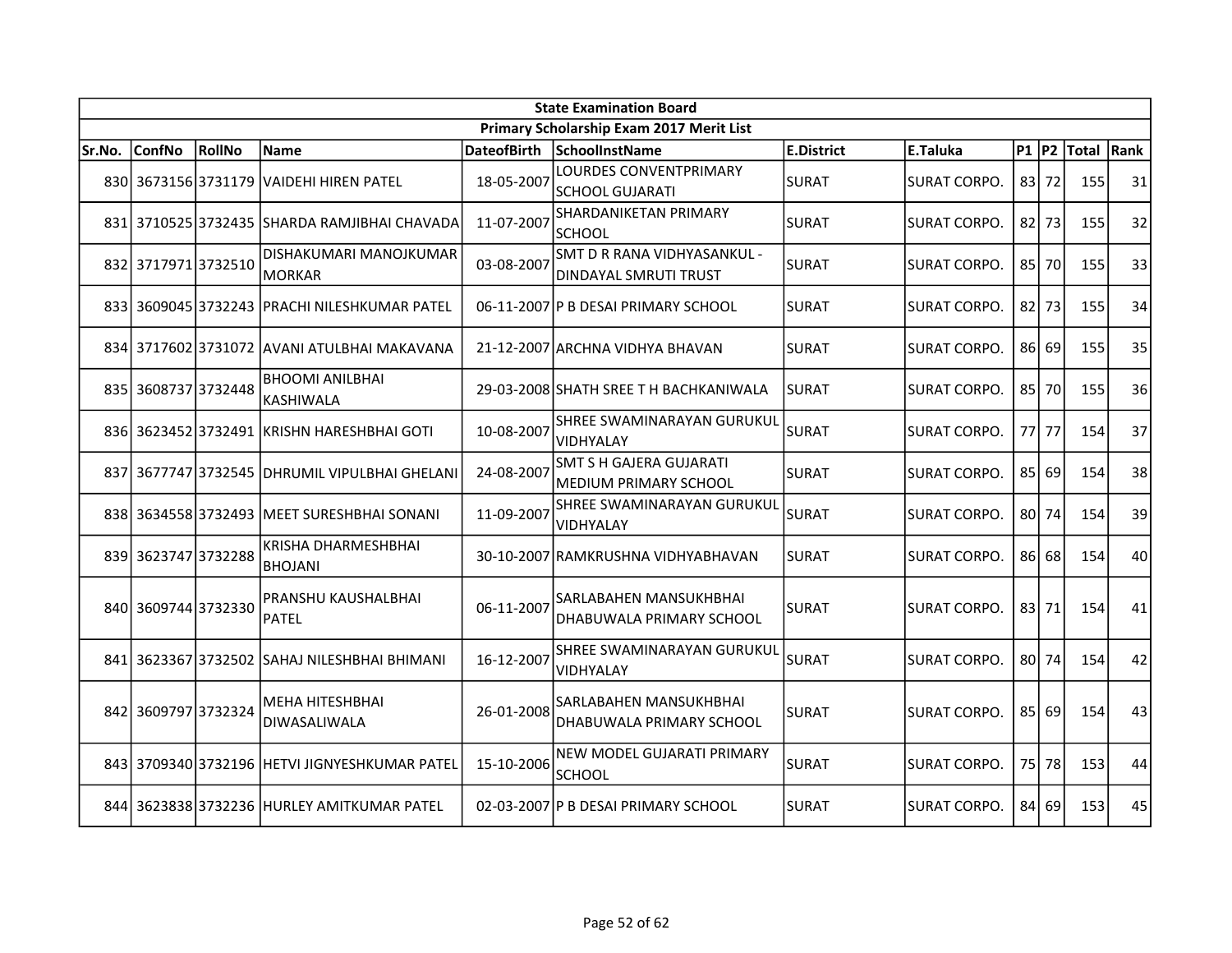|        | <b>State Examination Board</b> |        |                                               |            |                                                          |                   |                     |        |         |            |    |  |  |
|--------|--------------------------------|--------|-----------------------------------------------|------------|----------------------------------------------------------|-------------------|---------------------|--------|---------|------------|----|--|--|
|        |                                |        |                                               |            | Primary Scholarship Exam 2017 Merit List                 |                   |                     |        |         |            |    |  |  |
| Sr.No. | <b>ConfNo</b>                  | RollNo | Name                                          |            | DateofBirth SchoolInstName                               | <b>E.District</b> | E.Taluka            | P1  P2 |         | Total Rank |    |  |  |
|        |                                |        | 845 3623568 3732488 JAL PRAKASHBHAI LIMBANI   | 23-09-2007 | SHREE SWAMINARAYAN GURUKUL<br>VIDHYALAY                  | <b>SURAT</b>      | <b>SURAT CORPO.</b> |        | $82$ 71 | 153        | 46 |  |  |
|        | 846 3607409 3731293            |        | KAVYA PRAKASHBHAI<br><b>VAGHASIYA</b>         | 26-11-2007 | NAGAR PRIMARY SCHOOL NO -<br>016                         | <b>SURAT</b>      | <b>SURAT CORPO.</b> |        | 80 73   | 153        | 47 |  |  |
| 847    |                                |        | 3623624 3732292 MAYANK ASHOKBHAI AHIR         |            | 31-08-2008 RAMKRUSHNA VIDHYABHAVAN                       | <b>SURAT</b>      | <b>SURAT CORPO.</b> |        | $81$ 72 | 153        | 48 |  |  |
|        | 848 3623296 3732504            |        | SAUMYA VIPULBHAI<br>KALATHIYA                 | 01-08-2007 | SHREE SWAMINARAYAN GURUKUL<br><b>NIDHYALAY</b>           | <b>SURAT</b>      | <b>SURAT CORPO.</b> |        | 78 74   | 152        | 49 |  |  |
|        |                                |        | 849 3622151 3732321 JJIYA PARIMAL VAKHARIYA   | 13-12-2007 | ISARLABAHEN MANSUKHBHAI<br>DHABUWALA PRIMARY SCHOOL      | SURAT             | <b>SURAT CORPO.</b> | 84     | 68      | 152        | 50 |  |  |
|        |                                |        | 850 3672995 3731083 SHIVANI JAYESHBHAI VALIYA |            | 30-04-2008 ARCHNA VIDHYA BHAVAN                          | <b>SURAT</b>      | <b>SURAT CORPO.</b> |        | $81$ 71 | 152        | 51 |  |  |
|        | 851 3603236 3732261            |        | IPRUTHVI DIMPALBHAI AMIN                      | 15-05-2008 | R S M PUNAWALA SARVAJANIK<br>EXPERIMENTAL PRIMARY SCHOOL | <b>SURAT</b>      | <b>SURAT CORPO.</b> |        | 74 78   | 152        | 52 |  |  |
|        | 852 3718024 3731189            |        | AARYA RAJNISHBHAI<br><b>KACHHADIYA</b>        |            | 23-08-2008 MATRUBHUMI VIDHYABHAVAN                       | <b>SURAT</b>      | SURAT CORPO.        |        | 79 73   | 152        | 53 |  |  |
|        | 853 3636808 3732092            |        | SANDHYA VIRENDRAKUMAR<br><b>GUPTA</b>         | 04-09-2005 | NAGAR PRIMARY SCHOOL NO -<br>303 (SIMADA)                | SURAT             | <b>SURAT CORPO.</b> |        | 83 68   | 151        | 54 |  |  |
|        | 854 3718817 3731237            |        | ITINA DEVARAM CHAUDHARI                       |            | 18-12-2005 MATRUBHUMI VIDHYABHAVAN                       | <b>SURAT</b>      | SURAT CORPO.        |        | 80 71   | 151        | 55 |  |  |
| 855    | 3608842 3732188                |        | DEVANSHI KAMLESHKUMAR<br><b>PATEL</b>         | 01-09-2006 | NEW MODEL GUJARATI PRIMARY<br><b>SCHOOL</b>              | SURAT             | <b>SURAT CORPO.</b> |        | 79 72   | 151        | 56 |  |  |
|        |                                |        | 856 3610395 3732552 KAVY BHAVESHBHAI GAJERA   | 27-11-2007 | SMT S H GAJERA GUJARATI<br>MEDIUM PRIMARY SCHOOL         | <b>SURAT</b>      | SURAT CORPO.        |        | 80 71   | 151        | 57 |  |  |
|        |                                |        | 857 3607080 3731280 DEHI MANISHBHAI GUJARATI  | 18-12-2007 | NAGAR PRIMARY SCHOOL NO -<br>1016                        | SURAT             | <b>SURAT CORPO.</b> |        | 82 69   | 151        | 58 |  |  |
|        | 858 3609138 3731771            |        | <u>IVIVEK RAMBHAU FALTANKAR</u>               | 05-04-2008 | NAGAR PRIMARY SCHOOL NO -<br>179                         | <b>SURAT</b>      | <b>SURAT CORPO.</b> |        | 72 79   | 151        | 59 |  |  |
|        |                                |        | 859 3635813 3732334 SAHIL PRADIP KHER         | 11-05-2007 | SARLABAHEN MANSUKHBHAI<br>IDHABUWALA PRIMARY SCHOOL      | SURAT             | SURAT CORPO.        |        | 82 68   | 150        | 60 |  |  |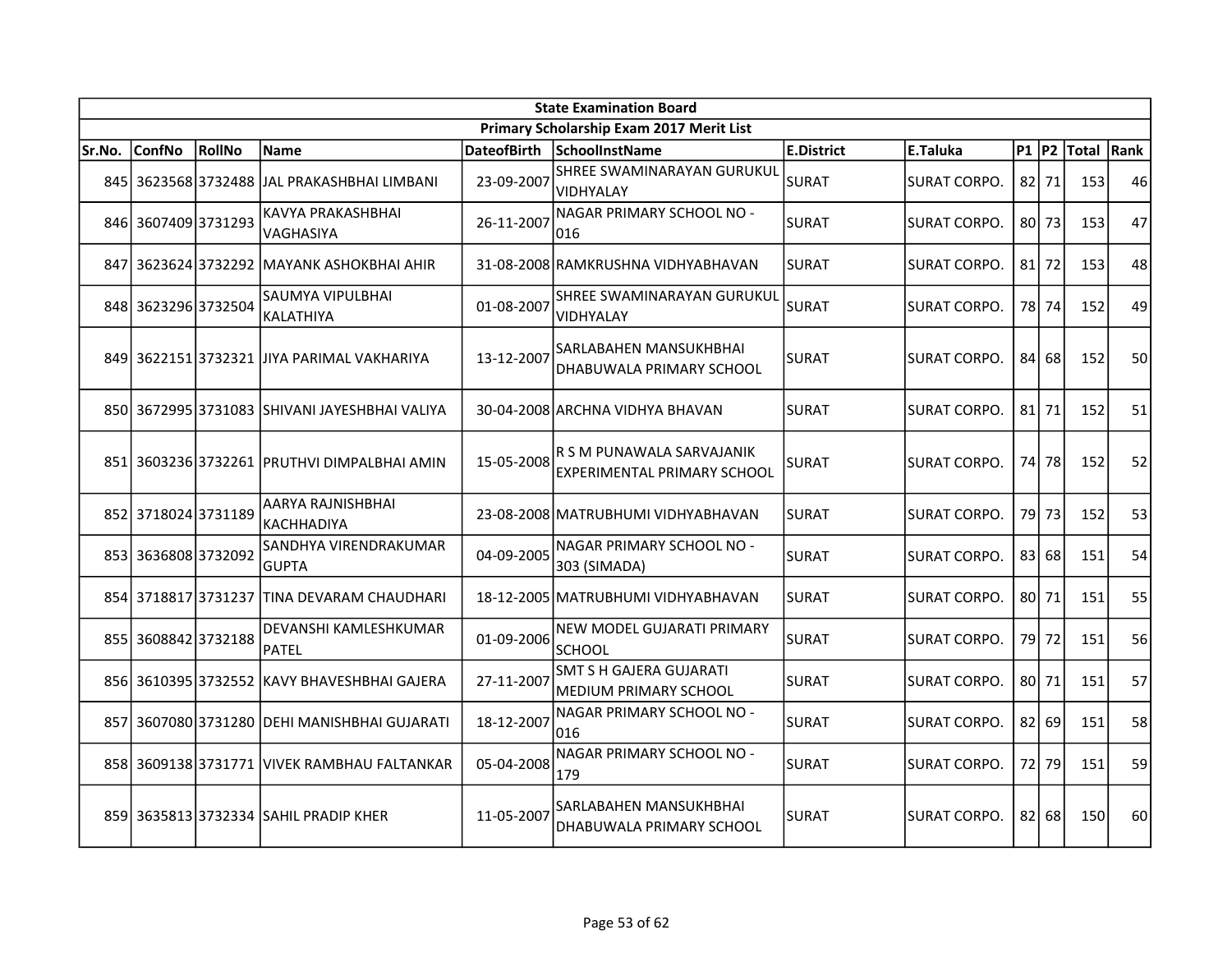|        | <b>State Examination Board</b> |               |                                                         |                    |                                                |                            |                     |                 |         |             |                |  |  |  |
|--------|--------------------------------|---------------|---------------------------------------------------------|--------------------|------------------------------------------------|----------------------------|---------------------|-----------------|---------|-------------|----------------|--|--|--|
|        |                                |               |                                                         |                    | Primary Scholarship Exam 2017 Merit List       |                            |                     |                 |         |             |                |  |  |  |
| Sr.No. | <b>ConfNo</b>                  | <b>RollNo</b> | <b>Name</b>                                             | <b>DateofBirth</b> | SchoolInstName                                 | <b>E.District</b>          | E.Taluka            | $P1$ $P2$       |         | Total  Rank |                |  |  |  |
|        |                                |               | 860 3710054 3732411 KRISHA BIPINBHAI PATEL              | 23-05-2007         | SHARDANIKETAN PRIMARY<br><b>SCHOOL</b>         | <b>SURAT</b>               | <b>SURAT CORPO.</b> | 83              | 67      | 150         | 61             |  |  |  |
|        | 861 3607021 3731288            |               | <b>HEMANSHI RAJUBHAI</b><br><b>PARMAR</b>               | 07-09-2007         | NAGAR PRIMARY SCHOOL NO -<br>016               | <b>SURAT</b>               | SURAT CORPO.        |                 | 83 67   | 150         | 62             |  |  |  |
|        |                                |               | 862 3623155 3732205 MAHI JITENDRAKUMAR PATEL            | 10-09-2007         | NEW MODEL GUJARATI PRIMARY<br><b>SCHOOL</b>    | <b>SURAT</b>               | SURAT CORPO.        | 79              | 71      | 150         | 63             |  |  |  |
|        |                                |               | 863   3608722   3732453   DIXITA PANKAJKUMAR RANA       |                    | 27-09-2007 SHATH SREE T H BACHKANIWALA         | <b>SURAT</b>               | SURAT CORPO.        | 791             | 71      | 150         | 64             |  |  |  |
|        |                                |               | 864 3718249 3731245 VIVEK DIPAKBHAI KAKLOTAR            |                    | 02-10-2007 MATRUBHUMI VIDHYABHAVAN             | <b>SURAT</b>               | SURAT CORPO.        | 73              | 77      | 150         | 65             |  |  |  |
|        |                                |               | 865 3624143 3732234 HARSH ANILBHAI PATEL                |                    | 01-11-2007 P B DESAI PRIMARY SCHOOL            | <b>SURAT</b>               | SURAT CORPO.        | 80 <sup>1</sup> | 70      | 150         | 66             |  |  |  |
|        |                                |               | 866 3714747 3732574 RUDRA YOGESHBHAI PATEL              | 10-11-2007         | SREE L H BOGHRA SCHOOL<br><b>GUJARATI</b>      | SURAT                      | SURAT CORPO.        | 80              | 70      | 150         | 67             |  |  |  |
| 867    | 3623342 3732505                |               | SHIVAM VIPULBHAI<br><b>THUMMAR</b>                      | 06-03-2008         | SHREE SWAMINARAYAN GURUKUL<br><b>VIDHYALAY</b> | SURAT                      | SURAT CORPO.        | 83 67           |         | 150         | 68             |  |  |  |
|        | 868 3670388 3731603            |               | <b>VAIBHAVI SURESHBHAI</b><br><b>MAKWANA</b>            | 14-03-2008         | NAGAR PRIMARY SCHOOL NO -<br>120               | SURAT                      | <b>SURAT CORPO.</b> |                 | 78 72   | 150         | 69             |  |  |  |
|        | 869 3624070 3732237            |               | JAINAMKUMAR GIRISHBHAI<br><b>GOHIL</b>                  |                    | 17-02-2007 P B DESAI PRIMARY SCHOOL            | <b>SURAT</b>               | SURAT CORPO.        |                 | $81$ 68 | 149         | 70             |  |  |  |
|        | 870 3624093 3732251            |               | <b>ITIRTH KIRANBHAI LAD</b>                             |                    | 02-05-2007 P B DESAI PRIMARY SCHOOL            | <b>SURAT</b>               | <b>SURAT CORPO.</b> |                 | 82 67   | 149         | 71             |  |  |  |
| 871    | 3720992 3731042                |               | JAYAMKUMAR HARESHBHAI<br><b>CHAUDHARI</b>               |                    | 25-03-2008 GUNDI KUVA-2 PRIMARY SCHOOL         | SURAT                      | UMARPADA            |                 | 73 80   | 153         | 1              |  |  |  |
|        | 872 3674394 3731066            |               | RISITABEN KALPESHBHAI<br>VASAVA                         |                    | 07-04-2008 VADI PRIMARY SCHOOL                 | <b>SURAT</b>               | UMARPADA            | 72 l            | 79      | 151         | $\overline{2}$ |  |  |  |
|        | 873 3610909 3732605            |               | <b>KEYURBHAI</b><br><b>HARISHCHANDRABHAI</b><br>SOLANKI |                    | 18-02-2008 LAKHANKA PRIMARY SCHOOL             | <b>SURENDRANAGA</b><br>lR. | CHOTILA             | <b>731</b>      | 85      | 158         | $\mathbf{1}$   |  |  |  |
|        |                                |               | 874 3668746 3732606 YUG GAUTAMBHAI JADAV                | 28-02-2008         | NANA KANDHASAR PRIMARY<br><b>SCHOOL</b>        | SURENDRANAGA<br>R          | <b>CHOTILA</b>      | 80 l            | 78      | 158         | $\overline{2}$ |  |  |  |
|        | 875 3634831 3732629            |               | SHUBHAMBHAI KESHAVBHAI<br><b>DABHI</b>                  |                    | 11-01-2008 SONTHA PRIMARY SCHOOL               | SURENDRANAGA<br>${\sf R}$  | <b>CHUDA</b>        |                 | 80 82   | 162         | $\mathbf{1}$   |  |  |  |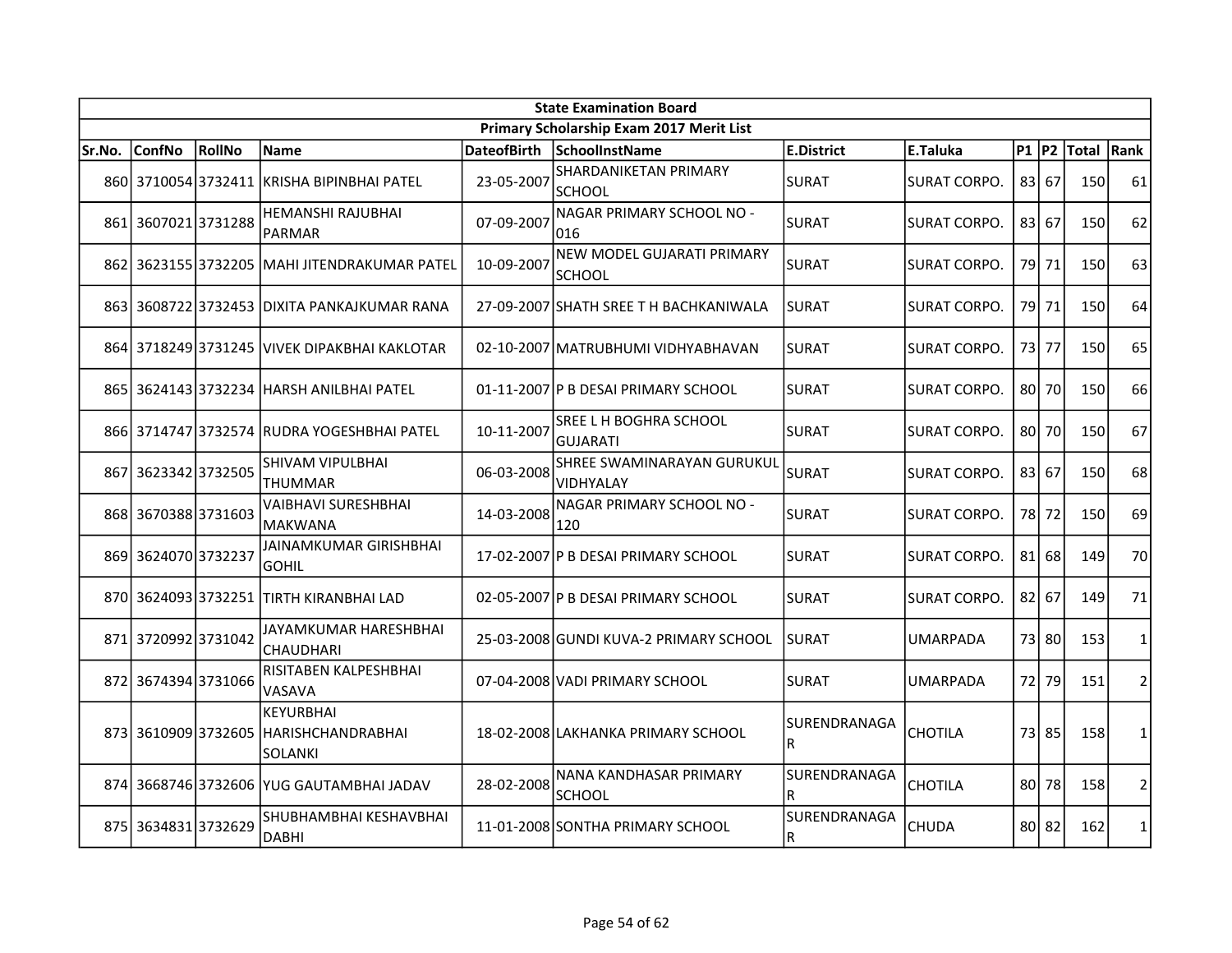| <b>State Examination Board</b> |                     |        |                                                 |                    |                                                |                            |                           |           |       |            |                |
|--------------------------------|---------------------|--------|-------------------------------------------------|--------------------|------------------------------------------------|----------------------------|---------------------------|-----------|-------|------------|----------------|
|                                |                     |        |                                                 |                    | Primary Scholarship Exam 2017 Merit List       |                            |                           |           |       |            |                |
| Sr.No.                         | <b>ConfNo</b>       | RollNo | Name                                            | <b>DateofBirth</b> | SchoolInstName                                 | <b>E.District</b>          | E.Taluka                  | <b>P1</b> | P2    | Total Rank |                |
|                                | 876 3611994 3732607 |        | <b>KRISHKUMAR RAMESHBHAI</b><br><b>MEMAKIYA</b> |                    | 19-05-2008 CHACHKA PRIMARY SCHOOL              | SURENDRANAGA<br>R          | <b>CHUDA</b>              | 68        | 69    | 137        | 2              |
| 877                            | 3709966 3732698     |        | <b>HARSHDEEPSINH</b><br>DHARMENDRASINH ZALA     |                    | 16-07-2007 SAINT HILARY SCHOOL                 | <b>SURENDRANAGA</b><br>IR. | DHRANGADHR<br>А           | 73        | 68    | 141        | 1              |
|                                | 878 3674493 3732712 |        | <b>TARUNBHAI SOMABHAI</b><br>NAYAKA             |                    | 01-06-2006 SATAPAR PRIMARY SCHOOL              | lsurendranaga<br>R         | <b>DHRANGADHR</b><br>А    | 72        | 66    | 138        | $\overline{2}$ |
|                                | 879 3636965 3732665 |        | NIYATI JAYANTIBHAI<br><b>MARUNIYA</b>           |                    | 18-09-2007 JEGADVA PRIMARY SCHOOL              | SURENDRANAGA<br>R          | <b>DHRANGADHR</b><br>A    | 76I       | 62    | 138        | 3              |
|                                | 880 3675878 3732705 |        | HETAVIBEN ASHVINKUMAR<br><b>PATEL</b>           |                    | 28-08-2008 SATAPAR PRIMARY SCHOOL              | SURENDRANAGA<br>lR.        | DHRANGADHR<br>А           | 71        | 65    | 136        | 4              |
|                                | 881 3677209 3732757 |        | JAYSHREEBEN RAJESHBHAI<br><b>NAITRA</b>         |                    | 05-02-2007 KALYANPARA PRIMARY SCHOOL           | SURENDRANAGA<br>R          | <b>LAKHTAR</b>            | 71        | 57    | 128        | $\mathbf{1}$   |
| 882                            | 36004193732751      |        | DHRUVKUMAR VINODBHAI<br><b>TRENTIYA</b>         |                    | 07-01-2008 GHANAD PRIMARY SCHOOL               | SURENDRANAGA<br>R          | LAKHTAR                   | 75        | 52    | 127        | $\overline{2}$ |
|                                | 883 3717696 3732813 |        | <b>BHOOMIBEN BHARATBHAI</b><br>DHARAJIYA        |                    | 01-07-2007 RANAGADH PRIMARY SCHOOL-1           | SURENDRANAGA<br>R          | <b>LIMBDI</b>             | 83        | 86    | 169        | 1              |
|                                | 884 3717680 3732815 |        | PRATIKBHAI RANJITBHAI<br>PARNALIYA              |                    | 21-11-2007 RANAGADH PRIMARY SCHOOL-1           | SURENDRANAGA<br>R          | <b>LIMBDI</b>             |           | 76 80 | 156        | $\overline{2}$ |
|                                | 885 3713293 3732827 |        | SOHAN HITESHBHAI<br><b>DHARAJIYA</b>            |                    | 31-07-2008 TIDANA PRIMARY SCHOOL               | SURENDRANAGA<br>lR.        | <b>MULI</b>               | 84        | 83    | 167        | $\mathbf{1}$   |
|                                | 886 3713313 3732826 |        | SIDDHRAJ ASHOKBHAI<br><b>DHARAJIYA</b>          |                    | 22-10-2007 TIDANA PRIMARY SCHOOL               | SURENDRANAGA<br>lR.        | <b>MULI</b>               | 83        | 78    | 161        | $\overline{2}$ |
| 887                            |                     |        | 3673871 3732922 VRAJ BHARATBHAI RATHAVI         | 01-10-2007         | SHRI SAHIDVEER MAHESH<br>PARMAR PAY CENTER SCH | SURENDRANAGA<br>R          | IPATDI -<br><b>DASADA</b> | 65        | 68    | 133        | $\mathbf{1}$   |
|                                | 888 3600187 3732862 |        | KULADIPBHAI BALADEVBHAI<br><b>DHAMECHA</b>      |                    | 01-06-2008 FATEPUR PRIMARY SCHOOL              | SURENDRANAGA<br>lR.        | IPATDI -<br><b>DASADA</b> | 69        | 63    | 132        | $\overline{2}$ |
| 889                            |                     |        | 3610066 3732962 KIRTAN HITESHBHAI SAPOLIYA      |                    | 28-07-2008 SAYLA PRIMARY SCHOOL - 5            | SURENDRANAGA               | SAYLA                     | 75        | 74    | 149        | $\mathbf{1}$   |
|                                | 890 3677233 3732961 |        | PURVASHI MAHESHBHAI<br>KACHIYA                  |                    | 26-01-2008 SAYLA PAY CENTER SCHOOL - 2         | SURENDRANAGA<br>R          | <b>SAYLA</b>              | 77        | 57    | 134        | $\overline{2}$ |
|                                | 891 3722666 3732967 |        | DHARMISHTHA<br>MANSUKHBHAI DEGAMA               | 20-09-2007         | THANGADH PAY CENTER SCHOOL -<br>3              | ISURENDRANAGA<br>R         | THANGADH                  | 60 l      | 61    | 121        | 1              |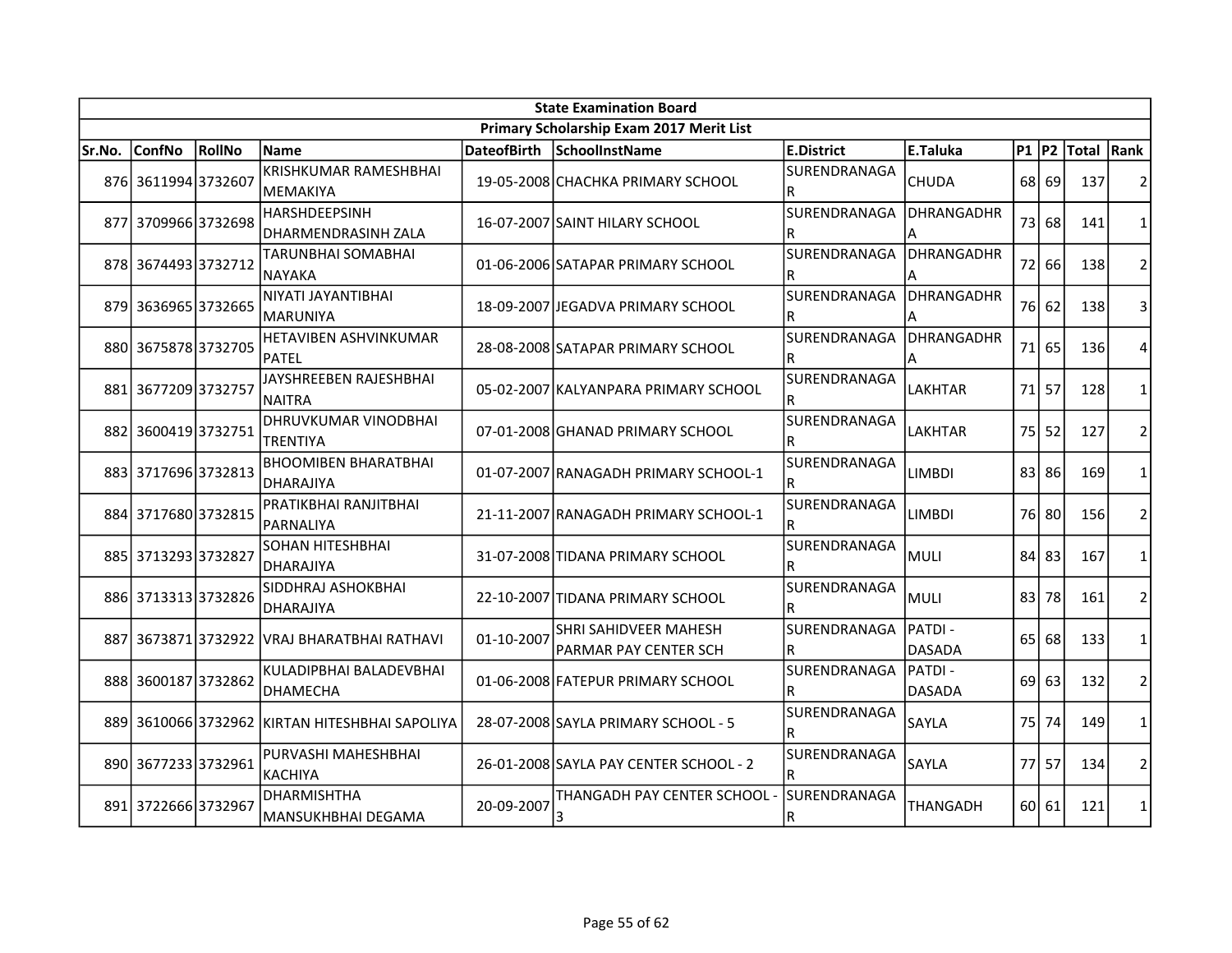| <b>State Examination Board</b> |                     |        |                                               |                    |                                                  |                            |                 |           |       |            |                |  |
|--------------------------------|---------------------|--------|-----------------------------------------------|--------------------|--------------------------------------------------|----------------------------|-----------------|-----------|-------|------------|----------------|--|
|                                |                     |        |                                               |                    | Primary Scholarship Exam 2017 Merit List         |                            |                 |           |       |            |                |  |
| Sr.No.                         | <b>ConfNo</b>       | RollNo | Name                                          | <b>DateofBirth</b> | SchoolInstName                                   | E.District                 | E.Taluka        | $P1$ $P2$ |       | Total Rank |                |  |
| 892                            |                     |        | 3721848 3732980 HINAL JADAVBHAI DHOLAKIYA     |                    | 18-03-2008 THANGADH PRIMARY SCHOOL - 7           | SURENDRANAGA<br>lR.        | <b>THANGADH</b> | 58        | 62    | 120        | $\overline{2}$ |  |
| 893                            | 36732393732997      |        | <b>MANDIPSINH VIJAYSINH</b><br>JADEJA         |                    | 05-11-2007 NILKANTH PRIMARY SCHOOL               | SURENDRANAGA<br>R          | WADHVAN         | 84        | 83    | 167        | 1              |  |
| 894                            |                     |        | 3608802 3733021 DHAIRY RAJESHBHAI PATEL       | 14-11-2007         | SHRI SARDAR PATEL PRIMARY<br><b>SCHOOL</b>       | <b>SURENDRANAGA</b><br>lR. | <b>WADHVAN</b>  | 83        | 74    | 157        | $\overline{2}$ |  |
|                                | 895 3608985 3733018 |        | ADITYA RAJENDRAKUMAR<br><b>PITALIYA</b>       | 17-01-2008         | SHRI SARDAR PATEL PRIMARY<br><b>SCHOOL</b>       | SURENDRANAGA<br>R          | WADHVAN         | 83 I      | 72    | 155        | 3              |  |
|                                |                     |        | 896 3608733 3733031 SHREYABA AJITSINH MASANI  | 13-01-2008         | SHRI SARDAR PATEL PRIMARY<br><b>SCHOOL</b>       | SURENDRANAGA<br>R          | <b>WADHVAN</b>  | 79        | 71    | 150        | 4              |  |
| 897                            | 3600483 3733003     |        | RONAK KAMLESHBHAI<br><b>PANDAR</b>            | 15-09-2007         | PRIMARY SCHOOL NO 10<br><b>RATANPAR</b>          | SURENDRANAGA<br>R          | WADHVAN         | 74        | 74    | 148        | 5              |  |
|                                | 898 3606942 3733067 |        | SHVETABEN KAKADBHAI<br>KOKANI                 |                    | 27-07-2006 DHODKA PRIMARY SCHOOL                 | <b>TAPI</b>                | <b>DOLVAN</b>   | 78        | 66    | 144        | $\mathbf{1}$   |  |
| 899                            | 3604864 3733073     |        | PRINSHIKUMARI SAMELBHAI<br><b>KOKANI</b>      |                    | 09-09-2007 JJAMALIYA PRIMARY SCHOOL              | <b>TAPI</b>                | <b>DOLVAN</b>   | 76        | 64    | 140        | $\overline{2}$ |  |
|                                | 900 3714284 3733147 |        | <b>DISHABEN KIRANBHAI</b><br>MARATHE          |                    | 15-04-2007 KUKARMUNDA PRIMARY SCHOOL             | ITAPI                      | KUKARMUNDA      |           | 76 56 | 132        | $\mathbf{1}$   |  |
|                                | 901 3714271 3733150 |        | KHUSHI CHHOTUBHAI<br><b>CHAUDHARI</b>         |                    | 06-11-2007 KUKARMUNDA PRIMARY SCHOOL             | <b>TAPI</b>                | KUKARMUNDA      | 66        | 62    | 128        | $\overline{2}$ |  |
|                                |                     |        | 902 3675143 3733194 NIHARIKA SANDIPBHAI VALVI |                    | 17-10-2007 MAULIPADA PRIMARY SCHOOL              | <b>TAPI</b>                | <b>NIZAR</b>    | 80        | 76    | 156        | 1              |  |
|                                |                     |        | 903 3675219 3733192 MAHIMA SANJIVBHAI VALVI   |                    | 14-05-2008 MAULIPADA PRIMARY SCHOOL              | <b>TAPI</b>                | <b>NIZAR</b>    | 67        | 82    | 149        | $\overline{2}$ |  |
|                                | 904 3710762 3733279 |        | NILAXIBEN RAJESHBHAI<br><b>GAMIT</b>          | 01-03-2008         | GHODCHIT MUKHIYA PRIMARY<br><b>SCHOOL</b>        | <b>TAPI</b>                | SONGADH         | 79        | 69    | 148        | $\mathbf{1}$   |  |
|                                | 905 3710733 3733280 |        | SAHILKUMAR LALSINGBHAI<br><b>GAMIT</b>        | 25-06-2008         | <b>GHODCHIT MUKHIYA PRIMARY</b><br><b>SCHOOL</b> | <b>TAPI</b>                | SONGADH         | 77        | 68    | 145        | $\overline{2}$ |  |
|                                | 906 3713467 3733263 |        | PAYALBEN RAJESHBHAI<br>GAMIT                  |                    | 24-04-2008 GALKUVA PRIMARY SCHOOL                | <b>TAPI</b>                | SONGADH         | 74        | 69    | 143        | 3              |  |
| 907                            | 37185713733422      |        | DIPISHABEN RUVAJIBHAI<br>GAMIT                | 04-04-2008         | UCHCHHAL TALUKA SHALA<br>PRIMARY SCHOOL          | <b>TAPI</b>                | <b>UCHCHHAL</b> | 76 I      | 62    | 138        | $\mathbf{1}$   |  |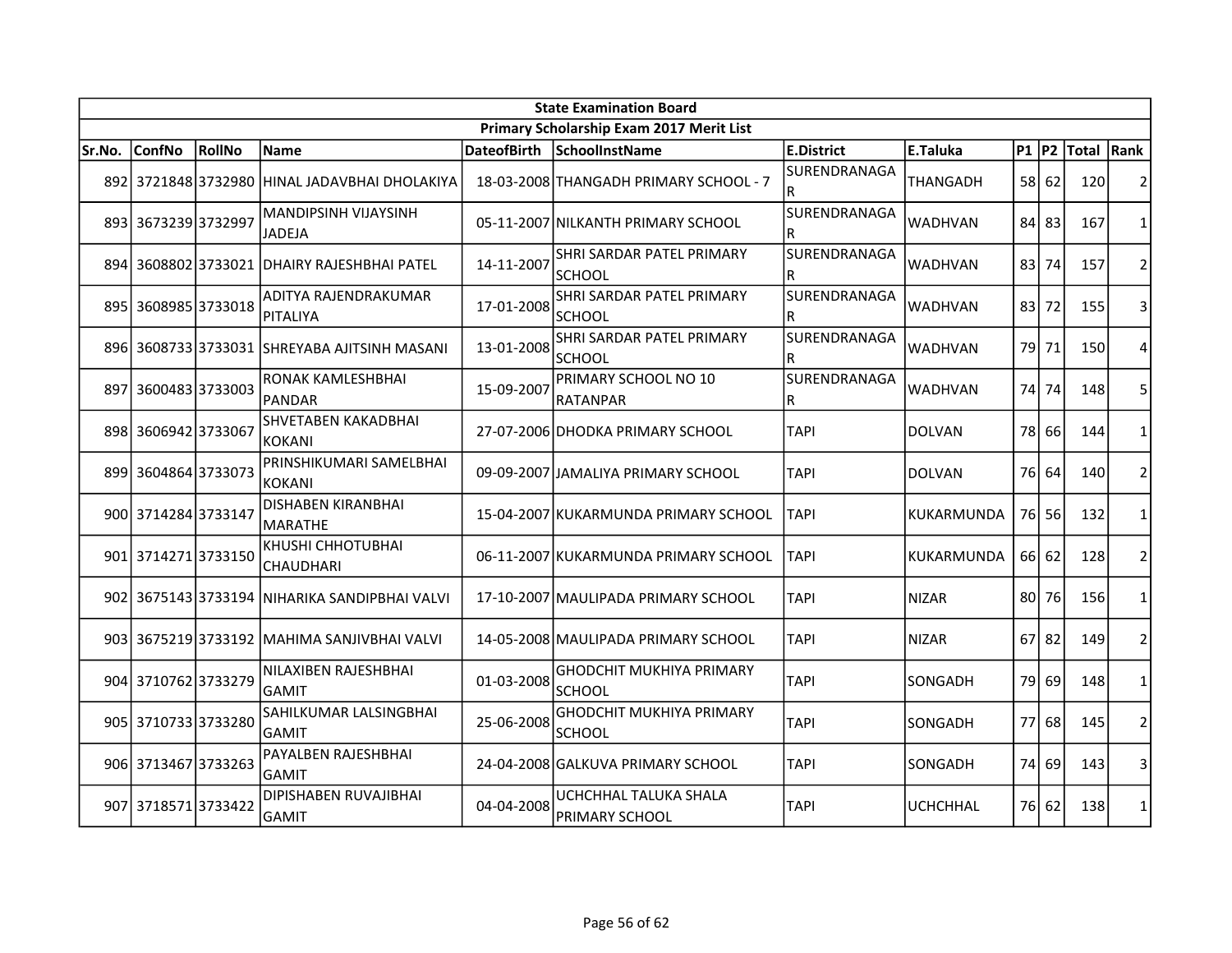|        | <b>State Examination Board</b> |        |                                                |                    |                                                  |                 |                 |           |    |            |                |  |  |
|--------|--------------------------------|--------|------------------------------------------------|--------------------|--------------------------------------------------|-----------------|-----------------|-----------|----|------------|----------------|--|--|
|        |                                |        |                                                |                    | Primary Scholarship Exam 2017 Merit List         |                 |                 |           |    |            |                |  |  |
| Sr.No. | <b>ConfNo</b>                  | RollNo | Name                                           | <b>DateofBirth</b> | SchoolInstName                                   | E.District      | E.Taluka        | $P1$ $P2$ |    | Total Rank |                |  |  |
|        |                                |        | 908 3718562 3733423 DRUVIBEN SANJAYBHAI SALVE  | 14-10-2007         | UCHCHHAL TALUKA SHALA<br>PRIMARY SCHOOL          | <b>TAPI</b>     | <b>UCHCHHAL</b> | 68 l      | 56 | 124        | 2              |  |  |
|        | 909 3674251 3733478            |        | <b>MAITRIKUMARI</b><br>RAVINDRABHAI CHAUDHARI  |                    | 03-11-2007 KUMBHIYA PRIMARY SCHOOL               | <b>TAPI</b>     | VALOD           | 82        | 73 | 155        | 1              |  |  |
|        |                                |        | 910 3675436 3733498 JAIVIK RAJITBHAI CHAUDHARI | 10-01-2008         | <b>S AND R.V. PATEL PRIMARY</b><br><b>SCHOOL</b> | <b>TAPI</b>     | VALOD           | 70        | 65 | 135        | $\overline{2}$ |  |  |
|        | 911 3601753 3733532            |        | SAHIL KISHORBHAI<br><b>CHAUDHARI</b>           |                    | 03-04-2008 KASHVAV PRIMARY SCHOOL                | <b>TAPI</b>     | <b>VYARA</b>    | 78        | 74 | 152        | $\mathbf{1}$   |  |  |
|        | 912 3720518 3733530            |        | <b>DHRUVKUMAR</b><br>NARENDRABHAI PATEL        |                    | 25-04-2008 K.M. GANDHI PRIMARY SCHOOL            | <b>TAPI</b>     | <b>VYARA</b>    | 77        | 74 | 151        | $\overline{2}$ |  |  |
|        | 913 3713183 3733607            |        | JIYAKUMARI SURESHBHAI<br>PAVAR                 |                    | 12-12-2007 DEEP DARSHAN AHWA                     | Dang-Ahwa       | <b>AHWA</b>     | 82        | 72 | 154        | $\mathbf{1}$   |  |  |
|        | 914 3713158 3733606            |        | <b>DHRUVIBEN SUBHASHBHAI</b><br><b>BHOYE</b>   |                    | 19-12-2007 DEEP DARSHAN AHWA                     | Dang-Ahwa       | <b>AHWA</b>     | 80        | 66 | 146        | $\overline{2}$ |  |  |
|        | 915 3609333 3733676            |        | AJAYBHAI SANJUBHAI<br><b>CHAURYA</b>           |                    | 03-04-2008 BILIAMBA PRIMARY SCHOOL               | Dang-Ahwa       | <b>SUBIR</b>    | 71        | 68 | 139        | $\mathbf{1}$   |  |  |
|        | 916 3676436 3733698            |        | PRIYANKABEN SANJAYBHAI<br><b>DESHAMUKH</b>     |                    | 19-12-2007 VAHUTIYA PRIMARY SCHOOL               | Dang-Ahwa       | <b>SUBIR</b>    | 61        | 77 | 138        | $\overline{2}$ |  |  |
| 917    | 36051713733731                 |        | KRISTALBHAI GANESHBHAI<br><b>CHAURIYA</b>      |                    | 02-03-2008 ZAVDA PRIMARY SCHOOL                  | Dang-Ahwa       | <b>WAGHAI</b>   | 72        | 76 | 148        | 1              |  |  |
|        | 918 3716126 3733702            |        | HARSHIDABEN RAMDASBHAI<br>SOLE                 |                    | 17-03-2008 BORIGAVTHA PRIMARY SCHOOL             | Dang-Ahwa       | WAGHAI          | 74        | 56 | 130        | $\overline{2}$ |  |  |
|        | 919 3713692 3733737            |        | SAYMINA IMRANBHAI<br><b>MANSURI</b>            |                    | 02-10-2007 VANADARA PRIMARY SCHOOL               | <b>VADODARA</b> | <b>DABHOI</b>   | 73        | 66 | 139        | $\mathbf{1}$   |  |  |
|        | 920 3713517 3733736            |        | NEHA VIJAYSINH SOLANKI                         |                    | 11-11-2007 VANADARA PRIMARY SCHOOL               | VADODARA        | <b>DABHOI</b>   | 71        | 64 | 135        | $\overline{2}$ |  |  |
|        | 921 3675470 3733741            |        | KHUSHIBEN DILIPBHAI<br><b>PAREKH</b>           |                    | 26-08-2007 LIMDI PRI.SCH.                        | VADODARA        | <b>DESAR</b>    | 74        | 67 | 141        | $\mathbf{1}$   |  |  |
|        | 922 3717006 3733742            |        | YASHKUMAR RAJENDRABHAI<br>VASAVA               |                    | 22-08-2007 TULSI GAM PRI.SCH.                    | VADODARA        | <b>DESAR</b>    | 74        | 58 | 132        | $\overline{2}$ |  |  |
|        | 923 3674851 3733773            |        | <b>MANAVBHAI DINESHBHAI</b><br><b>GOHIL</b>    |                    | 01-01-2008 LAKODARA PRI. SCH.                    | <b>VADODARA</b> | <b>KARJAN</b>   | 69        | 70 | 139        | $\mathbf{1}$   |  |  |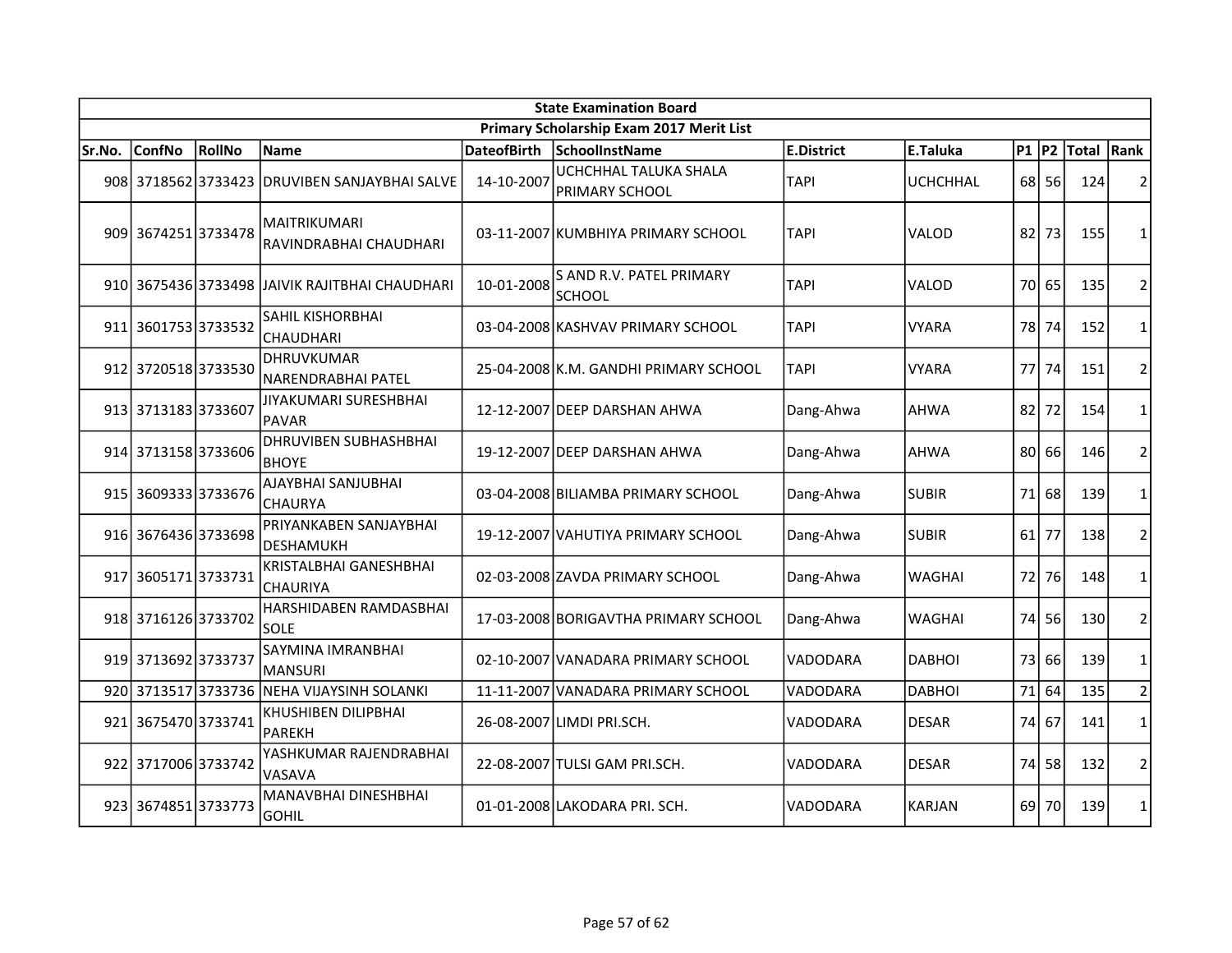| <b>State Examination Board</b> |                     |               |                                                   |                    |                                                    |                   |                                |              |         |            |                |  |
|--------------------------------|---------------------|---------------|---------------------------------------------------|--------------------|----------------------------------------------------|-------------------|--------------------------------|--------------|---------|------------|----------------|--|
|                                |                     |               |                                                   |                    | Primary Scholarship Exam 2017 Merit List           |                   |                                |              |         |            |                |  |
| Sr.No.                         | <b>ConfNo</b>       | <b>RollNo</b> | Name                                              | <b>DateofBirth</b> | SchoolInstName                                     | <b>E.District</b> | E.Taluka                       | <b>P1 P2</b> |         | Total Rank |                |  |
|                                |                     |               | 924 3669802 3733760 PRATIXA PRAVINSINH GOHIL      |                    | 03-12-2007 DETHAN PRI. SCH.                        | <b>VADODARA</b>   | <b>KARJAN</b>                  |              | 70 57   | 127        | 2              |  |
|                                |                     |               | 925 3610186 3733783 NIYATI KALPESHBHAI PATEL      |                    | 15-10-2007 GNYAN SARITA V                          | <b>VADODARA</b>   | <b>PADRA</b>                   | 78           | 69      | 147        | $\mathbf{1}$   |  |
|                                | 926 3711262 3733782 |               | RUTVIKBHAI JAGDISHBHAI<br><b>GOHIL</b>            |                    | 07-12-2007 FATEPURA (CHOKARI) PRI.SCH.             | VADODARA          | PADRA                          | 69           | 63      | 132        | $\overline{2}$ |  |
|                                | 927 3609609 3733796 |               | <b>DHRUVKUMAR JAGRUTBHAI</b><br>PATEL             |                    | 27-07-2007 ZEN SCHOOL PADRA (GUJRATI)              | VADODARA          | PADRA                          | 70 I         | 61      | 131        | 3              |  |
|                                | 928 3604698 3733786 |               | HIRALBEN DILEEPBHAI<br><b>PARMAR</b>              |                    | 20-02-2008 KOTNA PRIMARY SCHOOL                    | VADODARA          | PADRA                          | 68 l         | 56      | 124        | $\overline{4}$ |  |
|                                |                     |               | 929 3711681 3733830 YASHVI BHERABHAI DARJI        | 01-03-2008         | SAVLI HIGH SCH.- PRIMARY<br><b>VIBHAG</b>          | VADODARA          | SAVLI                          | 84           | 69      | 153        | $\mathbf{1}$   |  |
|                                | 930 3601742 3733821 |               | <b>MORAL MAHENDRSINH</b><br>RAJPUT                | 14-06-2008         | SAVLI HIGH SCH. - PRIMARY<br><b>VIBHAG</b>         | VADODARA          | SAVLI                          | 81           | 64      | 145        | $\overline{2}$ |  |
|                                | 931 3611562 3733840 |               | <b>OMKUMAR MAHESHBHAI</b><br><b>ROHIT</b>         |                    | 30-09-2007 MALSAR PRI.SCH.                         | VADODARA          | <b>SHINOR</b>                  | 67 I         | 62      | 129        | $\mathbf{1}$   |  |
|                                | 932 3609633 3733848 |               | FIRDOSHBANU USMANBHAI<br><b>MALEK</b>             |                    | 12-10-2007 SADHALI SHRESTH PRI SCH                 | VADODARA          | <b>SHINOR</b>                  | 74           | 55      | 129        | $\overline{2}$ |  |
|                                |                     |               | 933 3675790 3733995 HIRAL CHANDUBHAI PARMAR       |                    | 18-03-2008 VADADALA PRI.SCH.                       | VADODARA          | VADODARA                       | 83           | 78      | 161        | $\mathbf{1}$   |  |
|                                | 934 3710497 3733976 |               | URMILABEN CHANDUBHAI<br><b>GOHIL</b>              |                    | 29-10-2007 SANT SHREE BHATHI RAM PRI.SCH. VADODARA |                   | VADODARA                       | 80           | 78      | 158        | 2              |  |
|                                | 935 3622981 3733979 |               | VANDANABEN DALAPSINH<br><b>GOHIL</b>              |                    | 09-06-2008 SANT SHREE BHATHI RAM PRI.SCH. VADODARA |                   | VADODARA                       | 81           | 76      | 157        | 3              |  |
|                                | 936 3678637 3733987 |               | MAHI PARESHBHAI GANDHI                            |                    | 15-08-2007 SHREE SHIVAM VIDHYALAYA                 | VADODARA          | VADODARA                       | 79           | 76      | 155        | 4              |  |
|                                | 937 3710365 3733977 |               | <b>URVSHIKUVARBA</b><br><b>NARENDRASINH GOHIL</b> |                    | 15-08-2007 SANT SHREE BHATHI RAM PRI.SCH. VADODARA |                   | VADODARA                       | 79 l         | 76      | 155        | 5              |  |
|                                | 938 3608360 3734081 |               | <b>MANAS BHAVESHKUMAR</b><br>PARIKH               |                    | 21-06-2007 ALEMBIC VIDHYALAYA                      | VADODARA          | VADODARA<br><b>CORPORATION</b> |              | $87$ 83 | 170        | 1              |  |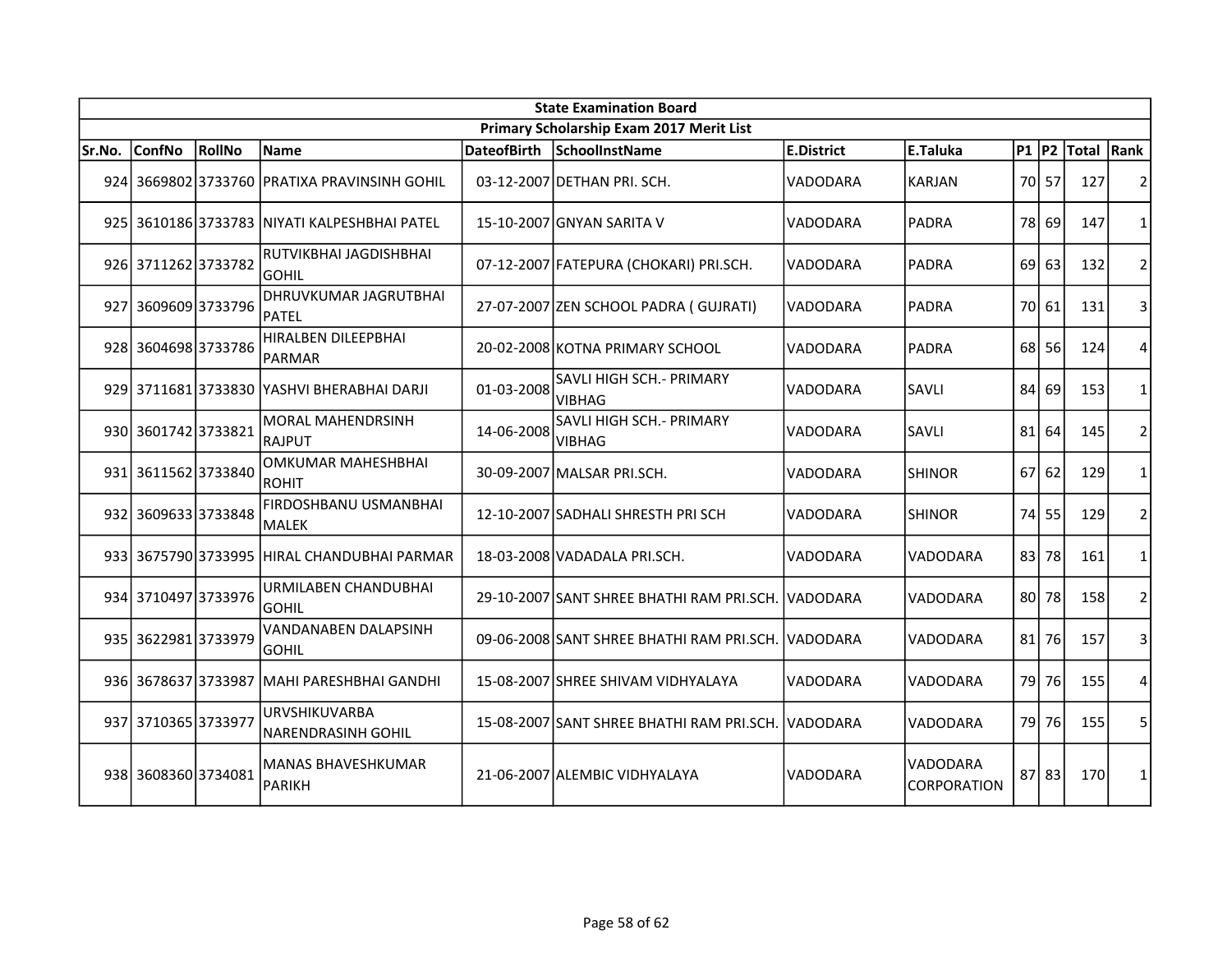|        | <b>State Examination Board</b> |        |                                               |                    |                                          |                   |                                       |           |           |            |                |  |  |
|--------|--------------------------------|--------|-----------------------------------------------|--------------------|------------------------------------------|-------------------|---------------------------------------|-----------|-----------|------------|----------------|--|--|
|        |                                |        |                                               |                    | Primary Scholarship Exam 2017 Merit List |                   |                                       |           |           |            |                |  |  |
| Sr.No. | <b>ConfNo</b>                  | RollNo | <b>Name</b>                                   | <b>DateofBirth</b> | SchoolInstName                           | <b>E.District</b> | E.Taluka                              | $P1$ $P2$ |           | Total Rank |                |  |  |
|        |                                |        | 939 3673647 3734066 HETA SANJAY SHAH          |                    | 16-10-2006 ALEMBIC VIDHYALAYA            | VADODARA          | VADODARA<br><b>CORPORATION</b>        |           | 88 80     | 168        | $\overline{2}$ |  |  |
|        |                                |        | 940 3603041 3734132 DHRITI JAGDISHKUMAR PATEL |                    | 10-04-2007 AMBE VIDYALAYA (GUJ)          | VADODARA          | VADODARA<br><b>CORPORATION</b>        |           | 86 82     | 168        | 3              |  |  |
|        |                                |        | 941 3636349 3734190 PRATIK VINESHBHAI VARIYA  |                    | 06-03-2007 BARODA HIGH SCHOOL (GUJ.)     | VADODARA          | VADODARA<br><b>CORPORATION</b>        |           | 84 83     | 167        | 4              |  |  |
|        | 942 3712980 3734505            |        | <b>IMEET HARSHADBHAI PARIKH</b>               | 14-08-2007         | SARDAR VALLABHABHAI<br>VIDYALAYA         | VADODARA          | VADODARA<br><b>CORPORATION</b>        | 84        | 82        | 166        | 5              |  |  |
|        | 943 3710611 3734653            |        | <b>NISHANT BHARATBHAI</b><br>PARMAR           |                    | 21-08-2007 UTKARSH VIDYALAYA             | <b>VADODARA</b>   | VADODARA<br><b>CORPORATION</b>        | 84 l      | 82        | 166        | 6              |  |  |
|        | 944 3667707 3734079            |        | KRITARTHI NARENDRABHAI<br><b>PARMAR</b>       |                    | 06-09-2007 ALEMBIC VIDHYALAYA            | VADODARA          | <b>VADODARA</b><br><b>CORPORATION</b> |           | 83 82     | 165        | 7              |  |  |
|        |                                |        | 945 3669658 3734085 NIYATI VASANTSINH SOLANKI |                    | 01-09-2006 ALEMBIC VIDHYALAYA            | VADODARA          | VADODARA<br><b>CORPORATION</b>        |           | $81$   83 | 164        | 8              |  |  |
|        |                                |        | 946 3608381 3734521 RUSHI BAKULBHAI PRAJAPATI | 24-07-2007         | SARDAR VALLABHABHAI<br><b>VIDYALAYA</b>  | VADODARA          | VADODARA<br><b>CORPORATION</b>        | 86        | 78        | 164        | 9              |  |  |
|        |                                |        | 947 3609320 3734138 HET SHAILESHKUMAR PATEL   |                    | 11-08-2007 AMBE VIDYALAYA (GUJ)          | <b>VADODARA</b>   | VADODARA<br><b>CORPORATION</b>        |           | $81$ 83   | 164        | 10             |  |  |
|        | 948 3718020 3734697            |        | RAJARSHI AYUSHKUMAR<br>KOISA                  |                    | 19-08-2007 VIDYA VIHAR SCHOOL (GUJ)      | VADODARA          | VADODARA<br><b>CORPORATION</b>        |           | 79 85     | 164        | 11             |  |  |
|        | 949 3710085 3734703            |        | <b>HETASVI MUKUNDRAI</b><br><b>UPADHYAY</b>   |                    | 29-11-2007 VIDYUT BOARD VIDYALAY (GUJ)   | <b>VADODARA</b>   | VADODARA<br><b>CORPORATION</b>        |           | 80 84     | 164        | 12             |  |  |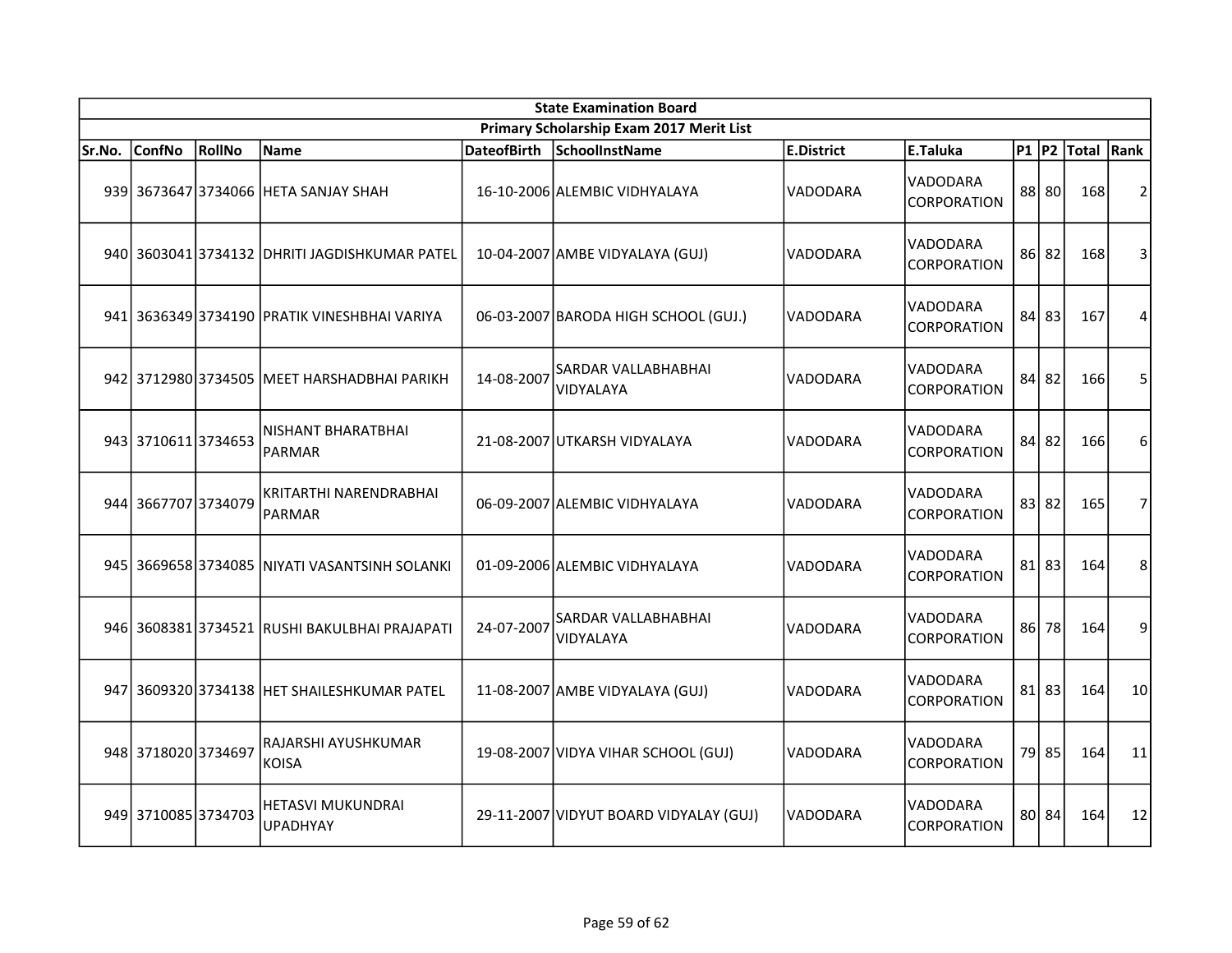|        | <b>State Examination Board</b> |        |                                               |                    |                                          |                   |                                       |      |           |             |        |  |
|--------|--------------------------------|--------|-----------------------------------------------|--------------------|------------------------------------------|-------------------|---------------------------------------|------|-----------|-------------|--------|--|
|        |                                |        |                                               |                    | Primary Scholarship Exam 2017 Merit List |                   |                                       |      |           |             |        |  |
| Sr.No. | <b>ConfNo</b>                  | RollNo | <b>Name</b>                                   | <b>DateofBirth</b> | SchoolInstName                           | <b>E.District</b> | E.Taluka                              |      |           | P1 P2 Total | Rank   |  |
|        |                                |        | 950 3609083 3734186 NEEV HARESHKUMAR RANA     |                    | 19-09-2007 BARODA HIGH SCHOOL (GUJ.)     | VADODARA          | <b>VADODARA</b><br><b>CORPORATION</b> |      | 86 77     | 163         | 13     |  |
|        |                                |        | 951 3608371 3734516 RAJ LALITBHAI CHAVDA      | 20-04-2008         | SARDAR VALLABHABHAI<br>VIDYALAYA         | VADODARA          | VADODARA<br><b>CORPORATION</b>        |      | $80$   82 | 162         | 14     |  |
|        |                                |        | 952 3717799 3734141 RIDDHIBEN ASHOKBHAI PATEL |                    | 01-05-2007 AMBE VIDYALAYA (GUJ)          | VADODARA          | VADODARA<br><b>CORPORATION</b>        |      | 80 81     | 161         | 15     |  |
|        | 953 3712918 3734527            |        | TRUSHTI RAJESHKUMAR<br>PATEL                  | 02-01-2008         | SARDAR VALLABHABHAI<br>VIDYALAYA         | VADODARA          | VADODARA<br><b>CORPORATION</b>        |      | 83 77     | 160         | 16     |  |
|        | 954 3669590 3734051            |        | AAYUSHIBEN VAIBHAV<br>PAREKH                  |                    | 12-09-2006 ALEMBIC VIDHYALAYA            | VADODARA          | VADODARA<br>CORPORATION               | 83   | 76        | 159         | 17     |  |
|        |                                |        | 955 3712423 3734511 NIL NAROTAMBHAI GOHIL     | 08-04-2007         | <b>SARDAR VALLABHABHAI</b><br>VIDYALAYA  | VADODARA          | VADODARA<br><b>CORPORATION</b>        | 81   | 78        | 159         | 18     |  |
|        | 956 3636333 3734654            |        | NISHTHA PRANAVKUMAR<br><b>PANDIT</b>          |                    | 31-05-2007 UTKARSH VIDYALAYA             | VADODARA          | <b>VADODARA</b><br><b>CORPORATION</b> |      | 85 74     | 159         | 19     |  |
|        |                                |        | 957 3713454 3734725 MAALAV TAPAN VADHER       | 17-04-2008         | ZENITH PRATHMIK REGD SHALA<br>(GUI)      | VADODARA          | VADODARA<br><b>CORPORATION</b>        | 82 l | 77        | 159         | 20     |  |
|        | 958 3715538 3734562            |        | <b>MANTRAGNA MANOJKUMAR</b><br><b>BHATIA</b>  |                    | 14-05-2008 SHREE NARAYAN VIDYALAY (GUJ)  | VADODARA          | VADODARA<br><b>CORPORATION</b>        |      | 79 80     | 159         | 21     |  |
|        |                                |        | 959 3676643 3734728 ROMEL KAUSHIK ROY         | 14-06-2008         | ZENITH PRATHMIK REGD SHALA<br>(GUJ)      | VADODARA          | VADODARA<br><b>CORPORATION</b>        |      | 83 76     | 159         | $22\,$ |  |
|        | 960 3709835 3734704            |        | HETVIBEN MANOJKUMAR<br>SOLANKI                |                    | 05-10-2007 VIDYUT BOARD VIDYALAY (GUJ)   | VADODARA          | VADODARA<br><i><b>CORPORATION</b></i> |      | 84 74     | 158         | 23     |  |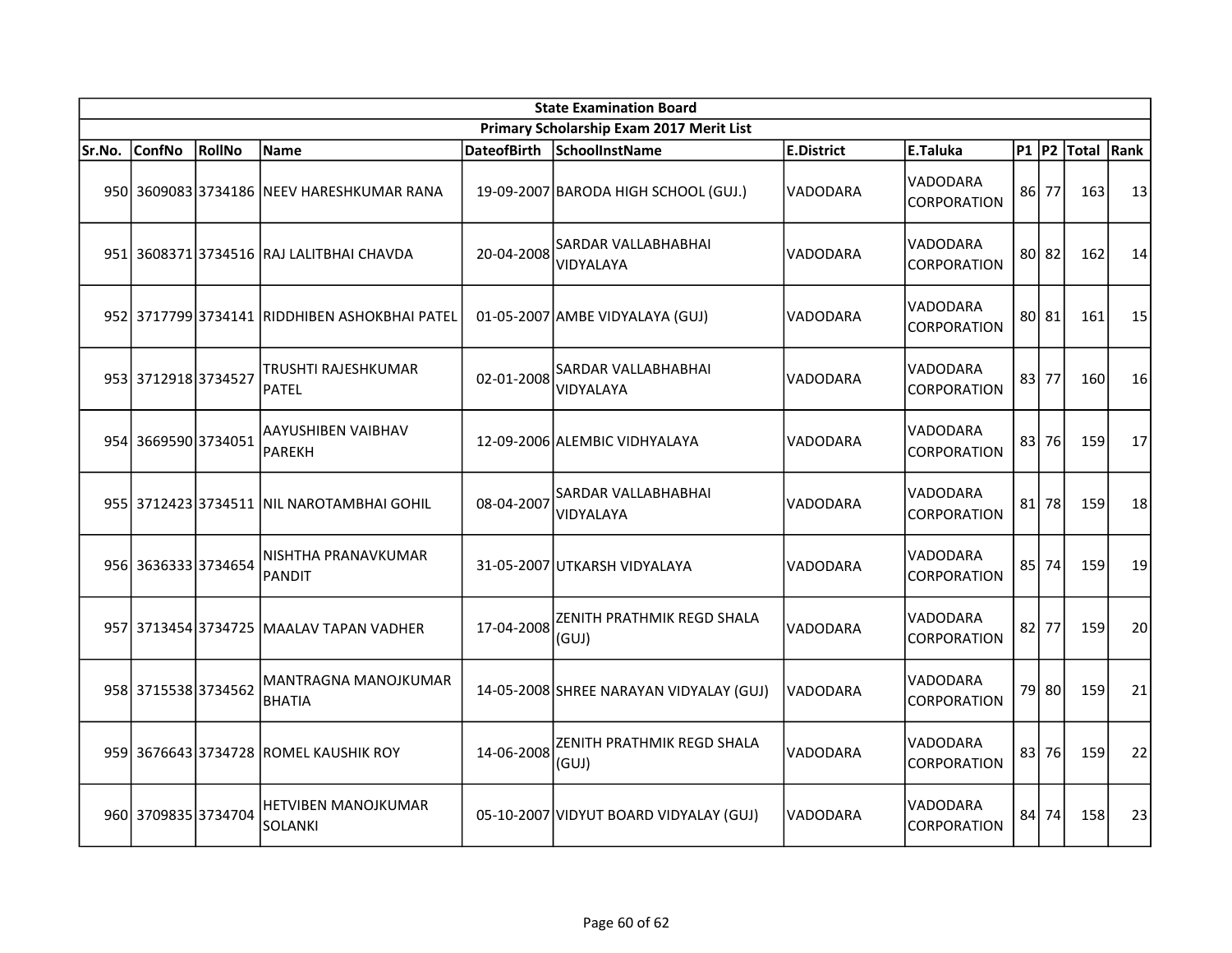| <b>State Examination Board</b>           |                     |        |                                               |                    |                                        |                   |                                |           |         |            |                |  |
|------------------------------------------|---------------------|--------|-----------------------------------------------|--------------------|----------------------------------------|-------------------|--------------------------------|-----------|---------|------------|----------------|--|
| Primary Scholarship Exam 2017 Merit List |                     |        |                                               |                    |                                        |                   |                                |           |         |            |                |  |
| Sr.No.                                   | <b>ConfNo</b>       | RollNo | <b>Name</b>                                   | <b>DateofBirth</b> | SchoolInstName                         | <b>E.District</b> | E.Taluka                       | $P1$ $P2$ |         | Total Rank |                |  |
|                                          |                     |        | 961 3675169 3734655 SHERIL JAYDEEPSIGH PARMAR |                    | 17-03-2007 UTKARSH VIDYALAYA           | <b>VADODARA</b>   | VADODARA<br><b>CORPORATION</b> | 85        | 72      | 157        | 24             |  |
|                                          | 962 3715106 3734038 |        | RAMCHANDRAKUMAR<br>SHANKARBHAI CHARPOT        |                    | 12-10-2007 GORAJ PRI.SCH.              | VADODARA          | VAGHODIYA                      | 84 l      | 79      | 163        | $\mathbf{1}$   |  |
|                                          | 963 3722054 3734037 |        | PRANAV HARESHBHAI<br><b>PANCHAL</b>           |                    | 14-09-2007 GORAJ PRI.SCH.              | <b>VADODARA</b>   | VAGHODIYA                      | 79 l      | 70      | 149        | $\overline{2}$ |  |
|                                          | 964 3710166 3735140 |        | HITKUMAR BHAGUBHAI<br>CHAUDHARI               |                    | 15-07-2007 RADHABA SHAMLAL PATEL SHALA | lVALSAD           | <b>DHARAMPUR</b>               | 91        | 79      | 170        | 1              |  |
|                                          |                     |        | 965 3635221 3735191 MONIKA AMRUTBHAI BHOYA    |                    | 20-03-2008 SHRI MAJIRAJBA KANYA SHALA  | VALSAD            | <b>DHARAMPUR</b>               | 78        | 79      | 157        | $\mathbf 2$    |  |
|                                          |                     |        | 966 3710172 3735141 JAY SURESHKUMAR VANKAR    |                    | 06-02-2008 RADHABA SHAMLAL PATEL SHALA | lvalsad           | <b>DHARAMPUR</b>               |           | 77 76   | 153        | 3              |  |
|                                          | 967 3674109 3735261 |        | AKSHATKUMAR RAJNIKANT<br><b>BHOYA</b>         |                    | 10-03-2008 VIDYAMANDIR SHERIMAAD       | VALSAD            | <b>DHARAMPUR</b>               |           | $81$ 70 | 151        | 4              |  |
|                                          | 968 3623698 3735382 |        | VISHALKUMAR TULSIRAM<br><b>BHOYA</b>          |                    | 21-10-2007 PRA. SHALA KAPARADA         | VALSAD            | <b>KAPARADA</b>                |           | 75 76   | 151        | $\mathbf{1}$   |  |
|                                          | 969 3669008 3735430 |        | NIKHILBHAI HARESHBHAI<br>GAIN                 |                    | 29-02-2008 VAROLI TALAT PRI. SCHOOL    | <b>VALSAD</b>     | KAPARADA                       |           | 74 69   | 143        | $\overline{2}$ |  |
|                                          | 970 3623668 3735374 |        | KRUNALBHAI VITTHALBHAI<br>CHUADHARI           |                    | 29-12-2007 PRA. SHALA KAPARADA         | VALSAD            | <b>KAPARADA</b>                |           | 72 63   | 135        | 3              |  |
|                                          |                     |        | 971 3715735 3735401 JANTRIX AMRATBHAI GANVIT  |                    | 11-09-2006 PRI. SCHOOL NANAPONDHA      | <b>VALSAD</b>     | <b>KAPARADA</b>                |           | 72 58   | 130        | 4              |  |
|                                          |                     |        | 972 3715376 3735410 TARA SHANTILAL KUMAVAT    |                    | 16-06-2008 PRI. SCHOOL NANAPONDHA      | <b>VALSAD</b>     | <b>KAPARADA</b>                |           | 74 55   | 129        | 5              |  |
|                                          | 973 3675244 3735496 |        | AAMANABANU JAVIDKHAN<br><b>PATHAN</b>         |                    | 26-07-2007 J.F.SARVAJANIK SCHOOL       | <b>VALSAD</b>     | <b>PARDI</b>                   |           | 83 80   | 163        | 1              |  |
|                                          | 974 3674059 3735503 |        | KRIPA ANILBHAI PATEL                          |                    | 18-08-2006 J.F.SARVAJANIK SCHOOL       | VALSAD            | <b>PARDI</b>                   | 83        | 79      | 162        | $\overline{2}$ |  |
|                                          |                     |        | 975 3710944 3735739 PRITIBEN PRABHUBHAI GALIM |                    | 09-03-2008 GARUDPADA VARGSHALA         | VALSAD            | <b>UMBERGAON</b>               | 84 l      | 84      | 168        | $\mathbf 1$    |  |
|                                          |                     |        | 976 3713294 3735736 SHRUTI AMBELAL TANDEL     |                    | 23-10-2007 FANSA MACHHIWAD             | VALSAD            | <b>UMBERGAON</b>               | 82        | 78      | 160        | $\overline{2}$ |  |
|                                          | 977 3678981 3735750 |        | SHRUSHTI CHIRAGBHAI<br><b>BHANDARI</b>        |                    | 03-04-2008 GUJARATI PRA. MUKHYA SHALA  | <b>VALSAD</b>     | UMBERGAON                      | 84        | 73      | 157        | 3              |  |